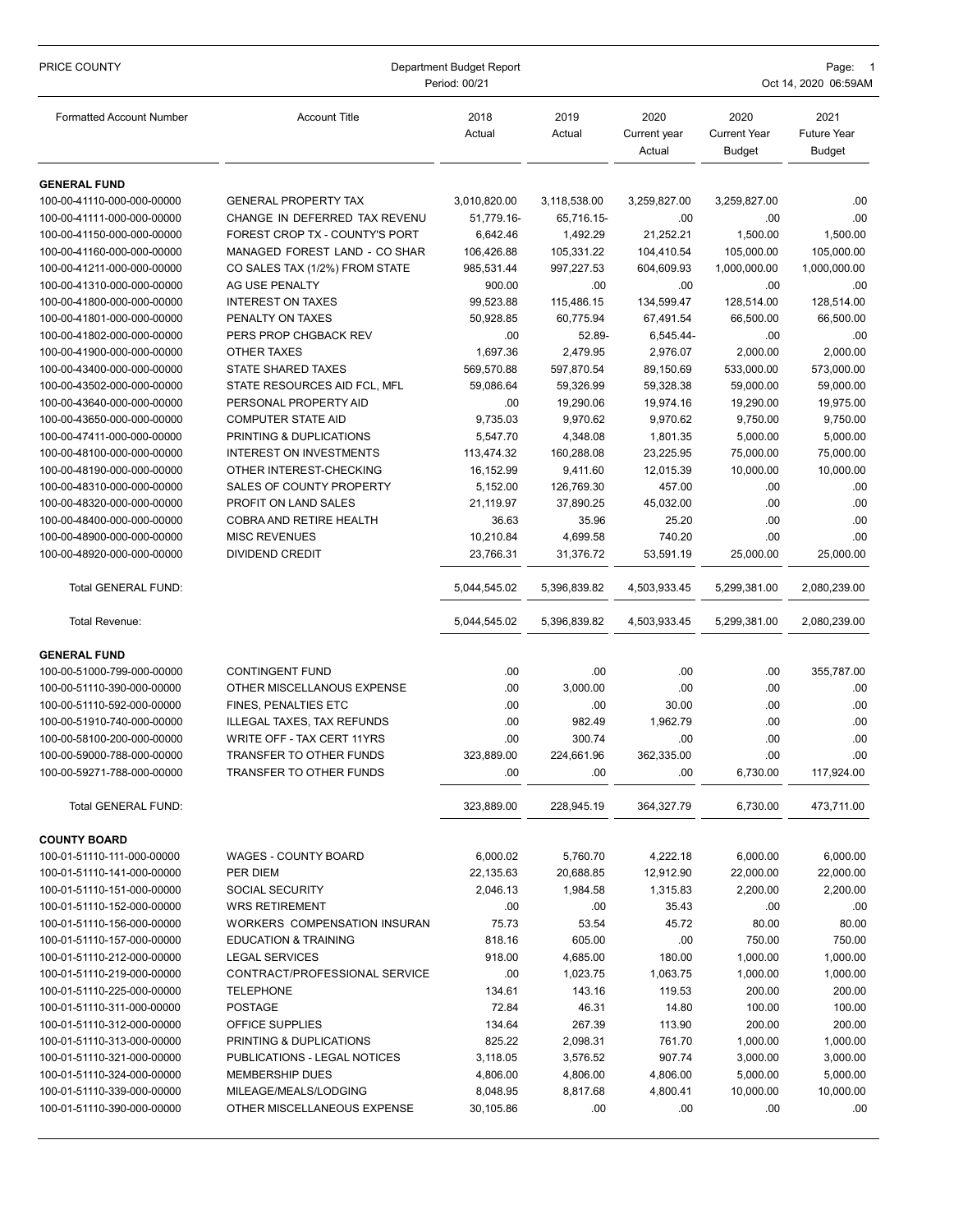| PRICE COUNTY                                             | Department Budget Report<br>Oct 14, 2020 06:59AM<br>Period: 00/21 |                      |                      |                                |                                              |                                      |  |
|----------------------------------------------------------|-------------------------------------------------------------------|----------------------|----------------------|--------------------------------|----------------------------------------------|--------------------------------------|--|
| <b>Formatted Account Number</b>                          | <b>Account Title</b>                                              | 2018<br>Actual       | 2019<br>Actual       | 2020<br>Current year<br>Actual | 2020<br><b>Current Year</b><br><b>Budget</b> | 2021<br><b>Future Year</b><br>Budget |  |
| 100-01-51110-513-000-00000<br>100-01-51110-520-000-00000 | PUBLIC LIABILITY INSURANCE<br>PREMIUMS ON SURETY BONDS            | 448.77<br>5.43       | 426.99<br>4.96       | 489.40<br>7.71                 | 450.00<br>5.00                               | 490.00<br>10.00                      |  |
| <b>Total COUNTY BOARD:</b>                               |                                                                   | 79.694.04            | 54,988.74            | 31,797.00                      | 52,985.00                                    | 53,030.00                            |  |
| Total Expenditure:                                       |                                                                   | 403,583.04           | 283,933.93           | 396,124.79                     | 59,715.00                                    | 526,741.00                           |  |
| <b>EXECUTIVE/FINANCE</b>                                 |                                                                   |                      |                      |                                |                                              |                                      |  |
| 100-02-43588-000-000-00000                               | NATL FOREST - TITLE III                                           | .00                  | 27,233.57            | .00                            | .00                                          | .00                                  |  |
| 100-02-44420-000-000-00000                               | BRD OF ADJUSTMENT FEES                                            | 847.84               | .00                  | .00                            | .00                                          | .00                                  |  |
| 100-02-46120-000-000-00000                               | NSF BANK FEE REVENUE                                              | 220.00               | 783.35               | 300.00                         | .00                                          | .00                                  |  |
| 100-02-48400-000-000-00000                               | <b>INSURANCE RECOVERIES</b>                                       | 225.00               | .00                  | .00                            | .00                                          | .00                                  |  |
| Total EXECUTIVE/FINANCE:                                 |                                                                   | 1,292.84             | 28,016.92            | 300.00                         | .00                                          | .00                                  |  |
| <b>Total Revenue:</b>                                    |                                                                   | 1,292.84             | 28,016.92            | 300.00                         | .00                                          | .00                                  |  |
|                                                          |                                                                   |                      |                      |                                |                                              |                                      |  |
| <b>EXECUTIVE/FINANCE</b>                                 |                                                                   |                      |                      |                                |                                              |                                      |  |
| 100-02-51120-145-000-00000                               | NON CO BD MEMB PER DIEM/TRAVEL                                    | 109.00               | .00                  | .00                            | .00<br>60,000.00                             | .00                                  |  |
| 100-02-51120-206-000-00000                               | INDEPENDENT AUDITING                                              | 65,485.00            | 61,535.00            | 57,260.00                      |                                              | 69,100.00                            |  |
| 100-02-51120-336-000-00000<br>100-02-51120-387-000-00000 | <b>BOARD OF ADJUSTMENTS</b><br>CENTRAL DUPLICATIONS EXP           | 2,709.10             | 80.00                | .00<br>789.78                  | 1,000.00<br>2,500.00                         | 1,000.00<br>2,500.00                 |  |
| 100-02-51120-388-000-00000                               | POSTAGE METER                                                     | 2,599.20<br>3,949.10 | 1,405.62<br>7,477.56 | 3,074.35                       | 3,550.00                                     | 3,550.00                             |  |
| 100-02-51120-573-000-00000                               | <b>CLAIMS AGAINST THE COUNTY</b>                                  | 225.00               | .00                  | .00                            | .00                                          | .00                                  |  |
| 100-02-51120-575-000-00000                               | <b>BANK FEES</b>                                                  | 690.00               | 522.60               | 430.00                         | 300.00                                       | 300.00                               |  |
| 100-02-51120-584-000-00000                               | <b>FIRE SUPPRESSION</b>                                           | .00                  | .00                  | 87.50                          | .00                                          | .00                                  |  |
| 100-02-51120-721-000-00000                               | <b>FUNDING TO AIRPORTS</b>                                        | 9,000.00             | 9,000.00             | 9,000.00                       | 9,000.00                                     | .00                                  |  |
| 100-02-51120-722-000-00000                               | DONATION TO FAIR COMMISSION                                       | 20,000.00            | 20,000.00            | 20,000.00                      | 20,000.00                                    | 12,500.00                            |  |
| 100-02-51120-723-000-00000                               | DONATION TO ECONOMIC DEV ORG                                      | 12,500.00            | 12,500.00            | 15,000.00                      | 15,000.00                                    | 15,000.00                            |  |
| 100-02-51120-724-000-00000                               | <b>CONTRIBUTION TO FOFS</b>                                       | 5,000.00             | 5,000.00             | 5,000.00                       | 5,000.00                                     | 5,000.00                             |  |
| 100-02-51120-725-000-00000                               | NORTHWEST REGIONAL PLAN COMM                                      | 14,370.00            | 14,030.00            | 14,019.00                      | 14,020.00                                    | 13,900.00                            |  |
| 100-02-51120-726-000-00000                               | <b>ITBEC</b>                                                      | 3,000.00             | 3,000.00             | 3,000.00                       | 3,000.00                                     | 3,000.00                             |  |
| 100-02-51120-727-000-00000                               | DONATION TO HIST SOCIETY                                          | 1,000.00             | 1,000.00             | 1,000.00                       | 1,000.00                                     | 1,000.00                             |  |
| 100-02-51120-731-000-00000                               | DONATION TO EMBRACE                                               | 5,000.00             | 5,000.00             | .00                            | .00                                          | .00                                  |  |
| 100-02-51120-732-000-00000                               | CONTRIBUTION TO CHAMBERS                                          | .00                  | 30,000.00            | 30,000.00                      | 30,000.00                                    | 30,000.00                            |  |
| 100-02-51120-905-000-00000                               | <b>COST ALLOCATION AUDIT</b>                                      | 4,520.00             | 4,520.00             | .00                            | 4,520.00                                     | 4,520.00                             |  |
| Total EXECUTIVE/FINANCE:                                 |                                                                   | 150,156.40           | 175,070.78           | 158,660.63                     | 168,890.00                                   | 161,370.00                           |  |
| Total Expenditure:                                       |                                                                   | 150,156.40           | 175,070.78           | 158,660.63                     | 168,890.00                                   | 161,370.00                           |  |
| <b>CIRCUIT COURT</b>                                     |                                                                   |                      |                      |                                |                                              |                                      |  |
| 100-03-43511-000-000-00000                               | STATE AID-CS COOP AGREEMENT                                       | 1,682.31             | 1,307.91             | 508.39                         | 1,500.00                                     | 1,500.00                             |  |
| 100-03-43515-000-000-00000                               | <b>GUARDIAN AD LITEM GRANT</b>                                    | 15,102.00            | 21,011.00            | 23,707.00                      | 15,000.00                                    | 23,700.00                            |  |
| 100-03-43516-000-000-00000                               | JUDICIAL ASST REIMBURSE GRANT                                     | 52,275.00            | 52,275.00            | 52,275.00                      | 52,275.00                                    | 52,275.00                            |  |
| 100-03-43517-000-000-00000                               | <b>INTERPRETER GRANT</b>                                          | 500.00               | 1,000.00             | 2,750.00                       | 500.00                                       | 2,750.00                             |  |
| 100-03-43529-000-000-00000                               | ROUTES TO RECOVERY GRANT                                          | .00                  | .00                  | 3,820.62                       | .00                                          | .00                                  |  |
| 100-03-45110-000-000-00000                               | CO ORD FORFEITURES                                                | 24,266.14            | 27,729.88            | 17,532.38                      | 30,000.00                                    | 30,000.00                            |  |
| 100-03-45120-000-000-00000                               | CO'S SHRE-ST FINES & SUIT TAX                                     | 35,810.81            | 41,681.03            | 24,539.38                      | 40,000.00                                    | 40,000.00                            |  |
| 100-03-45140-000-000-00000                               | <b>CO'S SHARE IIDS</b>                                            | 1,225.98             | 1,326.42             | 1,148.68                       | 1,200.00                                     | 1,200.00                             |  |
| 100-03-45180-000-000-00000                               | <b>FAMILY COUNSELING</b>                                          | 1,415.00             | 1,015.00             | 600.00                         | 1,250.00                                     | 1,250.00                             |  |
| 100-03-45300-000-000-00000                               | <b>GAL-PRIVATE PAYMENTS</b>                                       | 26,499.57            | 35,948.39            | 29,028.15                      | 40,000.00                                    | 40,000.00                            |  |
| 100-03-45350-000-000-00000                               | JUVENILE REIMBURSE - PRIV PAY                                     | 233.65               | 130.89               | 119.24                         | 200.00                                       | 200.00                               |  |
| 100-03-46140-000-000-00000                               | <b>CLERK'S FEES &amp; COURT COSTS</b>                             | 36,038.76            | 15,917.36            | 16,356.81                      | 20,000.00                                    | 20,000.00                            |  |
| 100-03-46451-000-000-00000                               | REGISTER IN PROBATE FEES                                          | 5,967.92             | 5,959.20             | 3,096.27                       | 5,000.00                                     | 5,000.00                             |  |
| 100-03-48190-000-000-00000                               | OTHER INTEREST-CHECKING                                           | .00                  | 495.55               | 538.28                         | .00                                          | .00.                                 |  |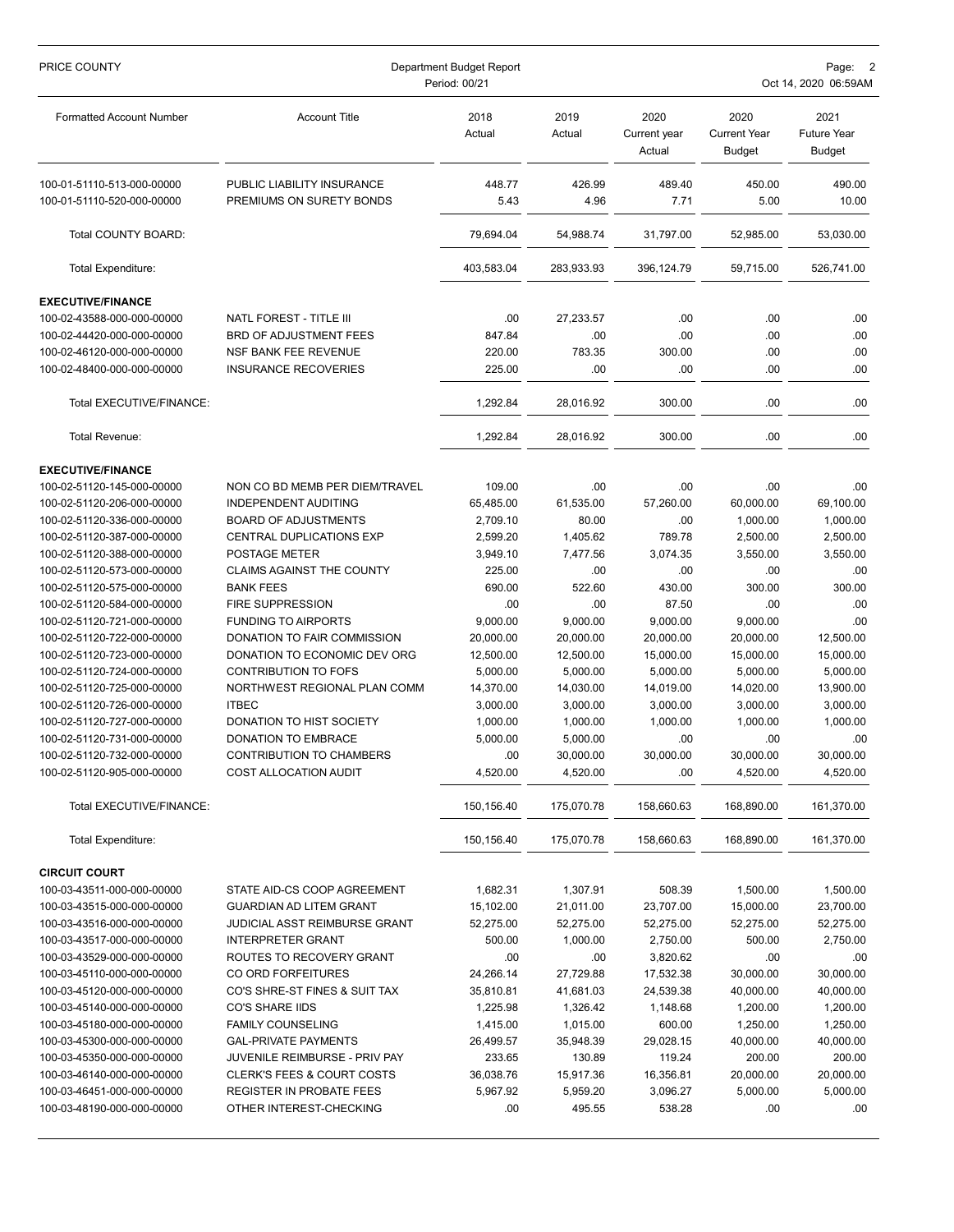| PRICE COUNTY                                             | Department Budget Report<br>Period: 00/21           |                      | Page:<br>Oct 14, 2020 06:59AM |                                |                                              |                                             |
|----------------------------------------------------------|-----------------------------------------------------|----------------------|-------------------------------|--------------------------------|----------------------------------------------|---------------------------------------------|
| <b>Formatted Account Number</b>                          | <b>Account Title</b>                                | 2018<br>Actual       | 2019<br>Actual                | 2020<br>Current year<br>Actual | 2020<br><b>Current Year</b><br><b>Budget</b> | 2021<br><b>Future Year</b><br><b>Budget</b> |
| Total CIRCUIT COURT:                                     |                                                     | 201,017.14           | 205,797.63                    | 176,020.20                     | 206,925.00                                   | 217,875.00                                  |
| Total Revenue:                                           |                                                     | 201,017.14           | 205,797.63                    | 176,020.20                     | 206,925.00                                   | 217,875.00                                  |
| <b>CIRCUIT COURT</b>                                     |                                                     |                      |                               |                                |                                              |                                             |
| 100-03-51210-111-000-00000                               | <b>WAGES - CIRCUIT COURT</b>                        | 203,614.61           | 206,136.52                    | 153,254.84                     | 217,144.00                                   | 220,085.00                                  |
| 100-03-51210-112-000-00000                               | SALARIES - OVERTIME                                 | 30.11                | 70.49                         | .00                            | .00                                          | .00                                         |
| 100-03-51210-125-000-00000                               | <b>COMP TIME</b>                                    | .00                  | .00                           | 40.79                          | .00                                          | .00                                         |
| 100-03-51210-129-000-00000                               | CASUAL EMPLOYEE                                     | 105.63               | 324.51                        | 207.02                         | 1,000.00                                     | 1,000.00                                    |
| 100-03-51210-135-000-00000                               | VACATION - CIRCUIT COURT                            | 10,013.52            | 12,796.28                     | 5,844.25                       | 9,040.00                                     | 9,332.00                                    |
| 100-03-51210-136-000-00000                               | <b>SICK LEAVE</b>                                   | 8,718.76             | 5,891.85                      | 4,451.67                       | 4,935.00                                     | 6,503.00                                    |
| 100-03-51210-142-000-00000                               | JURY PER DIEM/MEALS/MILEAGE                         | 1,741.09             | 3,818.24                      | 1,023.38                       | 2,500.00                                     | 2,500.00                                    |
| 100-03-51210-151-000-00000                               | SOCIAL SECURITY                                     | 15,320.29            | 15,641.79                     | 11,091.45                      | 17,885.00                                    | 18,048.00                                   |
| 100-03-51210-152-000-00000                               | <b>WRS RETIREMENT</b>                               | 13,427.15            | 13,583.75                     | 10,079.44                      | 15,780.00                                    | 14,503.00                                   |
| 100-03-51210-154-000-00000                               | HOSPITAL & HEALTH INSURANCE                         | 77,876.48            | 79,332.96                     | 62,475.30                      | 83,300.00                                    | 70,881.00                                   |
| 100-03-51210-155-000-00000                               | <b>HEALTH SAVINGS ACCOUNT</b>                       | 11,000.00            | 14,500.00                     | 9,375.30                       | 14,500.00                                    | 10,220.00                                   |
| 100-03-51210-156-000-00000                               | WORKERS COMPENSATION INSURAN                        | 460.39               | 365.65                        | 325.57                         | 475.00                                       | 400.00                                      |
| 100-03-51210-157-000-00000                               | <b>EDUCATION &amp; TRAINING</b>                     | 173.99               | 220.00                        | 60.00                          | 400.00                                       | 400.00                                      |
| 100-03-51210-193-000-00000                               | RELATED EMPLOYMENT EXPENSES                         | 1,655.03             | 2,261.05                      | 10.00                          | .00                                          | .00                                         |
| 100-03-51210-211-000-00000                               | MISCELLANEOUS MEDICAL                               | 23,335.70            | 22,612.00                     | 11,562.00                      | 25,000.00                                    | 25,000.00                                   |
| 100-03-51210-213-000-00000                               | <b>COURT COMMISSIONER</b>                           | 1,309.00             | 879.00                        | 1,212.22                       | 750.00                                       | 750.00                                      |
| 100-03-51210-219-000-00000                               | CONTRACT/PROFESSIONAL SERVICE                       | 362.85               | 3,013.23                      | 2,581.93                       | 600.00                                       | 600.00                                      |
| 100-03-51210-225-000-00000                               | <b>TELEPHONE</b>                                    | 2,972.28             | 2,757.30                      | 1,591.31                       | 3,200.00                                     | 3,200.00                                    |
| 100-03-51210-251-000-00000                               | <b>TRANSCRIPTION FEES</b>                           | 378.25               | 362.00                        | 364.00                         | 600.00                                       | 600.00                                      |
| 100-03-51210-311-000-00000                               | <b>POSTAGE</b>                                      | 4,004.07             | 4,201.04                      | 2,921.75                       | 4,500.00                                     | 4,500.00                                    |
| 100-03-51210-312-000-00000                               | OFFICE SUPPLIES                                     | 1,594.79             | 1,404.09                      | 3,695.29                       | 1,700.00                                     | 1,700.00                                    |
| 100-03-51210-313-000-00000<br>100-03-51210-314-000-00000 | PRINTING & DUPLICATIONS<br>SMALL ITEMS OF EQUIPMENT | 1,002.91<br>1,236.66 | 1,167.53<br>449.35            | 473.64<br>799.52               | 1,000.00<br>500.00                           | 1,000.00<br>500.00                          |
| 100-03-51210-329-000-00000                               | <b>DUES &amp; SUBSCRIPTIONS</b>                     | 1,576.90             | 1,526.90                      | 1,576.90                       | 1,900.00                                     | 1,900.00                                    |
| 100-03-51210-339-000-00000                               | MILEAGE/MEALS/LODGING                               | 782.58               | 1,793.90                      | 534.53                         | 1,500.00                                     | 1,500.00                                    |
| 100-03-51210-513-000-00000                               | PUBLIC LIABILITY INSURANCE                          | 2,728.10             | 2,916.21                      | 3,342.44                       | 2,750.00                                     | 3,510.00                                    |
| 100-03-51210-520-000-00000                               | PREMIUM ON SURETY BONDS                             | 281.10               | 288.06                        | 302.30                         | 285.00                                       | 310.00                                      |
| 100-03-51210-813-000-00000                               | <b>CAPITAL OUTLAY</b>                               | 6,174.51             | .00                           | .00                            | .00                                          | .00                                         |
| 100-03-51250-325-000-00000                               | <b>LAW LIBRARY</b>                                  | 1,712.38             | 323.70                        | 323.70                         | 2,000.00                                     | 2,000.00                                    |
| 100-03-51260-201-000-00000                               | <b>GAL FEES-FAMILY</b>                              | 18,029.63            | 24,059.22                     | 19,548.43                      | 25,000.00                                    | 27,000.00                                   |
| 100-03-51260-202-000-00000                               | COURT APPT COUNSEL-INDIGENT                         | .00                  | 593.44                        | 1,210.00                       | .00                                          | 1,700.00                                    |
| 100-03-51260-203-000-00000                               | <b>GAL FEES-JUVENILE</b>                            | 12,551.05            | 4,872.70                      | 6,809.06                       | 6,000.00                                     | 9,000.00                                    |
| 100-03-51260-204-000-00000                               | <b>GAL FEES-PROTECTIVE</b>                          | 15,683.04            | 16,730.47                     | 11,855.50                      | 15,000.00                                    | 17,000.00                                   |
| 100-03-51260-730-000-00000                               | <b>INTERPRETER</b>                                  | .00                  | 252.00                        | .00                            | .00                                          | 1,000.00                                    |
| Total CIRCUIT COURT:                                     |                                                     | 439,852.85           | 445, 145. 23                  | 328,943.53                     | 459,244.00                                   | 456,642.00                                  |
| Total Expenditure:                                       |                                                     | 439,852.85           | 445, 145. 23                  | 328,943.53                     | 459,244.00                                   | 456,642.00                                  |
| <b>FAMILY COURT COMMISSIONER</b>                         |                                                     |                      |                               |                                |                                              |                                             |
| 100-05-45180-000-000-00000                               | <b>FAMILY COUNSELING</b>                            | 1,260.00             | 1,380.00                      | 1,180.00                       | 1,300.00                                     | 1,300.00                                    |
| 100-05-48600-000-000-00000                               | WAGE OVERPAYMENT RECOVERY                           | 320.00               | 2,080.00                      | 1,188.80                       | 2,080.00                                     | .00.                                        |
| Total FAMILY COURT COMMISSIONER:                         |                                                     | 1,580.00             | 3,460.00                      | 2,368.80                       | 3,380.00                                     | 1,300.00                                    |
| Total Revenue:                                           |                                                     | 1,580.00             | 3,460.00                      | 2,368.80                       | 3,380.00                                     | 1,300.00                                    |
| <b>FAMILY COURT COMMISSIONER</b>                         |                                                     |                      |                               |                                |                                              |                                             |
| 100-05-51240-111-000-00000                               | WAGES - FAMILY COURT                                | 15,071.20            | 16,671.20                     | 12,565.24                      | 18,500.00                                    | 17,500.00                                   |
| 100-05-51240-151-000-00000                               | SOCIAL SECURITY                                     | 1,128.42             | 1,116.18                      | 870.28                         | 1,220.00                                     | 1,339.00                                    |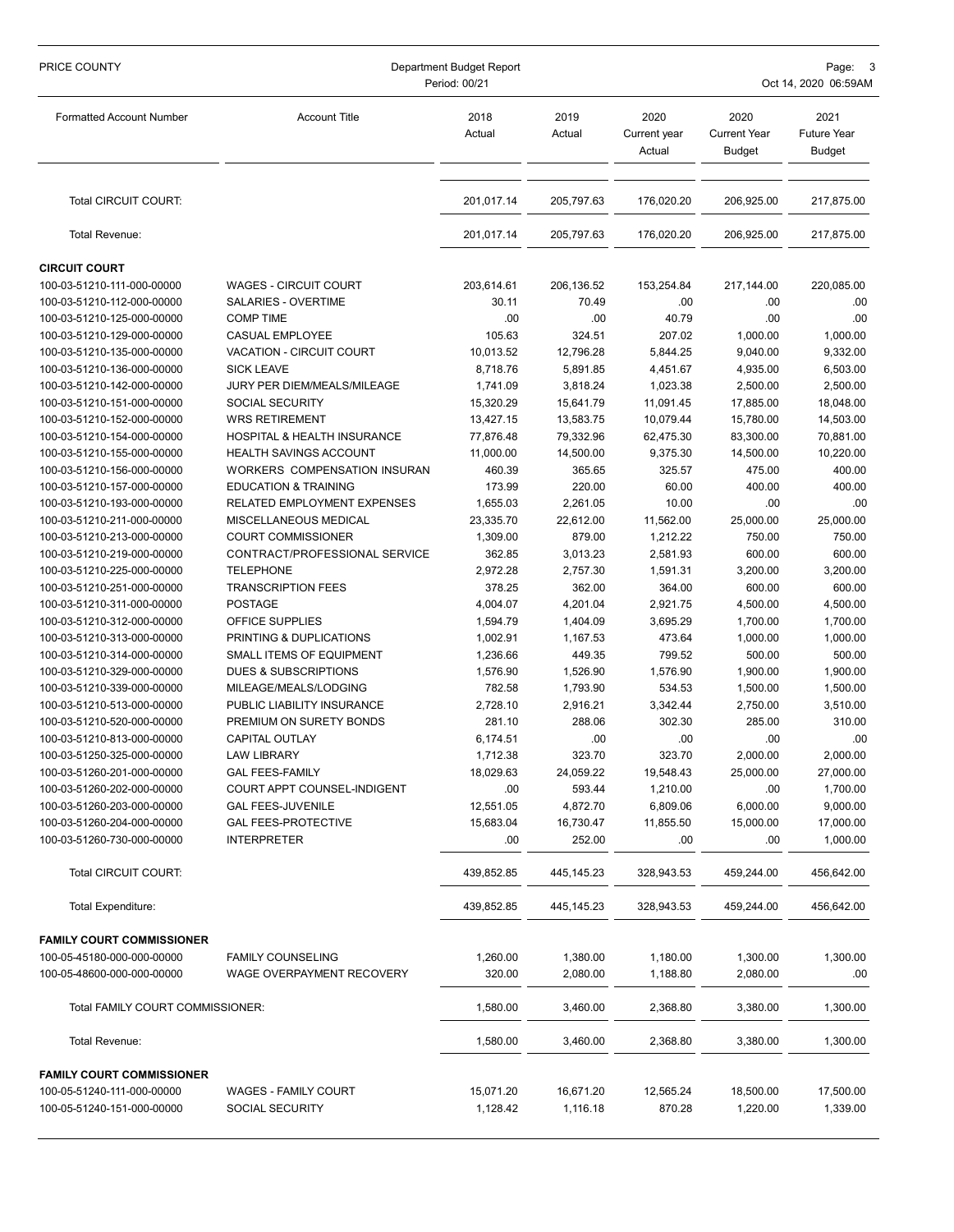| PRICE COUNTY                     | Department Budget Report<br>Period: 00/21 |                |                |                                |                                              | Page:<br>Oct 14, 2020 06:59AM               |  |  |
|----------------------------------|-------------------------------------------|----------------|----------------|--------------------------------|----------------------------------------------|---------------------------------------------|--|--|
| <b>Formatted Account Number</b>  | <b>Account Title</b>                      | 2018<br>Actual | 2019<br>Actual | 2020<br>Current year<br>Actual | 2020<br><b>Current Year</b><br><b>Budget</b> | 2021<br><b>Future Year</b><br><b>Budget</b> |  |  |
| 100-05-51240-156-000-00000       | WORKERS COMPENSATION INSURAN              | 40.54          | 24.70          | 21.04                          | 50.00                                        | 50.00                                       |  |  |
| 100-05-51240-513-000-00000       | PUBLIC LIABILITY INSURANCE                | 240.25         | 197.00         | 225.80                         | 250.00                                       | 250.00                                      |  |  |
| 100-05-51240-520-000-00000       | PREMIUMS ON SURETY BONDS                  | 2.92           | 2.29           | 3.55                           | 2.00                                         | 4.00                                        |  |  |
| 100-05-51245-396-000-00000       | <b>FAMILY COUNSELING</b>                  | 1,955.00       | .00            | .00                            | 2,000.00                                     | 2,000.00                                    |  |  |
| Total FAMILY COURT COMMISSIONER: |                                           | 18.438.33      | 18.011.37      | 13.685.91                      | 22,022.00                                    | 21,143.00                                   |  |  |
| Total Expenditure:               |                                           | 18,438.33      | 18,011.37      | 13,685.91                      | 22,022.00                                    | 21,143.00                                   |  |  |
| <b>CORONER</b>                   |                                           |                |                |                                |                                              |                                             |  |  |
| 100-09-46100-000-000-00000       | <b>CREMATION FEES</b>                     | 7,970.00       | 9,840.00       | 6,540.00                       | 10,000.00                                    | 10,000.00                                   |  |  |
| 100-09-46103-000-000-00000       | <b>DC SIGNING FEES</b>                    | 2.840.00       | 2,030.00       | 1,640.00                       | 1,750.00                                     | 1,750.00                                    |  |  |
| Total CORONER:                   |                                           | 10,810.00      | 11,870.00      | 8,180.00                       | 11,750.00                                    | 11,750.00                                   |  |  |
| Total Revenue:                   |                                           | 10,810.00      | 11,870.00      | 8,180.00                       | 11,750.00                                    | 11,750.00                                   |  |  |
| <b>CORONER</b>                   |                                           |                |                |                                |                                              |                                             |  |  |
| 100-09-51270-111-000-00000       | <b>WAGES - CORONER</b>                    | 18,640.00      | 21,311.57      | 14,224.86                      | 19,480.00                                    | 21,000.00                                   |  |  |
| 100-09-51270-129-000-00000       | CASUAL EMPLOYEE                           | 279.24         | .00            | 360.00                         | 1,000.00                                     | 1,000.00                                    |  |  |
| 100-09-51270-151-000-00000       | <b>SOCIAL SECURITY</b>                    | 2,218.07       | 2,609.18       | 1,753.95                       | 2,387.00                                     | 2,665.00                                    |  |  |
| 100-09-51270-156-000-00000       | WORKERS COMPENSATION INSURAN              | 1,247.44       | 1,107.97       | 1,087.26                       | 1,300.00                                     | 1,300.00                                    |  |  |
| 100-09-51270-157-000-00000       | <b>EDUCATION &amp; TRAINING</b>           | 14.83          | .00            | .00                            | 350.00                                       | 350.00                                      |  |  |
| 100-09-51270-214-000-00000       | SOFTWARE MAINTENANCE                      | .00            | 72.00          | 72.01                          | .00                                          | .00                                         |  |  |
| 100-09-51270-225-000-00000       | <b>TELEPHONE</b>                          | 1,408.04       | 1,684.29       | 1,031.31                       | 1,750.00                                     | 1,750.00                                    |  |  |
| 100-09-51270-252-000-00000       | <b>PATHOLOGY</b>                          | 26,267.35      | 18,547.17      | 12,283.80                      | 17,500.00                                    | 18,000.00                                   |  |  |
| 100-09-51270-260-000-00000       | <b>CREMATION</b>                          | 10,620.00      | 13,300.00      | 7,700.00                       | 12,000.00                                    | 12,000.00                                   |  |  |
| 100-09-51270-311-000-00000       | <b>POSTAGE</b>                            | 11.25          | 11.91          | 6.50                           | 10.00                                        | 10.00                                       |  |  |
| 100-09-51270-314-000-00000       | SMALL ITEMS OF EQUIPMENT                  | .00            | 43.23          | .00                            | 250.00                                       | 250.00                                      |  |  |
| 100-09-51270-319-000-00000       | SUPPLIES/PROFESSIONAL                     | 71.10          | .00            | .00                            | 50.00                                        | 50.00                                       |  |  |
| 100-09-51270-329-000-00000       | DUES & SUBSCRIPTIONS                      | .00            | .00            | .00                            | 50.00                                        | 50.00                                       |  |  |
| 100-09-51270-339-000-00000       | MILEAGE/MEALS/LODGING                     | 5,791.17       | 6,094.64       | 4,847.90                       | 8,000.00                                     | 8,000.00                                    |  |  |
| 100-09-51270-513-000-00000       | PUBLIC LIABILITY INSURANCE                | 389.90         | 393.98         | 451.56                         | 400.00                                       | 455.00                                      |  |  |
| 100-09-51270-520-000-00000       | PREMIUM ON SURETY BONDS                   | 12.88          | 13.13          | 13.14                          | 20.00                                        | 20.00                                       |  |  |
| Total CORONER:                   |                                           | 66,971.27      | 65,189.07      | 43,832.29                      | 64,547.00                                    | 66,900.00                                   |  |  |
| <b>Total Expenditure:</b>        |                                           | 66,971.27      | 65,189.07      | 43,832.29                      | 64,547.00                                    | 66,900.00                                   |  |  |
| <b>COUNTY CLERK</b>              |                                           |                |                |                                |                                              |                                             |  |  |
| 100-11-44200-000-000-00000       | MARRIAGE LICENSES-CO'S SHARE              | 1,285.00       | 1,415.00       | 1,180.00                       | 1,200.00                                     | 1,200.00                                    |  |  |
| 100-11-46110-000-000-00000       | <b>COUNTY CLERK'S FEES</b>                | 8,782.63       | 9,538.38       | 3,638.10                       | 8,000.00                                     | 8,000.00                                    |  |  |
| 100-11-46910-000-000-00000       | <b>DMV AGENT FEES</b>                     | 2,682.60       | 2,409.65       | .00                            | 2,500.00                                     | .00                                         |  |  |
| Total COUNTY CLERK:              |                                           | 12,750.23      | 13,363.03      | 4,818.10                       | 11,700.00                                    | 9,200.00                                    |  |  |
| Total Revenue:                   |                                           | 12,750.23      | 13,363.03      | 4,818.10                       | 11,700.00                                    | 9,200.00                                    |  |  |
| <b>COUNTY CLERK</b>              |                                           |                |                |                                |                                              |                                             |  |  |
| 100-11-51420-111-000-00000       | <b>WAGES - COUNTY CLERK</b>               | 51,371.66      | 52,369.16      | 37,106.22                      | 53,230.00                                    | 55,687.00                                   |  |  |
| 100-11-51420-151-000-00000       | <b>SOCIAL SECURITY</b>                    | 3,382.30       | 3,673.31       | 2,561.94                       | 4,094.00                                     | 4,260.00                                    |  |  |
| 100-11-51420-152-000-00000       | <b>WRS RETIREMENT</b>                     | 3,438.85       | 3,434.48       | 2,504.71                       | 3,612.00                                     | 3,760.00                                    |  |  |
| 100-11-51420-154-000-00000       | HOSPITAL & HEALTH INSURANCE               | 22,344.96      | 18,419.04      | 14,504.94                      | 19,340.00                                    | 19,017.00                                   |  |  |
| 100-11-51420-155-000-00000       | <b>HEALTH SAVINGS ACCOUNT</b>             | 3,000.00       | 6,550.00       | 4,500.00                       | 6,550.00                                     | 2,800.00                                    |  |  |
| 100-11-51420-156-000-00000       | WORKERS COMPENSATION INSURAN              | 111.67         | 85.53          | 75.28                          | 115.00                                       | 100.00                                      |  |  |
| 100-11-51420-157-000-00000       | <b>EDUCATION &amp; TRAINING</b>           | 219.83         | 280.00         | 75.00                          | 500.00                                       | 400.00                                      |  |  |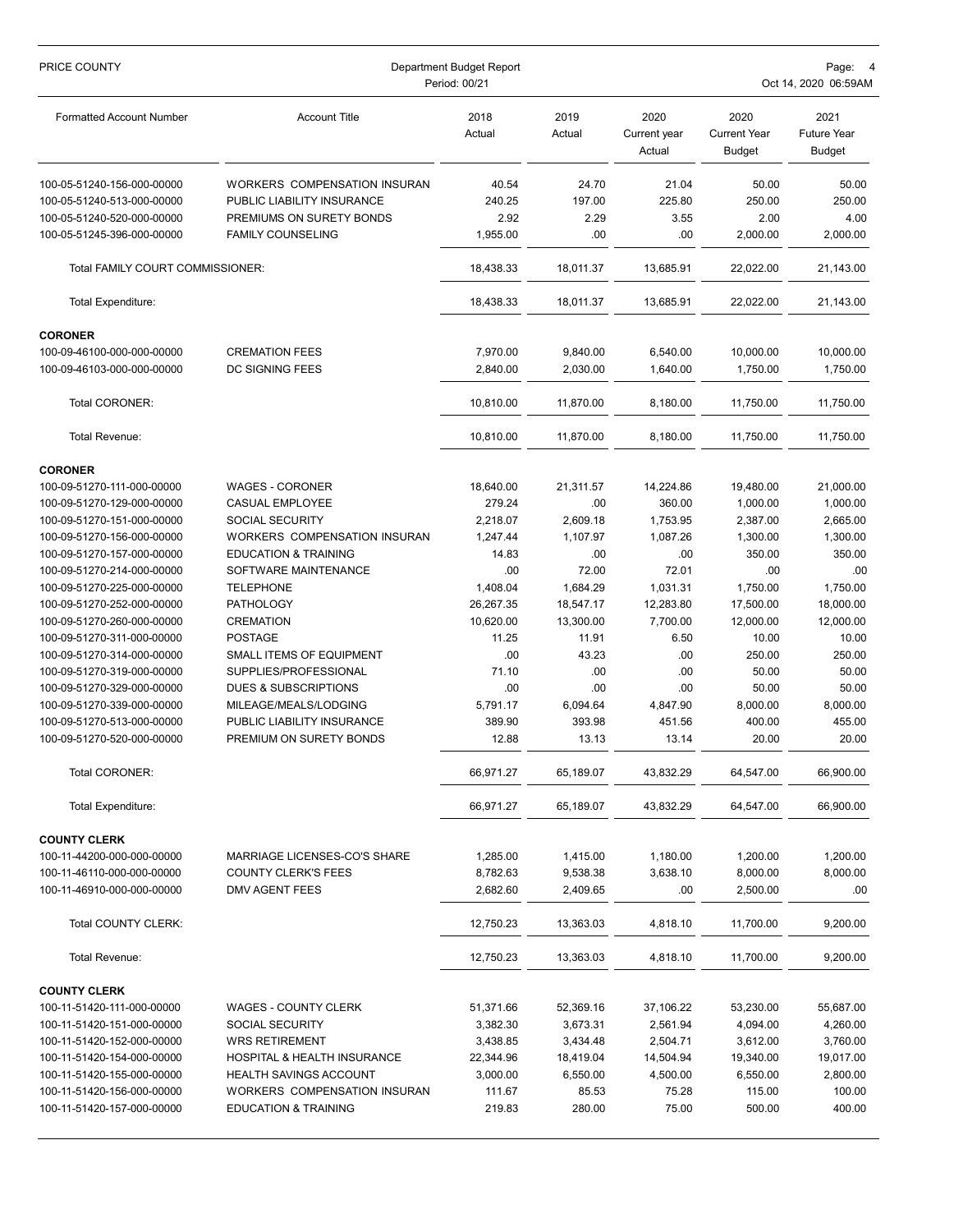| PRICE COUNTY                                             | Department Budget Report<br>Period: 00/21             |                        |                        |                                |                                       | Page:<br>Oct 14, 2020 06:59AM               |  |  |
|----------------------------------------------------------|-------------------------------------------------------|------------------------|------------------------|--------------------------------|---------------------------------------|---------------------------------------------|--|--|
| <b>Formatted Account Number</b>                          | <b>Account Title</b>                                  | 2018<br>Actual         | 2019<br>Actual         | 2020<br>Current year<br>Actual | 2020<br><b>Current Year</b><br>Budget | 2021<br><b>Future Year</b><br><b>Budget</b> |  |  |
| 100-11-51420-193-000-00000                               | RELATED EMPLOYMENT EXPENSES                           | .00                    | .00                    | 5.00                           | .00                                   | .00                                         |  |  |
| 100-11-51420-219-000-00000                               | CONTRACT/PROFESSIONAL SERVICE                         | 2,707.82               | 1,956.05               | 1,828.35                       | 3,000.00                              | 3,000.00                                    |  |  |
| 100-11-51420-225-000-00000                               | <b>TELEPHONE</b>                                      | 442.18                 | 505.24                 | 347.49                         | 450.00                                | 500.00                                      |  |  |
| 100-11-51420-311-000-00000                               | <b>POSTAGE</b>                                        | 698.28                 | 698.39                 | 339.15                         | 750.00                                | 750.00                                      |  |  |
| 100-11-51420-312-000-00000                               | OFFICE SUPPLIES                                       | 661.23                 | 873.98                 | 1,790.59                       | 1,300.00                              | 1,300.00                                    |  |  |
| 100-11-51420-314-000-00000                               | SMALL ITEMS OF EQUIPMENT                              | 1,087.79               | .00                    | 35.87                          | .00                                   | .00                                         |  |  |
| 100-11-51420-316-000-00000                               | <b>ASSESSMENTS EXPENSES</b>                           | 413.77                 | 321.77                 | .00                            | 250.00                                | 300.00                                      |  |  |
| 100-11-51420-321-000-00000                               | PUBLICATIONS - LEGAL NOTICES                          | .00                    | .00                    | 925.84                         | .00                                   | .00                                         |  |  |
| 100-11-51420-329-000-00000                               | <b>DUES &amp; SUBSCRIPTIONS</b>                       | 240.00                 | 190.00                 | 240.00                         | 250.00                                | 250.00                                      |  |  |
| 100-11-51420-339-000-00000                               | MILEAGE/MEALS/LODGING                                 | 1,164.87               | 2,128.77               | 508.37                         | 1,500.00                              | 1,500.00                                    |  |  |
| 100-11-51420-513-000-00000                               | PUBLIC LIABILITY INSURANCE                            | 661.70                 | 682.12                 | 821.82                         | 680.00                                | 865.00                                      |  |  |
| 100-11-51420-520-000-00000                               | PREMIUMS ON SURETY BONDS                              | 25.57                  | 66.17                  | 26.17                          | 30.00                                 | 30.00                                       |  |  |
| <b>Total COUNTY CLERK:</b>                               |                                                       | 91,972.48              | 92,234.01              | 68,196.74                      | 95,651.00                             | 94,519.00                                   |  |  |
| <b>Total Expenditure:</b>                                |                                                       | 91,972.48              | 92,234.01              | 68,196.74                      | 95,651.00                             | 94,519.00                                   |  |  |
| <b>INFORMATION TECHNOLOGY</b>                            |                                                       |                        |                        |                                |                                       |                                             |  |  |
| 100-12-43529-000-000-00000                               | ROUTES TO RECOVERY GRANT                              | .00                    | .00                    | 2,458.81                       | .00                                   | .00                                         |  |  |
| 100-12-48900-000-000-00000                               | <b>MISC REVENUES</b>                                  | .00                    | 4,175.24               | .00                            | .00                                   | .00                                         |  |  |
| Total INFORMATION TECHNOLOGY:                            |                                                       | .00                    | 4,175.24               | 2,458.81                       | .00                                   | .00                                         |  |  |
| Total Revenue:                                           |                                                       | .00                    | 4,175.24               | 2,458.81                       | .00                                   | .00                                         |  |  |
| <b>INFORMATION TECHNOLOGY</b>                            |                                                       |                        |                        |                                |                                       |                                             |  |  |
| 100-12-51450-111-000-00000                               | WAGES - INFORMATION TECHNOLOG                         | 100,562.82             | 106,473.06             | 77,559.52                      | 106,480.00                            | 108,560.00                                  |  |  |
| 100-12-51450-112-000-00000                               | <b>SALARIES - OVERTIME</b>                            | 111.21                 | 513.93                 | 714.58                         | .00                                   | .00                                         |  |  |
| 100-12-51450-125-000-00000                               | <b>COMP TIME</b>                                      | 1,142.25               | 973.06                 | 674.18                         | .00                                   | .00                                         |  |  |
| 100-12-51450-135-000-00000                               | VACATION - INFORMATION TECH                           | 8,442.81               | 6,861.72               | 6,048.62                       | 8,611.00                              | 8,700.00                                    |  |  |
| 100-12-51450-136-000-00000                               | <b>SICK LEAVE</b>                                     | 2,739.47               | 1,946.89               | 1,632.30                       | 4,577.00                              | 4,624.00                                    |  |  |
| 100-12-51450-151-000-00000                               | <b>SOCIAL SECURITY</b>                                | 8,056.73               | 8,627.63               | 6,404.35                       | 8,578.00                              | 9,325.00                                    |  |  |
| 100-12-51450-152-000-00000                               | <b>WRS RETIREMENT</b>                                 | 7,563.54               | 7,659.27               | 5,847.50                       | 8,116.00                              | 8,230.00                                    |  |  |
| 100-12-51450-154-000-00000                               | HOSPITAL & HEALTH INSURANCE                           | 33,517.44              | 18,419.04              | 14,504.94                      | 19,340.00                             | 19,017.00                                   |  |  |
| 100-12-51450-155-000-00000                               | HEALTH SAVINGS ACCOUNT                                | 4,500.00               | 6,550.00               | 4,500.00                       | 6,550.00                              | 2,800.00                                    |  |  |
| 100-12-51450-156-000-00000                               | WORKERS COMPENSATION INSURAN                          | 235.61                 | 187.08                 | 167.60                         | 250.00                                | 200.00                                      |  |  |
| 100-12-51450-157-000-00000                               | <b>EDUCATION &amp; TRAINING</b>                       | 303.67                 | 210.00                 | .00                            | 500.00                                | 500.00                                      |  |  |
| 100-12-51450-214-000-00000                               | SOFTWARE MAINTENANCE<br>CONTRACT/PROFESSIONAL SERVICE | 11,847.83              | 11,081.17              | 10,846.89                      | 7,300.00                              | 7,300.00                                    |  |  |
| 100-12-51450-219-000-00000<br>100-12-51450-225-000-00000 | <b>TELEPHONE</b>                                      | 112,699.44<br>6,719.42 | 123,776.69<br>2,939.06 | 99,616.00<br>1,675.70          | 130,000.00<br>3,500.00                | 130,000.00<br>3,500.00                      |  |  |
| 100-12-51450-226-000-00000                               | <b>INTERNET CHARGES</b>                               | 28,667.92              | 15,933.70              | 10,442.14                      | 15,500.00                             | 15,500.00                                   |  |  |
| 100-12-51450-311-000-00000                               | <b>POSTAGE</b>                                        | 71.15                  | 43.30                  | 23.30                          | .00                                   | .00                                         |  |  |
| 100-12-51450-312-000-00000                               | OFFICE SUPPLIES                                       | 51.99                  | 83.19                  | .00                            | 150.00                                | 150.00                                      |  |  |
| 100-12-51450-314-000-00000                               | SMALL ITEMS OF EQUIPMENT                              | 8,408.23               | 10,382.97              | 73,580.82                      | 10,500.00                             | 10,500.00                                   |  |  |
| 100-12-51450-329-000-00000                               | DUES & SUBSCRIPTIONS                                  | 50.00                  | .00                    | 50.00                          | 50.00                                 | 50.00                                       |  |  |
| 100-12-51450-339-000-00000                               | MILEAGE/MEALS/LODGING                                 | 1,456.20               | 2,104.61               | 1,078.62                       | 2,000.00                              | 2,000.00                                    |  |  |
| 100-12-51450-511-000-00000                               | INSURANCE - PROPERTY                                  | .00                    | 8.49                   | .00                            | 9.00                                  | 9.00                                        |  |  |
| 100-12-51450-513-000-00000                               | PUBLIC LIABILITY INSURANCE                            | 1,396.10               | 1,492.04               | 1,710.12                       | 1,500.00                              | 1,795.00                                    |  |  |
| 100-12-51450-520-000-00000                               | PREMIUMS ON SURETY BONDS                              | 16.97                  | 17.35                  | 28.30                          | 20.00                                 | 30.00                                       |  |  |
| 100-12-51450-828-000-00000                               | CAP OUTLAY - COMP HARDWARE                            | 6,602.00               | 17,101.89              | 14,019.82                      | 10,000.00                             | 10,000.00                                   |  |  |
| 100-12-51450-834-000-00000                               | CAP OUTLAY - SPECIAL PROJECT                          | .00                    | .00                    | 35,092.81                      | 45,500.00                             | .00                                         |  |  |
| Total INFORMATION TECHNOLOGY:                            |                                                       | 345,162.80             | 343,386.14             | 366,218.11                     | 389,031.00                            | 342,790.00                                  |  |  |
| Total Expenditure:                                       |                                                       | 345,162.80             | 343,386.14             | 366,218.11                     | 389,031.00                            | 342,790.00                                  |  |  |
|                                                          |                                                       |                        |                        |                                |                                       |                                             |  |  |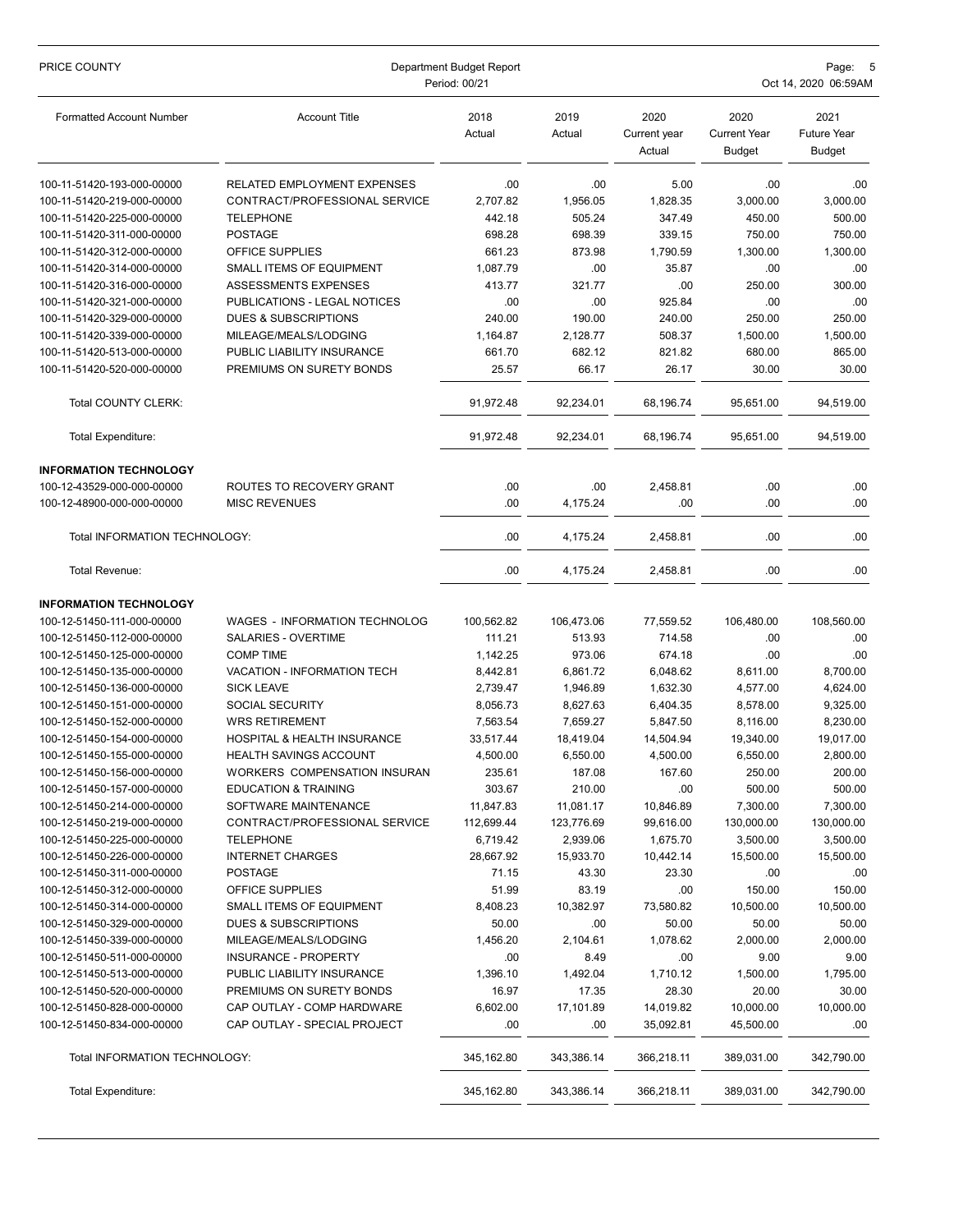| PRICE COUNTY                                                                                                                                                                                                                                                                                                                                                                                                                                                                                                                                  | Department Budget Report<br>Period: 00/21                                                                                                                                                                                                                                                                                                                                                                                          |                                                                                                                                                                                                 |                                                                                                                                                                                               |                                                                                                                                                                                          |                                                                                                                                                                                              | Page:<br>-6<br>Oct 14, 2020 06:59AM                                                                                                                                                           |  |  |
|-----------------------------------------------------------------------------------------------------------------------------------------------------------------------------------------------------------------------------------------------------------------------------------------------------------------------------------------------------------------------------------------------------------------------------------------------------------------------------------------------------------------------------------------------|------------------------------------------------------------------------------------------------------------------------------------------------------------------------------------------------------------------------------------------------------------------------------------------------------------------------------------------------------------------------------------------------------------------------------------|-------------------------------------------------------------------------------------------------------------------------------------------------------------------------------------------------|-----------------------------------------------------------------------------------------------------------------------------------------------------------------------------------------------|------------------------------------------------------------------------------------------------------------------------------------------------------------------------------------------|----------------------------------------------------------------------------------------------------------------------------------------------------------------------------------------------|-----------------------------------------------------------------------------------------------------------------------------------------------------------------------------------------------|--|--|
| <b>Formatted Account Number</b>                                                                                                                                                                                                                                                                                                                                                                                                                                                                                                               | <b>Account Title</b>                                                                                                                                                                                                                                                                                                                                                                                                               | 2018<br>Actual                                                                                                                                                                                  | 2019<br>Actual                                                                                                                                                                                | 2020<br>Current year<br>Actual                                                                                                                                                           | 2020<br><b>Current Year</b><br><b>Budget</b>                                                                                                                                                 | 2021<br><b>Future Year</b><br><b>Budget</b>                                                                                                                                                   |  |  |
| <b>ELECTIONS</b>                                                                                                                                                                                                                                                                                                                                                                                                                                                                                                                              |                                                                                                                                                                                                                                                                                                                                                                                                                                    |                                                                                                                                                                                                 |                                                                                                                                                                                               |                                                                                                                                                                                          |                                                                                                                                                                                              |                                                                                                                                                                                               |  |  |
| 100-15-43529-000-000-00000<br>100-15-46105-000-000-00000                                                                                                                                                                                                                                                                                                                                                                                                                                                                                      | CARES - ELECTIONS SUBGRANT<br><b>MUNICIPAL FEES</b>                                                                                                                                                                                                                                                                                                                                                                                | .00<br>11,312.43                                                                                                                                                                                | .00<br>9,101.41                                                                                                                                                                               | 38,496.80<br>9,772.00                                                                                                                                                                    | .00<br>8,000.00                                                                                                                                                                              | .00<br>9,000.00                                                                                                                                                                               |  |  |
| <b>Total ELECTIONS:</b>                                                                                                                                                                                                                                                                                                                                                                                                                                                                                                                       |                                                                                                                                                                                                                                                                                                                                                                                                                                    | 11,312.43                                                                                                                                                                                       | 9,101.41                                                                                                                                                                                      | 48,268.80                                                                                                                                                                                | 8,000.00                                                                                                                                                                                     | 9,000.00                                                                                                                                                                                      |  |  |
| Total Revenue:                                                                                                                                                                                                                                                                                                                                                                                                                                                                                                                                |                                                                                                                                                                                                                                                                                                                                                                                                                                    | 11,312.43                                                                                                                                                                                       | 9,101.41                                                                                                                                                                                      | 48,268.80                                                                                                                                                                                | 8,000.00                                                                                                                                                                                     | 9,000.00                                                                                                                                                                                      |  |  |
| <b>ELECTIONS</b>                                                                                                                                                                                                                                                                                                                                                                                                                                                                                                                              |                                                                                                                                                                                                                                                                                                                                                                                                                                    |                                                                                                                                                                                                 |                                                                                                                                                                                               |                                                                                                                                                                                          |                                                                                                                                                                                              |                                                                                                                                                                                               |  |  |
| 100-15-51440-143-000-00000<br>100-15-51440-151-000-00000<br>100-15-51440-311-000-00000<br>100-15-51440-313-000-00000                                                                                                                                                                                                                                                                                                                                                                                                                          | ELECTIONS - BD OF CANV. PER DIEM<br><b>SOCIAL SECURITY</b><br><b>POSTAGE</b><br>PRINTING & DUPLICATIONS                                                                                                                                                                                                                                                                                                                            | 300.00<br>22.98<br>153.33<br>32,276.59                                                                                                                                                          | 100.00<br>7.66<br>100.45<br>7,667.16                                                                                                                                                          | 643.75<br>38.28<br>40.55<br>56,826.49                                                                                                                                                    | 300.00<br>100.00<br>400.00<br>15,000.00                                                                                                                                                      | 500.00<br>100.00<br>300.00<br>21,000.00                                                                                                                                                       |  |  |
| 100-15-51440-314-000-00000                                                                                                                                                                                                                                                                                                                                                                                                                                                                                                                    | SMALL ITEMS OF EQUIPMENT                                                                                                                                                                                                                                                                                                                                                                                                           | .00                                                                                                                                                                                             | .00                                                                                                                                                                                           | 1,480.00                                                                                                                                                                                 | .00                                                                                                                                                                                          | .00                                                                                                                                                                                           |  |  |
| 100-15-51440-321-000-00000<br>100-15-51440-339-000-00000                                                                                                                                                                                                                                                                                                                                                                                                                                                                                      | PUBLICATIONS - LEGAL NOTICES<br>MILEAGE/MEALS/LODGING                                                                                                                                                                                                                                                                                                                                                                              | 5,994.99<br>309.01                                                                                                                                                                              | 2,585.19<br>1,115.75                                                                                                                                                                          | 6,053.59<br>388.07                                                                                                                                                                       | 5,000.00<br>700.00                                                                                                                                                                           | 5,000.00<br>700.00                                                                                                                                                                            |  |  |
| <b>Total ELECTIONS:</b>                                                                                                                                                                                                                                                                                                                                                                                                                                                                                                                       |                                                                                                                                                                                                                                                                                                                                                                                                                                    | 39,056.90                                                                                                                                                                                       | 11,576.21                                                                                                                                                                                     | 65,470.73                                                                                                                                                                                | 21,500.00                                                                                                                                                                                    | 27,600.00                                                                                                                                                                                     |  |  |
| Total Expenditure:                                                                                                                                                                                                                                                                                                                                                                                                                                                                                                                            |                                                                                                                                                                                                                                                                                                                                                                                                                                    | 39,056.90                                                                                                                                                                                       | 11,576.21                                                                                                                                                                                     | 65,470.73                                                                                                                                                                                | 21,500.00                                                                                                                                                                                    | 27,600.00                                                                                                                                                                                     |  |  |
| <b>COUNTY TREASURER</b>                                                                                                                                                                                                                                                                                                                                                                                                                                                                                                                       |                                                                                                                                                                                                                                                                                                                                                                                                                                    |                                                                                                                                                                                                 |                                                                                                                                                                                               |                                                                                                                                                                                          |                                                                                                                                                                                              |                                                                                                                                                                                               |  |  |
| 100-17-46120-000-000-00000                                                                                                                                                                                                                                                                                                                                                                                                                                                                                                                    | <b>TREASURER'S FEES</b>                                                                                                                                                                                                                                                                                                                                                                                                            | 3,470.43                                                                                                                                                                                        | 2,578.20                                                                                                                                                                                      | 2,172.16                                                                                                                                                                                 | 750.00                                                                                                                                                                                       | 2,000.00                                                                                                                                                                                      |  |  |
| Total COUNTY TREASURER:                                                                                                                                                                                                                                                                                                                                                                                                                                                                                                                       |                                                                                                                                                                                                                                                                                                                                                                                                                                    | 3,470.43                                                                                                                                                                                        | 2,578.20                                                                                                                                                                                      | 2,172.16                                                                                                                                                                                 | 750.00                                                                                                                                                                                       | 2,000.00                                                                                                                                                                                      |  |  |
| Total Revenue:                                                                                                                                                                                                                                                                                                                                                                                                                                                                                                                                |                                                                                                                                                                                                                                                                                                                                                                                                                                    | 3,470.43                                                                                                                                                                                        | 2,578.20                                                                                                                                                                                      | 2,172.16                                                                                                                                                                                 | 750.00                                                                                                                                                                                       | 2,000.00                                                                                                                                                                                      |  |  |
| <b>COUNTY TREASURER</b>                                                                                                                                                                                                                                                                                                                                                                                                                                                                                                                       |                                                                                                                                                                                                                                                                                                                                                                                                                                    |                                                                                                                                                                                                 |                                                                                                                                                                                               |                                                                                                                                                                                          |                                                                                                                                                                                              |                                                                                                                                                                                               |  |  |
| 100-17-51520-111-000-00000<br>100-17-51520-151-000-00000<br>100-17-51520-152-000-00000<br>100-17-51520-156-000-00000<br>100-17-51520-157-000-00000<br>100-17-51520-212-000-00000<br>100-17-51520-219-000-00000<br>100-17-51520-225-000-00000<br>100-17-51520-311-000-00000<br>100-17-51520-312-000-00000<br>100-17-51520-321-000-00000<br>100-17-51520-329-000-00000<br>100-17-51520-339-000-00000<br>100-17-51520-513-000-00000<br>100-17-51520-520-000-00000<br>100-17-51910-395-000-00000<br>Total COUNTY TREASURER:<br>Total Expenditure: | <b>WAGES - COUNTY TREASURER</b><br>SOCIAL SECURITY<br><b>WRS RETIREMENT</b><br>WORKERS COMPENSATION INSURAN<br><b>EDUCATION &amp; TRAINING</b><br><b>LEGAL SERVICES</b><br>CONTRACT/PROFESSIONAL SERVICE<br><b>TELEPHONE</b><br><b>POSTAGE</b><br>OFFICE SUPPLIES<br>PUBLICATIONS - LEGAL NOTICES<br>DUES & SUBSCRIPTIONS<br>MILEAGE/MEALS/LODGING<br>PUBLIC LIABILITY INSURANCE<br>PREMIUM ON SURETY BONDS<br>UNCOLLECTIBLE TAXES | 51,371.66<br>3,727.26<br>3,438.85<br>111.67<br>339.83<br>.00<br>957.74<br>448.37<br>1,300.63<br>1,264.43<br>.00<br>100.00<br>1,186.42<br>661.70<br>1,278.61<br>300.00<br>66,487.17<br>66,487.17 | 52,369.16<br>3,970.50<br>3,434.48<br>85.53<br>200.00<br>72.00<br>615.01<br>452.42<br>503.78<br>2,070.25<br>80.75<br>120.00<br>1,008.03<br>682.12<br>1,308.59<br>.00<br>66,972.62<br>66,972.62 | 37,106.22<br>2,688.70<br>2,504.71<br>125.12<br>.00<br>1,134.00<br>665.55<br>313.82<br>820.15<br>228.90<br>.00<br>100.00<br>136.85<br>781.82<br>1,317.01<br>.00<br>47,922.85<br>47,922.85 | 53,230.00<br>4,094.00<br>3,612.00<br>115.00<br>350.00<br>.00<br>1,100.00<br>450.00<br>750.00<br>1,500.00<br>.00<br>120.00<br>1,230.00<br>670.00<br>1,300.00<br>.00<br>68,521.00<br>68,521.00 | 55,687.00<br>4,260.00<br>3,760.00<br>130.00<br>350.00<br>.00<br>1,100.00<br>450.00<br>750.00<br>1,500.00<br>.00<br>120.00<br>1,230.00<br>820.00<br>1,320.00<br>.00.<br>71,477.00<br>71,477.00 |  |  |
|                                                                                                                                                                                                                                                                                                                                                                                                                                                                                                                                               |                                                                                                                                                                                                                                                                                                                                                                                                                                    |                                                                                                                                                                                                 |                                                                                                                                                                                               |                                                                                                                                                                                          |                                                                                                                                                                                              |                                                                                                                                                                                               |  |  |
| <b>DISTRICT ATTORNEY</b><br>100-19-43511-000-000-00000<br>100-19-43512-000-000-00000<br>100-19-46705-000-000-00000<br>100-19-46710-000-000-00000<br>100-19-47411-000-000-00000                                                                                                                                                                                                                                                                                                                                                                | STATE AID-CS COOP AGREEMENT<br>ST AID-DA VICTIM/WITNESS PROG<br>PROCESS SERVICE REIMBURSEMEN<br>WITNESS FEE REIMBURSEMENT<br><b>DUPLICATIONS REVENUES</b>                                                                                                                                                                                                                                                                          | 4,198.85<br>17,016.51<br>3,048.51<br>44.18<br>384.15                                                                                                                                            | .00.<br>16,558.05<br>3,264.93<br>26.87<br>585.50                                                                                                                                              | .00<br>7,660.56<br>1,951.01<br>.37<br>194.50                                                                                                                                             | 3,000.00<br>16,500.00<br>3,500.00<br>300.00<br>250.00                                                                                                                                        | 3,000.00<br>16,500.00<br>3,500.00<br>300.00<br>300.00                                                                                                                                         |  |  |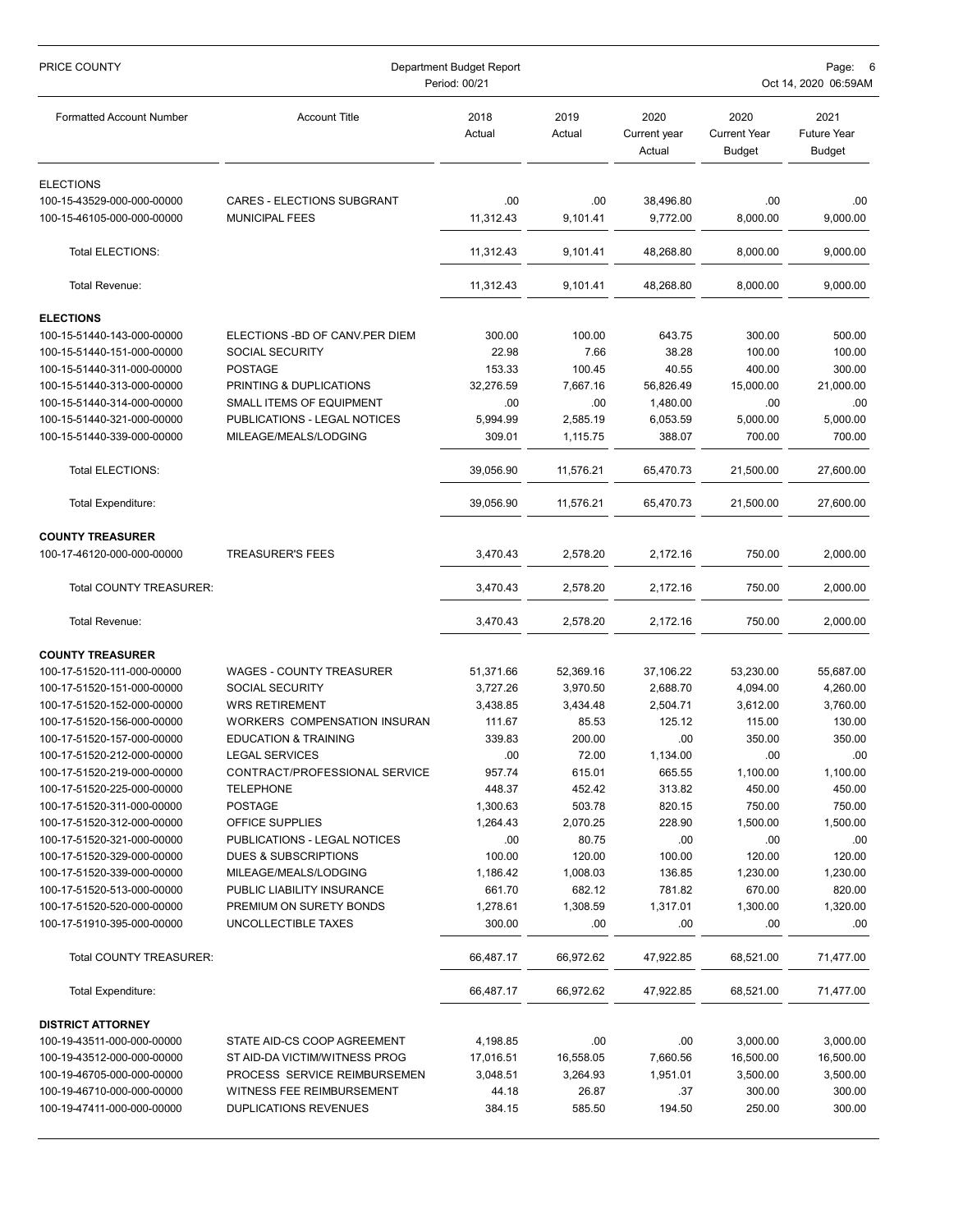| PRICE COUNTY                    | Department Budget Report<br>Period: 00/21 |                | Page:<br>Oct 14, 2020 06:59AM |                                |                                              |                                             |
|---------------------------------|-------------------------------------------|----------------|-------------------------------|--------------------------------|----------------------------------------------|---------------------------------------------|
| <b>Formatted Account Number</b> | <b>Account Title</b>                      | 2018<br>Actual | 2019<br>Actual                | 2020<br>Current year<br>Actual | 2020<br><b>Current Year</b><br><b>Budget</b> | 2021<br><b>Future Year</b><br><b>Budget</b> |
| 100-19-47412-000-000-00000      | DUP REV/CD'S                              | 1,340.00       | 2,255.00                      | 1,195.00                       | 1,200.00                                     | 1,300.00                                    |
| 100-19-48900-000-000-00000      | <b>MISC REVENUES</b>                      | 60.20          | 9.25                          | .00.                           | 100.00                                       | 100.00                                      |
| Total DISTRICT ATTORNEY:        |                                           | 26,092.40      | 22,699.60                     | 11,001.44                      | 24,850.00                                    | 25,000.00                                   |
| Total Revenue:                  |                                           | 26,092.40      | 22,699.60                     | 11,001.44                      | 24,850.00                                    | 25,000.00                                   |
| <b>DISTRICT ATTORNEY</b>        |                                           |                |                               |                                |                                              |                                             |
| 100-19-51310-111-000-00000      | <b>WAGES - DISTRICT ATTORNEY</b>          | 89,474.44      | 93,029.26                     | 73,282.66                      | 93,180.00                                    | 93,785.00                                   |
| 100-19-51310-112-000-00000      | SALARIES - OVERTIME                       | 380.88         | 427.24                        | 281.35                         | .00                                          | .00                                         |
| 100-19-51310-125-000-00000      | <b>COMP TIME</b>                          | 74.97          | 77.67                         | 130.41                         | .00                                          | .00                                         |
| 100-19-51310-135-000-00000      | VACATION - DISTRICT ATTORNEY              | 8,864.41       | 8,371.84                      | 3,921.56                       | 8,498.00                                     | 9,070.00                                    |
| 100-19-51310-136-000-00000      | <b>SICK LEAVE</b>                         | 5,153.37       | 5,086.93                      | 2,443.31                       | 3,448.00                                     | 3,820.00                                    |
| 100-19-51310-149-000-00000      | PER DIEM - WITNESS FEES                   | 134.40         | 299.60                        | 16.00                          | 500.00                                       | 500.00                                      |
| 100-19-51310-151-000-00000      | SOCIAL SECURITY                           | 7,487.01       | 7,644.47                      | 5,756.78                       | 8,081.00                                     | 7,200.00                                    |
| 100-19-51310-152-000-00000      | <b>WRS RETIREMENT</b>                     | 6,957.83       | 7,018.17                      | 5,404.00                       | 7,130.00                                     | 7,290.00                                    |
| 100-19-51310-154-000-00000      | <b>HOSPITAL &amp; HEALTH INSURANCE</b>    | 13,278.82      | 18,951.20                     | 15,057.24                      | 19,644.00                                    | 17,980.00                                   |
| 100-19-51310-155-000-00000      | <b>HEALTH SAVINGS ACCOUNT</b>             | 2,449.60       | 5,975.27                      | 4,052.57                       | 5,900.00                                     | 2,366.00                                    |
| 100-19-51310-156-000-00000      | WORKERS COMPENSATION INSURAN              | 216.11         | 170.15                        | 174.36                         | 225.00                                       | 200.00                                      |
| 100-19-51310-157-000-00000      | <b>EDUCATION &amp; TRAINING</b>           | 808.55         | 145.96                        | 215.00                         | 500.00                                       | 500.00                                      |
| 100-19-51310-219-000-00000      | CONTRACT/PROFESSIONAL SERVICE             | 286.74         | 1,687.03                      | 1,390.83                       | 800.00                                       | 800.00                                      |
| 100-19-51310-225-000-00000      | <b>TELEPHONE</b>                          | 1,488.43       | 1,720.14                      | 1,141.21                       | 1,800.00                                     | 1,800.00                                    |
| 100-19-51310-251-000-00000      | <b>TRANSCRIPTION FEES</b>                 | 62.25          | 53.50                         | 111.50                         | 200.00                                       | 200.00                                      |
| 100-19-51310-255-000-00000      | PAPER SERVICE                             | 4,024.23       | 3,973.79                      | 7,347.55                       | 3,500.00                                     | 5,000.00                                    |
| 100-19-51310-311-000-00000      | <b>POSTAGE</b>                            | 1,162.92       | 1,085.56                      | 1,278.30                       | 1,200.00                                     | 1,200.00                                    |
| 100-19-51310-312-000-00000      | OFFICE SUPPLIES                           | 1,540.37       | 1,906.94                      | 892.41                         | 1,600.00                                     | 1,600.00                                    |
| 100-19-51310-313-000-00000      | PRINTING & DUPLICATIONS                   | .00            | .00                           | 1.50                           | 175.00                                       | 175.00                                      |
| 100-19-51310-314-000-00000      | SMALL ITEMS OF EQUIPMENT                  | 738.49         | 487.82                        | 3,645.48                       | 700.00                                       | 700.00                                      |
| 100-19-51310-329-000-00000      | <b>DUES &amp; SUBSCRIPTIONS</b>           | 1,232.22       | 1,549.47                      | 1,462.32                       | 2,000.00                                     | 2,000.00                                    |
| 100-19-51310-339-000-00000      | MILEAGE/MEALS/LODGING                     | 1,783.81       | 1,150.03                      | .00                            | 1,000.00                                     | 1,200.00                                    |
| 100-19-51310-513-000-00000      | PUBLIC LIABILITY INSURANCE                | 1,470.34       | 1,357.07                      | 1,555.41                       | 1,400.00                                     | 1,635.00                                    |
| 100-19-51310-520-000-00000      | PREMIUMS ON SURETY BONDS                  | 17.87          | 18.16                         | 29.44                          | 25.00                                        | 30.00                                       |
| 100-19-51310-590-000-00000      | <b>FIXED CHARGES &amp; FEES</b>           | 34.68          | 114.00                        | 42.12                          | 50.00                                        | 50.00                                       |
| 100-19-51310-593-000-00000      | <b>EVIDENCE CD/DVD</b>                    | .00            | 5.00                          | .00                            | 100.00                                       | .00                                         |
| Total DISTRICT ATTORNEY:        |                                           | 149,122.74     | 162,306.27                    | 129,633.31                     | 161,656.00                                   | 159,101.00                                  |
| Total Expenditure:              |                                           | 149,122.74     | 162,306.27                    | 129,633.31                     | 161,656.00                                   | 159,101.00                                  |
| <b>LAND INFORMATION</b>         |                                           |                |                               |                                |                                              |                                             |
| 100-22-41235-000-000-00000      | CO RECORDING FEES RETAINED                | 26,736.00      | 28,120.00                     | 23,896.00                      | 27,000.00                                    | 27,000.00                                   |
| 100-22-43513-000-000-00000      | STATE AID - WLIP GRANT                    | 209,860.00     | 281,800.00                    | 115,368.00                     | 50,000.00                                    | 50,000.00                                   |
| 100-22-46170-000-000-00000      | SALE OF MAPS                              | 1,106.00       | 810.60                        | 469.00                         | 1,500.00                                     | 1,000.00                                    |
| 100-22-46175-000-000-00000      | PLAT BOOK REVENUE                         | 11,867.74      | 5,949.90                      | 2,332.92                       | 5,000.00                                     | 5,000.00                                    |
| 100-22-48900-000-000-00000      | <b>MISC REVENUES</b>                      | .00            | 800.00                        | .00                            | .00                                          | .00                                         |
| Total LAND INFORMATION:         |                                           | 249,569.74     | 317,480.50                    | 142,065.92                     | 83,500.00                                    | 83,000.00                                   |
| Total Revenue:                  |                                           | 249,569.74     | 317,480.50                    | 142,065.92                     | 83,500.00                                    | 83,000.00                                   |
| <b>LAND INFORMATION</b>         |                                           |                |                               |                                |                                              |                                             |
| 100-22-51709-214-000-00000      | SOFTWARE MAINTENANCE                      | 5,164.40       | 8,162.29                      | 11,460.66                      | 5,000.00                                     | 10,000.00                                   |
| 100-22-51709-219-000-00000      | CONTRACT/PROFESSIONAL SERVICE             | .00            | .00.                          | .00                            | 20,000.00                                    | 15,000.00                                   |
| 100-22-51709-242-000-00000      | <b>REPAIR &amp; MAINT - EQUIPMENT</b>     | .00            | .00                           | .00                            | 500.00                                       | .00                                         |
| 100-22-51709-311-000-00000      | <b>POSTAGE</b>                            | .70            | 28.41-                        | 29.39                          | 50.00                                        | 50.00                                       |
| 100-22-51709-312-000-00000      | OFFICE SUPPLIES                           | 163.91         | .00.                          | .00.                           | 1,000.00                                     | 500.00                                      |
|                                 |                                           |                |                               |                                |                                              |                                             |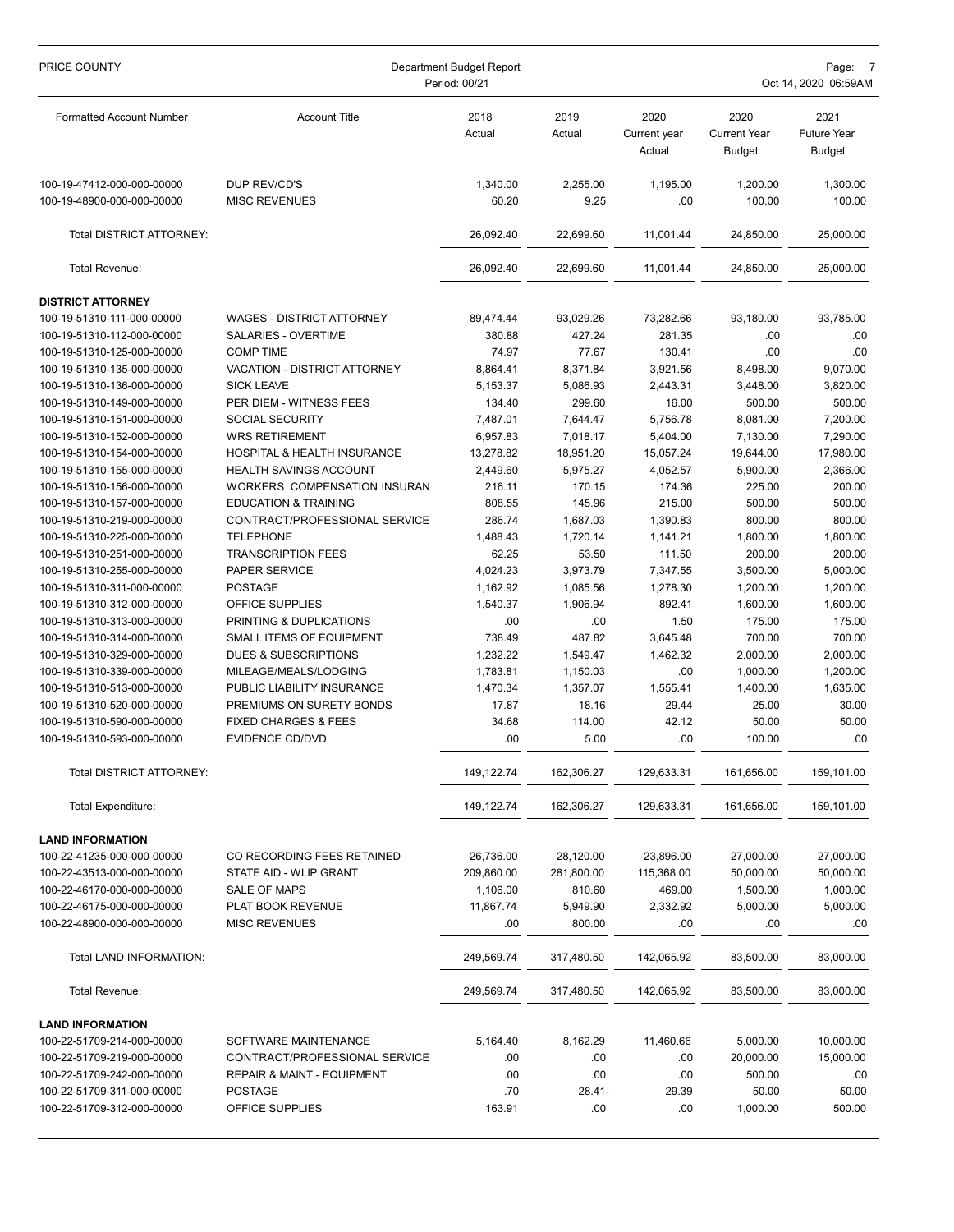| PRICE COUNTY                    | Department Budget Report<br>Period: 00/21 |                |                |                                |                                       | Page:<br>8<br>Oct 14, 2020 06:59AM          |  |  |
|---------------------------------|-------------------------------------------|----------------|----------------|--------------------------------|---------------------------------------|---------------------------------------------|--|--|
| <b>Formatted Account Number</b> | <b>Account Title</b>                      | 2018<br>Actual | 2019<br>Actual | 2020<br>Current year<br>Actual | 2020<br><b>Current Year</b><br>Budget | 2021<br><b>Future Year</b><br><b>Budget</b> |  |  |
| 100-22-51709-329-000-00000      | DUES & SUBSCRIPTIONS                      | .00            | .00            | .00                            | 100.00                                | 100.00                                      |  |  |
| 100-22-51709-339-000-00000      | MILEAGE/MEALS/LODGING                     | 52.87          | 315.76         | .00                            | 1,000.00                              | 500.00                                      |  |  |
| 100-22-51709-382-000-00000      | PLAT BOOK PROJECT                         | 19,574.89      | .00            | .00                            | 10,000.00                             | 10,000.00                                   |  |  |
| 100-22-51709-595-000-00000      | RECORDING FEE \$2 DOLLAR                  | 18,908.03      | 12,604.59      | 3,588.00                       | 15,000.00                             | 15,000.00                                   |  |  |
| 100-22-51709-759-003-00000      | 2011 GRANT AD119539                       | 2,200.00       | 3,200.00       | 5,946.00                       | 2,000.00                              | 2,000.00                                    |  |  |
| 100-22-51709-759-004-00000      | 2014 GRANT AD 149846                      | .00            | 575.00         | 5,546.49                       | .00                                   | .00                                         |  |  |
| 100-22-51709-759-005-00000      | 2015 GRANT AD159961                       | .00            | .00            | 706.72                         | .00                                   | .00                                         |  |  |
| 100-22-51709-759-006-00000      | 2016 GRANT AD169040                       | 9,222.09       | 10,638.69      | 19,444.50                      | .00                                   | .00                                         |  |  |
| 100-22-51709-759-007-00000      | 2018 SURVEY GRANT AD189123-018            | 125,082.33     | .00            | .00                            | .00                                   | .00                                         |  |  |
| 100-22-51709-759-008-00000      | 2017 SURVEY GRANT AD179039                | 21,628.90      | 20,610.20      | .00                            | 9,000.00                              | .00                                         |  |  |
| 100-22-51709-759-009-00000      | 2017 STRATEGIC INITV 1790102              | 17,636.25      | 800.00         | .00                            | 8,000.00                              | .00                                         |  |  |
| 100-22-51709-759-010-00000      | 2018 BASE BUDGET AD189038                 | 53,143.75      | 16,258.46      | 100.00                         | .00                                   | .00                                         |  |  |
| 100-22-51709-759-011-00000      | 2019 GRANT AD 199038                      | .00            | 13,913.46      | 39,774.90                      | .00                                   | .00                                         |  |  |
| 100-22-51709-759-012-00000      | <b>2019 STRATEGIC INITIATIVE</b>          | .00            | 173,020.00     | 9,940.00                       | .00                                   | .00                                         |  |  |
| 100-22-51709-759-013-00000      | 2020 GRANT AD117366                       | .00            | .00            | 63,040.00                      | .00                                   | 9,000.00                                    |  |  |
| 100-22-51709-759-014-00000      | 2020 STRATEGIC INITIATIVE GRAN            | .00            | .00            | 29,180.00                      | .00                                   | 9,000.00                                    |  |  |
| 100-22-51709-837-000-00000      | CAP OUTLAY - WLIP DOLLAR                  | 846.72         | 11.055.94      | 17,812.75                      | 11.850.00                             | 11,850.00                                   |  |  |
| <b>Total LAND INFORMATION:</b>  |                                           | 273,624.84     | 271,125.98     | 206,569.41                     | 83,500.00                             | 83,000.00                                   |  |  |
| <b>Total Expenditure:</b>       |                                           | 273,624.84     | 271,125.98     | 206,569.41                     | 83,500.00                             | 83,000.00                                   |  |  |
| <b>REGISTER OF DEEDS</b>        |                                           |                |                |                                |                                       |                                             |  |  |
| 100-23-41230-000-000-00000      | TRANSFER FEES - CO'S PORTION              | 38,579.76      | 35,517.43      | 28,490.17                      | 35,000.00                             | 35,000.00                                   |  |  |
| 100-23-44220-000-000-00000      | ROD FEES - CERT COPIES & MISC             | 22,307.20      | 33,995.65      | 29,629.56                      | 23,000.00                             | 30,000.00                                   |  |  |
| 100-23-46130-000-000-00000      | ROD FEES - RECORDING                      | 50,380.00      | 52,750.00      | 44,905.00                      | 50,000.00                             | 50,000.00                                   |  |  |
| 100-23-48900-000-000-00000      | <b>MISC REVENUE</b>                       | .00            | .00            | 11.00                          | .00                                   | .00.                                        |  |  |
|                                 |                                           |                |                |                                |                                       |                                             |  |  |
| Total REGISTER OF DEEDS:        |                                           | 111,266.96     | 122,263.08     | 103,035.73                     | 108,000.00                            | 115,000.00                                  |  |  |
| Total Revenue:                  |                                           | 111,266.96     | 122,263.08     | 103,035.73                     | 108,000.00                            | 115,000.00                                  |  |  |
| <b>REGISTER OF DEEDS</b>        |                                           |                |                |                                |                                       |                                             |  |  |
| 100-23-51710-111-000-00000      | <b>WAGES - REGISTER OF DEEDS</b>          | 82,393.21      | 89,371.55      | 61.860.04                      | 89,035.00                             | 92,606.00                                   |  |  |
| 100-23-51710-129-000-00000      | CASUAL EMPLOYEE                           | .00            | .00            | 1,788.25                       | .00                                   | .00                                         |  |  |
| 100-23-51710-135-000-00000      | VACATION - REGISTER OF DEEDS              | 3,551.63       | 8,270.82       | 3,424.57                       | 3,352.00                              | 3,330.00                                    |  |  |
| 100-23-51710-136-000-00000      | <b>SICK LEAVE</b>                         | 800.10         | 7,145.91       | 292.16                         | .00                                   | .00.                                        |  |  |
| 100-23-51710-151-000-00000      | <b>SOCIAL SECURITY</b>                    | 5,735.66       | 7,362.67       | 4,751.04                       | 6,625.00                              | 7,335.00                                    |  |  |
| 100-23-51710-152-000-00000      | <b>WRS RETIREMENT</b>                     | 5,805.42       | 6,250.62       | 4,426.53                       | 6,270.00                              | 6,470.00                                    |  |  |
| 100-23-51710-154-000-00000      | HOSPITAL & HEALTH INSURANCE               | 30,476.16      | 31,674.96      | 19,779.66                      | 31,470.00                             | 25,932.00                                   |  |  |
| 100-23-51710-155-000-00000      | <b>HEALTH SAVINGS ACCOUNT</b>             | 4,500.00       | 10,300.00      | 6,375.06                       | 4,500.00                              | 3,710.00                                    |  |  |
| 100-23-51710-156-000-00000      | <b>WORKERS COMPENSATION INSURAN</b>       | 187.78         | 144.15         | 170.03                         | 200.00                                | 200.00                                      |  |  |
| 100-23-51710-157-000-00000      | <b>EDUCATION &amp; TRAINING</b>           | 29.66          | .00            | .00                            | .00.                                  | 250.00                                      |  |  |
| 100-23-51710-193-000-00000      | RELATED EMPLOYMENT EXPENSES               | .00            | .00            | 253.80                         | .00                                   | .00                                         |  |  |
| 100-23-51710-214-000-00000      | SOFTWARE MAINTENANCE                      | 476.06         | 536.65         | 53.98                          | 800.00                                | 800.00                                      |  |  |
| 100-23-51710-219-000-00000      | CONTRACT/PROFESSIONAL SERVICE             | 2,463.48       | 1,886.18       | 1,445.77                       | 2,800.00                              | 2,800.00                                    |  |  |
| 100-23-51710-225-000-00000      | TELEPHONE                                 | 1,043.56       | 1,038.13       | 702.99                         | 1,100.00                              | 1,100.00                                    |  |  |
| 100-23-51710-311-000-00000      | <b>POSTAGE</b>                            | 685.41         | 601.80         | 528.20                         | 725.00                                | 725.00                                      |  |  |
| 100-23-51710-312-000-00000      | OFFICE SUPPLIES                           | 685.57         | 926.85         | 142.05                         | 750.00                                | 1,250.00                                    |  |  |
| 100-23-51710-329-000-00000      | DUES & SUBSCRIPTIONS                      | 100.00         | 125.00         | 125.00                         | 120.00                                | 125.00                                      |  |  |
| 100-23-51710-339-000-00000      | MILEAGE/MEALS/LODGING                     | .00            | .00            | .00                            | 200.00                                | 700.00                                      |  |  |
| 100-23-51710-513-000-00000      | PUBLIC LIABILITY INSURANCE                | 1,112.70       | 1,149.63       | 1,317.66                       | 1,115.00                              | 1,385.00                                    |  |  |
| 100-23-51710-520-000-00000      | PREMIUMS ON SURETY BONDS                  | 31.04          | 31.61          | 42.17                          | 30.00                                 | 45.00                                       |  |  |
| 100-23-51710-590-000-00000      | <b>FIXED CHARGES &amp; FEES</b>           | 935.84         | 444.12         | .00                            | 1,000.00                              | .00                                         |  |  |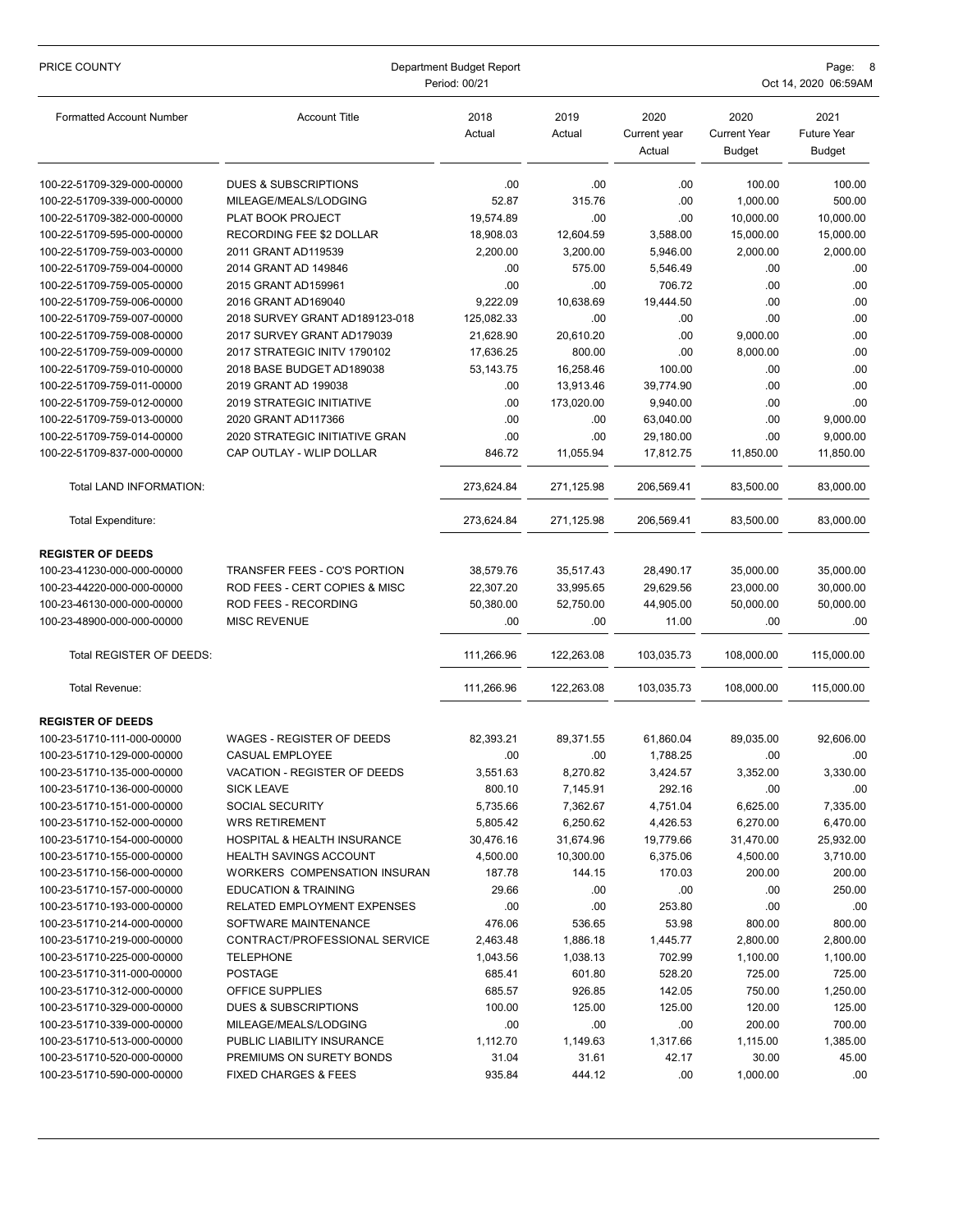| PRICE COUNTY                    | Department Budget Report<br>Period: 00/21 |                |                |                                |                                              | Page:<br>.c<br>Oct 14, 2020 06:59AM         |  |
|---------------------------------|-------------------------------------------|----------------|----------------|--------------------------------|----------------------------------------------|---------------------------------------------|--|
| <b>Formatted Account Number</b> | <b>Account Title</b>                      | 2018<br>Actual | 2019<br>Actual | 2020<br>Current year<br>Actual | 2020<br><b>Current Year</b><br><b>Budget</b> | 2021<br><b>Future Year</b><br><b>Budget</b> |  |
| Total REGISTER OF DEEDS:        |                                           | 141,013.28     | 167,260.65     | 107,478.96                     | 150,092.00                                   | 148,763.00                                  |  |
| Total Expenditure:              |                                           | 141,013.28     | 167,260.65     | 107,478.96                     | 150,092.00                                   | 148,763.00                                  |  |
| <b>TAX LISTER</b>               |                                           |                |                |                                |                                              |                                             |  |
| 100-24-46115-000-000-00000      | <b>COMPUTER FEES</b>                      | 1,840.00       | 2,030.00       | 700.00                         | 2,000.00                                     | 1,000.00                                    |  |
| Total TAX LISTER:               |                                           | 1,840.00       | 2,030.00       | 700.00                         | 2,000.00                                     | 1,000.00                                    |  |
| Total Revenue:                  |                                           | 1,840.00       | 2,030.00       | 700.00                         | 2,000.00                                     | 1,000.00                                    |  |
| <b>TAX LISTER</b>               |                                           |                |                |                                |                                              |                                             |  |
| 100-24-51713-111-000-00000      | <b>WAGES - TAX LISTER</b>                 | 35,029.51      | 35,571.24      | 25,548.99                      | 36,045.00                                    | 36,655.00                                   |  |
| 100-24-51713-135-000-00000      | <b>VACATION - TAX LISTER</b>              | 3,796.38       | 4,361.53       | 4,082.70                       | 4,350.00                                     | 4,390.00                                    |  |
| 100-24-51713-136-000-00000      | <b>SICK LEAVE</b>                         | 903.15         | 1,010.71       | .00                            | 935.00                                       | 963.00                                      |  |
| 100-24-51713-151-000-00000      | SOCIAL SECURITY                           | 2,512.53       | 2,826.57       | 2,010.13                       | 3,176.00                                     | 3,213.00                                    |  |
| 100-24-51713-152-000-00000      | <b>WRS RETIREMENT</b>                     | 2,657.95       | 2,687.22       | 2,000.16                       | 2,803.00                                     | 2,835.00                                    |  |
| 100-24-51713-154-000-00000      | <b>HOSPITAL &amp; HEALTH INSURANCE</b>    | 22,344.96      | 18,419.04      | 14,504.94                      | 19,340.00                                    | 19,017.00                                   |  |
| 100-24-51713-155-000-00000      | HEALTH SAVINGS ACCOUNT                    | 3,000.00       | 6,550.00       | 4,500.00                       | 6,550.00                                     | 2,800.00                                    |  |
| 100-24-51713-156-000-00000      | WORKERS COMPENSATION INSURAN              | 82.17          | 65.80          | 58.80                          | 85.00                                        | 65.00                                       |  |
| 100-24-51713-157-000-00000      | <b>EDUCATION &amp; TRAINING</b>           | 14.83          | .00            | .00                            | .00                                          | .00                                         |  |
| 100-24-51713-225-000-00000      | <b>TELEPHONE</b>                          | 240.28         | 258.07         | 183.45                         | 240.00                                       | 260.00                                      |  |
| 100-24-51713-311-000-00000      | <b>POSTAGE</b>                            | 84.11          | 58.95          | 9.85                           | 150.00                                       | 120.00                                      |  |
| 100-24-51713-329-000-00000      | DUES & SUBSCRIPTIONS                      | 60.00          | 60.00          | 70.00                          | 70.00                                        | 100.00                                      |  |
| 100-24-51713-339-000-00000      | MILEAGE/MEALS/LODGING                     | .00            | .00            | .00                            | 90.00                                        | 90.00                                       |  |
| 100-24-51713-513-000-00000      | PUBLIC LIABILITY INSURANCE                | 486.91         | 524.80         | 601.51                         | 525.00                                       | 632.00                                      |  |
| 100-24-51713-520-000-00000      | PREMIUMS ON SURETY BONDS                  | 5.92           | 6.10           | 9.93                           | 6.00                                         | 10.00                                       |  |
| <b>Total TAX LISTER:</b>        |                                           | 71,218.70      | 72,400.03      | 53,580.46                      | 74,365.00                                    | 71,150.00                                   |  |
| Total Expenditure:              |                                           | 71,218.70      | 72,400.03      | 53,580.46                      | 74,365.00                                    | 71,150.00                                   |  |
| <b>SURVEYOR</b>                 |                                           |                |                |                                |                                              |                                             |  |
| 100-25-46121-000-000-00000      | SURVEYORS FEES                            | 10,713.69      | 10,661.69      | 20.00                          | 150.00                                       | 150.00                                      |  |
| Total SURVEYOR:                 |                                           | 10,713.69      | 10,661.69      | 20.00                          | 150.00                                       | 150.00                                      |  |
| Total Revenue:                  |                                           | 10,713.69      | 10,661.69      | 20.00                          | 150.00                                       | 150.00                                      |  |
| <b>SURVEYOR</b>                 |                                           |                |                |                                |                                              |                                             |  |
| 100-25-51720-111-000-00000      | <b>WAGES - SURVEYOR</b>                   | 20,144.24      | 19,840.18      | 14,475.74                      | 9,900.00                                     | 9,900.00                                    |  |
| 100-25-51720-151-000-00000      | SOCIAL SECURITY                           | 1,540.97       | 1,517.72       | 1,107.31                       | 758.00                                       | 758.00                                      |  |
| 100-25-51720-156-000-00000      | WORKERS COMPENSATION INSURAN              | 418.78         | 738.31         | 632.71                         | 425.00                                       | 650.00                                      |  |
| 100-25-51720-219-000-00000      | CONTRACT/PROFESSIONAL SERVICE             | .00            | 335.53         | 335.53                         | .00.                                         | .00                                         |  |
| 100-25-51720-225-000-00000      | <b>TELEPHONE</b>                          | 202.04         | 211.68         | 146.62                         | 200.00                                       | 200.00                                      |  |
| 100-25-51720-311-000-00000      | <b>POSTAGE</b>                            | 2.07           | .00            | .00                            | .00                                          | .00                                         |  |
| 100-25-51720-312-000-00000      | OFFICE SUPPLIES                           | 69.71          | .00            | .00                            | 100.00                                       | 100.00                                      |  |
| 100-25-51720-513-000-00000      | PUBLIC LIABILITY INSURANCE                | 130.89         | 262.53         | 300.90                         | 130.00                                       | 316.00                                      |  |
| 100-25-51720-520-000-00000      | PREMIUM ON SURETY BONDS                   | 12.79          | 13.09          | 13.09                          | 15.00                                        | 15.00                                       |  |
| Total SURVEYOR:                 |                                           | 22,521.49      | 22,919.04      | 17,011.90                      | 11,528.00                                    | 11,939.00                                   |  |
| Total Expenditure:              |                                           | 22,521.49      | 22,919.04      | 17,011.90                      | 11,528.00                                    | 11,939.00                                   |  |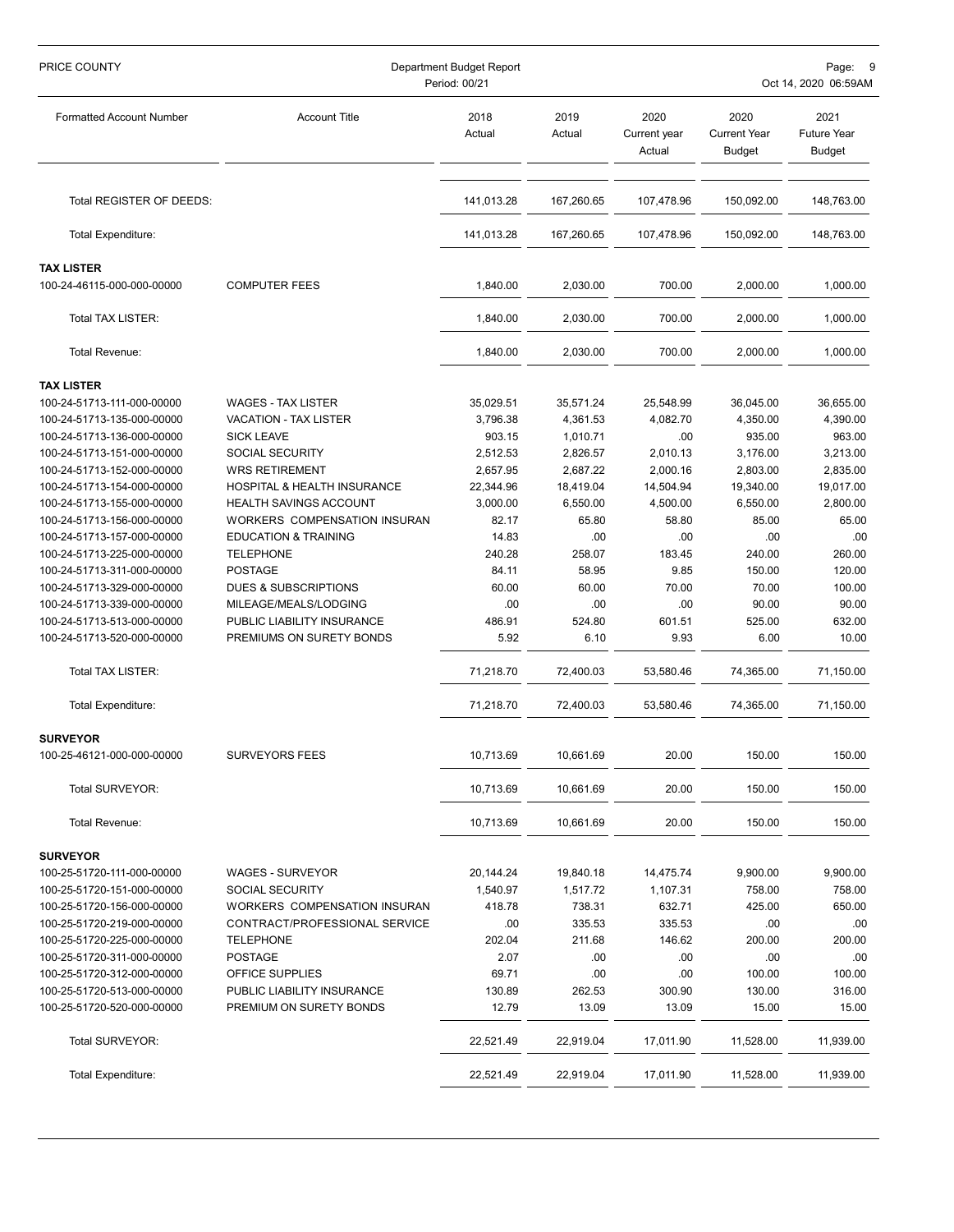| PRICE COUNTY                                             | Department Budget Report<br>Period: 00/21       |                        |                        |                                | Page:<br>10<br>Oct 14, 2020 07:00AM   |                                             |  |
|----------------------------------------------------------|-------------------------------------------------|------------------------|------------------------|--------------------------------|---------------------------------------|---------------------------------------------|--|
| <b>Formatted Account Number</b>                          | <b>Account Title</b>                            | 2018<br>Actual         | 2019<br>Actual         | 2020<br>Current year<br>Actual | 2020<br><b>Current Year</b><br>Budget | 2021<br><b>Future Year</b><br><b>Budget</b> |  |
| ZONING                                                   |                                                 |                        |                        |                                |                                       |                                             |  |
| 100-27-44300-000-000-00000<br>100-27-44410-000-000-00000 | ZONING FEES - CO'S SHARE<br>NON-METALLIC MINING | 61,774.88<br>16,204.00 | 71,627.81<br>14,229.00 | 55,191.90<br>14,229.00         | 70,000.00<br>12,500.00                | 70,000.00<br>14,000.00                      |  |
| Total ZONING:                                            |                                                 | 77,978.88              | 85,856.81              | 69,420.90                      | 82,500.00                             | 84,000.00                                   |  |
| Total Revenue:                                           |                                                 | 77,978.88              | 85,856.81              | 69,420.90                      | 82,500.00                             | 84,000.00                                   |  |
| <b>ZONING</b>                                            |                                                 |                        |                        |                                |                                       |                                             |  |
| 100-27-56400-111-000-00000                               | <b>WAGES - ZONING</b>                           | 75,961.98              | 77,174.94              | 56,638.10                      | 77,610.00                             | 78,695.00                                   |  |
| 100-27-56400-125-000-00000                               | <b>COMP TIME</b>                                | 9.73                   | .00                    | .00                            | .00                                   | .00                                         |  |
| 100-27-56400-135-000-00000                               | VACATION - ZONING                               | 5,240.58               | 6,225.23               | 3,464.24                       | 5,718.00                              | 5,765.00                                    |  |
| 100-27-56400-136-000-00000                               | <b>SICK LEAVE</b>                               | 3,287.42               | 3,202.94               | 4,647.83                       | 2,970.00                              | 2,580.00                                    |  |
| 100-27-56400-151-000-00000                               | SOCIAL SECURITY                                 | 5,445.41               | 5,990.19               | 4,519.76                       | 6,635.00                              | 6,658.00                                    |  |
| 100-27-56400-152-000-00000                               | <b>WRS RETIREMENT</b>                           | 5,656.20               | 5,680.73               | 4,370.58                       | 5,853.00                              | 5,875.00                                    |  |
| 100-27-56400-154-000-00000                               | HOSPITAL & HEALTH INSURANCE                     | 37,785.28              | 32,266.19              | 24,638.81                      | 23,208.00                             | 34,427.00                                   |  |
| 100-27-56400-155-000-00000                               | <b>HEALTH SAVINGS ACCOUNT</b>                   | 5,073.15               | 9,638.55               | 7,644.04                       | 7,860.00                              | 4,480.00                                    |  |
| 100-27-56400-156-000-00000                               | <b>WORKERS COMPENSATION INSURAN</b>             | 1,064.71               | 991.39                 | 110.16                         | 1,100.00                              | 300.00                                      |  |
| 100-27-56400-157-000-00000                               | <b>EDUCATION &amp; TRAINING</b>                 | 178.83                 | 390.05                 | 165.80                         | 500.00                                | 500.00                                      |  |
| 100-27-56400-212-000-00000                               | <b>LEGAL SERVICES</b>                           | 1,831.50               | .00                    | 2,520.69                       | 1,500.00                              | 1,500.00                                    |  |
| 100-27-56400-219-000-00000                               | CONTRACT/PROFESSIONAL SERVICE                   | 312.57                 | 308.95                 | 229.48                         | 400.00                                | 400.00                                      |  |
| 100-27-56400-225-000-00000                               | <b>TELEPHONE</b>                                | 579.28                 | 520.04                 | 358.14                         | 600.00                                | 600.00                                      |  |
| 100-27-56400-241-000-00000                               | <b>REPAIR &amp; MAINT - VEHICLES</b>            | 369.78                 | .00                    | .00                            | 500.00                                | 500.00                                      |  |
| 100-27-56400-311-000-00000                               | <b>POSTAGE</b>                                  | 1,482.50               | 1,272.50               | 1,448.20                       | 1,400.00                              | 1,400.00                                    |  |
| 100-27-56400-312-000-00000                               | OFFICE SUPPLIES                                 | 404.29                 | 196.99                 | 281.04                         | 500.00                                | 400.00                                      |  |
| 100-27-56400-321-000-00000                               | PUBLICATIONS - LEGAL NOTICES                    | 674.62                 | 443.48                 | 131.44                         | 650.00                                | 600.00                                      |  |
| 100-27-56400-329-000-00000                               | <b>DUES &amp; SUBSCRIPTIONS</b>                 | 100.00                 | 100.00                 | 70.00                          | 100.00                                | 100.00                                      |  |
| 100-27-56400-339-000-00000                               | MILEAGE/MEALS/LODGING                           | 12.00                  | 92.17                  | 474.35                         | 250.00                                | 250.00                                      |  |
| 100-27-56400-351-000-00000                               | GAS, OIL, ANTIFREEZE                            | 903.73                 | 910.80                 | 373.78                         | .00                                   | 900.00                                      |  |
| 100-27-56400-512-000-00000                               | <b>INSURANCE - VEHICLES</b>                     | 223.81                 | 233.46                 | 318.57                         | 230.00                                | 230.00                                      |  |
| 100-27-56400-513-000-00000                               | PUBLIC LIABILITY INSURANCE                      | 5.273.46               | 3,131.30               | 3,482.48                       | 5,275.00                              | 3,660.00                                    |  |
| 100-27-56400-520-000-00000                               | PREMIUMS ON SURETY BONDS                        | 7.84                   | 7.78                   | 12.62                          | 10.00                                 | 15.00                                       |  |
| 100-27-56400-750-000-00000                               | <b>WISCONSIN FUND GRANTS</b>                    | 5,775.00               | .00                    | .00                            | .00                                   | .00                                         |  |
| 100-27-56400-811-000-00000                               | CAPITAL OUTLAY - AUTO                           | 2,600.00               | 5,000.00               | .00                            | 2,600.00                              | 2,600.00                                    |  |
| Total ZONING:                                            |                                                 | 160,253.67             | 153,777.68             | 115,900.11                     | 145,469.00                            | 152,435.00                                  |  |
| Total Expenditure:                                       |                                                 | 160,253.67             | 153,777.68             | 115,900.11                     | 145,469.00                            | 152,435.00                                  |  |
| <b>BUILDING &amp; GROUNDS</b>                            |                                                 |                        |                        |                                |                                       |                                             |  |
| 100-31-43529-000-000-00000                               | ROUTES TO RECOVERY GRANT                        | .00                    | .00                    | 3,154.62                       | .00                                   | .00                                         |  |
| 100-31-46721-000-000-00000                               | DONATION/PLEDGES                                | .00                    | 3,000.00               | .00                            | .00                                   | .00                                         |  |
| 100-31-48210-000-000-00000                               | RENT OF CO BLDGS & OFFICES                      | 35,834.44              | 28,886.56              | 33,922.11                      | 27,000.00                             | 37,085.00                                   |  |
| 100-31-48400-000-000-00000                               | <b>INSURANCE RECOVERIES</b>                     | 8,259.45               | .00                    | .00                            | .00                                   | .00                                         |  |
| 100-31-48900-000-000-00000                               | <b>B&amp;G MISC REVENUES</b>                    | .00                    | 1,642.32               | .00                            | .00                                   | .00                                         |  |
| 100-31-48950-000-000-00000                               | UTILITY REIMBURSEMENT                           | .00                    | 250.00                 | 200.00                         | .00                                   | .00                                         |  |
| 100-31-49270-000-000-00000                               | TRANS FROM CAP IMP FUND                         | .00                    | .00                    | 150,000.00                     | .00                                   | .00                                         |  |
| Total BUILDING & GROUNDS:                                |                                                 | 44,093.89              | 33,778.88              | 187,276.73                     | 27,000.00                             | 37,085.00                                   |  |
| Total Revenue:                                           |                                                 | 44,093.89              | 33,778.88              | 187,276.73                     | 27,000.00                             | 37,085.00                                   |  |
| <b>BUILDING &amp; GROUNDS</b>                            |                                                 |                        |                        |                                |                                       |                                             |  |
| 100-31-51600-111-000-00000                               | WAGES - BUILDING & GROUNDS                      | 169,885.68             | 172,334.84             | 120,796.58                     | 180,520.00                            | 183,819.00                                  |  |
| 100-31-51600-112-000-00000                               | SALARIES - OVERTIME                             | 1,029.64               | 887.44                 | 191.02                         | .00                                   | .00.                                        |  |
| 100-31-51600-113-000-00000                               | SALARIES - RETROACTIVE                          | .00                    | .00                    | 1,366.60                       | .00                                   | .00                                         |  |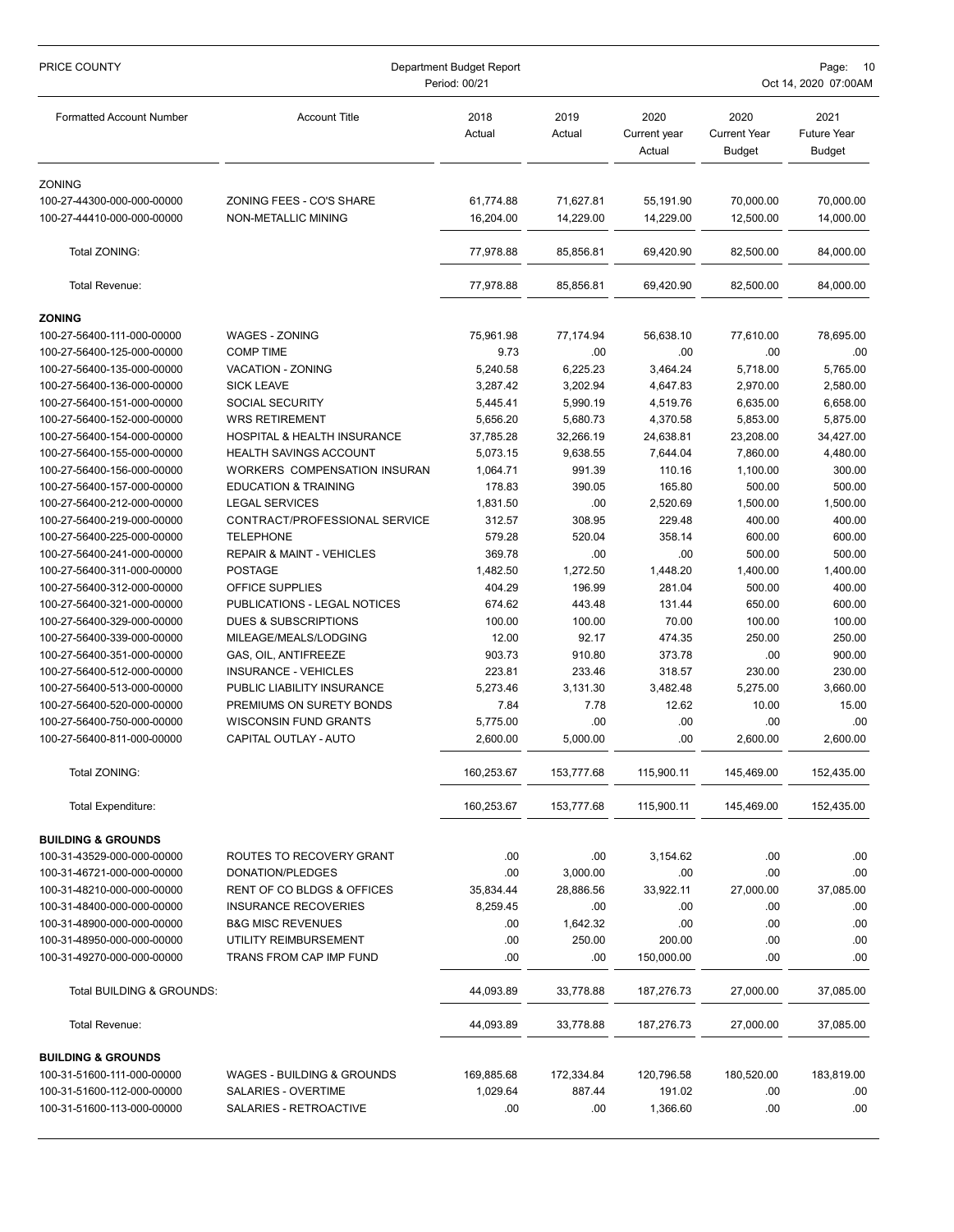| PRICE COUNTY                                             | Department Budget Report<br>Period: 00/21             |                       |                |                                | Page: 11<br>Oct 14, 2020 07:00AM             |                                             |  |
|----------------------------------------------------------|-------------------------------------------------------|-----------------------|----------------|--------------------------------|----------------------------------------------|---------------------------------------------|--|
| <b>Formatted Account Number</b>                          | <b>Account Title</b>                                  | 2018<br>Actual        | 2019<br>Actual | 2020<br>Current year<br>Actual | 2020<br><b>Current Year</b><br><b>Budget</b> | 2021<br><b>Future Year</b><br><b>Budget</b> |  |
| 100-31-51600-115-000-00000                               | <b>PREMIUM PAY</b>                                    | 785.41                | 69.94          | 95.46                          | .00                                          | .00                                         |  |
| 100-31-51600-125-000-00000                               | <b>COMP TIME</b>                                      | 194.91                | 675.05         | .00                            | .00                                          | .00                                         |  |
| 100-31-51600-129-000-00000                               | <b>CASUAL EMPLOYEE</b>                                | 4,795.02              | 18,082.19      | 4,032.70                       | 8,000.00                                     | 8,000.00                                    |  |
| 100-31-51600-135-000-00000                               | VACATION - BUILDING & GROUNDS                         | 12,022.88             | 10,682.72      | 4,867.12                       | 7,751.00                                     | 8,926.00                                    |  |
| 100-31-51600-136-000-00000                               | <b>SICK LEAVE</b>                                     | 6,617.25              | 13,168.85      | 2,338.34                       | 7,267.00                                     | 7,812.00                                    |  |
| 100-31-51600-151-000-00000                               | SOCIAL SECURITY                                       | 12,998.94             | 15,019.85      | 9,194.34                       | 15,035.00                                    | 15,343.00                                   |  |
| 100-31-51600-152-000-00000                               | <b>WRS RETIREMENT</b>                                 | 12,569.24             | 12,070.69      | 8.777.91                       | 13,265.00                                    | 13,538.00                                   |  |
| 100-31-51600-154-000-00000                               | <b>HOSPITAL &amp; HEALTH INSURANCE</b>                | 69,083.52             | 59,640.26      | 52,596.65                      | 64,875.00                                    | 70,881.00                                   |  |
| 100-31-51600-155-000-00000                               | <b>HEALTH SAVINGS ACCOUNT</b>                         | 10,500.00             | 20,316.66      | 11,179.61                      | 16,550.00                                    | 10,220.00                                   |  |
| 100-31-51600-156-000-00000                               | WORKERS COMPENSATION INSURAN                          | 7,776.23              | 7,275.19       | 6,910.61                       | 7,950.00                                     | 7,500.00                                    |  |
| 100-31-51600-158-000-00000                               | UNEMPLOYMENT COMPENSATION                             | .00                   | 5,920.00       | 1,406.00                       | .00                                          | .00                                         |  |
| 100-31-51600-159-000-00000                               | UNIFORM ALLOWANCE                                     | 250.00                | 843.61         | 696.71                         | 250.00                                       | 250.00                                      |  |
| 100-31-51600-193-000-00000                               | <b>RELATED EMPLOYMENT EXPENSES</b>                    | 3,751.72              | 3,991.32       | 57.72                          | .00                                          | .00                                         |  |
| 100-31-51600-214-000-00000                               | SOFTWARE MAINTENANCE                                  | 3,522.63              | .00            | .00                            | .00                                          | .00                                         |  |
| 100-31-51600-219-000-00000                               | CONTRACT/PROFESSIONAL SERVICE                         | 6,326.57              | 10,668.86      | 19,880.74                      | 12,000.00                                    | 21,805.00                                   |  |
| 100-31-51600-221-000-00000                               | WATER, SEWER, & GARBAGE                               | 22,516.50             | 22,271.63      | 12,521.98                      | 49,000.00                                    | 25,000.00                                   |  |
| 100-31-51600-222-000-00000                               | <b>UTILITIES</b>                                      | 131,425.17            | 131,037.41     | 84,275.31                      | 95,000.00                                    | 109,000.00                                  |  |
| 100-31-51600-224-000-00000                               | GAS, OIL & ANTIFREEZE                                 | 4,002.01              | 2,584.24       | 891.10                         | 4,000.00                                     | 4,000.00                                    |  |
| 100-31-51600-225-000-00000                               | <b>TELEPHONE</b>                                      | 2,408.53              | 2,434.67       | 1,552.21                       | 2,700.00                                     | 2,700.00                                    |  |
| 100-31-51600-228-000-00000                               | AIR CONDITION & HEATING CONTRA                        | 12,814.41             | 9,521.76       | 5,857.74                       | .00.                                         | .00                                         |  |
| 100-31-51600-229-000-00000                               | PHONE SYSTEM                                          | 4,320.00              | 4,320.00       | 2,880.05                       | 4,500.00                                     | 4,500.00                                    |  |
| 100-31-51600-235-000-00000                               | SNOW REMOVAL/EQUIP/LABOR/MATL                         | 11,896.21             | 22,629.67      | 9,255.98                       | 13,000.00                                    | 13,000.00                                   |  |
| 100-31-51600-241-000-00000                               | <b>REPAIR &amp; MAINT - VEHICLES</b>                  | 753.78                | 919.19         | 1,075.81                       | 500.00                                       | 500.00                                      |  |
| 100-31-51600-242-000-00000                               | <b>REPAIR &amp; MAINT - EQUIPMENT</b>                 | 8,398.79              | 3,185.42       | 3,665.21                       | 14,000.00                                    | 14,000.00                                   |  |
| 100-31-51600-245-000-00000                               | <b>REPAIR &amp; MAINT - GROUNDS</b>                   | 7,498.66              | 1,819.76       | 542.08                         | 3,000.00                                     | 8,000.00                                    |  |
| 100-31-51600-247-000-00000                               | <b>REPAIR &amp; MAINT - BUILDING</b>                  | 23,973.03             | 37,973.01      | 25,455.43                      | 20,000.00                                    | 20,000.00                                   |  |
| 100-31-51600-249-000-00000                               | <b>REPAIR &amp; MAINT - ELEVATOR</b>                  | 3,799.00              | 4,200.00       | 1,379.00                       | 3,000.00                                     | 3,000.00                                    |  |
| 100-31-51600-311-000-00000                               | <b>POSTAGE</b>                                        | 104.65                | 80.00          | 75.05                          | 100.00                                       | 100.00                                      |  |
| 100-31-51600-312-000-00000                               | OFFICE SUPPLIES                                       | 34.43                 | .00            | 46.99                          | .00                                          | .00                                         |  |
| 100-31-51600-314-000-00000                               | SMALL ITEMS OF EQUIPMENT                              | .00                   | 534.68         | 232.98                         | .00                                          | .00                                         |  |
| 100-31-51600-321-000-00000<br>100-31-51600-339-000-00000 | PUBLICATIONS - LEGAL NOTICES<br>MILEAGE/MEALS/LODGING | 170.00                | .00<br>945.45  | .00                            | 100.00<br>1,000.00                           | 100.00<br>1,000.00                          |  |
| 100-31-51600-344-000-00000                               | <b>JANITORIAL SUPPLIES</b>                            | 1,196.14<br>26,385.76 | 20,455.75      | 317.41<br>22,097.79            | 22,500.00                                    | 22,500.00                                   |  |
| 100-31-51600-461-000-00000                               | ELECTRICAL SUPPLIES - LIGHTS                          | .00                   | 227.57         | .00                            | .00                                          | .00                                         |  |
| 100-31-51600-511-000-00000                               | <b>INSURANCE - PROPERTY</b>                           | 18,340.25             | 10,676.93      | 12,715.57                      | 18,500.00                                    | 12,000.00                                   |  |
| 100-31-51600-512-000-00000                               | <b>INSURANCE - VEHICLES</b>                           | 136.81                | 169.73         | 208.33                         | 150.00                                       | 230.00                                      |  |
| 100-31-51600-513-000-00000                               | PUBLIC LIABILITY INSURANCE                            | 2,430.51              | 2,586.96       | 2,965.10                       | 2,600.00                                     | 3,115.00                                    |  |
| 100-31-51600-515-000-00000                               | INSURANCE - BOILER                                    | 2,606.25              | 2,658.12       | .00                            | 2,625.00                                     | 2,625.00                                    |  |
| 100-31-51600-520-000-00000                               | PREMIUMS ON SURETY BONDS                              | 29.47                 | 30.08          | 52.56                          | 30.00                                        | 50.00                                       |  |
| 100-31-51600-594-000-00000                               | SAFETY INSPECTION - ELEVATOR                          | 535.00                | .00            | .00                            | 3,645.00                                     | 3,720.00                                    |  |
| 100-31-51600-811-000-00000                               | CAPITAL OUTLAY - AUTO                                 | 2,400.00              | .00.           | 13,500.00                      | .00                                          | .00                                         |  |
| 100-31-51600-818-000-00000                               | CAPITAL OUTLAY - EQUIPMENT                            | .00                   | .00            | 7,274.00                       | 18,800.00                                    | .00                                         |  |
| 100-31-51600-822-000-00000                               | CAPITAL IMPROVEMENT - BUILDING                        | .00                   | .00            | 155,724.00                     | .00                                          | .00                                         |  |
| 100-31-51600-828-000-00000                               | CAP OUTLAY - COMP HARDWARE                            | 4,250.00              | .00            | .00                            | .00                                          | .00                                         |  |
| 100-31-51600-832-000-00000                               | CAP OUTLAY-PROP IMPROVEMENTS                          | 13,151.04             | 28,212.68      | .00                            | .00                                          | .00                                         |  |
| 100-31-51600-835-000-00000                               | CAP IMP-FAIRGRDS-BLDG                                 | .00                   | .00.           | 5,964.72                       | .00                                          | .00                                         |  |
| Total BUILDING & GROUNDS:                                |                                                       | 627,686.04            | 661,122.18     | 614,914.51                     | 612,213.00                                   | 597,234.00                                  |  |
| <b>Total Expenditure:</b>                                |                                                       | 627,686.04            | 661,122.18     | 614,914.51                     | 612,213.00                                   | 597,234.00                                  |  |
| <b>SHERIFF DEPT</b>                                      |                                                       |                       |                |                                |                                              |                                             |  |
| 100-35-43210-000-000-00000                               | INCOMING FEDERAL REIMBURSEME                          | 2,563.98              | .00            | 404.55                         | 1,350.00                                     | 1,350.00                                    |  |
| 100-35-43503-000-000-00000                               | STATE AID - NORDEG                                    | 6,079.00              | 6,428.20       | 6,702.82                       | 6,000.00                                     | 6,400.00                                    |  |
| 100-35-43521-000-000-00000                               | PUBLIC SAFETY GRANT                                   | .00                   | 5,476.95       | .00                            | .00                                          | .00                                         |  |
| 100-35-43523-000-000-00000                               | STATE AID-POLICE TRAINING                             | 3,200.00              | 3,520.00       | .00                            | 3,360.00                                     | 3,400.00                                    |  |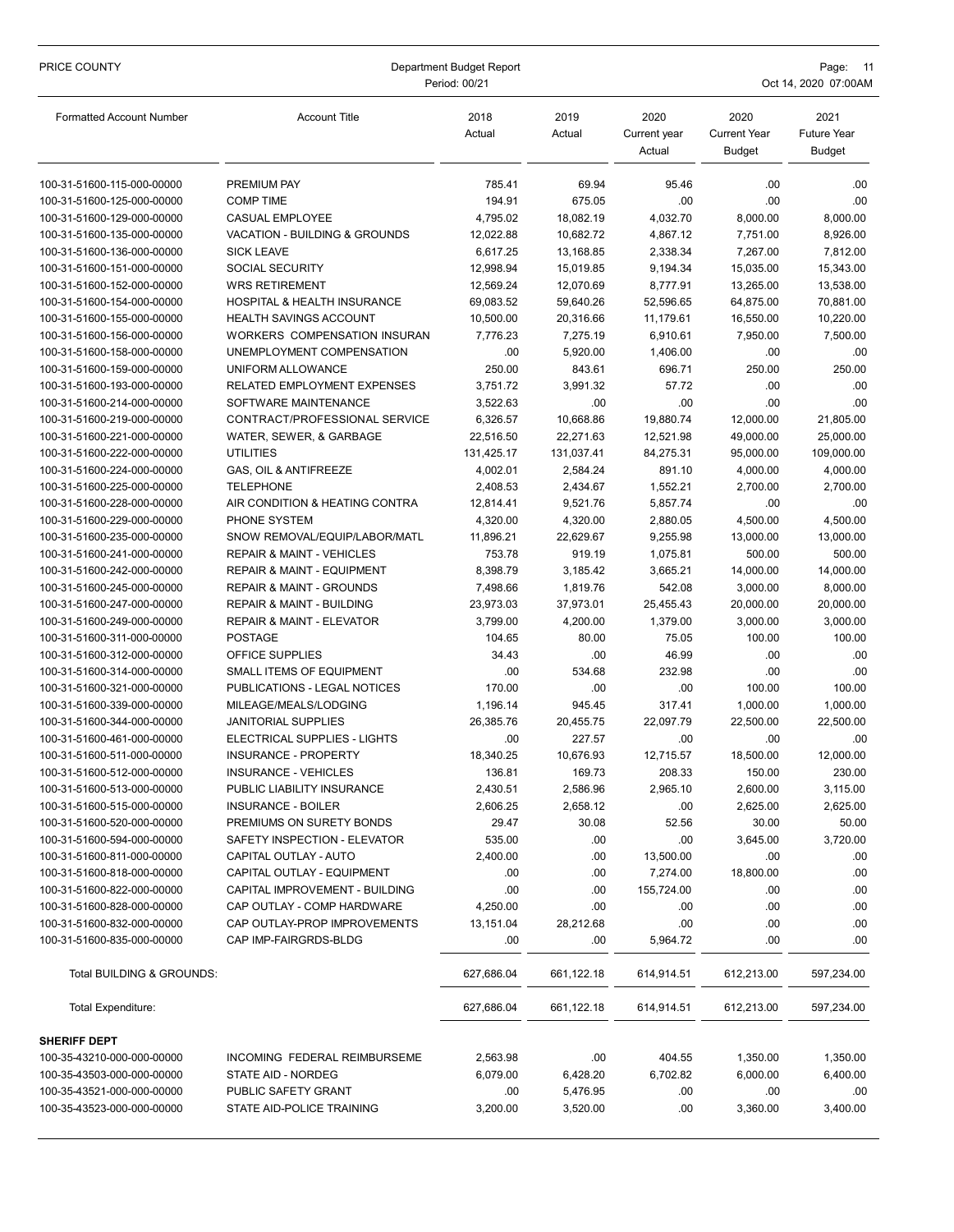| PRICE COUNTY                                             | Department Budget Report<br>Period: 00/21           |                        |                        |                                | Page:<br>- 12<br>Oct 14, 2020 07:00AM |                                             |  |
|----------------------------------------------------------|-----------------------------------------------------|------------------------|------------------------|--------------------------------|---------------------------------------|---------------------------------------------|--|
| <b>Formatted Account Number</b>                          | <b>Account Title</b>                                | 2018<br>Actual         | 2019<br>Actual         | 2020<br>Current year<br>Actual | 2020<br><b>Current Year</b><br>Budget | 2021<br><b>Future Year</b><br><b>Budget</b> |  |
| 100-35-43525-000-000-00000                               | ROUTES TO RECOVERY GRANT                            | .00                    | .00.                   | 1,830.66                       | .00                                   | .00                                         |  |
| 100-35-43625-000-000-00000                               | <b>CEASE</b>                                        | .00                    | .00                    | 1,080.53                       | .00                                   | .00                                         |  |
| 100-35-43700-000-000-00000                               | SCHOOL AID - DARE                                   | 6,828.00               | 300.00                 | .00                            | .00                                   | .00                                         |  |
| 100-35-45150-000-000-00000                               | <b>CRIMINAL FORFEITURES</b>                         | 336.00                 | 256.16                 | 17.93                          | .00                                   | .00                                         |  |
| 100-35-46170-000-000-00000                               | SALE OF DOCUMENTS                                   | 540.48                 | 490.19                 | 248.76                         | 500.00                                | 500.00                                      |  |
| 100-35-46210-000-000-00000                               | <b>SHERIFF'S FEES</b>                               | 16,354.44              | 19,589.85              | 10,746.76                      | 20,000.00                             | 20,000.00                                   |  |
| 100-35-46211-000-000-00000                               | <b>JURY/WITNESS FEES</b>                            | 48.00                  | 16.00                  | 5.00                           | .00                                   | .00                                         |  |
| 100-35-46212-000-000-00000                               | <b>WARRANT FEES</b>                                 | 893.34                 | 254.81                 | 23.11                          | 1,000.00                              | 1,000.00                                    |  |
| 100-35-46220-000-000-00000                               | <b>RESTITUTION</b>                                  | 790.01                 | 1,073.40               | 737.42                         | 750.00                                | 750.00                                      |  |
| 100-35-46225-000-000-00000                               | <b>CONTRACT SECURITY</b>                            | 1,273.24               | .00                    | .00                            | .00                                   | .00                                         |  |
| 100-35-48150-000-000-00000                               | INTEREST - CRIMINAL FORFEITURE                      | 4.40                   | 21.61                  | 13.17                          | .00                                   | .00                                         |  |
| 100-35-48310-000-000-00000                               | SALE OF COUNTY EQUIPMENT                            | 2,731.79               | .00                    | .00                            | .00                                   | .00                                         |  |
| 100-35-48335-000-000-00000                               | <b>SALE OF VEHICLES</b>                             | 14,480.00              | .00                    | .00                            | 8,000.00                              | 8,000.00                                    |  |
| 100-35-48400-000-000-00000                               | <b>INSURANCE RECOVERIES</b>                         | 2,604.44               | 46,149.52              | 20,977.73                      | 4,000.00                              | 4,000.00                                    |  |
| 100-35-48555-000-000-00000                               | DONATION - RESCUE VEHICLES                          | 12,000.00              | .00                    | .00                            | .00                                   | .00                                         |  |
| 100-35-48700-000-000-00000                               | <b>DONATION K-9</b>                                 | .00                    | 44,198.89              | 10,137.46                      | .00                                   | .00                                         |  |
| 100-35-48900-000-000-00000                               | <b>MISC REIMBURSEMENTS</b>                          | 1,940.28               | 1,129.34               | 397.97                         | 150.00                                | 150.00                                      |  |
| Total SHERIFF DEPT:                                      |                                                     | 72,667.40              | 128,904.92             | 53,323.87                      | 45,110.00                             | 45,550.00                                   |  |
| Total Revenue:                                           |                                                     | 72,667.40              | 128,904.92             | 53,323.87                      | 45,110.00                             | 45,550.00                                   |  |
| <b>SHERIFF DEPT</b>                                      |                                                     |                        |                        |                                |                                       |                                             |  |
| 100-35-52110-111-000-00000                               | <b>WAGES - SHERIFF</b>                              | 938,692.58             | 921,439.89             | 640,589.99                     | 903,000.00                            | 940,000.00                                  |  |
| 100-35-52110-112-000-00000                               | SALARIES - OVERTIME                                 | 6,431.87               | 6,018.08               | 22,992.37                      | 10,000.00                             | 35,000.00                                   |  |
| 100-35-52110-113-000-00000                               | SALARIES - RETROACTIVE                              | .00                    | .00                    | 12,835.47                      | .00                                   | .00                                         |  |
| 100-35-52110-114-000-00000                               | SHIFT DIFFERENTIAL                                  | 3,206.94               | 2,939.65               | 2,053.34                       | 3,000.00                              | 3,000.00                                    |  |
| 100-35-52110-115-000-00000                               | PREMIUM PAY                                         | 3,336.34               | 6,223.18               | 24,076.95                      | 3,000.00                              | 25,000.00                                   |  |
| 100-35-52110-116-000-00000                               | PAID ADMINISTRATIVE LEAVE                           | .00                    | 5,943.96               | .00                            | .00                                   | .00                                         |  |
| 100-35-52110-125-000-00000                               | <b>COMP TIME</b>                                    | 78,449.16              | 84,780.99              | 26,550.33                      | 60,000.00                             | .00                                         |  |
| 100-35-52110-129-000-00000<br>100-35-52110-135-000-00000 | <b>CASUAL EMPLOYEE</b><br><b>VACATION - SHERIFF</b> | 133,591.18             | 123,220.61             | 37,811.65                      | 75,000.00                             | 75,000.00                                   |  |
| 100-35-52110-136-000-00000                               | <b>SICK LEAVE</b>                                   | 74,682.49<br>29,777.45 | 84,655.47<br>41,377.62 | 65,541.97<br>23,696.25         | 65,000.00<br>30,000.00                | 80,000.00<br>30,000.00                      |  |
| 100-35-52110-151-000-00000                               | <b>SOCIAL SECURITY</b>                              | 92,516.53              | 93,304.99              | 62.488.23                      | 87,960.00                             | 91,300.00                                   |  |
| 100-35-52110-152-000-00000                               | <b>WRS RETIREMENT</b>                               | 133,638.46             | 126,827.26             | 92,213.54                      | 131,100.00                            | 135,700.00                                  |  |
| 100-35-52110-154-000-00000                               | <b>HOSPITAL &amp; HEALTH INSURANCE</b>              | 259,635.58             | 219,590.41             | 194,369.57                     | 258,098.00                            | 230,535.00                                  |  |
| 100-35-52110-155-000-00000                               | <b>HEALTH SAVINGS ACCOUNT</b>                       | 36,675.40              | 70,210.98              | 50,514.46                      | 76,200.00                             | 34,594.00                                   |  |
| 100-35-52110-156-000-00000                               | WORKERS COMPENSATION INSURAN                        | 35,497.64              | 30,278.45              | 27,182.89                      | 35,500.00                             | 32,000.00                                   |  |
| 100-35-52110-157-000-00000                               | <b>EDUCATION &amp; TRAINING</b>                     | 7,777.99               | 8,156.55               | 1,550.78                       | 9,000.00                              | 9,000.00                                    |  |
| 100-35-52110-158-000-00000                               | UNEMPLOYMENT COMPENSATION                           | .00                    | 3,219.00               | .00                            | .00                                   | .00                                         |  |
| 100-35-52110-159-000-00000                               | UNIFORM ALLOWANCE                                   | 24,870.00              | 1,280.24               | 11,469.35                      | 12,600.00                             | 12,600.00                                   |  |
| 100-35-52110-193-000-00000                               | RELATED EMPLOYMENT EXPENSES                         | 1,829.11               | 1,519.36               | 3,357.91                       | 2,500.00                              | 2,500.00                                    |  |
| 100-35-52110-212-000-00000                               | <b>LEGAL SERVICES</b>                               | 2,430.00               | 4,736.28               | .00                            | 2,000.00                              | 2,000.00                                    |  |
| 100-35-52110-219-000-00000                               | CONTRACT/PROFESSIONAL SERVICE                       | 57,871.81              | 64,207.76              | 82,264.62                      | 71,000.00                             | 74,550.00                                   |  |
| 100-35-52110-225-000-00000                               | <b>TELEPHONE</b>                                    | 13,832.70              | 13,281.80              | 9,295.75                       | 15,000.00                             | 14,000.00                                   |  |
| 100-35-52110-241-000-00000                               | <b>REPAIR &amp; MAINT - VEHICLES</b>                | 22,453.23              | 19,200.70              | 13,428.69                      | 17,000.00                             | 18,000.00                                   |  |
| 100-35-52110-242-000-00000                               | <b>REPAIR &amp; MAINT - EQUIPMENT</b>               | 2,089.41               | 2,173.06               | 2,173.06                       | 2,500.00                              | 2,500.00                                    |  |
| 100-35-52110-253-000-00000                               | SPECIAL INVESTIGATION                               | 495.70                 | 2,115.08               | 975.00                         | .00                                   | .00                                         |  |
| 100-35-52110-254-000-00000                               | <b>INVESTIGATION</b>                                | 6,386.76               | 6,628.35               | 3,851.69                       | 6,000.00                              | 6,000.00                                    |  |
| 100-35-52110-281-000-00000                               | SHERIFF'S RADIO TOWER                               | 900.00                 | 900.00                 | 900.00                         | 900.00                                | 900.00                                      |  |
| 100-35-52110-292-000-00000                               | RADIO - MAIN. CONTRACT                              | 7,138.90               | 28,784.27              | 15,523.54                      | 23,000.00                             | 23,000.00                                   |  |
| 100-35-52110-297-000-00000                               | SERVICE FOR RECORDING MACHINE                       | .00                    | .00                    | 932.28                         | .00                                   | 4,000.00                                    |  |
| 100-35-52110-311-000-00000                               | <b>POSTAGE</b>                                      | 3,873.41               | 1,066.81               | 102.36                         | 3,500.00                              | 2,000.00                                    |  |
| 100-35-52110-312-000-00000<br>100-35-52110-313-000-00000 | OFFICE SUPPLIES<br>PRINTING & DUPLICATIONS          | 6,324.30<br>940.63     | 4,868.12<br>1,385.90   | 2,665.41<br>78.72              | 5,000.00<br>2,000.00                  | 5,000.00<br>2,000.00                        |  |
| 100-35-52110-314-000-00000                               | SMALL ITEMS OF EQUIPMENT                            | 13,894.67              | 11,290.89              | 9,655.61                       | 16,000.00                             | 16,000.00                                   |  |
|                                                          |                                                     |                        |                        |                                |                                       |                                             |  |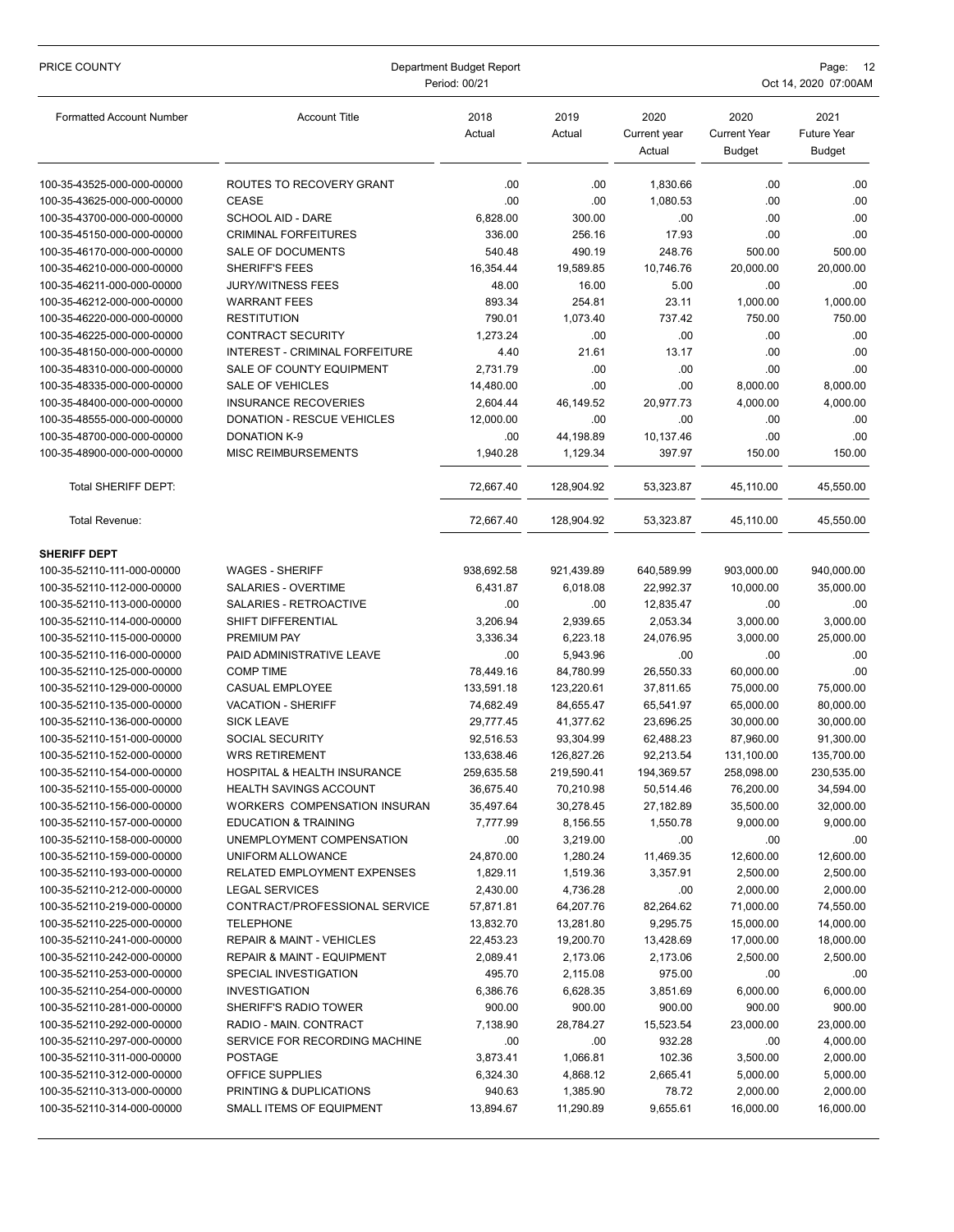| PRICE COUNTY                                             | Department Budget Report<br>Period: 00/21             |                | - 13<br>Page:<br>Oct 14, 2020 07:00AM |                                |                                       |                                             |
|----------------------------------------------------------|-------------------------------------------------------|----------------|---------------------------------------|--------------------------------|---------------------------------------|---------------------------------------------|
| <b>Formatted Account Number</b>                          | <b>Account Title</b>                                  | 2018<br>Actual | 2019<br>Actual                        | 2020<br>Current year<br>Actual | 2020<br><b>Current Year</b><br>Budget | 2021<br><b>Future Year</b><br><b>Budget</b> |
| 100-35-52110-321-000-00000                               | PUBLICATIONS - LEGAL NOTICES                          | 330.00         | .00                                   | .00.                           | 200.00                                | 200.00                                      |
| 100-35-52110-329-000-00000                               | <b>DUES &amp; SUBSCRIPTIONS</b>                       | 1,687.40       | 2,066.49                              | 1,048.41                       | 2,400.00                              | 2,400.00                                    |
| 100-35-52110-339-000-00000                               | MILEAGE/MEALS/LODGING                                 | 8,847.63       | 9,159.57                              | 1,478.63                       | 12,500.00                             | 12,500.00                                   |
| 100-35-52110-346-000-00000                               | <b>WARRENT ENTRY TEAM SUPPLIES</b>                    | .00            | .00                                   | 418.89                         | .00                                   | 1,500.00                                    |
| 100-35-52110-347-000-00000                               | <b>FIREARM SUPPLIES</b>                               | 7,792.46       | 9,084.91                              | 4,278.02                       | 9,500.00                              | 9,500.00                                    |
| 100-35-52110-348-000-00000                               | <b>INTERVIEW RECORDING</b>                            | .00            | 57.74                                 | .00.                           | .00                                   | .00                                         |
| 100-35-52110-349-000-00000                               | OTHER OPERATING SUPPLIES                              | 13,895.93      | 10,749.65                             | 6,733.08                       | 11,000.00                             | 11,000.00                                   |
| 100-35-52110-351-000-00000                               | <b>GAS, OIL &amp; ANTIFREEZE</b>                      | 44,735.39      | 45,156.69                             | 21,732.07                      | 40,000.00                             | 40,000.00                                   |
| 100-35-52110-399-000-00000                               | 911                                                   | 13,854.15      | 13,852.20                             | 9,234.80                       | 14,000.00                             | 14,000.00                                   |
| 100-35-52110-512-000-00000                               | <b>INSURANCE - VEHICLES</b>                           | 2,021.02       | 1,901.42                              | 3,444.61                       | 2,025.00                              | 3,485.00                                    |
| 100-35-52110-513-000-00000                               | PUBLIC LIABILITY INSURANCE                            | 16,228.94      | 19,185.21                             | 20,018.45                      | 19,000.00                             | 21,020.00                                   |
| 100-35-52110-520-000-00000                               | PREMIUMS ON SURETY BONDS                              | 212.28         | 215.69                                | 319.04                         | 200.00                                | 320.00                                      |
| 100-35-52110-525-000-00000                               | PROPERTY INSURANCE CLAIMS                             | 5.487.48       | 24,145.57                             | 19,307.73                      | 7,000.00                              | 7,000.00                                    |
| 100-35-52110-533-000-00000                               | <b>LEASE EQUIPMENT</b>                                | 9.528.00       | 9.432.00                              | 7,182.00                       | 9,258.00                              | 9,800.00                                    |
| 100-35-52110-578-000-00000                               | <b>CRIME PREVENTION</b>                               | 1,470.47       | 1,508.25                              | 549.69                         | 1,500.00                              | 1,500.00                                    |
| 100-35-52110-732-000-00000                               | EDUCATIONAL SUPPLIES - 911                            | 1,253.56       | 1,716.88                              | .00.                           | 1,500.00                              | 1,500.00                                    |
| 100-35-52110-737-000-00000                               | PROTECTIVE EQUIPMENT                                  | 4.759.99       | 885.68                                | 2,565.98                       | 4,800.00                              | 4,800.00                                    |
| 100-35-52110-740-000-00000                               | PUBLIC SAFETY GRANT                                   | .00            | 3,775.19                              | .00                            | .00                                   | .00                                         |
| 100-35-52110-790-000-00000                               | DONATION - SEARCH/RESCUE DOGS                         | 1,495.76       | 500.00                                | .00                            | 1,500.00                              | 1,500.00                                    |
| 100-35-52110-791-000-00000                               | NORDEG DISTRIBUTIONS                                  | 2,431.60       | 2,431.60                              | 2,677.37                       | 2,400.00                              | 2.400.00                                    |
| 100-35-52110-798-000-00000                               | DONATION - LINCOLN CO. SRT                            | 1,500.00       | 1,347.78                              | .00                            | 1,500.00                              | .00                                         |
| 100-35-52110-811-000-00000                               | CAPITAL OUTLAY - AUTO                                 | 70,255.59      | 36,220.37                             | .00                            | .00                                   | .00                                         |
| 100-35-52110-834-000-00000                               | CAP OUTLAY - SPECIAL PROJECT                          | 30,415.70      | .00                                   | .00                            | .00                                   | .00                                         |
| 100-35-52125-241-000-00000                               | <b>REPAIR &amp; MAINT - VEHICLES</b>                  | 900.28         | .00                                   | 120.95                         | 1,000.00                              | 1,000.00                                    |
| 100-35-52125-242-000-00000                               | <b>REPAIR &amp; MAINT - EQUIPMENT</b>                 | 602.93         | 520.05                                | 15.98                          | 500.00                                | 500.00                                      |
| 100-35-52125-258-000-00000                               | WATER/ATV RESCUE/RECOVERY                             | 709.84         | 176.84                                | 245.16                         | 1,500.00                              | 1,500.00                                    |
| 100-35-52125-351-000-00000                               | GAS, OIL & ANTIFREEZE                                 | 220.47         | 90.67                                 | 2,926.82                       | 150.00                                | 150.00                                      |
| 100-35-52125-512-000-00000                               | <b>INSURANCE - VEHICLES</b>                           | 80.08          | 96.40                                 | 107.32                         | 100.00                                | 110.00                                      |
| 100-35-52155-703-000-00000                               | <b>CRIMINAL FORFEITURES</b>                           | 92.00          | 2,000.00                              | .00                            | .00                                   | .00                                         |
| 100-35-52165-241-000-00000                               | <b>REPAIR &amp; MAINT - VEHICLES</b>                  | 387.74         | 17.96                                 | .00                            | 500.00                                | 500.00                                      |
| 100-35-52165-309-000-00000                               | <b>DARE SUPPLIES</b><br>K9-CONTRACT/PROFESSIONAL SVCS | 2,505.83       | 2,099.77                              | 1,742.80                       | .00                                   | .00                                         |
| 100-35-52180-219-000-00000                               | K9 - SMALL ITEMS OF EQUIPMENT                         | .00            | 13,835.00                             | 408.32                         | 4,000.00                              | 4,000.00<br>2.500.00                        |
| 100-35-52180-314-000-00000<br>100-35-52180-349-000-00000 | K9 - OPERATIONAL SUPPLIES                             | .00            | 1,410.50                              | .00<br>486.77                  | 2,500.00                              | 1,000.00                                    |
|                                                          |                                                       | .00            | 865.47                                |                                | 1,000.00                              |                                             |
| 100-35-52180-390-000-00000                               | K9 - FUNDRAISING EXPENSE                              | .00            | 7,410.54                              | 5,142.28                       | .00                                   | .00                                         |
| <b>Total SHERIFF DEPT:</b>                               |                                                       | 2,242,942.76   | 2,213,541.80                          | 1,553,326.95                   | 2,077,391.00                          | 2,061,864.00                                |
| Total Expenditure:                                       |                                                       | 2,242,942.76   | 2,213,541.80                          | 1,553,326.95                   | 2,077,391.00                          | 2,061,864.00                                |
| <b>CORRECTIONS &amp; COMMUNICATION</b>                   |                                                       |                |                                       |                                |                                       |                                             |
| 100-36-43210-000-000-00000                               | <b>STATE OF WISCONSIN-JAIL</b>                        | 1,769.35       | .00                                   | 1,465.50                       | 1,350.00                              | 1,400.00                                    |
| 100-36-43211-000-000-00000                               | STATE DNA REIMBURSEMENT - JAIL                        | 600.00         | 520.00                                | 490.00                         | 600.00                                | 600.00                                      |
| 100-36-43310-000-000-00000                               | SSI - LAW ENFORCEMENT                                 | 2,400.00       | 2,600.00                              | 800.00                         | 2,000.00                              | 2,000.00                                    |
| 100-36-43523-000-000-00000                               | STATE AID-POLICE TRAINING                             | 1,120.00       | 1,120.00                              | .00                            | 1,200.00                              | 1,200.00                                    |
| 100-36-43529-000-000-00000                               | ROUTES TO RECOVERY GRANT                              | .00            | .00                                   | 1,387.83                       | .00                                   | .00                                         |
| 100-36-46240-000-000-00000                               | <b>BOARD OF PRISONERS</b>                             | 1,920.00       | 10,200.00                             | .00.                           | 2,400.00                              | 2,400.00                                    |
| 100-36-46242-000-000-00000                               | PAY TO STAY                                           | 20,655.57      | 22,911.24                             | 18,754.76                      | 19,000.00                             | 19,000.00                                   |
| 100-36-46243-000-000-00000                               | ELECTRONIC MONITORING                                 | 3,315.00       | 12,076.02                             | 12,351.43                      | 3,500.00                              | 4,000.00                                    |
| 100-36-46244-000-000-00000                               | PROCESSING FEES                                       | 5,193.31       | 5,128.51                              | 3,545.82                       | 3,500.00                              | 3,500.00                                    |
| 100-36-46245-000-000-00000                               | HUBER LAW REIMBURSEMENT                               | 14,127.56      | 22,051.94                             | 5,816.95                       | 10,000.00                             | 10,000.00                                   |
| 100-36-46700-000-000-00000                               | INMATE MED REIMBURSEMENT                              | 2,654.56       | 3,448.49                              | 249.23                         | 2,000.00                              | 2,000.00                                    |
| 100-36-48400-000-000-00000                               | <b>INSURANCE RECOVERIES</b>                           | 3,216.49       | .00                                   | .00                            | .00                                   | .00                                         |
| 100-36-48925-000-000-00000                               | <b>TELEPHONE REVENUES</b>                             | 1,226.59       | 1,037.84                              | 307.93                         | 1,000.00                              | 1,000.00                                    |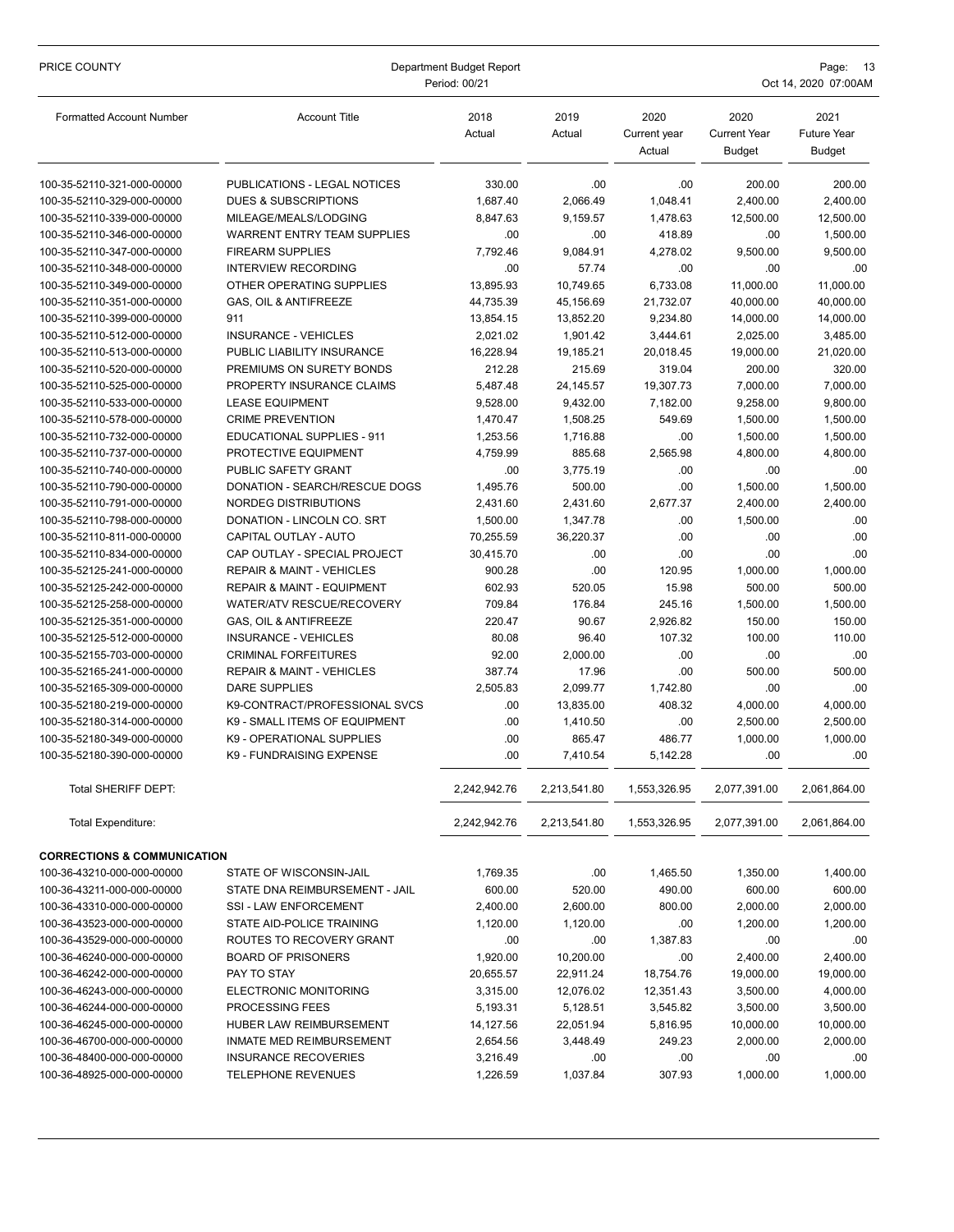| PRICE COUNTY                           | Department Budget Report<br>Period: 00/21 |                |                |                                |                                       | Page:<br>- 14<br>Oct 14, 2020 07:00AM |
|----------------------------------------|-------------------------------------------|----------------|----------------|--------------------------------|---------------------------------------|---------------------------------------|
|                                        |                                           |                |                |                                |                                       |                                       |
| <b>Formatted Account Number</b>        | <b>Account Title</b>                      | 2018<br>Actual | 2019<br>Actual | 2020<br>Current year<br>Actual | 2020<br><b>Current Year</b><br>Budget | 2021<br><b>Future Year</b><br>Budget  |
| Total CORRECTIONS & COMMUNICATION:     |                                           | 58,198.43      | 81,094.04      | 45,169.45                      | 46,550.00                             | 47,100.00                             |
| Total Revenue:                         |                                           | 58,198.43      | 81.094.04      | 45,169.45                      | 46,550.00                             | 47,100.00                             |
| <b>CORRECTIONS &amp; COMMUNICATION</b> |                                           |                |                |                                |                                       |                                       |
| 100-36-52700-111-000-00000             | <b>WAGES - JAIL</b>                       | 343,995.37     | 345,022.94     | 343,110.04                     | 553,201.00                            | 465,000.00                            |
| 100-36-52700-112-000-00000             | SALARIES - OVERTIME                       | 5,066.71       | 874.43         | 12,036.27                      | 5,000.00                              | 5,000.00                              |
| 100-36-52700-114-000-00000             | SHIFT DIFFERENTIAL                        | 653.92         | 1,117.01       | 1,227.18                       | 1,000.00                              | 1,000.00                              |
| 100-36-52700-115-000-00000             | <b>PREMIUM PAY</b>                        | 1,405.80       | 3,777.04       | 8,255.90                       | .00                                   | .00                                   |
| 100-36-52700-116-000-00000             | PAID ADMINISTRATIVE LEAVE                 | 1,763.52       | .00.           | .00                            | .00                                   | .00                                   |
| 100-36-52700-125-000-00000             | <b>COMP TIME</b>                          | 31,151.04      | 37,038.59      | 4,876.79                       | 18,000.00                             | 36,000.00                             |
| 100-36-52700-129-000-00000             | <b>CASUAL EMPLOYEE</b>                    | 123,148.56     | 117,878.72     | 64,748.30                      | 75,000.00                             | 84,000.00                             |
| 100-36-52700-135-000-00000             | VACATION - JAIL                           | 16,209.97      | 15,052.15      | 11,885.45                      | 16,000.00                             | 16,000.00                             |
| 100-36-52700-136-000-00000             | <b>SICK LEAVE</b>                         | 12,518.65      | 10,018.22      | 6,654.10                       | 12,000.00                             | 12,000.00                             |
| 100-36-52700-151-000-00000             | <b>SOCIAL SECURITY</b>                    | 40,442.08      | 38,868.21      | 33,270.67                      | 52,264.00                             | 47,890.00                             |
| 100-36-52700-152-000-00000             | <b>WRS RETIREMENT</b>                     | 37,282.52      | 33,278.93      | 29,556.90                      | 46,116.00                             | 47,228.00                             |
| 100-36-52700-154-000-00000             | <b>HOSPITAL &amp; HEALTH INSURANCE</b>    | 111,647.36     | 83,840.75      | 86,012.58                      | 88,870.00                             | 117,267.00                            |
| 100-36-52700-155-000-00000             | <b>HEALTH SAVINGS ACCOUNT</b>             | 16,000.00      | 27,842.90      | 24,726.84                      | 28,150.00                             | 16,660.00                             |
| 100-36-52700-156-000-00000             | WORKERS COMPENSATION INSURAN              | 16,015.53      | 12,128.66      | 10,830.14                      | 16,350.00                             | 12,000.00                             |
| 100-36-52700-157-000-00000             | <b>EDUCATION &amp; TRAINING</b>           | 3,688.63       | 2,255.21       | 1,821.00                       | 4,000.00                              | 4,500.00                              |
| 100-36-52700-159-000-00000             | UNIFORM ALLOWANCE                         | 6,891.87       | 1,333.26       | 6,402.56                       | 5,000.00                              | 5,500.00                              |
| 100-36-52700-193-000-00000             | RELATED EMPLOYMENT EXPENSES               | 8,667.20       | 8,751.57       | 5,491.91                       | 3,000.00                              | 3,000.00                              |
| 100-36-52700-208-000-00000             | FINGERPRINT LIVE SCAN                     | 3,495.00       | 3,495.00       | 3,495.00                       | 3,600.00                              | 3,600.00                              |
| 100-36-52700-209-000-00000             | JAIL HEALTH PLAN                          | 51,106.48      | 54,146.09      | 46,144.32                      | 60,000.00                             | 60,000.00                             |
| 100-36-52700-211-000-00000             | MISCELLANEOUS MEDICAL                     | 2,842.58       | 2,411.50       | 1,147.38                       | 11,000.00                             | 10,000.00                             |
| 100-36-52700-215-000-00000             | SCBA MAINTENANCE CONTRACT                 | 440.00         | 840.08         | 660.00                         | 800.00                                | 800.00                                |
| 100-36-52700-219-000-00000             | CONTRACT/PROFESSIONAL SERVICE             | 16,376.03      | 22,066.09      | 21,476.99                      | 26,000.00                             | 27,300.00                             |
| 100-36-52700-225-000-00000             | <b>TELEPHONE</b>                          | 4,103.17       | 3,906.09       | 2,189.63                       | 4,500.00                              | 4,500.00                              |
| 100-36-52700-241-000-00000             | <b>REPAIR &amp; MAINT - VEHICLES</b>      | 3,696.75       | 5,894.31       | 5,188.83                       | 4,000.00                              | 4,500.00                              |
| 100-36-52700-242-000-00000             | <b>REPAIR &amp; MAINT - EQUIPMENT</b>     | 288.91         | 89.00          | 713.91                         | 500.00                                | 500.00                                |
| 100-36-52700-257-000-00000             | <b>SERVICE FEES</b>                       | 186.49         | 47.55          | 33.75                          | 250.00                                | 250.00                                |
| 100-36-52700-259-000-00000             | <b>GED PROGRAM</b>                        | 4,196.00       | 4,223.00       | 4,236.00                       | 4,250.00                              | 4,500.00                              |
| 100-36-52700-286-000-00000             | ST PRISON ADMIT COST                      | 75.00          | 150.00         | 150.00                         | 300.00                                | 300.00                                |
| 100-36-52700-289-000-00000             | <b>FOOD CONTRACT</b>                      | 81,959.02      | 84,325.82      | 43,348.70                      | 75,000.00                             | 85,000.00                             |
| 100-36-52700-292-000-00000             | RADIO - MAIN. CONTRACT                    | .00            | .00            | .00                            | 34.00                                 | 34.00                                 |
| 100-36-52700-294-000-00000             | CONTRACT-BOARD OF PRISONERS               | 31,500.00      | 23,614.00      | 13,442.00                      | 17,250.00                             | 17,250.00                             |
| 100-36-52700-311-000-00000             | <b>POSTAGE</b>                            | 896.70         | 491.32         | 270.29                         | 750.00                                | 500.00                                |
| 100-36-52700-312-000-00000             | <b>OFFICE SUPPLIES</b>                    | 4,492.78       | 2,857.19       | 1,404.70                       | 3,500.00                              | 3,500.00                              |
| 100-36-52700-313-000-00000             | PRINTING & DUPLICATIONS                   | 310.88         | 416.03         | .00                            | 500.00                                | 500.00                                |
| 100-36-52700-314-000-00000             | SMALL ITEMS OF EQUIPMENT                  | 1,887.67       | 4,359.96       | 968.60                         | 3,500.00                              | 3,500.00                              |
| 100-36-52700-329-000-00000             | DUES & SUBSCRIPTIONS                      | 90.00          | 434.56         | 275.00                         | 500.00                                | 500.00                                |
| 100-36-52700-339-000-00000             | MILEAGE/MEALS/LODGING                     | 7,414.02       | 8,649.87       | 3,123.88                       | 8,500.00                              | 8,500.00                              |
| 100-36-52700-344-000-00000             | <b>JANITORIAL SUPPLIES</b>                | 683.38         | 878.45         | 1,378.27                       | 1,200.00                              | 1,200.00                              |
| 100-36-52700-346-000-00000             | <b>CLOTHING &amp; UNIFORM PRISONERS</b>   | 3,073.15       | 2,317.83       | 1,662.63                       | 3,000.00                              | 3,000.00                              |
| 100-36-52700-349-000-00000             | OTHER OPERATING SUPPLIES                  | 4,778.46       | 4,919.21       | 9,882.10                       | 5,000.00                              | 5,000.00                              |
| 100-36-52700-350-000-00000             | <b>EMP FEES</b>                           | 4,092.75       | 9,273.50       | 5,359.25                       | 3,000.00                              | 3,500.00                              |
| 100-36-52700-351-000-00000             | GAS, OIL & ANTIFREEZE                     | 5,987.00       | 3,870.59       | 1,398.14                       | 5,000.00                              | 5,000.00                              |
| 100-36-52700-511-000-00000             | <b>INSURANCE - PROPERTY</b>               | 2,652.53       | 1,571.30       | 2,495.30                       | 1,700.00                              | 2,500.00                              |
| 100-36-52700-512-000-00000             | INSURANCE - VEHICLES                      | 355.71         | 443.14         | 466.54                         | 445.00                                | 500.00                                |
| 100-36-52700-513-000-00000             | PUBLIC LIABILITY INSURANCE                | 6,845.39       | 7,126.94       | 7,436.46                       | 7,200.00                              | 7,810.00                              |
| 100-36-52700-520-000-00000             | PREMIUMS ON SURETY BONDS                  | 69.24          | 104.40         | 245.65                         | 70.00                                 | 250.00                                |
| 100-36-52700-525-000-00000             | PROPERTY INSURANCE CLAIMS                 | 4,516.49       | .00            | .00                            | .00                                   | .00                                   |
| 100-36-52700-737-000-00000             | PROTECTIVE EQUIPMENT                      | 3,233.95       | 2,931.00       | 3,569.00                       | 3,000.00                              | 3,000.00                              |
| 100-36-52700-818-000-00000             | CAPITAL OUTLAY - EQUIPMENT                | .00            | .00            | .00                            | 9,500.00                              | .00.                                  |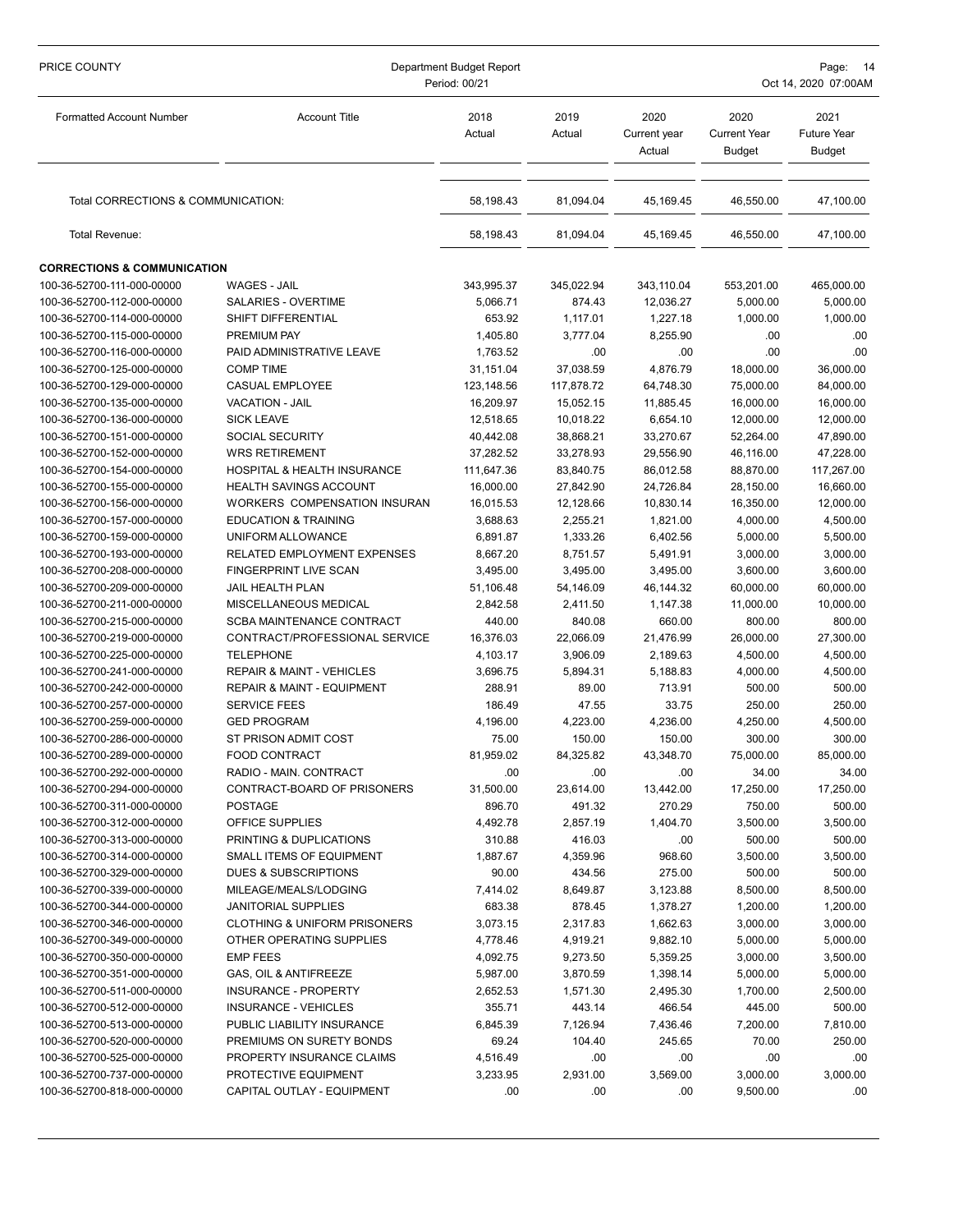| PRICE COUNTY                                             | Department Budget Report<br>Period: 00/21           |                      |                 |                                | Page:<br>15<br>Oct 14, 2020 07:00AM          |                                      |  |  |
|----------------------------------------------------------|-----------------------------------------------------|----------------------|-----------------|--------------------------------|----------------------------------------------|--------------------------------------|--|--|
| <b>Formatted Account Number</b>                          | <b>Account Title</b>                                | 2018<br>Actual       | 2019<br>Actual  | 2020<br>Current year<br>Actual | 2020<br><b>Current Year</b><br><b>Budget</b> | 2021<br><b>Future Year</b><br>Budget |  |  |
| Total CORRECTIONS & COMMUNICATION:                       |                                                     | 1,028,194.26         | 994,932.41      | 833,068.95                     | 1,187,800.00                                 | 1,140,339.00                         |  |  |
| Total Expenditure:                                       |                                                     | 1,028,194.26         | 994,932.41      | 833,068.95                     | 1,187,800.00                                 | 1,140,339.00                         |  |  |
| <b>JAIL ASSESSMENT</b>                                   |                                                     |                      |                 |                                |                                              |                                      |  |  |
| 100-38-45170-000-000-00000                               | JAIL ASSESSMENTS REVENUE                            | 11,494.18            | 13,137.28       | 8,053.96                       | 13,500.00                                    | 13,500.00                            |  |  |
| Total JAIL ASSESSMENT:                                   |                                                     | 11,494.18            | 13,137.28       | 8,053.96                       | 13,500.00                                    | 13,500.00                            |  |  |
| Total Revenue:                                           |                                                     | 11,494.18            | 13,137.28       | 8,053.96                       | 13,500.00                                    | 13,500.00                            |  |  |
| <b>JAIL ASSESSMENT</b>                                   |                                                     |                      |                 |                                |                                              |                                      |  |  |
| 100-38-52150-785-000-00000<br>100-38-52150-787-000-00000 | <b>JAIL ASSESSMENTS</b><br>TRANSFER TO FUND BALANCE | 8,049.56<br>5,000.00 | 4,827.22<br>.00 | 395.00<br>.00                  | 8,500.00<br>5,000.00                         | 8,500.00<br>5,000.00                 |  |  |
| Total JAIL ASSESSMENT:                                   |                                                     | 13,049.56            | 4,827.22        | 395.00                         | 13,500.00                                    | 13.500.00                            |  |  |
| Total Expenditure:                                       |                                                     | 13,049.56            | 4,827.22        | 395.00                         | 13,500.00                                    | 13,500.00                            |  |  |
| <b>PROJECT LIFESAVER</b>                                 |                                                     |                      |                 |                                |                                              |                                      |  |  |
| 100-39-48556-000-000-00000                               | PROJ LIFESAVER-CLIENT FEES                          | 3,190.00             | 2,590.00        | 1,660.00                       | .00                                          | .00                                  |  |  |
| 100-39-48557-000-000-00000                               | PROJ LIFESAVER-DONATIONS                            | .00                  | 25.00           | .00                            | .00                                          | .00                                  |  |  |
| Total PROJECT LIFESAVER:                                 |                                                     | 3,190.00             | 2,615.00        | 1,660.00                       | .00                                          | .00                                  |  |  |
| Total Revenue:                                           |                                                     | 3,190.00             | 2,615.00        | 1,660.00                       | .00                                          | .00                                  |  |  |
| <b>PROJECT LIFESAVER</b>                                 |                                                     |                      |                 |                                |                                              |                                      |  |  |
| 100-39-52120-157-002-00000                               | <b>EDUCATION &amp; TRAINING</b>                     | .00                  | 400.00          | .00                            | .00                                          | .00                                  |  |  |
| 100-39-52120-314-002-00000                               | SMALL ITEMS OF EQUIPMENT                            | 2,187.96             | 1,549.14        | 870.72                         | .00                                          | .00                                  |  |  |
| 100-39-52120-318-002-00000                               | <b>MARKETING &amp; PROMOTION</b>                    | 527.09               | 79.98           | .00                            | .00                                          | .00                                  |  |  |
| 100-39-52120-339-002-00000                               | MILEAGE/MEALS/LODGING                               | .00                  | 568.36          | .00                            | .00                                          | .00                                  |  |  |
| Total PROJECT LIFESAVER:                                 |                                                     | 2,715.05             | 2,597.48        | 870.72                         | .00                                          | .00                                  |  |  |
| Total Expenditure:                                       |                                                     | 2,715.05             | 2,597.48        | 870.72                         | .00                                          | .00.                                 |  |  |
| <b>LOCAL EMERGENCY PLANNING COMM</b>                     |                                                     |                      |                 |                                |                                              |                                      |  |  |
| 100-40-43580-000-000-00000                               | EPCRA-PLAN ADMIN                                    | 8,008.05             | 7,957.95        | .00                            | 8,000.00                                     | 8,000.00                             |  |  |
| 100-40-43582-000-000-00000                               | EPCRA-COMP/HAZ                                      | 8,077.05             | 8,725.60        | .00                            | 10,000.00                                    | 10,000.00                            |  |  |
| Total LOCAL EMERGENCY PLANNING COMM:                     |                                                     | 16,085.10            | 16,683.55       | .00                            | 18,000.00                                    | 18,000.00                            |  |  |
| Total Revenue:                                           |                                                     | 16,085.10            | 16,683.55       | .00                            | 18,000.00                                    | 18,000.00                            |  |  |
| <b>LOCAL EMERGENCY PLANNING COMM</b>                     |                                                     |                      |                 |                                |                                              |                                      |  |  |
| 100-40-52400-141-000-00000                               | PER DIEM                                            | .00                  | .00             | 61.50                          | .00                                          | .00                                  |  |  |
| 100-40-52400-145-000-00000                               | NON CO BD MEMB PER DIEM/TRAVEL                      | .00                  | 779.49          | .00                            | 100.00                                       | 100.00                               |  |  |
| 100-40-52400-151-000-00000                               | <b>SOCIAL SECURITY</b>                              | .00                  | 15.31           | 3.83                           | 20.00                                        | 20.00                                |  |  |
| 100-40-52400-157-000-00000                               | <b>EDUCATION &amp; TRAINING</b>                     | .00                  | 125.00          | 25.00                          | 300.00                                       | 300.00                               |  |  |
| 100-40-52400-219-000-00000                               | CONTRACT/PROFESSIONAL SERVICE                       | 1,000.00             | 199.30          | .00                            | 500.00                                       | 500.00                               |  |  |
| 100-40-52400-225-000-00000                               | <b>TELEPHONE</b>                                    | 1,068.89             | 1,092.81        | 950.01                         | 600.00                                       | 1,100.00                             |  |  |
| 100-40-52400-242-000-00000                               | <b>REPAIR &amp; MAINT - EQUIPMENT</b>               | 314.55               | 103.60          | 97.52                          | 500.00                                       | 500.00                               |  |  |
| 100-40-52400-312-000-00000                               | OFFICE SUPPLIES                                     | 99.90                | 100.00          | .00                            | 200.00                                       | 200.00                               |  |  |
| 100-40-52400-313-000-00000                               | PRINTING & DUPLICATIONS                             | 103.47               | 32.45           | 118.51                         | 30.00                                        | 30.00                                |  |  |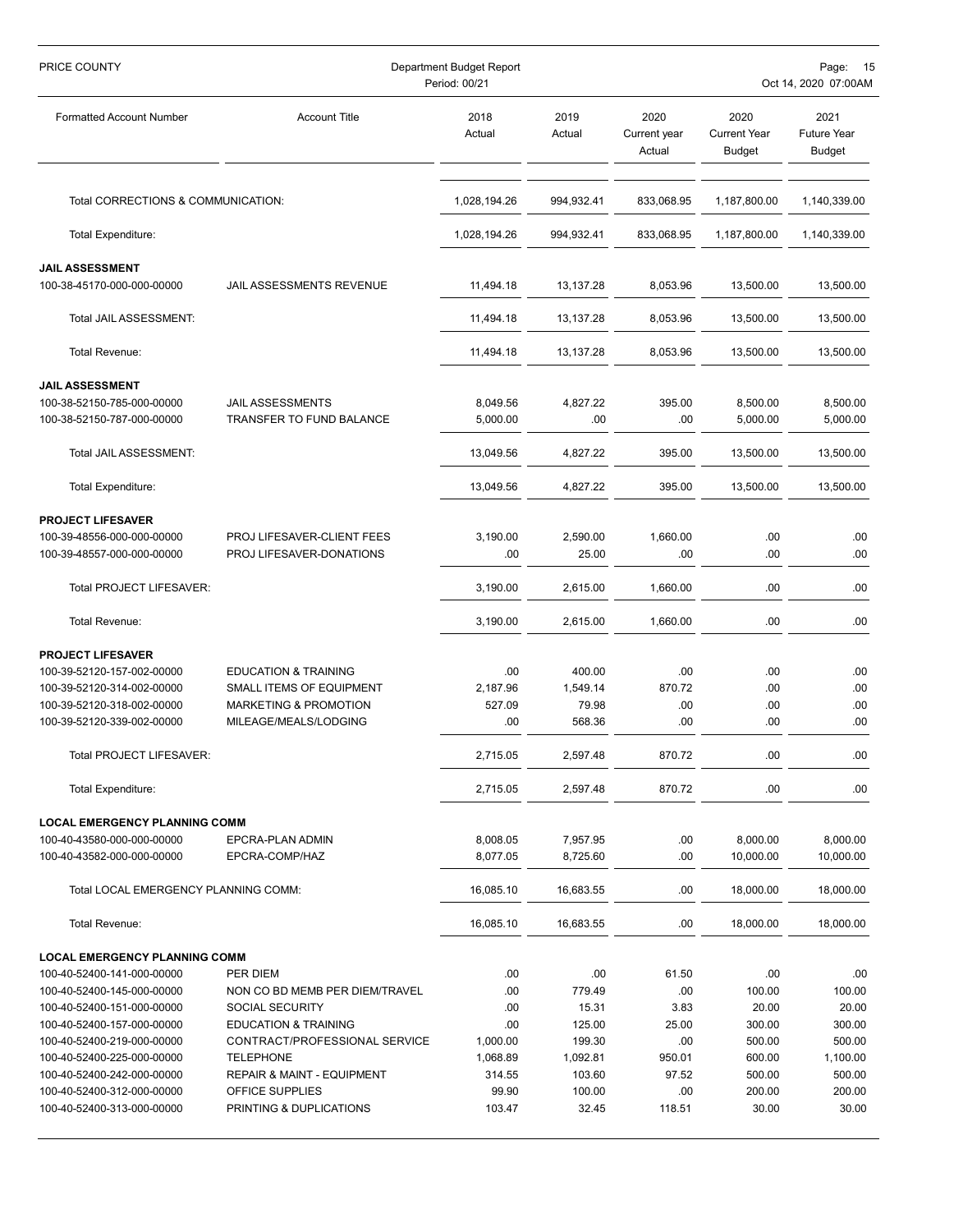| PRICE COUNTY                                             | Department Budget Report<br>Period: 00/21                        |                    |                      |                                | Page:<br>-16<br>Oct 14, 2020 07:00AM         |                                             |  |
|----------------------------------------------------------|------------------------------------------------------------------|--------------------|----------------------|--------------------------------|----------------------------------------------|---------------------------------------------|--|
| <b>Formatted Account Number</b>                          | <b>Account Title</b>                                             | 2018<br>Actual     | 2019<br>Actual       | 2020<br>Current year<br>Actual | 2020<br><b>Current Year</b><br><b>Budget</b> | 2021<br><b>Future Year</b><br><b>Budget</b> |  |
| 100-40-52400-314-000-00000                               | SMALL ITEMS OF EQUIPMENT                                         | 383.06             | 676.20               | .00                            | 400.00                                       | 400.00                                      |  |
| 100-40-52400-319-000-00000                               | PROGRAM SUPPLIES                                                 | 1,462.96           | 1,000.00             | .00                            | 400.00                                       | 400.00                                      |  |
| 100-40-52400-339-000-00000                               | MILEAGE/MEALS/LODGING                                            | 71.94              | 222.55               | 21.85                          | 500.00                                       | 500.00                                      |  |
| 100-40-52400-390-000-00000                               | <b>EXERCISES</b>                                                 | 200.00             | .00                  | .00                            | 100.00                                       | 100.00                                      |  |
| 100-40-52400-512-000-00000                               | <b>INSURANCE - VEHICLES</b>                                      | 136.75             | 132.96               | 126.40                         | .00                                          | 135.00                                      |  |
| 100-40-52400-780-000-00000                               | EPCRA-COMP/HAZ GRANT                                             | 10,069.84          | 10,259.99            | .00                            | 12,500.00                                    | 10,000.00                                   |  |
| Total LOCAL EMERGENCY PLANNING COMM:                     |                                                                  | 14,911.36          | 14,739.66            | 1,404.62                       | 16,150.00                                    | 14,285.00                                   |  |
| Total Expenditure:                                       |                                                                  | 14,911.36          | 14,739.66            | 1,404.62                       | 16,150.00                                    | 14,285.00                                   |  |
| <b>EMERGENCY MANAGEMENT</b>                              |                                                                  |                    |                      |                                |                                              |                                             |  |
| 100-41-43214-000-000-00000                               | <b>EMPG GRANT</b>                                                | 37,129.03          | 36,993.50            | .00                            | 37,000.00                                    | 37,000.00                                   |  |
| 100-41-43218-000-000-00000                               | OTHER GRANT                                                      | .00                | .00                  | 2,830.82                       | .00                                          | .00                                         |  |
| 100-41-43529-000-000-00000                               | ROUTES TO RECOVERY GRANT                                         | .00                | .00                  | 597.59                         | .00                                          | .00                                         |  |
| 100-41-47110-000-000-00000                               | <b>HOMELAND SECURITY EQUIP</b>                                   | .00                | 13,458.50            | .00                            | .00                                          | .00                                         |  |
| 100-41-47425-000-000-00000<br>100-41-48900-000-000-00000 | <b>ID CARDS</b><br><b>MISC REVENUES</b>                          | 166.00<br>16.99    | 82.00<br>.00         | .00<br>.00                     | 200.00<br>.00                                | .00<br>.00                                  |  |
| Total EMERGENCY MANAGEMENT:                              |                                                                  | 37,312.02          | 50,534.00            | 3,428.41                       | 37,200.00                                    | 37,000.00                                   |  |
|                                                          |                                                                  |                    |                      |                                |                                              |                                             |  |
| Total Revenue:                                           |                                                                  | 37,312.02          | 50,534.00            | 3,428.41                       | 37,200.00                                    | 37,000.00                                   |  |
| <b>EMERGENCY MANAGEMENT</b>                              |                                                                  |                    |                      |                                |                                              |                                             |  |
| 100-41-52500-111-000-00000                               | <b>WAGES - EMERGENCY MANAGEMEN</b>                               | 43,592.56          | 44,239.44            | 32,463.12                      | 43,764.00                                    | 46,230.00                                   |  |
| 100-41-52500-135-000-00000                               | <b>VACATION - EMERGENCY MGMT</b>                                 | 1,826.80           | 2,070.24             | 2,874.80                       | 2,800.00                                     | 2,930.00                                    |  |
| 100-41-52500-136-000-00000                               | <b>SICK LEAVE</b>                                                | 2,046.88           | 2,499.44             | 757.76                         | 2,100.00                                     | 2,196.00                                    |  |
| 100-41-52500-151-000-00000                               | SOCIAL SECURITY                                                  | 3,149.84           | 3,293.72             | 2,482.83                       | 3,500.00                                     | 3,930.00                                    |  |
| 100-41-52500-152-000-00000                               | <b>WRS RETIREMENT</b>                                            | 3,177.22           | 3,201.50             | 2,436.47                       | 3,175.00                                     | 3,466.00                                    |  |
| 100-41-52500-154-000-00000                               | HOSPITAL & HEALTH INSURANCE                                      | 22,344.96          | 18,419.04            | 14,504.94                      | 21,979.00                                    | 19,017.00                                   |  |
| 100-41-52500-155-000-00000                               | <b>HEALTH SAVINGS ACCOUNT</b>                                    | 3,000.00           | 6,550.00             | 4,500.00                       | 3,000.00                                     | 2,800.00                                    |  |
| 100-41-52500-156-000-00000                               | WORKERS COMPENSATION INSURAN                                     | 102.41             | 78.70                | 70.01                          | 105.00                                       | 100.00                                      |  |
| 100-41-52500-157-000-00000<br>100-41-52500-219-000-00000 | <b>EDUCATION &amp; TRAINING</b><br>CONTRACT/PROFESSIONAL SERVICE | 711.93<br>269.57   | 500.00               | .00                            | 500.00<br>300.00                             | 500.00                                      |  |
| 100-41-52500-225-000-00000                               | TELEPHONE                                                        |                    | 1,296.23<br>1,685.38 | 3,047.72<br>1,664.64           | 1,500.00                                     | 300.00<br>1,800.00                          |  |
| 100-41-52500-242-000-00000                               | <b>REPAIR &amp; MAINT - EQUIPMENT</b>                            | 1,544.52<br>492.34 | 103.60               | 169.50                         | 500.00                                       | 500.00                                      |  |
| 100-41-52500-311-000-00000                               | <b>POSTAGE</b>                                                   | 69.92              | 9.21                 | 4.65                           | 25.00                                        | 25.00                                       |  |
| 100-41-52500-312-000-00000                               | OFFICE SUPPLIES                                                  | 599.89             | 562.64               | .00                            | 500.00                                       | 500.00                                      |  |
| 100-41-52500-313-000-00000                               | PRINTING & DUPLICATIONS                                          | 70.83              | .00                  | 12.00                          | 300.00                                       | 200.00                                      |  |
| 100-41-52500-314-000-00000                               | SMALL ITEMS OF EQUIPMENT                                         | 854.26             | 1,059.27             | 389.29                         | 1,000.00                                     | 1,000.00                                    |  |
| 100-41-52500-319-000-00000                               | PROGRAM SUPPLIES                                                 | 249.18             | 72.52                | .00                            | 250.00                                       | 250.00                                      |  |
| 100-41-52500-339-000-00000                               | MILEAGE/MEALS/LODGING                                            | 2,937.41           | 4,526.87             | 972.20                         | 5,000.00                                     | 5,000.00                                    |  |
| 100-41-52500-390-000-00000                               | OTHER OPERATING                                                  | 799.02             | 843.59               | 1,028.13                       | 800.00                                       | 800.00                                      |  |
| 100-41-52500-391-000-00000                               | <b>AED SUPPLIES</b>                                              | 4,782.50           | .00                  | .00                            | 1,000.00                                     | 1,000.00                                    |  |
| 100-41-52500-512-000-00000                               | <b>INSURANCE - VEHICLES</b>                                      | 136.74             | 132.96               | 126.40                         | .00                                          | 250.00                                      |  |
| 100-41-52500-513-000-00000                               | PUBLIC LIABILITY INSURANCE                                       | 634.67             | 695.87               | 726.09                         | 650.00                                       | 765.00                                      |  |
| 100-41-52500-520-000-00000                               | PREMIUMS ON SURETY BONDS                                         | 7.35               | 7.30                 | 11.82                          | 10.00                                        | 12.00                                       |  |
| 100-41-52500-585-000-00000                               | <b>FIRE RADIO SYSTEM</b>                                         | 2,750.05           | 7,579.03             | 25.32                          | 5,000.00                                     | 5,000.00                                    |  |
| 100-41-52500-755-000-00000                               | HOMELAND SECURITY EXERCISE                                       | .00                | 13,458.50            | .00                            | .00                                          | .00                                         |  |
| 100-41-52500-778-000-00000                               | OTHER GRANTS                                                     | .00                | .00                  | 2,830.82                       | .00                                          | .00                                         |  |
| 100-41-52500-834-000-00000                               | CAP OUTLAY - SPECIAL PROJECT                                     | .00                | 911.00               | .00                            | .00                                          | .00.                                        |  |
| Total EMERGENCY MANAGEMENT:                              |                                                                  | 96,150.85          | 113,796.05           | 71,098.51                      | 97,758.00                                    | 98,571.00                                   |  |
| <b>TRAFFIC SAFETY</b>                                    |                                                                  |                    |                      |                                |                                              |                                             |  |
| 100-42-52900-145-000-00000                               | NON CO BD MEMBERS PER DIEM                                       | 150.00             | .00                  | .00.                           | 300.00                                       | 300.00                                      |  |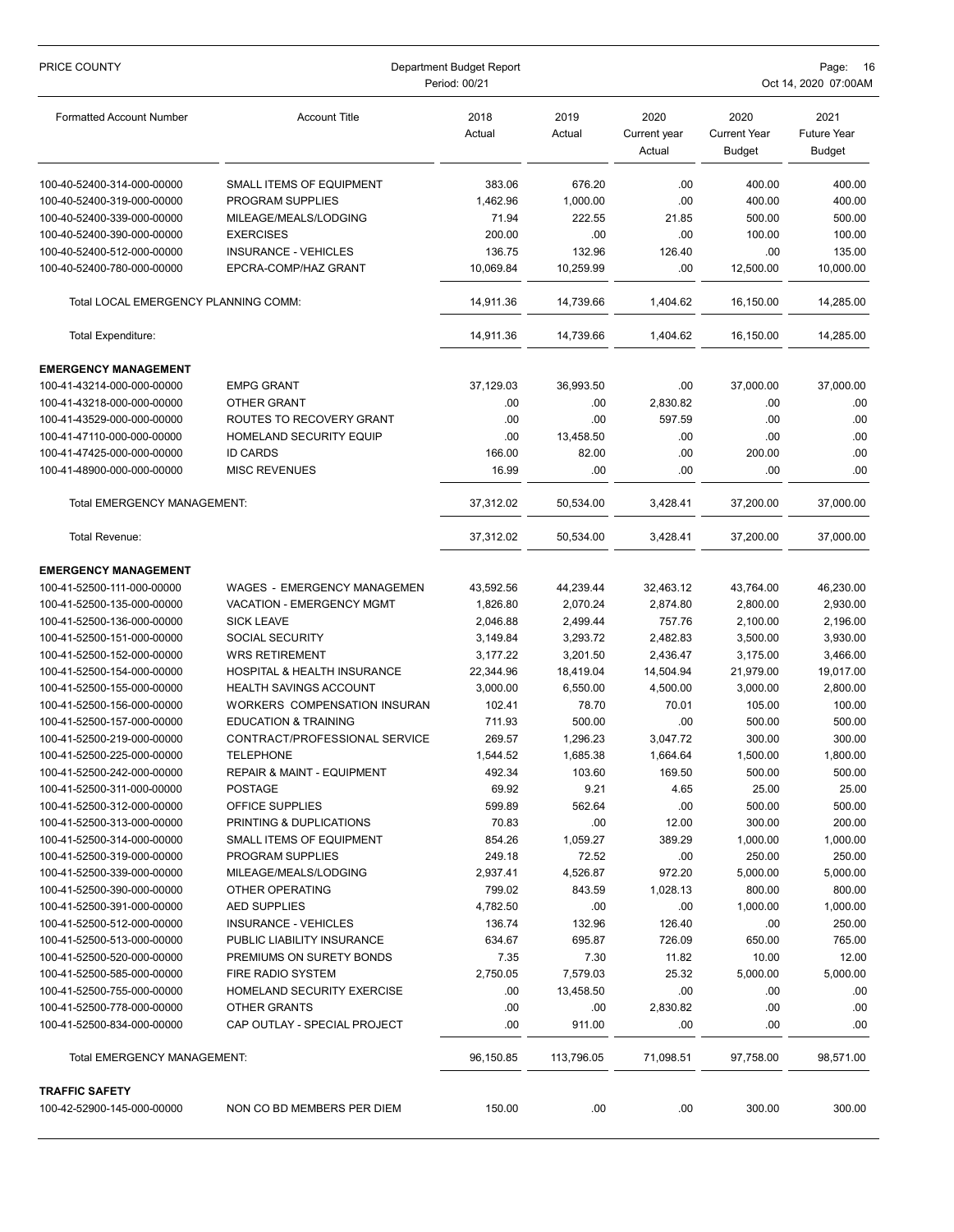| <b>Account Title</b><br>2018<br>2019<br>2020<br>2020<br>2021<br><b>Formatted Account Number</b><br><b>Current Year</b><br>Actual<br>Actual<br>Current year<br><b>Future Year</b><br>Actual<br><b>Budget</b><br><b>Budget</b><br>SOCIAL SECURITY<br>11.48<br>35.00<br>100-42-52900-151-000-00000<br>.00<br>.00<br>35.00<br>OFFICE SUPPLIES<br>40.00<br>63.30<br>40.00<br>.00<br>.00<br>100-42-52900-312-000-00000<br>63.30<br>40.00<br>335.00<br>335.00<br>Total TRAFFIC SAFETY:<br>201.48<br>Total Expenditure:<br>96,352.33<br>113,859.35<br>71,138.51<br>98.093.00<br>98,906.00<br><b>CHILD SUPPORT</b><br>49.99<br>.00<br>100-63-43529-000-000-00000<br>ROUTES TO RECOVERY GRANT<br>.00<br>.00<br>.00<br>179,548.12<br>217,930.14<br>218,000.00<br>100-63-43564-000-000-00000<br>STATE AID - CHILD SUPPORT<br>87,416.03<br>225,000.00<br>CHILD SUPPORT - PRIVATE PMTS<br>2,000.00<br>100-63-46640-000-000-00000<br>2,412.32<br>2,457.50<br>1,332.93<br>2,000.00<br>Total CHILD SUPPORT:<br>181,960.44<br>220,387.64<br>88,798.95<br>220,000.00<br>227,000.00<br><b>Total Revenue:</b><br>181,960.44<br>220,387.64<br>88,798.95<br>220,000.00<br>227,000.00<br><b>CHILD SUPPORT</b><br>WAGES - CHILD SUPPORT<br>120.368.64<br>122,772.16<br>87,130.58<br>131,525.00<br>134,391.00<br>100-63-51330-111-000-00000<br><b>CSA SALARIES - OVERTIME</b><br>749.20<br>100-63-51330-112-000-00000<br>.00<br>.00<br>.00<br>.00.<br>100-63-51330-135-000-00000<br>VACATION - CHILD SUPPORT<br>6,392.30<br>9,312.72<br>8,814.83<br>7,873.00<br>8,027.00<br>5,025.00<br>100-63-51330-136-000-00000<br><b>SICK LEAVE</b><br>7,245.91<br>8,069.39<br>5,787.92<br>4,935.00<br>SOCIAL SECURITY<br>9,339.72<br>9,826.02<br>11,095.00<br>11,280.00<br>100-63-51330-151-000-00000<br>6,991.61<br>5,982.28<br>6,080.15<br>9,790.00<br>9,952.00<br>100-63-51330-152-000-00000<br><b>WRS RETIREMENT</b><br>4,566.96<br>20,731.31<br>24,451.71<br>31,778.55<br>27,072.00<br>36,651.00<br>100-63-51330-154-000-00000<br>HOSPITAL & HEALTH INSURANCE<br>HEALTH SAVINGS ACCOUNT<br>7,350.04<br>7,600.00<br>5,180.00<br>100-63-51330-155-000-00000<br>3,600.08<br>5,587.69<br>WORKERS COMPENSATION INSURAN<br>222.18<br>300.00<br>250.00<br>100-63-51330-156-000-00000<br>291.73<br>184.92<br><b>EDUCATION &amp; TRAINING</b><br>479.66<br>535.00<br>.00<br>500.00<br>500.00<br>100-63-51330-157-000-00000<br>.00<br>1,206.00<br>.00<br>.00<br>100-63-51330-158-000-00000<br>UNEMPLOYMENT COMPENSATION<br>.00<br>.00<br>1.268.55<br>.00<br>.00<br>100-63-51330-193-000-00000<br>RELATED EMPLOYMENT EXPENSES<br>5.00<br><b>LEGAL SERVICES</b><br>6,498.61<br>463.39<br>1,500.00<br>100-63-51330-212-000-00000<br>1,190.20<br>1,500.00<br>CONTRACT/PROFESSIONAL SERVICE<br>100-63-51330-219-000-00000<br>1,171.88<br>2,353.97<br>2,225.49<br>1,500.00<br>1,500.00<br>681.98<br>1,200.00<br>1,200.00<br>100-63-51330-225-000-00000<br><b>TELEPHONE</b><br>1,114.52<br>1,139.76<br>100-63-51330-251-000-00000<br><b>TRANSCRIPTION FEES</b><br>42.00<br>.00<br>.00<br>.00<br>.00.<br>4,500.00<br>100-63-51330-255-000-00000<br>PAPER SERVICE<br>3,640.75<br>5,401.92<br>1,115.53<br>4,500.00<br>100-63-51330-311-000-00000<br><b>POSTAGE</b><br>1,793.38<br>1,370.30<br>987.95<br>1,500.00<br>1,500.00<br>326.84<br>942.37<br>1,000.00<br>1,000.00<br>100-63-51330-312-000-00000<br>OFFICE SUPPLIES<br>414.83<br>100-63-51330-313-000-00000<br>450.00<br>.00<br>.00<br>250.00<br>250.00<br>PRINTING & DUPLICATIONS<br>2,589.84<br>100-63-51330-314-000-00000<br>SMALL ITEMS OF EQUIPMENT<br>.00<br>246.36<br>.00<br>.00<br>723.85<br>700.00<br>100-63-51330-329-000-00000<br>DUES & SUBSCRIPTIONS<br>650.33<br>596.61<br>400.00<br>3,200.00<br>100-63-51330-339-000-00000<br>MILEAGE/MEALS/LODGING<br>2,262.63<br>1,979.52<br>625.82<br>3,500.00<br>100-63-51330-513-000-00000<br>PUBLIC LIABILITY INSURANCE<br>2,030.96<br>2,335.00<br>1,515.05<br>1,771.97<br>1,800.00<br>100-63-51330-520-000-00000<br>PREMIUMS ON SURETY BONDS<br>18.46<br>31.21<br>20.00<br>30.00<br>18.00<br>217,860.00<br>228,971.00<br>Total CHILD SUPPORT:<br>193,989.60<br>209,296.10<br>162,223.39<br>193,989.60<br>209,296.10<br>162,223.39<br>217,860.00<br>228,971.00<br>Total Expenditure:<br><b>TOURISM</b><br>.00<br>.00<br>.00<br>100-76-46781-000-000-00000<br><b>COOPERATIVE MARKETING</b><br>3,269.30<br>.00<br>.00<br>.00.<br>100-76-48900-000-000-00000<br><b>MISC REVENUES</b><br>5,913.33<br>.00<br>.00<br>.00<br>Total TOURISM:<br>9,182.63<br>.00<br>.00<br>.00<br>.00<br>Total Revenue:<br>9,182.63<br>.00<br>.00<br>.00 | PRICE COUNTY | Department Budget Report<br>Period: 00/21 |  |  |  | Page: 17<br>Oct 14, 2020 07:00AM |  |  |  |
|----------------------------------------------------------------------------------------------------------------------------------------------------------------------------------------------------------------------------------------------------------------------------------------------------------------------------------------------------------------------------------------------------------------------------------------------------------------------------------------------------------------------------------------------------------------------------------------------------------------------------------------------------------------------------------------------------------------------------------------------------------------------------------------------------------------------------------------------------------------------------------------------------------------------------------------------------------------------------------------------------------------------------------------------------------------------------------------------------------------------------------------------------------------------------------------------------------------------------------------------------------------------------------------------------------------------------------------------------------------------------------------------------------------------------------------------------------------------------------------------------------------------------------------------------------------------------------------------------------------------------------------------------------------------------------------------------------------------------------------------------------------------------------------------------------------------------------------------------------------------------------------------------------------------------------------------------------------------------------------------------------------------------------------------------------------------------------------------------------------------------------------------------------------------------------------------------------------------------------------------------------------------------------------------------------------------------------------------------------------------------------------------------------------------------------------------------------------------------------------------------------------------------------------------------------------------------------------------------------------------------------------------------------------------------------------------------------------------------------------------------------------------------------------------------------------------------------------------------------------------------------------------------------------------------------------------------------------------------------------------------------------------------------------------------------------------------------------------------------------------------------------------------------------------------------------------------------------------------------------------------------------------------------------------------------------------------------------------------------------------------------------------------------------------------------------------------------------------------------------------------------------------------------------------------------------------------------------------------------------------------------------------------------------------------------------------------------------------------------------------------------------------------------------------------------------------------------------------------------------------------------------------------------------------------------------------------------------------------------------------------------------------------------------------------------------------------------------------------------------------------------------------------------------------------------------------------------------------------------------------------------------------------------------------------------------------------------------------------------------------------------------------------------------------------------------------------------------------------------------------------------------------------------------------------------------------------------------|--------------|-------------------------------------------|--|--|--|----------------------------------|--|--|--|
|                                                                                                                                                                                                                                                                                                                                                                                                                                                                                                                                                                                                                                                                                                                                                                                                                                                                                                                                                                                                                                                                                                                                                                                                                                                                                                                                                                                                                                                                                                                                                                                                                                                                                                                                                                                                                                                                                                                                                                                                                                                                                                                                                                                                                                                                                                                                                                                                                                                                                                                                                                                                                                                                                                                                                                                                                                                                                                                                                                                                                                                                                                                                                                                                                                                                                                                                                                                                                                                                                                                                                                                                                                                                                                                                                                                                                                                                                                                                                                                                                                                                                                                                                                                                                                                                                                                                                                                                                                                                                                                                                                                        |              |                                           |  |  |  |                                  |  |  |  |
|                                                                                                                                                                                                                                                                                                                                                                                                                                                                                                                                                                                                                                                                                                                                                                                                                                                                                                                                                                                                                                                                                                                                                                                                                                                                                                                                                                                                                                                                                                                                                                                                                                                                                                                                                                                                                                                                                                                                                                                                                                                                                                                                                                                                                                                                                                                                                                                                                                                                                                                                                                                                                                                                                                                                                                                                                                                                                                                                                                                                                                                                                                                                                                                                                                                                                                                                                                                                                                                                                                                                                                                                                                                                                                                                                                                                                                                                                                                                                                                                                                                                                                                                                                                                                                                                                                                                                                                                                                                                                                                                                                                        |              |                                           |  |  |  |                                  |  |  |  |
|                                                                                                                                                                                                                                                                                                                                                                                                                                                                                                                                                                                                                                                                                                                                                                                                                                                                                                                                                                                                                                                                                                                                                                                                                                                                                                                                                                                                                                                                                                                                                                                                                                                                                                                                                                                                                                                                                                                                                                                                                                                                                                                                                                                                                                                                                                                                                                                                                                                                                                                                                                                                                                                                                                                                                                                                                                                                                                                                                                                                                                                                                                                                                                                                                                                                                                                                                                                                                                                                                                                                                                                                                                                                                                                                                                                                                                                                                                                                                                                                                                                                                                                                                                                                                                                                                                                                                                                                                                                                                                                                                                                        |              |                                           |  |  |  |                                  |  |  |  |
|                                                                                                                                                                                                                                                                                                                                                                                                                                                                                                                                                                                                                                                                                                                                                                                                                                                                                                                                                                                                                                                                                                                                                                                                                                                                                                                                                                                                                                                                                                                                                                                                                                                                                                                                                                                                                                                                                                                                                                                                                                                                                                                                                                                                                                                                                                                                                                                                                                                                                                                                                                                                                                                                                                                                                                                                                                                                                                                                                                                                                                                                                                                                                                                                                                                                                                                                                                                                                                                                                                                                                                                                                                                                                                                                                                                                                                                                                                                                                                                                                                                                                                                                                                                                                                                                                                                                                                                                                                                                                                                                                                                        |              |                                           |  |  |  |                                  |  |  |  |
|                                                                                                                                                                                                                                                                                                                                                                                                                                                                                                                                                                                                                                                                                                                                                                                                                                                                                                                                                                                                                                                                                                                                                                                                                                                                                                                                                                                                                                                                                                                                                                                                                                                                                                                                                                                                                                                                                                                                                                                                                                                                                                                                                                                                                                                                                                                                                                                                                                                                                                                                                                                                                                                                                                                                                                                                                                                                                                                                                                                                                                                                                                                                                                                                                                                                                                                                                                                                                                                                                                                                                                                                                                                                                                                                                                                                                                                                                                                                                                                                                                                                                                                                                                                                                                                                                                                                                                                                                                                                                                                                                                                        |              |                                           |  |  |  |                                  |  |  |  |
|                                                                                                                                                                                                                                                                                                                                                                                                                                                                                                                                                                                                                                                                                                                                                                                                                                                                                                                                                                                                                                                                                                                                                                                                                                                                                                                                                                                                                                                                                                                                                                                                                                                                                                                                                                                                                                                                                                                                                                                                                                                                                                                                                                                                                                                                                                                                                                                                                                                                                                                                                                                                                                                                                                                                                                                                                                                                                                                                                                                                                                                                                                                                                                                                                                                                                                                                                                                                                                                                                                                                                                                                                                                                                                                                                                                                                                                                                                                                                                                                                                                                                                                                                                                                                                                                                                                                                                                                                                                                                                                                                                                        |              |                                           |  |  |  |                                  |  |  |  |
|                                                                                                                                                                                                                                                                                                                                                                                                                                                                                                                                                                                                                                                                                                                                                                                                                                                                                                                                                                                                                                                                                                                                                                                                                                                                                                                                                                                                                                                                                                                                                                                                                                                                                                                                                                                                                                                                                                                                                                                                                                                                                                                                                                                                                                                                                                                                                                                                                                                                                                                                                                                                                                                                                                                                                                                                                                                                                                                                                                                                                                                                                                                                                                                                                                                                                                                                                                                                                                                                                                                                                                                                                                                                                                                                                                                                                                                                                                                                                                                                                                                                                                                                                                                                                                                                                                                                                                                                                                                                                                                                                                                        |              |                                           |  |  |  |                                  |  |  |  |
|                                                                                                                                                                                                                                                                                                                                                                                                                                                                                                                                                                                                                                                                                                                                                                                                                                                                                                                                                                                                                                                                                                                                                                                                                                                                                                                                                                                                                                                                                                                                                                                                                                                                                                                                                                                                                                                                                                                                                                                                                                                                                                                                                                                                                                                                                                                                                                                                                                                                                                                                                                                                                                                                                                                                                                                                                                                                                                                                                                                                                                                                                                                                                                                                                                                                                                                                                                                                                                                                                                                                                                                                                                                                                                                                                                                                                                                                                                                                                                                                                                                                                                                                                                                                                                                                                                                                                                                                                                                                                                                                                                                        |              |                                           |  |  |  |                                  |  |  |  |
|                                                                                                                                                                                                                                                                                                                                                                                                                                                                                                                                                                                                                                                                                                                                                                                                                                                                                                                                                                                                                                                                                                                                                                                                                                                                                                                                                                                                                                                                                                                                                                                                                                                                                                                                                                                                                                                                                                                                                                                                                                                                                                                                                                                                                                                                                                                                                                                                                                                                                                                                                                                                                                                                                                                                                                                                                                                                                                                                                                                                                                                                                                                                                                                                                                                                                                                                                                                                                                                                                                                                                                                                                                                                                                                                                                                                                                                                                                                                                                                                                                                                                                                                                                                                                                                                                                                                                                                                                                                                                                                                                                                        |              |                                           |  |  |  |                                  |  |  |  |
|                                                                                                                                                                                                                                                                                                                                                                                                                                                                                                                                                                                                                                                                                                                                                                                                                                                                                                                                                                                                                                                                                                                                                                                                                                                                                                                                                                                                                                                                                                                                                                                                                                                                                                                                                                                                                                                                                                                                                                                                                                                                                                                                                                                                                                                                                                                                                                                                                                                                                                                                                                                                                                                                                                                                                                                                                                                                                                                                                                                                                                                                                                                                                                                                                                                                                                                                                                                                                                                                                                                                                                                                                                                                                                                                                                                                                                                                                                                                                                                                                                                                                                                                                                                                                                                                                                                                                                                                                                                                                                                                                                                        |              |                                           |  |  |  |                                  |  |  |  |
|                                                                                                                                                                                                                                                                                                                                                                                                                                                                                                                                                                                                                                                                                                                                                                                                                                                                                                                                                                                                                                                                                                                                                                                                                                                                                                                                                                                                                                                                                                                                                                                                                                                                                                                                                                                                                                                                                                                                                                                                                                                                                                                                                                                                                                                                                                                                                                                                                                                                                                                                                                                                                                                                                                                                                                                                                                                                                                                                                                                                                                                                                                                                                                                                                                                                                                                                                                                                                                                                                                                                                                                                                                                                                                                                                                                                                                                                                                                                                                                                                                                                                                                                                                                                                                                                                                                                                                                                                                                                                                                                                                                        |              |                                           |  |  |  |                                  |  |  |  |
|                                                                                                                                                                                                                                                                                                                                                                                                                                                                                                                                                                                                                                                                                                                                                                                                                                                                                                                                                                                                                                                                                                                                                                                                                                                                                                                                                                                                                                                                                                                                                                                                                                                                                                                                                                                                                                                                                                                                                                                                                                                                                                                                                                                                                                                                                                                                                                                                                                                                                                                                                                                                                                                                                                                                                                                                                                                                                                                                                                                                                                                                                                                                                                                                                                                                                                                                                                                                                                                                                                                                                                                                                                                                                                                                                                                                                                                                                                                                                                                                                                                                                                                                                                                                                                                                                                                                                                                                                                                                                                                                                                                        |              |                                           |  |  |  |                                  |  |  |  |
|                                                                                                                                                                                                                                                                                                                                                                                                                                                                                                                                                                                                                                                                                                                                                                                                                                                                                                                                                                                                                                                                                                                                                                                                                                                                                                                                                                                                                                                                                                                                                                                                                                                                                                                                                                                                                                                                                                                                                                                                                                                                                                                                                                                                                                                                                                                                                                                                                                                                                                                                                                                                                                                                                                                                                                                                                                                                                                                                                                                                                                                                                                                                                                                                                                                                                                                                                                                                                                                                                                                                                                                                                                                                                                                                                                                                                                                                                                                                                                                                                                                                                                                                                                                                                                                                                                                                                                                                                                                                                                                                                                                        |              |                                           |  |  |  |                                  |  |  |  |
|                                                                                                                                                                                                                                                                                                                                                                                                                                                                                                                                                                                                                                                                                                                                                                                                                                                                                                                                                                                                                                                                                                                                                                                                                                                                                                                                                                                                                                                                                                                                                                                                                                                                                                                                                                                                                                                                                                                                                                                                                                                                                                                                                                                                                                                                                                                                                                                                                                                                                                                                                                                                                                                                                                                                                                                                                                                                                                                                                                                                                                                                                                                                                                                                                                                                                                                                                                                                                                                                                                                                                                                                                                                                                                                                                                                                                                                                                                                                                                                                                                                                                                                                                                                                                                                                                                                                                                                                                                                                                                                                                                                        |              |                                           |  |  |  |                                  |  |  |  |
|                                                                                                                                                                                                                                                                                                                                                                                                                                                                                                                                                                                                                                                                                                                                                                                                                                                                                                                                                                                                                                                                                                                                                                                                                                                                                                                                                                                                                                                                                                                                                                                                                                                                                                                                                                                                                                                                                                                                                                                                                                                                                                                                                                                                                                                                                                                                                                                                                                                                                                                                                                                                                                                                                                                                                                                                                                                                                                                                                                                                                                                                                                                                                                                                                                                                                                                                                                                                                                                                                                                                                                                                                                                                                                                                                                                                                                                                                                                                                                                                                                                                                                                                                                                                                                                                                                                                                                                                                                                                                                                                                                                        |              |                                           |  |  |  |                                  |  |  |  |
|                                                                                                                                                                                                                                                                                                                                                                                                                                                                                                                                                                                                                                                                                                                                                                                                                                                                                                                                                                                                                                                                                                                                                                                                                                                                                                                                                                                                                                                                                                                                                                                                                                                                                                                                                                                                                                                                                                                                                                                                                                                                                                                                                                                                                                                                                                                                                                                                                                                                                                                                                                                                                                                                                                                                                                                                                                                                                                                                                                                                                                                                                                                                                                                                                                                                                                                                                                                                                                                                                                                                                                                                                                                                                                                                                                                                                                                                                                                                                                                                                                                                                                                                                                                                                                                                                                                                                                                                                                                                                                                                                                                        |              |                                           |  |  |  |                                  |  |  |  |
|                                                                                                                                                                                                                                                                                                                                                                                                                                                                                                                                                                                                                                                                                                                                                                                                                                                                                                                                                                                                                                                                                                                                                                                                                                                                                                                                                                                                                                                                                                                                                                                                                                                                                                                                                                                                                                                                                                                                                                                                                                                                                                                                                                                                                                                                                                                                                                                                                                                                                                                                                                                                                                                                                                                                                                                                                                                                                                                                                                                                                                                                                                                                                                                                                                                                                                                                                                                                                                                                                                                                                                                                                                                                                                                                                                                                                                                                                                                                                                                                                                                                                                                                                                                                                                                                                                                                                                                                                                                                                                                                                                                        |              |                                           |  |  |  |                                  |  |  |  |
|                                                                                                                                                                                                                                                                                                                                                                                                                                                                                                                                                                                                                                                                                                                                                                                                                                                                                                                                                                                                                                                                                                                                                                                                                                                                                                                                                                                                                                                                                                                                                                                                                                                                                                                                                                                                                                                                                                                                                                                                                                                                                                                                                                                                                                                                                                                                                                                                                                                                                                                                                                                                                                                                                                                                                                                                                                                                                                                                                                                                                                                                                                                                                                                                                                                                                                                                                                                                                                                                                                                                                                                                                                                                                                                                                                                                                                                                                                                                                                                                                                                                                                                                                                                                                                                                                                                                                                                                                                                                                                                                                                                        |              |                                           |  |  |  |                                  |  |  |  |
|                                                                                                                                                                                                                                                                                                                                                                                                                                                                                                                                                                                                                                                                                                                                                                                                                                                                                                                                                                                                                                                                                                                                                                                                                                                                                                                                                                                                                                                                                                                                                                                                                                                                                                                                                                                                                                                                                                                                                                                                                                                                                                                                                                                                                                                                                                                                                                                                                                                                                                                                                                                                                                                                                                                                                                                                                                                                                                                                                                                                                                                                                                                                                                                                                                                                                                                                                                                                                                                                                                                                                                                                                                                                                                                                                                                                                                                                                                                                                                                                                                                                                                                                                                                                                                                                                                                                                                                                                                                                                                                                                                                        |              |                                           |  |  |  |                                  |  |  |  |
|                                                                                                                                                                                                                                                                                                                                                                                                                                                                                                                                                                                                                                                                                                                                                                                                                                                                                                                                                                                                                                                                                                                                                                                                                                                                                                                                                                                                                                                                                                                                                                                                                                                                                                                                                                                                                                                                                                                                                                                                                                                                                                                                                                                                                                                                                                                                                                                                                                                                                                                                                                                                                                                                                                                                                                                                                                                                                                                                                                                                                                                                                                                                                                                                                                                                                                                                                                                                                                                                                                                                                                                                                                                                                                                                                                                                                                                                                                                                                                                                                                                                                                                                                                                                                                                                                                                                                                                                                                                                                                                                                                                        |              |                                           |  |  |  |                                  |  |  |  |
|                                                                                                                                                                                                                                                                                                                                                                                                                                                                                                                                                                                                                                                                                                                                                                                                                                                                                                                                                                                                                                                                                                                                                                                                                                                                                                                                                                                                                                                                                                                                                                                                                                                                                                                                                                                                                                                                                                                                                                                                                                                                                                                                                                                                                                                                                                                                                                                                                                                                                                                                                                                                                                                                                                                                                                                                                                                                                                                                                                                                                                                                                                                                                                                                                                                                                                                                                                                                                                                                                                                                                                                                                                                                                                                                                                                                                                                                                                                                                                                                                                                                                                                                                                                                                                                                                                                                                                                                                                                                                                                                                                                        |              |                                           |  |  |  |                                  |  |  |  |
|                                                                                                                                                                                                                                                                                                                                                                                                                                                                                                                                                                                                                                                                                                                                                                                                                                                                                                                                                                                                                                                                                                                                                                                                                                                                                                                                                                                                                                                                                                                                                                                                                                                                                                                                                                                                                                                                                                                                                                                                                                                                                                                                                                                                                                                                                                                                                                                                                                                                                                                                                                                                                                                                                                                                                                                                                                                                                                                                                                                                                                                                                                                                                                                                                                                                                                                                                                                                                                                                                                                                                                                                                                                                                                                                                                                                                                                                                                                                                                                                                                                                                                                                                                                                                                                                                                                                                                                                                                                                                                                                                                                        |              |                                           |  |  |  |                                  |  |  |  |
|                                                                                                                                                                                                                                                                                                                                                                                                                                                                                                                                                                                                                                                                                                                                                                                                                                                                                                                                                                                                                                                                                                                                                                                                                                                                                                                                                                                                                                                                                                                                                                                                                                                                                                                                                                                                                                                                                                                                                                                                                                                                                                                                                                                                                                                                                                                                                                                                                                                                                                                                                                                                                                                                                                                                                                                                                                                                                                                                                                                                                                                                                                                                                                                                                                                                                                                                                                                                                                                                                                                                                                                                                                                                                                                                                                                                                                                                                                                                                                                                                                                                                                                                                                                                                                                                                                                                                                                                                                                                                                                                                                                        |              |                                           |  |  |  |                                  |  |  |  |
|                                                                                                                                                                                                                                                                                                                                                                                                                                                                                                                                                                                                                                                                                                                                                                                                                                                                                                                                                                                                                                                                                                                                                                                                                                                                                                                                                                                                                                                                                                                                                                                                                                                                                                                                                                                                                                                                                                                                                                                                                                                                                                                                                                                                                                                                                                                                                                                                                                                                                                                                                                                                                                                                                                                                                                                                                                                                                                                                                                                                                                                                                                                                                                                                                                                                                                                                                                                                                                                                                                                                                                                                                                                                                                                                                                                                                                                                                                                                                                                                                                                                                                                                                                                                                                                                                                                                                                                                                                                                                                                                                                                        |              |                                           |  |  |  |                                  |  |  |  |
|                                                                                                                                                                                                                                                                                                                                                                                                                                                                                                                                                                                                                                                                                                                                                                                                                                                                                                                                                                                                                                                                                                                                                                                                                                                                                                                                                                                                                                                                                                                                                                                                                                                                                                                                                                                                                                                                                                                                                                                                                                                                                                                                                                                                                                                                                                                                                                                                                                                                                                                                                                                                                                                                                                                                                                                                                                                                                                                                                                                                                                                                                                                                                                                                                                                                                                                                                                                                                                                                                                                                                                                                                                                                                                                                                                                                                                                                                                                                                                                                                                                                                                                                                                                                                                                                                                                                                                                                                                                                                                                                                                                        |              |                                           |  |  |  |                                  |  |  |  |
|                                                                                                                                                                                                                                                                                                                                                                                                                                                                                                                                                                                                                                                                                                                                                                                                                                                                                                                                                                                                                                                                                                                                                                                                                                                                                                                                                                                                                                                                                                                                                                                                                                                                                                                                                                                                                                                                                                                                                                                                                                                                                                                                                                                                                                                                                                                                                                                                                                                                                                                                                                                                                                                                                                                                                                                                                                                                                                                                                                                                                                                                                                                                                                                                                                                                                                                                                                                                                                                                                                                                                                                                                                                                                                                                                                                                                                                                                                                                                                                                                                                                                                                                                                                                                                                                                                                                                                                                                                                                                                                                                                                        |              |                                           |  |  |  |                                  |  |  |  |
|                                                                                                                                                                                                                                                                                                                                                                                                                                                                                                                                                                                                                                                                                                                                                                                                                                                                                                                                                                                                                                                                                                                                                                                                                                                                                                                                                                                                                                                                                                                                                                                                                                                                                                                                                                                                                                                                                                                                                                                                                                                                                                                                                                                                                                                                                                                                                                                                                                                                                                                                                                                                                                                                                                                                                                                                                                                                                                                                                                                                                                                                                                                                                                                                                                                                                                                                                                                                                                                                                                                                                                                                                                                                                                                                                                                                                                                                                                                                                                                                                                                                                                                                                                                                                                                                                                                                                                                                                                                                                                                                                                                        |              |                                           |  |  |  |                                  |  |  |  |
|                                                                                                                                                                                                                                                                                                                                                                                                                                                                                                                                                                                                                                                                                                                                                                                                                                                                                                                                                                                                                                                                                                                                                                                                                                                                                                                                                                                                                                                                                                                                                                                                                                                                                                                                                                                                                                                                                                                                                                                                                                                                                                                                                                                                                                                                                                                                                                                                                                                                                                                                                                                                                                                                                                                                                                                                                                                                                                                                                                                                                                                                                                                                                                                                                                                                                                                                                                                                                                                                                                                                                                                                                                                                                                                                                                                                                                                                                                                                                                                                                                                                                                                                                                                                                                                                                                                                                                                                                                                                                                                                                                                        |              |                                           |  |  |  |                                  |  |  |  |
|                                                                                                                                                                                                                                                                                                                                                                                                                                                                                                                                                                                                                                                                                                                                                                                                                                                                                                                                                                                                                                                                                                                                                                                                                                                                                                                                                                                                                                                                                                                                                                                                                                                                                                                                                                                                                                                                                                                                                                                                                                                                                                                                                                                                                                                                                                                                                                                                                                                                                                                                                                                                                                                                                                                                                                                                                                                                                                                                                                                                                                                                                                                                                                                                                                                                                                                                                                                                                                                                                                                                                                                                                                                                                                                                                                                                                                                                                                                                                                                                                                                                                                                                                                                                                                                                                                                                                                                                                                                                                                                                                                                        |              |                                           |  |  |  |                                  |  |  |  |
|                                                                                                                                                                                                                                                                                                                                                                                                                                                                                                                                                                                                                                                                                                                                                                                                                                                                                                                                                                                                                                                                                                                                                                                                                                                                                                                                                                                                                                                                                                                                                                                                                                                                                                                                                                                                                                                                                                                                                                                                                                                                                                                                                                                                                                                                                                                                                                                                                                                                                                                                                                                                                                                                                                                                                                                                                                                                                                                                                                                                                                                                                                                                                                                                                                                                                                                                                                                                                                                                                                                                                                                                                                                                                                                                                                                                                                                                                                                                                                                                                                                                                                                                                                                                                                                                                                                                                                                                                                                                                                                                                                                        |              |                                           |  |  |  |                                  |  |  |  |
|                                                                                                                                                                                                                                                                                                                                                                                                                                                                                                                                                                                                                                                                                                                                                                                                                                                                                                                                                                                                                                                                                                                                                                                                                                                                                                                                                                                                                                                                                                                                                                                                                                                                                                                                                                                                                                                                                                                                                                                                                                                                                                                                                                                                                                                                                                                                                                                                                                                                                                                                                                                                                                                                                                                                                                                                                                                                                                                                                                                                                                                                                                                                                                                                                                                                                                                                                                                                                                                                                                                                                                                                                                                                                                                                                                                                                                                                                                                                                                                                                                                                                                                                                                                                                                                                                                                                                                                                                                                                                                                                                                                        |              |                                           |  |  |  |                                  |  |  |  |
|                                                                                                                                                                                                                                                                                                                                                                                                                                                                                                                                                                                                                                                                                                                                                                                                                                                                                                                                                                                                                                                                                                                                                                                                                                                                                                                                                                                                                                                                                                                                                                                                                                                                                                                                                                                                                                                                                                                                                                                                                                                                                                                                                                                                                                                                                                                                                                                                                                                                                                                                                                                                                                                                                                                                                                                                                                                                                                                                                                                                                                                                                                                                                                                                                                                                                                                                                                                                                                                                                                                                                                                                                                                                                                                                                                                                                                                                                                                                                                                                                                                                                                                                                                                                                                                                                                                                                                                                                                                                                                                                                                                        |              |                                           |  |  |  |                                  |  |  |  |
|                                                                                                                                                                                                                                                                                                                                                                                                                                                                                                                                                                                                                                                                                                                                                                                                                                                                                                                                                                                                                                                                                                                                                                                                                                                                                                                                                                                                                                                                                                                                                                                                                                                                                                                                                                                                                                                                                                                                                                                                                                                                                                                                                                                                                                                                                                                                                                                                                                                                                                                                                                                                                                                                                                                                                                                                                                                                                                                                                                                                                                                                                                                                                                                                                                                                                                                                                                                                                                                                                                                                                                                                                                                                                                                                                                                                                                                                                                                                                                                                                                                                                                                                                                                                                                                                                                                                                                                                                                                                                                                                                                                        |              |                                           |  |  |  |                                  |  |  |  |
|                                                                                                                                                                                                                                                                                                                                                                                                                                                                                                                                                                                                                                                                                                                                                                                                                                                                                                                                                                                                                                                                                                                                                                                                                                                                                                                                                                                                                                                                                                                                                                                                                                                                                                                                                                                                                                                                                                                                                                                                                                                                                                                                                                                                                                                                                                                                                                                                                                                                                                                                                                                                                                                                                                                                                                                                                                                                                                                                                                                                                                                                                                                                                                                                                                                                                                                                                                                                                                                                                                                                                                                                                                                                                                                                                                                                                                                                                                                                                                                                                                                                                                                                                                                                                                                                                                                                                                                                                                                                                                                                                                                        |              |                                           |  |  |  |                                  |  |  |  |
|                                                                                                                                                                                                                                                                                                                                                                                                                                                                                                                                                                                                                                                                                                                                                                                                                                                                                                                                                                                                                                                                                                                                                                                                                                                                                                                                                                                                                                                                                                                                                                                                                                                                                                                                                                                                                                                                                                                                                                                                                                                                                                                                                                                                                                                                                                                                                                                                                                                                                                                                                                                                                                                                                                                                                                                                                                                                                                                                                                                                                                                                                                                                                                                                                                                                                                                                                                                                                                                                                                                                                                                                                                                                                                                                                                                                                                                                                                                                                                                                                                                                                                                                                                                                                                                                                                                                                                                                                                                                                                                                                                                        |              |                                           |  |  |  |                                  |  |  |  |
|                                                                                                                                                                                                                                                                                                                                                                                                                                                                                                                                                                                                                                                                                                                                                                                                                                                                                                                                                                                                                                                                                                                                                                                                                                                                                                                                                                                                                                                                                                                                                                                                                                                                                                                                                                                                                                                                                                                                                                                                                                                                                                                                                                                                                                                                                                                                                                                                                                                                                                                                                                                                                                                                                                                                                                                                                                                                                                                                                                                                                                                                                                                                                                                                                                                                                                                                                                                                                                                                                                                                                                                                                                                                                                                                                                                                                                                                                                                                                                                                                                                                                                                                                                                                                                                                                                                                                                                                                                                                                                                                                                                        |              |                                           |  |  |  |                                  |  |  |  |
|                                                                                                                                                                                                                                                                                                                                                                                                                                                                                                                                                                                                                                                                                                                                                                                                                                                                                                                                                                                                                                                                                                                                                                                                                                                                                                                                                                                                                                                                                                                                                                                                                                                                                                                                                                                                                                                                                                                                                                                                                                                                                                                                                                                                                                                                                                                                                                                                                                                                                                                                                                                                                                                                                                                                                                                                                                                                                                                                                                                                                                                                                                                                                                                                                                                                                                                                                                                                                                                                                                                                                                                                                                                                                                                                                                                                                                                                                                                                                                                                                                                                                                                                                                                                                                                                                                                                                                                                                                                                                                                                                                                        |              |                                           |  |  |  |                                  |  |  |  |
|                                                                                                                                                                                                                                                                                                                                                                                                                                                                                                                                                                                                                                                                                                                                                                                                                                                                                                                                                                                                                                                                                                                                                                                                                                                                                                                                                                                                                                                                                                                                                                                                                                                                                                                                                                                                                                                                                                                                                                                                                                                                                                                                                                                                                                                                                                                                                                                                                                                                                                                                                                                                                                                                                                                                                                                                                                                                                                                                                                                                                                                                                                                                                                                                                                                                                                                                                                                                                                                                                                                                                                                                                                                                                                                                                                                                                                                                                                                                                                                                                                                                                                                                                                                                                                                                                                                                                                                                                                                                                                                                                                                        |              |                                           |  |  |  |                                  |  |  |  |
|                                                                                                                                                                                                                                                                                                                                                                                                                                                                                                                                                                                                                                                                                                                                                                                                                                                                                                                                                                                                                                                                                                                                                                                                                                                                                                                                                                                                                                                                                                                                                                                                                                                                                                                                                                                                                                                                                                                                                                                                                                                                                                                                                                                                                                                                                                                                                                                                                                                                                                                                                                                                                                                                                                                                                                                                                                                                                                                                                                                                                                                                                                                                                                                                                                                                                                                                                                                                                                                                                                                                                                                                                                                                                                                                                                                                                                                                                                                                                                                                                                                                                                                                                                                                                                                                                                                                                                                                                                                                                                                                                                                        |              |                                           |  |  |  |                                  |  |  |  |
|                                                                                                                                                                                                                                                                                                                                                                                                                                                                                                                                                                                                                                                                                                                                                                                                                                                                                                                                                                                                                                                                                                                                                                                                                                                                                                                                                                                                                                                                                                                                                                                                                                                                                                                                                                                                                                                                                                                                                                                                                                                                                                                                                                                                                                                                                                                                                                                                                                                                                                                                                                                                                                                                                                                                                                                                                                                                                                                                                                                                                                                                                                                                                                                                                                                                                                                                                                                                                                                                                                                                                                                                                                                                                                                                                                                                                                                                                                                                                                                                                                                                                                                                                                                                                                                                                                                                                                                                                                                                                                                                                                                        |              |                                           |  |  |  |                                  |  |  |  |
|                                                                                                                                                                                                                                                                                                                                                                                                                                                                                                                                                                                                                                                                                                                                                                                                                                                                                                                                                                                                                                                                                                                                                                                                                                                                                                                                                                                                                                                                                                                                                                                                                                                                                                                                                                                                                                                                                                                                                                                                                                                                                                                                                                                                                                                                                                                                                                                                                                                                                                                                                                                                                                                                                                                                                                                                                                                                                                                                                                                                                                                                                                                                                                                                                                                                                                                                                                                                                                                                                                                                                                                                                                                                                                                                                                                                                                                                                                                                                                                                                                                                                                                                                                                                                                                                                                                                                                                                                                                                                                                                                                                        |              |                                           |  |  |  |                                  |  |  |  |
|                                                                                                                                                                                                                                                                                                                                                                                                                                                                                                                                                                                                                                                                                                                                                                                                                                                                                                                                                                                                                                                                                                                                                                                                                                                                                                                                                                                                                                                                                                                                                                                                                                                                                                                                                                                                                                                                                                                                                                                                                                                                                                                                                                                                                                                                                                                                                                                                                                                                                                                                                                                                                                                                                                                                                                                                                                                                                                                                                                                                                                                                                                                                                                                                                                                                                                                                                                                                                                                                                                                                                                                                                                                                                                                                                                                                                                                                                                                                                                                                                                                                                                                                                                                                                                                                                                                                                                                                                                                                                                                                                                                        |              |                                           |  |  |  |                                  |  |  |  |
|                                                                                                                                                                                                                                                                                                                                                                                                                                                                                                                                                                                                                                                                                                                                                                                                                                                                                                                                                                                                                                                                                                                                                                                                                                                                                                                                                                                                                                                                                                                                                                                                                                                                                                                                                                                                                                                                                                                                                                                                                                                                                                                                                                                                                                                                                                                                                                                                                                                                                                                                                                                                                                                                                                                                                                                                                                                                                                                                                                                                                                                                                                                                                                                                                                                                                                                                                                                                                                                                                                                                                                                                                                                                                                                                                                                                                                                                                                                                                                                                                                                                                                                                                                                                                                                                                                                                                                                                                                                                                                                                                                                        |              |                                           |  |  |  |                                  |  |  |  |
|                                                                                                                                                                                                                                                                                                                                                                                                                                                                                                                                                                                                                                                                                                                                                                                                                                                                                                                                                                                                                                                                                                                                                                                                                                                                                                                                                                                                                                                                                                                                                                                                                                                                                                                                                                                                                                                                                                                                                                                                                                                                                                                                                                                                                                                                                                                                                                                                                                                                                                                                                                                                                                                                                                                                                                                                                                                                                                                                                                                                                                                                                                                                                                                                                                                                                                                                                                                                                                                                                                                                                                                                                                                                                                                                                                                                                                                                                                                                                                                                                                                                                                                                                                                                                                                                                                                                                                                                                                                                                                                                                                                        |              |                                           |  |  |  |                                  |  |  |  |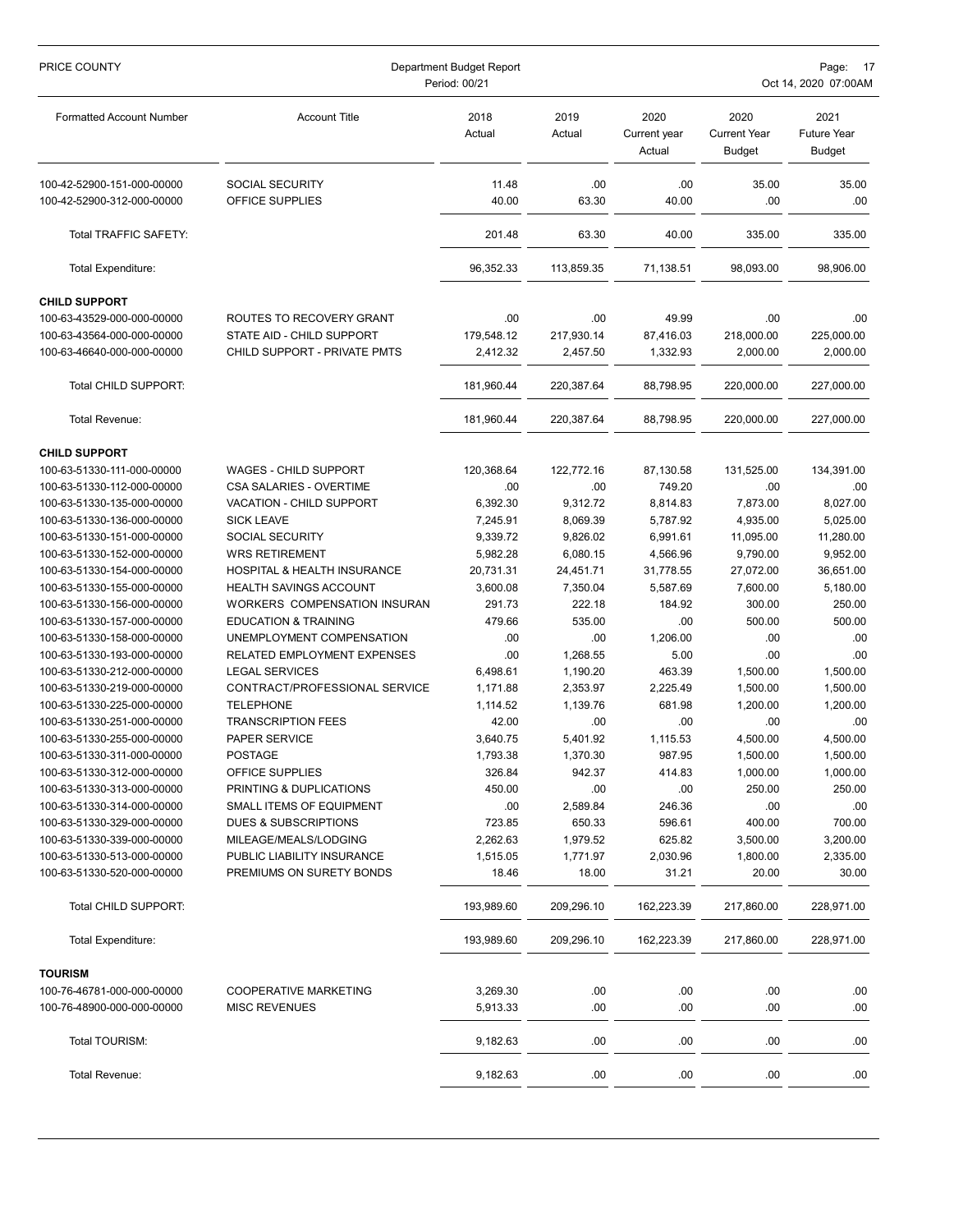| PRICE COUNTY                                             | Department Budget Report<br>Period: 00/21        |                    |                  |                                | Page:<br>Oct 14, 2020 07:00AM                |                                      |  |  |
|----------------------------------------------------------|--------------------------------------------------|--------------------|------------------|--------------------------------|----------------------------------------------|--------------------------------------|--|--|
| <b>Formatted Account Number</b>                          | <b>Account Title</b>                             | 2018<br>Actual     | 2019<br>Actual   | 2020<br>Current year<br>Actual | 2020<br><b>Current Year</b><br><b>Budget</b> | 2021<br><b>Future Year</b><br>Budget |  |  |
| <b>TOURISM</b>                                           |                                                  |                    |                  |                                |                                              |                                      |  |  |
| 100-76-55400-111-000-00000                               | <b>WAGES - TOURISM</b>                           | 45,845.97          | .00              | .00                            | .00                                          | .00                                  |  |  |
| 100-76-55400-135-000-00000                               | <b>VACATION - TOURISM</b>                        | 9.567.28           | .00              | .00                            | .00                                          | .00                                  |  |  |
| 100-76-55400-136-000-00000                               | <b>SICK LEAVE</b>                                | 7,650.22           | .00              | .00                            | .00                                          | .00                                  |  |  |
| 100-76-55400-151-000-00000                               | <b>SOCIAL SECURITY</b>                           | 3,846.93           | .00              | .00                            | .00                                          | .00                                  |  |  |
| 100-76-55400-152-000-00000                               | <b>WRS RETIREMENT</b>                            | 3,003.81           | .00              | .00                            | .00                                          | .00                                  |  |  |
| 100-76-55400-154-000-00000                               | HOSPITAL & HEALTH INSURANCE                      | 6,098.40           | .00              | .00                            | .00                                          | .00                                  |  |  |
| 100-76-55400-155-000-00000                               | <b>HEALTH SAVINGS ACCOUNT</b>                    | 1,500.00           | .00              | .00                            | .00                                          | .00                                  |  |  |
| 100-76-55400-156-000-00000                               | WORKERS COMPENSATION INSURAN                     | 117.43             | .00              | .00                            | .00                                          | .00                                  |  |  |
| 100-76-55400-157-000-00000                               | <b>EDUCATION &amp; TRAINING</b>                  | 239.83             | .00              | .00                            | .00                                          | .00                                  |  |  |
| 100-76-55400-158-000-00000<br>100-76-55400-190-000-00000 | UNEMPLOYMENT COMPENSATION<br>PETTY CASH CLEARING | 1,562.47<br>118.85 | 14,093.62<br>.00 | 3,015.64<br>.00                | .00<br>.00                                   | .00<br>.00                           |  |  |
| 100-76-55400-219-000-00000                               | CONTRACT/PROFESSIONAL SERVICE                    | 1,304.02           | .00              | .00                            | .00                                          | .00                                  |  |  |
| 100-76-55400-225-000-00000                               | <b>TELEPHONE</b>                                 | 844.91             | 67.76            | .00                            | .00                                          | .00                                  |  |  |
| 100-76-55400-311-000-00000                               | <b>POSTAGE</b>                                   | 3,103.87           | .00              | .00                            | .00                                          | .00                                  |  |  |
| 100-76-55400-312-000-00000                               | OFFICE SUPPLIES                                  | 23.70              | .00              | .00                            | .00                                          | .00                                  |  |  |
| 100-76-55400-318-000-00000                               | <b>MARKETING &amp; PROMOTION</b>                 | 15,657.99          | .00              | .00                            | .00                                          | .00                                  |  |  |
| 100-76-55400-339-000-00000                               | MILEAGE/MEALS/LODGING                            | 954.86             | .00              | .00                            | .00                                          | .00                                  |  |  |
| 100-76-55400-513-000-00000                               | PUBLIC LIABILITY INSURANCE                       | 841.73             | .00              | .00                            | .00                                          | .00                                  |  |  |
| 100-76-55400-520-000-00000                               | PREMIUMS ON SURETY BONDS                         | 8.46               | .00              | .00                            | .00                                          | .00                                  |  |  |
| Total TOURISM:                                           |                                                  | 102,290.73         | 14, 161.38       | 3,015.64                       | .00                                          | .00                                  |  |  |
| Total Expenditure:                                       |                                                  | 102,290.73         | 14, 161. 38      | 3,015.64                       | .00                                          | .00                                  |  |  |
| <b>UW EXTENSION</b>                                      |                                                  |                    |                  |                                |                                              |                                      |  |  |
| 100-77-43529-000-000-00000                               | ROUTES TO RECOVERY GRANT                         | .00                | .00              | 37.96                          | .00                                          | .00                                  |  |  |
| 100-77-46770-000-000-00000                               | UNIVERSITY EXTENSION FEES                        | .00                | .00              | .00                            | 50.00                                        | 50.00                                |  |  |
| 100-77-46770-001-001-00000                               | <b>WATER TESTING BOTTLE</b>                      | 192.00             | 48.00            | .00                            | .00                                          | .00                                  |  |  |
| 100-77-46770-002-000-00000                               | <b>HORTICULTURE</b>                              | 911.00             | 150.00           | .00                            | 800.00                                       | .00                                  |  |  |
| 100-77-46770-002-001-00000                               | <b>MASTER GARDENER</b>                           | 270.00             | .00              | .00                            | 300.00                                       | .00                                  |  |  |
| 100-77-46770-003-000-00000                               | <b>FAMILY LIVING</b>                             | 583.47             | 549.00           | .00                            | 250.00                                       | 250.00                               |  |  |
| 100-77-46770-003-001-00000                               | STRONG BONES - FAMILY LIVING                     | 5,224.68           | 5,360.05         | 4.441.96                       | 6,000.00                                     | 6,000.00                             |  |  |
| 100-77-46770-003-002-00000                               | <b>BABYSITTING CLINIC</b>                        | 220.00             | 90.00            | .00                            | 300.00                                       | 300.00                               |  |  |
| 100-77-46770-004-000-00000                               | 4-H                                              | 430.79             | .00              | .00                            | 500.00                                       | 500.00                               |  |  |
| 100-77-47411-000-000-00000                               | DUPLICATIONS REVENUES                            | 2,896.00           | 1,641.50         | 774.00                         | 3,000.00                                     | 3,000.00                             |  |  |
| 100-77-48900-000-000-00000                               | <b>MISC REVENUES</b>                             | 701.16             | .00              | .00                            | 1,000.00                                     | 1,000.00                             |  |  |
| Total UW EXTENSION:                                      |                                                  | 11,429.10          | 7,838.55         | 5,253.92                       | 12,200.00                                    | 11,100.00                            |  |  |
| Total Revenue:                                           |                                                  | 11,429.10          | 7,838.55         | 5,253.92                       | 12,200.00                                    | 11,100.00                            |  |  |
| <b>UW EXTENSION</b>                                      |                                                  |                    |                  |                                |                                              |                                      |  |  |
| 100-77-55620-111-000-00000                               | WAGES - UW EXTENSTION                            | 12,648.53          | 12,789.40        | 7,596.55                       | 13,214.00                                    | 13,287.00                            |  |  |
| 100-77-55620-135-000-00000                               | VACATION - UW EXTENSTION                         | 150.58             | 147.70           | 381.68                         | 503.00                                       | 507.00                               |  |  |
| 100-77-55620-136-000-00000                               | <b>SICK LEAVE</b>                                | 133.13             | 625.07           | 1,314.63                       | 167.00                                       | 390.00                               |  |  |
| 100-77-55620-150-000-00000                               | UWEX SALARY/BENEFITS DUE STATE                   | 80,193.50          | 52,150.75        | 16,250.00                      | 58,474.00                                    | 58,728.00                            |  |  |
| 100-77-55620-151-000-00000                               | <b>SOCIAL SECURITY</b>                           | 989.31             | 1,037.48         | 710.91                         | 1,070.00                                     | 1,085.00                             |  |  |
| 100-77-55620-152-000-00000                               | <b>WRS RETIREMENT</b>                            | 3.32               | .22              | $3.54 -$                       | .00                                          | .00                                  |  |  |
| 100-77-55620-156-000-00000                               | WORKERS COMPENSATION INSURAN                     | 97.65              | 21.80            | 19.40                          | 100.00                                       | 25.00                                |  |  |
| 100-77-55620-157-000-00000                               | <b>EDUCATION &amp; TRAINING</b>                  | 14.83              | 90.00            | .00                            | .00                                          | .00                                  |  |  |
| 100-77-55620-219-000-00000                               | CONTRACT/PROFESSIONAL SERVICE                    | 7,735.39           | 2,606.35         | 1,855.27                       | 8,500.00                                     | 8,500.00                             |  |  |
| 100-77-55620-225-000-00000                               | <b>TELEPHONE</b>                                 | 1,966.01           | 1,543.03         | 915.88                         | 1,600.00                                     | 1,600.00                             |  |  |
| 100-77-55620-311-000-00000                               | <b>POSTAGE</b>                                   | 1,421.62           | 921.40           | 461.13                         | 1,500.00                                     | 1,500.00                             |  |  |
| 100-77-55620-312-000-00000<br>100-77-55620-314-000-00000 | OFFICE SUPPLIES<br>SMALL ITEMS OF EQUIPMENT      | 1,026.74<br>.00    | 755.39<br>.00.   | 539.74<br>.00                  | 800.00<br>250.00                             | 800.00<br>225.00                     |  |  |
|                                                          |                                                  |                    |                  |                                |                                              |                                      |  |  |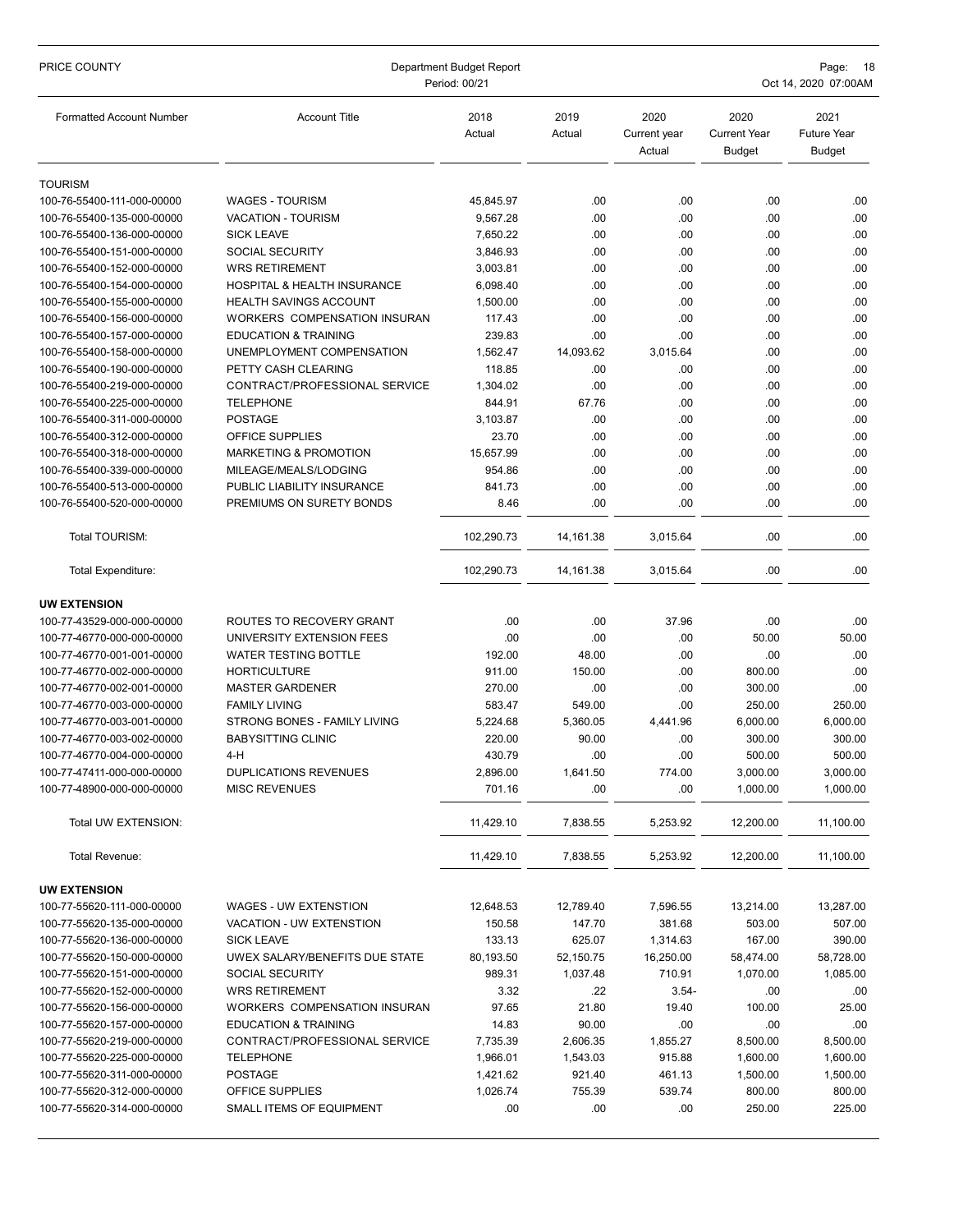| PRICE COUNTY                                             | Department Budget Report<br>Period: 00/21                      |                |                        |                                | Page:<br>19<br>Oct 14, 2020 07:00AM          |                                             |  |
|----------------------------------------------------------|----------------------------------------------------------------|----------------|------------------------|--------------------------------|----------------------------------------------|---------------------------------------------|--|
| <b>Formatted Account Number</b>                          | <b>Account Title</b>                                           | 2018<br>Actual | 2019<br>Actual         | 2020<br>Current year<br>Actual | 2020<br><b>Current Year</b><br><b>Budget</b> | 2021<br><b>Future Year</b><br><b>Budget</b> |  |
| 100-77-55620-333-000-00000                               | <b>FAMILY LIVING</b>                                           | 1,844.21       | 858.67                 | 361.37                         | 1,300.00                                     | 1,100.00                                    |  |
| 100-77-55620-339-000-00000                               | MILEAGE/MEALS/LODGING                                          | .00            | 253.69                 | 109.25                         | .00                                          | .00                                         |  |
| 100-77-55620-339-002-00000                               | HORTICULURE-MILES/MEALS/LODGE                                  | 366.91         | 74.24                  | .00                            | 400.00                                       | 200.00                                      |  |
| 100-77-55620-339-003-00000                               | <b>FAMILY LIVING - M/M/L</b>                                   | 2,068.87       | 2,170.91               | 682.71                         | 1,776.00                                     | 1,776.00                                    |  |
| 100-77-55620-339-004-00000                               | 4-H MILES/MEALS/LODGING                                        | 1,809.68       | 2,070.91               | .00                            | 1,450.00                                     | 1,300.00                                    |  |
| 100-77-55620-393-000-00000                               | 4 - H PROGRAM                                                  | 1,939.67       | 1,413.02               | 1.016.55                       | 1,500.00                                     | 1,000.00                                    |  |
| 100-77-55620-394-000-00000                               | <b>EXTENSION PROGRAM</b>                                       | 110.00         | 82.58                  | 69.55                          | 200.00                                       | 200.00                                      |  |
| 100-77-55620-394-002-00000                               | HORTICULTURE PROGRAMMING                                       | 779.44         | 72.40                  | .00                            | 600.00                                       | 200.00                                      |  |
| 100-77-55620-394-005-00000                               | STRONG BONES - PROGRAM COSTS                                   | 4,579.94       | 3,853.06               | 4,311.85                       | 5,000.00                                     | 5,000.00                                    |  |
| 100-77-55620-394-006-00000                               | MASTER GARDENER- PROGRAM CO                                    | 965.50         | .00                    | 330.04                         | 400.00                                       | 400.00                                      |  |
| 100-77-55620-394-007-00000                               | BABYSITTING CLINIC- PROG COST                                  | 53.27          | 93.92                  | .00                            | .00                                          | .00                                         |  |
| 100-77-55620-394-008-00000                               | <b>WATER BOTTLE TESTING</b>                                    | 180.00         | .00                    | .00                            | .00                                          | .00                                         |  |
| 100-77-55620-513-000-00000                               | PUBLIC LIABILITY INSURANCE                                     | 700.00         | 313.94                 | 368.64                         | 700.00                                       | 390.00                                      |  |
| 100-77-55620-520-000-00000                               | PREMIUMS ON SURETY BONDS                                       | 45.01          | 2.02                   | 3.28                           | 50.00                                        | 5.00                                        |  |
| Total UW EXTENSION:                                      |                                                                | 121,823.11     | 83,947.95              | 37.294.89                      | 99,554.00                                    | 98,218.00                                   |  |
| <b>Total Expenditure:</b>                                |                                                                | 121,823.11     | 83,947.95              | 37,294.89                      | 99,554.00                                    | 98,218.00                                   |  |
| <b>FORESTRY - COUNTY</b>                                 |                                                                |                |                        |                                |                                              |                                             |  |
| 100-79-43270-000-100-00000                               | <b>GRANT FUNDED-NICKLE AN ACRE</b>                             | 4,326.40       | 4,323.45               | 4,313.49                       | 4,325.00                                     | 4,325.00                                    |  |
| 100-79-43270-000-300-00000                               | <b>GRANT FUNDED-RUFFED GROUSE</b>                              | .00            | 5,200.00               | .00                            | .00                                          | .00                                         |  |
| 100-79-43529-000-000-00000                               | ROUTES TO RECOVERY GRANT                                       | .00            | .00                    | 1,395.30                       | .00                                          | .00                                         |  |
| 100-79-43539-000-000-00000                               | <b>STATE AID - ATV TRAILS</b>                                  | 26,511.56      | 117,972.93             | .00                            | 27,410.00                                    | 27,410.00                                   |  |
| 100-79-43539-200-000-00000                               | STATE AID - TROUTE TRAILS                                      | 792.83         | 800.53                 | .00                            | 750.00                                       | 800.00                                      |  |
| 100-79-43540-000-000-00000                               | STATE AID - CO FOREST ROADS                                    | 3,201.75       | 3,198.32               | 3,601.26                       | 3,500.00                                     | 3,500.00                                    |  |
| 100-79-43541-000-000-00000                               | STATE - CONSERVATION AIDS                                      | .00            | 5,936.00               | 4,875.00                       | 5,000.00                                     | 5,000.00                                    |  |
| 100-79-43578-000-000-00000                               | SUSTAINABLE FOREST GRANT                                       | 49,711.59      | 2,332.62               | .00                            | .00                                          | .00                                         |  |
| 100-79-43578-000-001-00000<br>100-79-43578-000-002-00000 | SUSTAINABLE FOREST GRANT IPAD<br>SUSTAINABLE FOREST GRANT RAHM | .00            | 20,189.68              | .00                            | .00                                          | .00<br>.00                                  |  |
| 100-79-43578-000-003-00000                               | SUSTAINABLE FOREST GRANT WAYN                                  | .00<br>.00     | 45,125.00<br>12,096.00 | .00<br>12.096.00-              | .00<br>.00                                   | .00                                         |  |
| 100-79-46720-100-000-00000                               | PARK FEES - SOLBERG LAKE                                       | 99,993.74      | 97,472.94              | 123.965.60                     | 90,000.00                                    | 117,000.00                                  |  |
| 100-79-46720-200-000-00000                               | PARK FEES - SMITH LAKE                                         | 33,995.14      | 36,912.30              | 52,181.30                      | 40,000.00                                    | 48,800.00                                   |  |
| 100-79-46720-300-000-00000                               | PARK FEES- TUSCOBIA TRAILHEAD                                  | 346.84         | 153.17                 | 104.78                         | 200.00                                       | 200.00                                      |  |
| 100-79-46720-400-000-00000                               | PARK FEES - BIG FALLS COUNTY                                   | 2,310.76       | 2,637.75               | 2,993.92                       | 2,000.00                                     | 2,000.00                                    |  |
| 100-79-46720-500-000-00000                               | PARK FEES - TIMM'S HILL                                        | 929.66         | 515.89                 | 200.50                         | 750.00                                       | 750.00                                      |  |
| 100-79-46721-000-000-00000                               | DONATIONS - PUBLIC PARKS                                       | .00            | .00                    | 405.64                         | .00                                          | .00.                                        |  |
| 100-79-46810-000-000-00000                               | <b>COUNTY FOREST STUMPAGE</b>                                  | 1,447,774.95   | 1,418,690.90           | 725,770.21                     | 1,200,000.00                                 | 1,200,000.00                                |  |
| 100-79-46811-000-000-00000                               | MISC FOREST REV - SCALE, TREES                                 | 9,158.22       | 3,721.92               | 1,037.91                       | 5,000.00                                     | 5,000.00                                    |  |
| 100-79-48179-000-000-00000                               | <b>INTEREST STUMPAGE</b>                                       | 3,600.00       | 4,600.00               | 4,784.15                       | 4,000.00                                     | 4,000.00                                    |  |
| 100-79-48310-000-000-00000                               | SALES OF COUNTY PROPERTY                                       | .00            | .00                    | 1,075.00                       | .00                                          | .00.                                        |  |
| Total FORESTRY - COUNTY:                                 |                                                                | 1,682,653.44   | 1,781,879.40           | 914,608.06                     | 1,382,935.00                                 | 1,418,785.00                                |  |
| Total Revenue:                                           |                                                                | 1,682,653.44   | 1,781,879.40           | 914,608.06                     | 1,382,935.00                                 | 1,418,785.00                                |  |
| <b>FORESTRY - COUNTY</b>                                 |                                                                |                |                        |                                |                                              |                                             |  |
| 100-79-55300-242-000-00000                               | <b>REPAIR &amp; MAINT - EQUIPMENT</b>                          | 16.35          | 51.89                  | .00                            | .00                                          | .00                                         |  |
| 100-79-55350-244-000-00000                               | ATV TRAILS - REPAIR & MAINT                                    | 56,057.29      | 23,942.85              | .00                            | 27,410.00                                    | 27,410.00                                   |  |
| 100-79-55350-244-200-00000                               | TROUTE TRAILS - REPAIR & MAINT                                 | 850.00         | 1,250.00               | 200.00                         | 750.00                                       | 750.00                                      |  |
| 100-79-55350-511-000-00000                               | <b>INSURANCE - PROPERTY</b>                                    | 1,500.59       | 581.49                 | 837.72                         | 1,700.00                                     | 1,700.00                                    |  |
| 100-79-55590-246-000-00000                               | WILDLIFE TRAILS-REPAIR & MAINT                                 | 536.98-        | .00                    | .00                            | .00                                          | .00                                         |  |
| 100-79-56110-111-000-00000                               | <b>WAGES - COUNTY FOREST</b>                                   | 147,697.85     | 148,229.27             | 113,631.11                     | 165,985.00                                   | 168,766.00                                  |  |
| 100-79-56110-112-000-00000                               | COUNTY FOREST-SALARIES OVERTI                                  | 267.30         | 171.18                 | 169.63                         | .00                                          | .00                                         |  |
| 100-79-56110-115-000-00000                               | PREMIUM PAY                                                    | .00            | 241.41                 | 9.57                           | .00                                          | .00                                         |  |
| 100-79-56110-125-000-00000                               | <b>COMP TIME</b>                                               | 3,946.61       | 3,392.01               | 1,531.29                       | .00                                          | .00.                                        |  |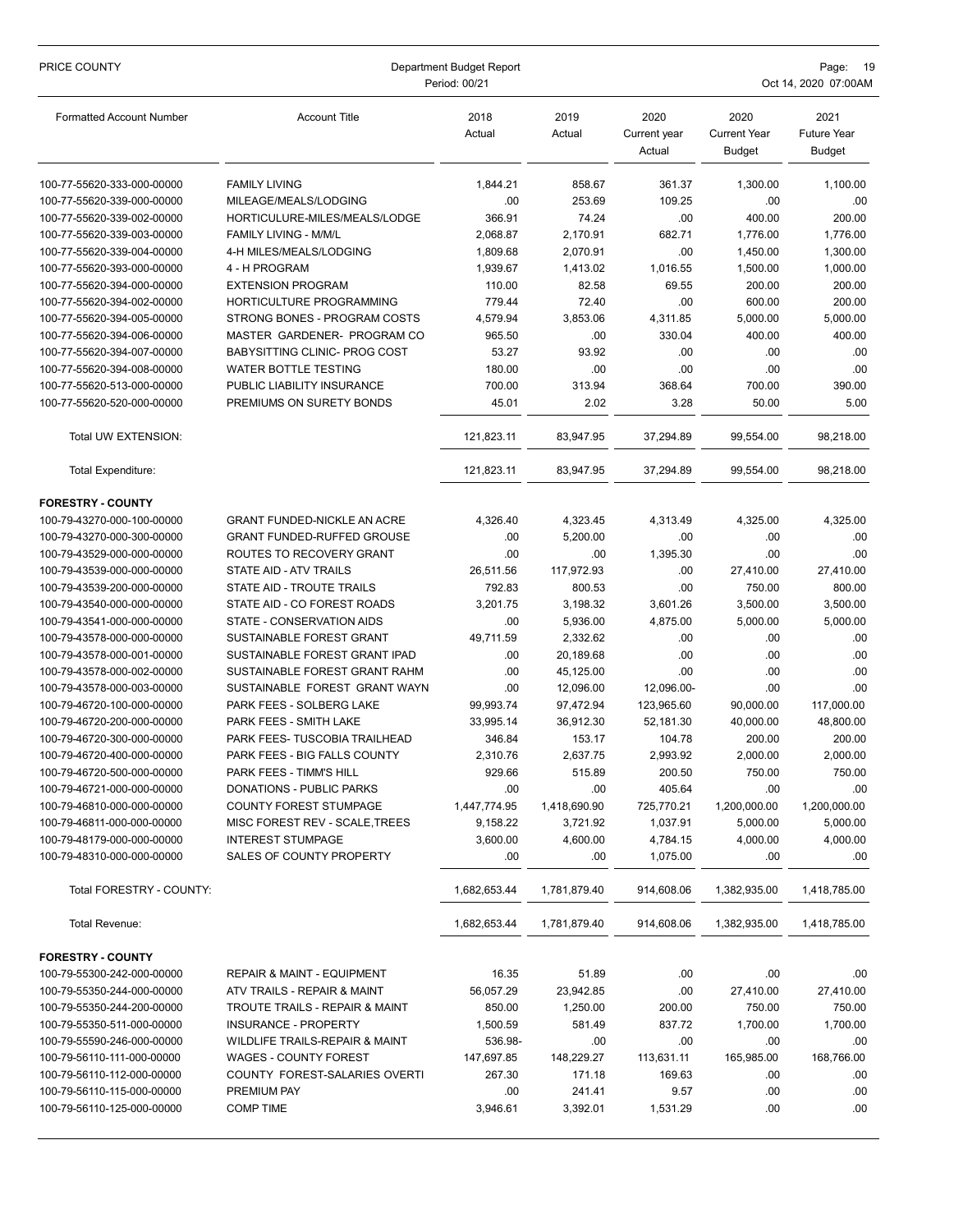| PRICE COUNTY                                             | Department Budget Report<br>Period: 00/21                       |                 |                |                                | Page: 20<br>Oct 14, 2020 07:00AM             |                                             |  |
|----------------------------------------------------------|-----------------------------------------------------------------|-----------------|----------------|--------------------------------|----------------------------------------------|---------------------------------------------|--|
| <b>Formatted Account Number</b>                          | <b>Account Title</b>                                            | 2018<br>Actual  | 2019<br>Actual | 2020<br>Current year<br>Actual | 2020<br><b>Current Year</b><br><b>Budget</b> | 2021<br><b>Future Year</b><br><b>Budget</b> |  |
| 100-79-56110-129-000-00000                               | CASUAL EMPLOYEE                                                 | 10,310.50       | 9,322.50       | 13,139.25                      | 11,900.00                                    | 11,900.00                                   |  |
| 100-79-56110-135-000-00000                               | VACATION - COUNTY FOREST                                        | 7,536.79        | 10,863.41      | 4,609.36                       | 9,507.00                                     | 9,675.00                                    |  |
| 100-79-56110-136-000-00000                               | <b>SICK LEAVE</b>                                               | 4,985.69        | 4,760.76       | 4,965.40                       | 4,130.00                                     | 4,405.00                                    |  |
| 100-79-56110-151-000-00000                               | SOCIAL SECURITY                                                 | 11,463.79       | 12,111.87      | 9,153.05                       | 14,719.00                                    | 13,990.00                                   |  |
| 100-79-56110-152-000-00000                               | <b>WRS RETIREMENT</b>                                           | 11,058.67       | 11,059.43      | 8,453.59                       | 12,185.00                                    | 12,345.00                                   |  |
| 100-79-56110-154-000-00000                               | HOSPITAL & HEALTH INSURANCE                                     | 70,492.28       | 59,009.90      | 46,470.34                      | 66,412.00                                    | 63,965.00                                   |  |
| 100-79-56110-155-000-00000                               | HEALTH SAVINGS ACCOUNT                                          | 10,200.09       | 20,495.09      | 13,987.60                      | 21,150.00                                    | 9,310.00                                    |  |
| 100-79-56110-156-000-00000                               | WORKERS COMPENSATION INSURAN                                    | 6,570.28        | 6,211.10       | 7,452.13                       | 6,700.00                                     | 7,700.00                                    |  |
| 100-79-56110-157-000-00000                               | <b>EDUCATION &amp; TRAINING</b>                                 | 643.83          | 824.58         | .00                            | 650.00                                       | 650.00                                      |  |
| 100-79-56110-159-000-00000                               | UNIFORM ALLOWANCE                                               | 791.75          | 844.94         | 499.95                         | 250.00                                       | 800.00                                      |  |
| 100-79-56110-193-000-00000                               | RELATED EMPLOYMENT EXPENSES                                     | 407.94          | 695.81         | 268.73                         | 500.00                                       | 500.00                                      |  |
| 100-79-56110-214-000-00000                               | SOFTWARE MAINTENANCE                                            | 400.00          | 419.96         | .00                            | 500.00                                       | 500.00                                      |  |
| 100-79-56110-219-000-00000                               | CONTRACT/PROFESSIONAL SERVICE                                   | 2,188.87        | 231.31         | .00                            | 1,100.00                                     | 1,100.00                                    |  |
| 100-79-56110-225-000-00000                               | <b>TELEPHONE</b>                                                | 1,447.29        | 1,949.39       | 1,745.47                       | 1,500.00                                     | 1,500.00                                    |  |
| 100-79-56110-232-000-00000                               | <b>ROADS</b>                                                    | 2,109.52        | 1,000.00       | 1,250.00                       | 1,000.00                                     | 1,000.00                                    |  |
| 100-79-56110-241-000-00000                               | <b>REPAIR &amp; MAINT - VEHICLES</b>                            | 3,543.76        | 225.41         | 1,037.84                       | 3,000.00                                     | 3,000.00                                    |  |
| 100-79-56110-242-000-00000                               | <b>REPAIR &amp; MAINT - EQUIPMENT</b>                           | 7,772.47        | 30,800.64      | 15,801.14                      | 12,000.00                                    | 12,000.00                                   |  |
| 100-79-56110-247-000-00000                               | <b>REPAIR &amp; MAINT - BUILDING</b>                            | 3,826.56        | 4,095.20       | 4,734.50                       | 3,500.00                                     | 3,500.00                                    |  |
| 100-79-56110-248-000-00000                               | <b>REPAIR &amp; MAINT - COUNTY PARKS</b>                        | 11,105.48       | 4,081.68       | 659.32                         | 3,000.00                                     | 5,000.00                                    |  |
| 100-79-56110-248-100-00000                               | SOLBERG LAKE COUNTY PARK                                        | 47,430.32       | 43,004.63      | 39,631.19                      | 45,000.00                                    | 60,000.00                                   |  |
| 100-79-56110-248-200-00000                               | SMITH LAKE COUNTY PARK                                          | 15,840.87       | 20,137.08      | 9,784.03                       | 20,000.00                                    | 27,000.00                                   |  |
| 100-79-56110-248-300-00000                               | TUSCOBIA TRAILHEAD COUNTY PAR                                   | 6,904.41        | 6,104.74       | 4,203.82                       | 5,000.00                                     | 6,000.00                                    |  |
| 100-79-56110-248-400-00000                               | <b>BIG FALLS COUNTY PARK</b>                                    | 5,534.45        | 5,094.30       | 3,553.60                       | 5,000.00                                     | 5,000.00                                    |  |
| 100-79-56110-248-500-00000                               | TIMMS HILL COUNTY PARK                                          | 6,268.19        | 10,564.03      | 5,633.32                       | 5,000.00                                     | 6,000.00                                    |  |
| 100-79-56110-248-600-00000                               | WI CONCRETE COUNTY PARK                                         | 6,576.35        | 7,295.53       | 4,045.80                       | 7,500.00                                     | 7,500.00                                    |  |
| 100-79-56110-311-000-00000                               | <b>POSTAGE</b>                                                  | 832.15          | 777.23         | 487.75                         | 1,000.00                                     | 1,000.00                                    |  |
| 100-79-56110-312-000-00000                               | OFFICE SUPPLIES                                                 | 443.45          | 501.81         | 515.11                         | 1,000.00                                     | 1,000.00                                    |  |
| 100-79-56110-329-000-00000                               | DUES & SUBSCRIPTIONS                                            | 6,265.12        | 6,405.12       | 6,265.12                       | 6,890.00                                     | 6,890.00                                    |  |
| 100-79-56110-339-000-00000                               | MILEAGE/MEALS/LODGING                                           | 1,019.70        | 694.85         | .00                            | 1,000.00                                     | 1,000.00                                    |  |
| 100-79-56110-351-000-00000                               | GAS, OIL, ANTIFREEZE                                            | 7,557.72        | 7,463.60       | 4,805.10                       | 4,000.00                                     | 7,500.00                                    |  |
| 100-79-56110-392-000-00000                               | <b>TIMBER SALES</b>                                             | 8,968.06        | 9,021.41       | 4,962.81                       | 10,000.00                                    | 10,000.00                                   |  |
| 100-79-56110-393-000-00000                               | <b>REFORESTATION</b>                                            | .00             | 11,590.28      | 12,838.12                      | .00                                          | .00                                         |  |
| 100-79-56110-511-000-00000                               | <b>INSURANCE - PROPERTY</b>                                     | 3,492.61        | 1,593.94       | 1,996.34                       | 3,500.00                                     | 2,000.00                                    |  |
| 100-79-56110-512-000-00000                               | INSURANCE - VEHICLES                                            | 1,966.15        | 1,863.29       | 2,508.37                       | 2.000.00                                     | 2,550.00                                    |  |
| 100-79-56110-513-000-00000                               | PUBLIC LIABILITY INSURANCE                                      | 3,544.21        | 4,980.52       | 5,838.57                       | 3,550.00                                     | 6,130.00                                    |  |
| 100-79-56110-520-000-00000<br>100-79-56110-700-100-00000 | PREMIUMS ON SURETY BONDS<br><b>GRANT EXPENSE-NICKLE AN ACRE</b> | 35.35<br>701.98 | 34.75<br>81.00 | 55.80<br>633.68                | 40.00<br>4,325.00                            | 60.00<br>4,325.00                           |  |
| 100-79-56110-700-200-00000                               | <b>GRANT EXPENSE-RIFLE RANGE</b>                                | 349.46          | .00            | 90.60                          | .00                                          | .00                                         |  |
| 100-79-56110-700-300-00000                               | <b>GRANT EXPENSE-RUFFED GROUSE</b>                              | 964.02          | 6,070.29       | 1,649.27                       | .00                                          | .00                                         |  |
| 100-79-56110-700-400-00000                               | <b>GRANT EXPENSE-TURKEY</b>                                     | 1,053.25        | 1,657.74       | .00                            | .00                                          | .00                                         |  |
| 100-79-56110-701-000-00000                               | SUSTAINABLE FORESTRY GRANT                                      | 50,972.55       | .00            | .00                            | .00                                          | .00                                         |  |
| 100-79-56110-701-001-00000                               | SUSTAINABLE FOREST GRANT IPAD                                   | .00             | 22,522.30      | .00                            | .00                                          | .00                                         |  |
| 100-79-56110-701-002-00000                               | SUSTAINABLE FOREST GRANT RAHM                                   | .00             | 24,842.26      | .00                            | .00                                          | .00                                         |  |
| 100-79-56110-701-003-00000                               | SUSTAINABLE FOREST GRANT WAYN                                   | .00             | 12,096.40      | 2,128.60                       | .00                                          | .00                                         |  |
| 100-79-56110-702-000-00000                               | ATV GRANT 3703                                                  | .00             | 114,974.19     | .00                            | .00                                          | .00                                         |  |
| 100-79-56110-730-000-00000                               | CAMP 5 DAM GRANT                                                | .00             | .00            | 18,929.62                      | .00                                          | .00                                         |  |
| 100-79-56110-811-000-00000                               | CAPITAL OUTLAY - AUTO                                           | 12,700.00       | 15,000.00      | .00                            | 12,700.00                                    | 12,700.00                                   |  |
| 100-79-56110-820-000-00000                               | CAPITAL IMPROVE - COUNTY PARKS                                  | .00             | .00            | 130.00                         | .00                                          | .00                                         |  |
| 100-79-56111-372-000-00000                               | <b>COUNTY FOREST ROADS EXPENSES</b>                             | 3,231.45        | 3,561.50       | 4,750.33                       | 3,500.00                                     | 3,500.00                                    |  |
| 100-79-56115-239-000-00000                               | <b>CONSERVATION AIDS</b>                                        | 3,964.43        | 3,697.69       | 4,520.83                       | 3,500.00                                     | 5,000.00                                    |  |
| Total FORESTRY - COUNTY:                                 |                                                                 | 573,270.82      | 698,493.56     | 390,564.77                     | 514,053.00                                   | 536,621.00                                  |  |
|                                                          |                                                                 |                 |                |                                |                                              |                                             |  |
| Total Expenditure:                                       |                                                                 | 573,270.82      | 698,493.56     | 390,564.77                     | 514,053.00                                   | 536,621.00                                  |  |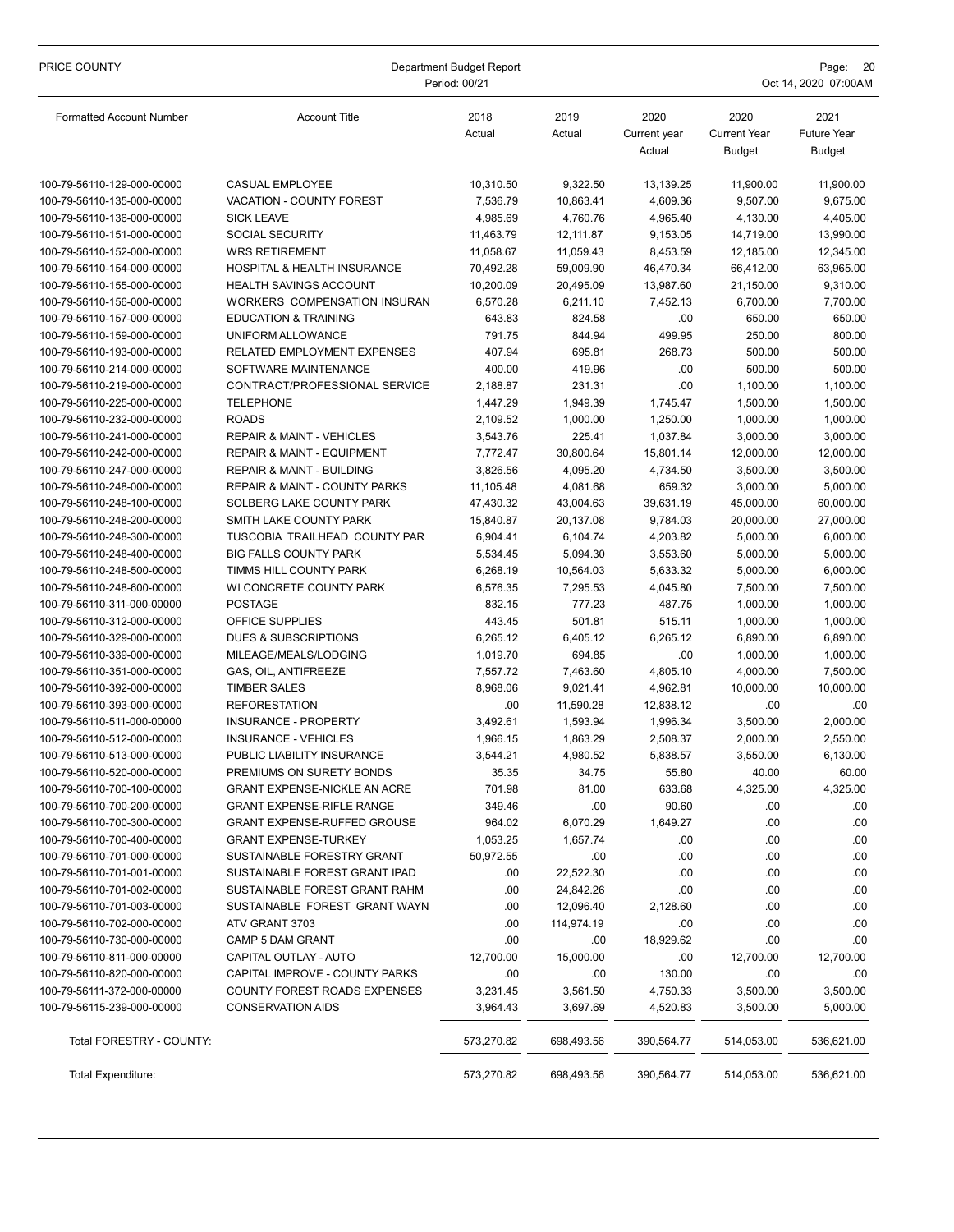| PRICE COUNTY                                             | Department Budget Report<br>Period: 00/21 |                |                |                                | Page: 21<br>Oct 14, 2020 07:00AM             |                                             |  |
|----------------------------------------------------------|-------------------------------------------|----------------|----------------|--------------------------------|----------------------------------------------|---------------------------------------------|--|
| <b>Formatted Account Number</b>                          | <b>Account Title</b>                      | 2018<br>Actual | 2019<br>Actual | 2020<br>Current year<br>Actual | 2020<br><b>Current Year</b><br><b>Budget</b> | 2021<br><b>Future Year</b><br><b>Budget</b> |  |
| <b>DAMS</b>                                              |                                           |                |                |                                |                                              |                                             |  |
| 100-83-43508-000-000-00000                               | DAMS GRANT - JOBES                        | 73,604.50      | .00            | .00                            | .00                                          | .00.                                        |  |
| 100-83-43508-000-001-00000                               | DAMS GRANT - MUSSER                       | .00            | 15,837.77      | .00                            | .00                                          | .00                                         |  |
| 100-83-43508-000-002-00000                               | <b>DAMS GRANT - PRENTICE</b>              | 78,765.48      | .00            | .00                            | .00                                          | .00                                         |  |
| 100-83-43508-000-004-00000                               | DAMS GRANT - SOLBERG                      | .00            | .36-           | 25,818.56                      | .00                                          | .00                                         |  |
| 100-83-43508-000-005-00000                               | DAMS GRANT - WEIMERS                      | 86,632.50      | .00            | .00                            | .00                                          | .00                                         |  |
| 100-83-48900-000-000-00000                               | <b>MISC REVENUES</b>                      | 5.41           | .00            | .00                            | .00                                          | .00                                         |  |
| 100-83-49270-000-000-00000                               | TRANS FROM CAP IMP FUND                   | 239,063.73     | 41,108.49      | .00                            | .00                                          | .00                                         |  |
| Total DAMS:                                              |                                           | 478,071.62     | 56,945.90      | 25,818.56                      | .00                                          | .00.                                        |  |
| Total Revenue:                                           |                                           | 478,071.62     | 56.945.90      | 25.818.56                      | .00                                          | .00.                                        |  |
| <b>DAMS</b>                                              |                                           |                |                |                                |                                              |                                             |  |
| 100-83-56210-111-000-00000                               | <b>WAGES - DAMS</b>                       | 28,619.16      | 37,187.82      | 22,977.07                      | 35,855.00                                    | 46,686.00                                   |  |
| 100-83-56210-111-001-00000                               | WAGES - DAMS (HIGHWAY)                    | .00            | .00            | 17,568.71                      | .00                                          | .00.                                        |  |
| 100-83-56210-156-000-00000                               | WORKERS COMPENSATION INSURAN              | 2,219.73       | 1,951.63       | 1,956.16                       | 2,260.00                                     | 2,200.00                                    |  |
| 100-83-56210-157-000-00000                               | <b>EDUCATION &amp; TRAINING</b>           | 919.83         | 58.33          | 360.08                         | 1,000.00                                     | 1,000.00                                    |  |
| 100-83-56210-158-000-00000                               | <b>FRINGE BENEFITS</b>                    | 18,821.96      | 28,320.36      | 16,901.73                      | 27,542.00                                    | 28,539.00                                   |  |
| 100-83-56210-158-001-00000                               | <b>FRINGE BENEFITS (HIGHWAY)</b>          | .00            | .00            | 12,133.40                      | .00                                          | .00                                         |  |
| 100-83-56210-193-000-00000                               | RELATED EMPLOYMENT EXPENSES               | .00            | .00            | 1,081.48                       | .00                                          | .00                                         |  |
| 100-83-56210-219-000-00000                               | CONTRACT/PROFESSIONAL SERVICE             | 2,214.89       | 261.60         | 330.94                         | 1,000.00                                     | 1,000.00                                    |  |
| 100-83-56210-222-000-00000                               | <b>ELECTRIC SERVICE</b>                   | 1,458.55       | 1,716.37       | 1,427.28                       | 1,500.00                                     | 1,500.00                                    |  |
| 100-83-56210-225-000-00000                               | <b>TELEPHONE</b>                          | 630.16         | 643.45         | 484.94                         | 700.00                                       | 700.00                                      |  |
| 100-83-56210-235-000-00000                               | SNOW REMOVAL/EQUIP/LABOR/MATL             | .00            | 1,155.00       | 490.00                         | 1,100.00                                     | 1,100.00                                    |  |
| 100-83-56210-236-000-00000                               | SMALL TOOLS                               | 122.69         | 1,958.13       | 1,531.27                       | .00                                          | .00                                         |  |
| 100-83-56210-237-000-00000                               | EQUIPMENT CHARGES FROM HIGHW              | 9,909.74       | 15,680.75      | 17,397.67                      | .00                                          | .00                                         |  |
| 100-83-56210-245-000-00000                               | <b>REPAIR &amp; MAINT - GROUNDS</b>       | 2,161.11       | 4,467.95       | 3,522.55                       | 1,000.00                                     | 3,000.00                                    |  |
| 100-83-56210-311-000-00000                               | <b>POSTAGE</b><br><b>OFFICE SUPPLIES</b>  | .47            | 2.50           | 13.15                          | 20.00                                        | 20.00                                       |  |
| 100-83-56210-312-000-00000<br>100-83-56210-314-000-00000 | SMALL ITEMS OF EQUIPMENT                  | .00<br>9.95    | 38.65<br>.00   | 54.11<br>.00                   | 50.00<br>50.00                               | 50.00<br>50.00                              |  |
| 100-83-56210-321-000-00000                               | PUBLICATIONS - LEGAL NOTICES              | .00            | 170.00         | .00                            | 260.00                                       | 260.00                                      |  |
| 100-83-56210-339-000-00000                               | MILEAGE/MEALS/LODGING                     | 864.27         | 3.88           | .00                            | 500.00                                       | 500.00                                      |  |
| 100-83-56210-513-000-00000                               | PUBLIC LIABILITY INSURANCE                | 693.79         | 693.97         | 795.40                         | 700.00                                       | 835.00                                      |  |
| 100-83-56210-520-000-00000                               | PREMIUMS ON SURETY BONDS                  | 6.39           | 4.42           | 9.05                           | 7.00                                         | 10.00                                       |  |
| 100-83-56210-597-000-00000                               | <b>DAMS INSPECTION</b>                    | 940.00         | .00            | 1,300.00                       | 2,000.00                                     | 2,000.00                                    |  |
| 100-83-56210-818-000-00000                               | CAPITAL OUTLAY - EQUIPMENT                | .00            | .00            | .00                            | 1,200.00                                     | .00                                         |  |
| 100-83-56210-834-000-00000                               | CAP OUTLAY - JOBES DAM                    | 14,305.00      | .00            | .00                            | .00                                          | .00                                         |  |
| 100-83-56210-834-001-00000                               | CAP OUTLAY - MUSSER DAM                   | .00            | 31,812.70      | .00                            | .00                                          | .00                                         |  |
| 100-83-56210-834-004-00000                               | CAP OUTLAY - SOLBERG DAM                  | .00            | 50,842.20      | .00                            | .00                                          | .00                                         |  |
| 100-83-56210-834-005-00000                               | CAP OUTLAY - WEIMER DAM                   | 19,928.03      | 140.47         | 1,555.91                       | .00                                          | .00.                                        |  |
| Total DAMS:                                              |                                           | 103,825.72     | 177,110.18     | 101,890.90                     | 76,744.00                                    | 89,450.00                                   |  |
| Total Expenditure:                                       |                                           | 103,825.72     | 177,110.18     | 101,890.90                     | 76,744.00                                    | 89,450.00                                   |  |
| <b>LAND CONSERVATION</b>                                 |                                           |                |                |                                |                                              |                                             |  |
| 100-91-43271-000-000-00000                               | WIS LAKES GRANT                           | .00            | .00            | .00                            | 5,000.00                                     | .00                                         |  |
| 100-91-43573-000-000-00000                               | ST AID-SNOWMOBILE TRAILS                  | 389,604.91     | 259,860.93     | 276,749.78                     | 180,000.00                                   | 250,000.00                                  |  |
| 100-91-43585-000-000-00000                               | STATE AID - WILDLIFE ABATEMT              | 30,157.82      | .00            | 31,085.80                      | 25,000.00                                    | 31,000.00                                   |  |
| 100-91-43587-000-000-00000                               | STATE AID - LAND CONSERV PROJE            | 126,375.65     | 128,695.42     | .00                            | 120,000.00                                   | 120,000.00                                  |  |
| 100-91-48900-000-000-00000                               | <b>MISC REVENUES</b>                      | 120.00         | 40.00          | .00                            | 1,500.00                                     | 500.00                                      |  |
| Total LAND CONSERVATION:                                 |                                           | 546,258.38     | 388,596.35     | 307,835.58                     | 331,500.00                                   | 401,500.00                                  |  |
|                                                          |                                           |                |                |                                |                                              |                                             |  |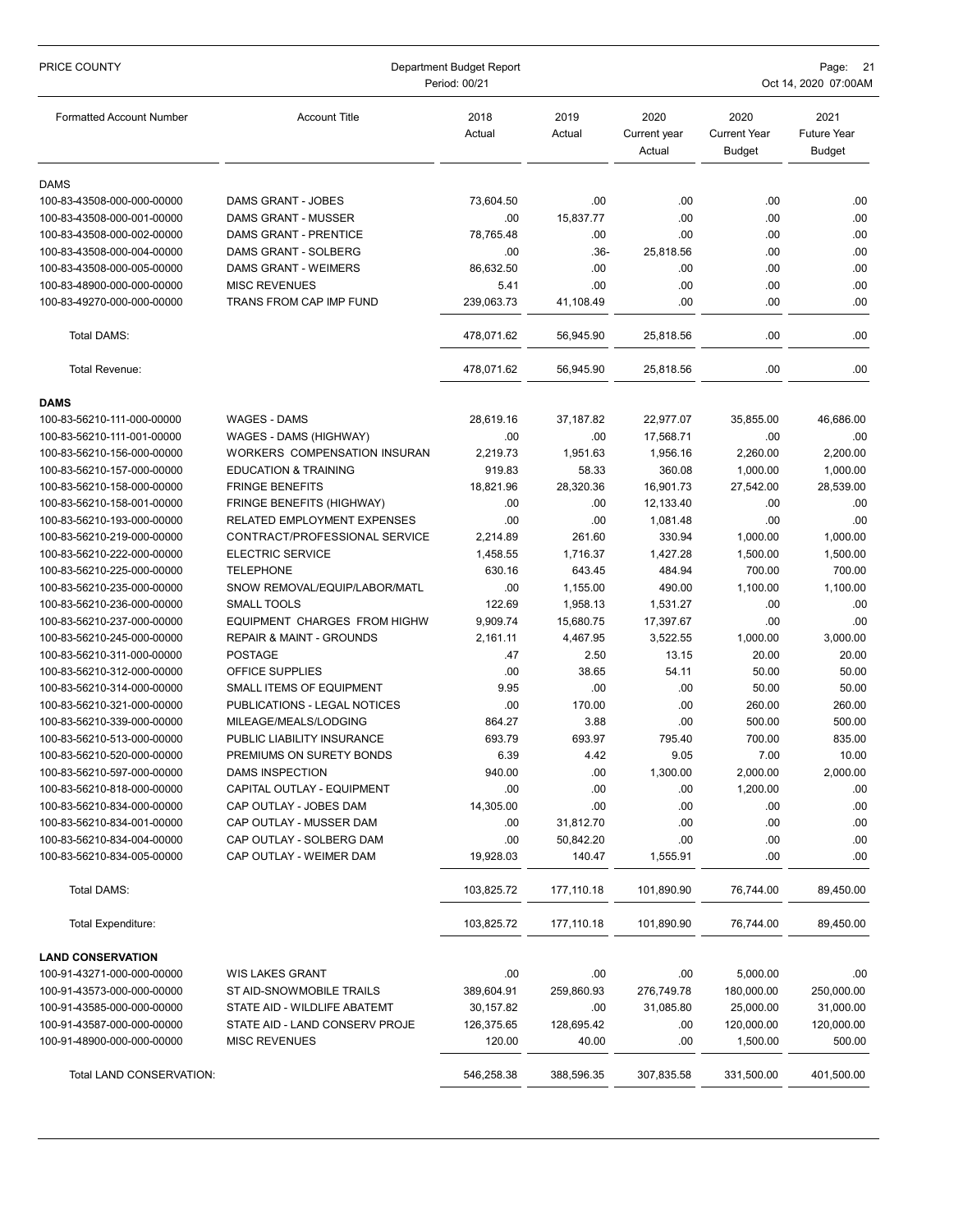| PRICE COUNTY                                             | Department Budget Report<br>Period: 00/21            |                       |                       |                                | Page: 22<br>Oct 14, 2020 07:00AM      |                                      |  |
|----------------------------------------------------------|------------------------------------------------------|-----------------------|-----------------------|--------------------------------|---------------------------------------|--------------------------------------|--|
| <b>Formatted Account Number</b>                          | <b>Account Title</b>                                 | 2018<br>Actual        | 2019<br>Actual        | 2020<br>Current year<br>Actual | 2020<br><b>Current Year</b><br>Budget | 2021<br><b>Future Year</b><br>Budget |  |
| Total Revenue:                                           |                                                      | 546,258.38            | 388,596.35            | 307,835.58                     | 331,500.00                            | 401,500.00                           |  |
| <b>LAND CONSERVATION</b>                                 |                                                      |                       |                       |                                |                                       |                                      |  |
| 100-91-55300-321-000-00000                               | PUBLICATIONS - LEGAL NOTICES                         | .00                   | .00                   | 145.94                         | .00                                   | .00                                  |  |
| 100-91-55300-724-000-00000                               | PAYMENTS TO ORGANIZATIONS                            | 298,277.77            | 259,963.45            | 68,135.00                      | 180,000.00                            | 250,000.00                           |  |
| 100-91-55300-834-000-00000                               | CAP OUTLAY - SPECIAL PROJECT                         | 86,560.00             | .00                   | 29,416.80                      | .00                                   | .00                                  |  |
| 100-91-56220-389-000-00000                               | <b>WILDLIFE ABATEMENT-ADMIN</b>                      | 30,157.46             | 31,086.03             | 12,861.77                      | 25,000.00                             | 31,000.00                            |  |
| 100-91-56230-111-000-00000                               | <b>WAGES - LAND CONSERVATION</b>                     | 84,770.07             | 87,552.70             | 64,571.30                      | 91,065.00                             | 91,855.00                            |  |
| 100-91-56230-112-000-00000                               | <b>SALARIES - OVERTIME</b>                           | 386.46                | .00                   | .00                            | .00                                   | .00                                  |  |
| 100-91-56230-125-000-00000                               | <b>COMP TIME</b>                                     | 937.50                | 829.19                | .00                            | 200.00                                | 200.00                               |  |
| 100-91-56230-135-000-00000                               | VACATION - LAND CONSERVATION                         | 3,632.77              | 3,002.08              | 3,319.99                       | 3,930.00                              | 4,953.00                             |  |
| 100-91-56230-136-000-00000                               | <b>SICK LEAVE</b>                                    | 2,052.03              | 2,475.25              | 1.603.69                       | 1,915.00                              | 1,961.00                             |  |
| 100-91-56230-141-000-00000                               | <b>BOARD &amp; COMMITTEE</b>                         | .00                   | .00                   | .00                            | 200.00                                | .00                                  |  |
| 100-91-56230-151-000-00000                               | SOCIAL SECURITY                                      | 6,309.82              | 6,511.93              | 4,819.85                       | 7,467.00                              | 7,556.00                             |  |
| 100-91-56230-152-000-00000<br>100-91-56230-154-000-00000 | <b>WRS RETIREMENT</b><br>HOSPITAL & HEALTH INSURANCE | 6,142.50<br>28,241.30 | 6,156.97              | 4,691.00                       | 6,575.00                              | 6,670.00<br>24,030.00                |  |
| 100-91-56230-155-000-00000                               | <b>HEALTH SAVINGS ACCOUNT</b>                        | 4,199.78              | 26,705.98<br>5,264.87 | 19,348.62<br>4,987.36          | 14,194.00<br>3,465.00                 | 3,430.00                             |  |
| 100-91-56230-156-000-00000                               | WORKERS COMPENSATION INSURAN                         | 2,727.42              | 3,035.19              | 1,521.54                       | 3,000.00                              | 2,000.00                             |  |
| 100-91-56230-157-000-00000                               | <b>EDUCATION &amp; TRAINING</b>                      | 588.66                | 485.00                | 590.00                         | 500.00                                | 500.00                               |  |
| 100-91-56230-193-000-00000                               | RELATED EMPLOYMENT EXPENSES                          | 1.53                  | 1.50                  | .00                            | .00                                   | .00                                  |  |
| 100-91-56230-219-000-00000                               | CONTRACT/PROFESSIONAL SERVICE                        | 3,540.29              | 3,557.52              | 229.48                         | 350.00                                | 350.00                               |  |
| 100-91-56230-225-000-00000                               | <b>TELEPHONE</b>                                     | 453.45                | 424.19                | 293.86                         | 800.00                                | 500.00                               |  |
| 100-91-56230-241-000-00000                               | <b>REPAIR &amp; MAINT - VEHICLES</b>                 | .00                   | .00                   | .00                            | 1,000.00                              | 600.00                               |  |
| 100-91-56230-307-000-00000                               | <b>CONSTRUCTION MATERIALS</b>                        | .00                   | .00                   | .00                            | 2,000.00                              | 1,000.00                             |  |
| 100-91-56230-311-000-00000                               | <b>POSTAGE</b>                                       | 180.91                | 227.34                | 208.55                         | 190.00                                | 190.00                               |  |
| 100-91-56230-312-000-00000                               | OFFICE SUPPLIES                                      | 435.59                | 290.64                | 189.37                         | 500.00                                | 500.00                               |  |
| 100-91-56230-329-000-00000                               | <b>DUES &amp; SUBSCRIPTIONS</b>                      | 1,658.00              | 1,658.00              | 1,722.00                       | 1,700.00                              | 1,700.00                             |  |
| 100-91-56230-339-000-00000                               | MILEAGE/MEALS/LODGING                                | 611.43                | 843.15                | 236.46                         | 750.00                                | 750.00                               |  |
| 100-91-56230-351-000-00000                               | GAS, OIL, ANTIFREEZE                                 | 602.69                | 601.96                | 279.99                         | 600.00                                | 600.00                               |  |
| 100-91-56230-512-000-00000                               | INSURANCE - VEHICLES                                 | 248.11                | 257.85                | 348.68                         | 260.00                                | 345.00                               |  |
| 100-91-56230-513-000-00000                               | PUBLIC LIABILITY INSURANCE                           | 3,712.59              | 6,648.90              | 7,104.31                       | 3,715.00                              | 7,460.00                             |  |
| 100-91-56230-520-000-00000<br>100-91-56230-751-000-00000 | PREMIUMS ON SURETY BONDS<br>DATCP C/S GRANT          | 13.84                 | 16.17<br>41,193.42    | 26.12<br>12,089.13             | 15.00<br>30,000.00                    | 30.00<br>40,000.00                   |  |
| 100-91-56230-758-000-00000                               | <b>WIS LAKES GRANT</b>                               | 49,570.65<br>.00      | .00                   | .00                            | 5,000.00                              | .00                                  |  |
| 100-91-56230-811-000-00000                               | CAPITAL OUTLAY - AUTO                                | 2,300.00              | 5,000.00              | .00.                           | 2,500.00                              | 2,500.00                             |  |
| 100-91-56250-705-000-00000                               | <b>CLEAN SWEEP</b>                                   | 9,649.17              | 9,693.12              | 9,135.28                       | 10,000.00                             | 10,000.00                            |  |
|                                                          |                                                      |                       |                       |                                |                                       |                                      |  |
| Total LAND CONSERVATION:                                 |                                                      | 627,961.79            | 503,482.40            | 247,876.09                     | 396,891.00                            | 490,680.00                           |  |
| <b>Total Expenditure:</b>                                |                                                      | 627,961.79            | 503,482.40            | 247,876.09                     | 396,891.00                            | 490,680.00                           |  |
| OFFICE OF CORP COUNSEL                                   |                                                      |                       |                       |                                |                                       |                                      |  |
| 100-98-43529-000-000-00000                               | ROUTES TO RECOVERY GRANT                             | .00                   | .00.                  | 1,724.01                       | .00                                   | .00                                  |  |
| Total OFFICE OF CORP COUNSEL:                            |                                                      | .00                   | .00                   | 1,724.01                       | .00                                   | .00                                  |  |
| Total Revenue:                                           |                                                      | .00                   | .00                   | 1,724.01                       | .00                                   | .00                                  |  |
| OFFICE OF CORP COUNSEL                                   |                                                      |                       |                       |                                |                                       |                                      |  |
| 100-98-51480-111-000-00000                               | WAGES - LEGAL SERVICES OFFICE                        | 59,591.94             | 63,669.71             | 46,693.77                      | 63,645.00                             | 64,730.00                            |  |
| 100-98-51480-135-000-00000                               | VACATION-LEGAL SERVICES OFFICE                       | 4,688.03              | 3,595.17              | 3,889.10                       | 5,017.00                              | 5,070.00                             |  |
| 100-98-51480-136-000-00000                               | <b>SICK LEAVE</b>                                    | 2,597.38              | 2,150.52              | 698.10                         | 3,135.00                              | 3,168.00                             |  |
| 100-98-51480-151-000-00000                               | SOCIAL SECURITY                                      | 4,432.36              | 4,805.65              | 3,570.61                       | 5,146.00                              | 5,582.00                             |  |
| 100-98-51480-152-000-00000                               | <b>WRS RETIREMENT</b>                                | 4,476.51              | 4,553.27              | 3,461.43                       | 4,870.00                              | 4,925.00                             |  |
| 100-98-51480-154-000-00000                               | HOSPITAL & HEALTH INSURANCE                          | 17,736.95             | 17,583.25             | 11,603.79                      | 18,463.00                             | 15,213.00                            |  |
| 100-98-51480-155-000-00000                               | <b>HEALTH SAVINGS ACCOUNT</b>                        | 2,381.20              | 2,399.96              | 3,599.87                       | 2,400.00                              | 2,240.00                             |  |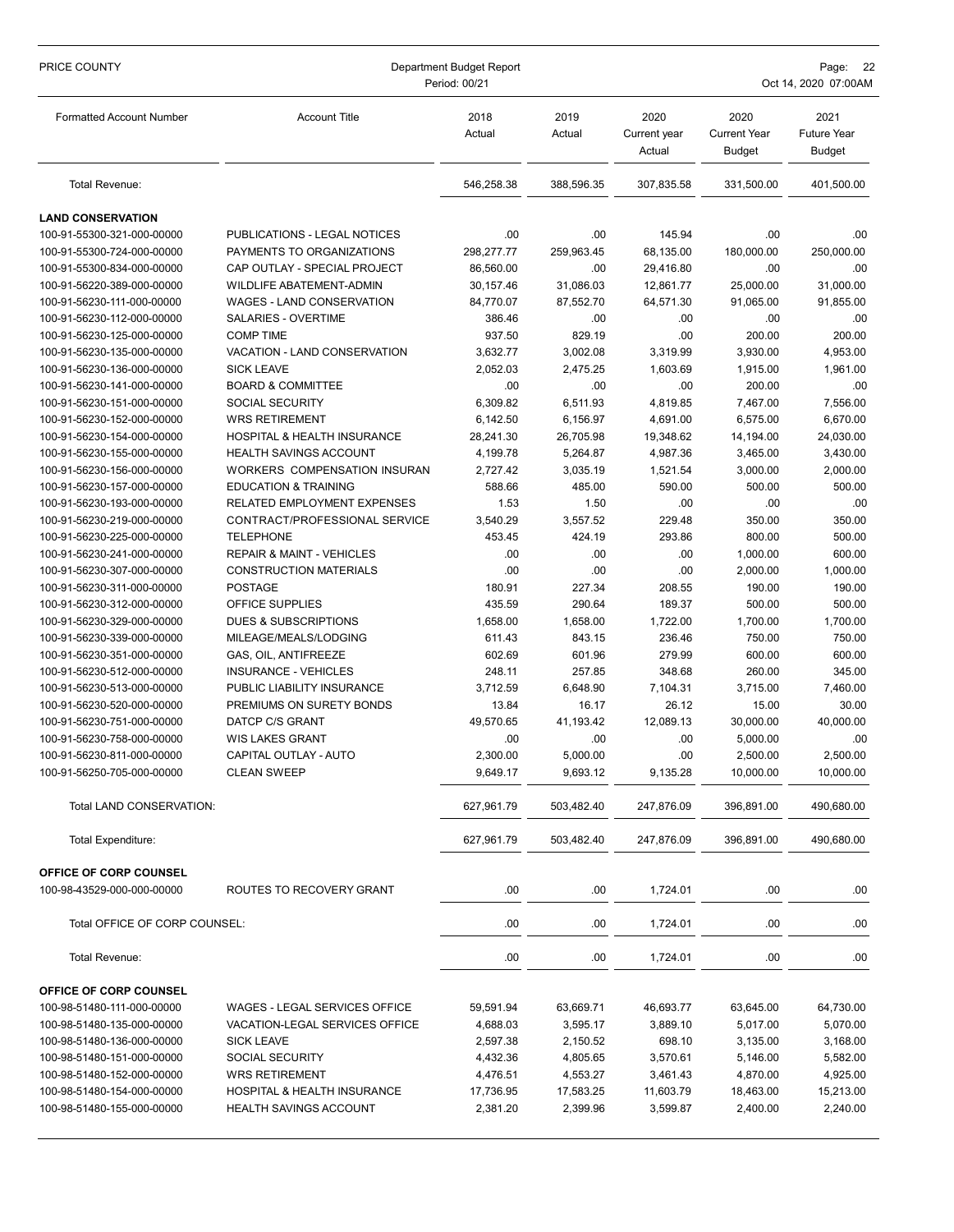| PRICE COUNTY                                             | Department Budget Report<br>Period: 00/21              |                   |                   |                                |                                              | Page:<br>-23<br>Oct 14, 2020 07:00AM        |  |  |
|----------------------------------------------------------|--------------------------------------------------------|-------------------|-------------------|--------------------------------|----------------------------------------------|---------------------------------------------|--|--|
| <b>Formatted Account Number</b>                          | <b>Account Title</b>                                   | 2018<br>Actual    | 2019<br>Actual    | 2020<br>Current year<br>Actual | 2020<br><b>Current Year</b><br><b>Budget</b> | 2021<br><b>Future Year</b><br><b>Budget</b> |  |  |
| 100-98-51480-156-000-00000                               | WORKERS COMPENSATION INSURAN                           | 144.18            | 111.76            | 124.35                         | 150.00                                       | 150.00                                      |  |  |
| 100-98-51480-157-000-00000                               | <b>EDUCATION &amp; TRAINING</b>                        | 72.35             | 1,274.00          | .00                            | 1,250.00                                     | 1,250.00                                    |  |  |
| 100-98-51480-212-000-00000                               | <b>LEGAL SERVICES</b>                                  | 618.44            | .00               | .00                            | 1,000.00                                     | 1,000.00                                    |  |  |
| 100-98-51480-219-000-00000                               | CONTRACT/PROFESSIONAL SERVICE                          | .00               | 311.32            | 223.41                         | .00                                          | .00                                         |  |  |
| 100-98-51480-311-000-00000                               | <b>POSTAGE</b>                                         | .94               | .00               | .00                            | 10.00                                        | 10.00                                       |  |  |
| 100-98-51480-312-000-00000                               | OFFICE SUPPLIES                                        | .00               | .00               | 246.36                         | 250.00                                       | 250.00                                      |  |  |
| 100-98-51480-314-000-00000                               | SMALL ITEMS OF EQUIPMENT                               | .00               | .00               | 1,724.01                       | .00                                          | .00                                         |  |  |
| 100-98-51480-321-000-00000                               | PUBLICATIONS - LEGAL NOTICES                           | .00               | 72.35             | 72.35                          | .00                                          | .00                                         |  |  |
| 100-98-51480-329-000-00000                               | <b>DUES &amp; SUBSCRIPTIONS</b>                        | 259.15            | 500.54            | 1,099.00                       | 750.00                                       | 750.00                                      |  |  |
| 100-98-51480-339-000-00000                               | MILEAGE/MEALS/LODGING                                  | 48.41             | 329.30            | .00                            | 500.00                                       | 500.00                                      |  |  |
| 100-98-51480-513-000-00000                               | PUBLIC LIABILITY INSURANCE                             | 1,067.95          | 891.31            | 1,021.58                       | 1,070.00                                     | 1,075.00                                    |  |  |
| 100-98-51480-520-000-00000                               | PREMIUMS ON SURETY BONDS                               | 12.96             | 12.96             | 21.00                          | 15.00                                        | 25.00                                       |  |  |
| Total OFFICE OF CORP COUNSEL:                            |                                                        | 98,128.75         | 102,261.07        | 78,048.73                      | 107,671.00                                   | 105,938.00                                  |  |  |
| Total Expenditure:                                       |                                                        | 98.128.75         | 102,261.07        | 78,048.73                      | 107,671.00                                   | 105,938.00                                  |  |  |
| <b>ADMINISTRATION OFFICE</b>                             |                                                        |                   |                   |                                |                                              |                                             |  |  |
| 100-99-43529-000-000-00000                               | ROUTES TO RECOVERY GRANT                               | .00               | .00               | 1,036.81                       | .00                                          | .00                                         |  |  |
| 100-99-48900-000-000-00000                               | <b>MISC REVENUES</b>                                   | 291.00            | 159.00            | 1,290.90                       | .00                                          | .00                                         |  |  |
| Total ADMINISTRATION OFFICE:                             |                                                        | 291.00            | 159.00            | 2,327.71                       | .00                                          | .00                                         |  |  |
| Total Revenue:                                           |                                                        | 291.00            | 159.00            | 2,327.71                       | .00                                          | .00.                                        |  |  |
| <b>ADMINISTRATION OFFICE</b>                             |                                                        |                   |                   |                                |                                              |                                             |  |  |
| 100-99-51480-111-000-00000                               | <b>WAGES - ADMINISTRATIVE OFFICE</b>                   | 250,998.16        | 273,036.58        | 209,605.78                     | 286,450.00                                   | 290,990.00                                  |  |  |
| 100-99-51480-112-000-00000                               | <b>OVERTIME - ADMIN OFFICE</b>                         | 132.34            | 65.21             | 626.55                         | .00                                          | .00                                         |  |  |
| 100-99-51480-125-000-00000                               | <b>COMP TIME</b>                                       | 132.03            | 60.13             | .00                            | .00                                          | .00                                         |  |  |
| 100-99-51480-135-000-00000                               | VACATION-ADMINISTRATIVE OFFICE                         | 13,418.38         | 14,286.76         | 6,075.23                       | 10,802.00                                    | 10,812.00                                   |  |  |
| 100-99-51480-136-000-00000                               | <b>SICK LEAVE</b>                                      | 8,317.50          | 4,000.37          | 161.42                         | 3,222.00                                     | 1,486.00                                    |  |  |
| 100-99-51480-151-000-00000                               | SOCIAL SECURITY                                        | 18,954.98         | 20,716.66         | 15,535.31                      | 23,104.00                                    | 23,200.00                                   |  |  |
| 100-99-51480-152-000-00000                               | <b>WRS RETIREMENT</b>                                  | 17,988.95         | 19,118.86         | 14,611.67                      | 20,386.00                                    | 20,475.00                                   |  |  |
| 100-99-51480-154-000-00000                               | <b>HOSPITAL &amp; HEALTH INSURANCE</b>                 | 99,876.30         | 96,926.02         | 58,019.76                      | 104,176.00                                   | 76,067.00                                   |  |  |
| 100-99-51480-155-000-00000                               | <b>HEALTH SAVINGS ACCOUNT</b>                          | 13,409.26         | 25,337.50         | 18,000.00                      | 25,650.00                                    | 11,200.00                                   |  |  |
| 100-99-51480-156-000-00000                               | WORKERS COMPENSATION INSURAN                           | 575.14            | 453.96            | 337.08                         | 600.00                                       | 450.00                                      |  |  |
| 100-99-51480-157-000-00000                               | <b>EDUCATION &amp; TRAINING</b>                        | 982.33            | 1,215.00          | .00                            | 2,000.00                                     | 2,000.00                                    |  |  |
| 100-99-51480-193-000-00000                               | RELATED EMPLOYMENT EXPENSES                            | 6,530.80          | 1,291.58          | 66.00                          | .00                                          | .00                                         |  |  |
| 100-99-51480-212-000-00000                               | <b>LEGAL SERVICES</b>                                  | 17,025.53         | 57,403.35         | 31,586.99                      | 20,000.00                                    | 20,000.00                                   |  |  |
| 100-99-51480-219-000-00000                               | CONTRACT/PROFESSIONAL SERVICE                          | 1,986.77          | 4,816.04          | 4,340.64                       | 5,000.00                                     | 5,000.00                                    |  |  |
| 100-99-51480-225-000-00000                               | <b>TELEPHONE</b>                                       | 1,014.41          | 1,774.88          | 1,229.03                       | 1,300.00                                     | 1,500.00                                    |  |  |
| 100-99-51480-311-000-00000                               | POSTAGE                                                | 726.63            | 757.26            | 593.70                         | 750.00                                       | 750.00                                      |  |  |
| 100-99-51480-312-000-00000                               | <b>OFFICE SUPPLIES</b>                                 | 1,619.75          | 1,798.55          | 4,837.86                       | 1,800.00                                     | 1,800.00                                    |  |  |
| 100-99-51480-313-000-00000                               | PRINTING & DUPLICATIONS                                | 180.44            | 166.92            | .00                            | 400.00                                       | 200.00                                      |  |  |
| 100-99-51480-314-000-00000                               | SMALL ITEMS OF EQUIPMENT                               | 13,524.45         | 195.10            | 1,068.54                       | 10,000.00                                    | 10,000.00                                   |  |  |
| 100-99-51480-329-000-00000                               | <b>DUES &amp; SUBSCRIPTIONS</b>                        | 110.00            | 125.00            | 160.00                         | 250.00                                       | 250.00                                      |  |  |
| 100-99-51480-339-000-00000                               | MILEAGE/MEALS/LODGING                                  | 5,131.57          | 6,929.92          | 2,419.75                       | 5,500.00                                     | 5,500.00                                    |  |  |
| 100-99-51480-513-000-00000<br>100-99-51480-520-000-00000 | PUBLIC LIABILITY INSURANCE<br>PREMIUMS ON SURETY BONDS | 3,408.06<br>41.63 | 3,695.47<br>41.96 | 4,149.64<br>53.04              | 3,600.00<br>40.00                            | 4,360.00<br>55.00                           |  |  |
| 100-99-51480-730-000-00000                               | EMPLOYEE ASSISTANCE PROGRAM                            | 3,002.85          | 2,448.00          | 2,433.60                       | 3,200.00                                     | 3,200.00                                    |  |  |
| 100-99-51480-800-000-00000                               | CAPITAL OPERATIONS - COUNTY                            | .00               | 193.75            | .00                            | .00                                          | 105,000.00                                  |  |  |
| 100-99-51480-834-000-00000                               | CAP OUTLAY - SPECIAL PROJECT                           | 1,150.00          | 22,680.15         | 17,098.41                      | 55,000.00                                    | 25,000.00                                   |  |  |
| Total ADMINISTRATION OFFICE:                             |                                                        | 480,238.26        | 559,534.98        | 393,010.00                     | 583,230.00                                   | 619,295.00                                  |  |  |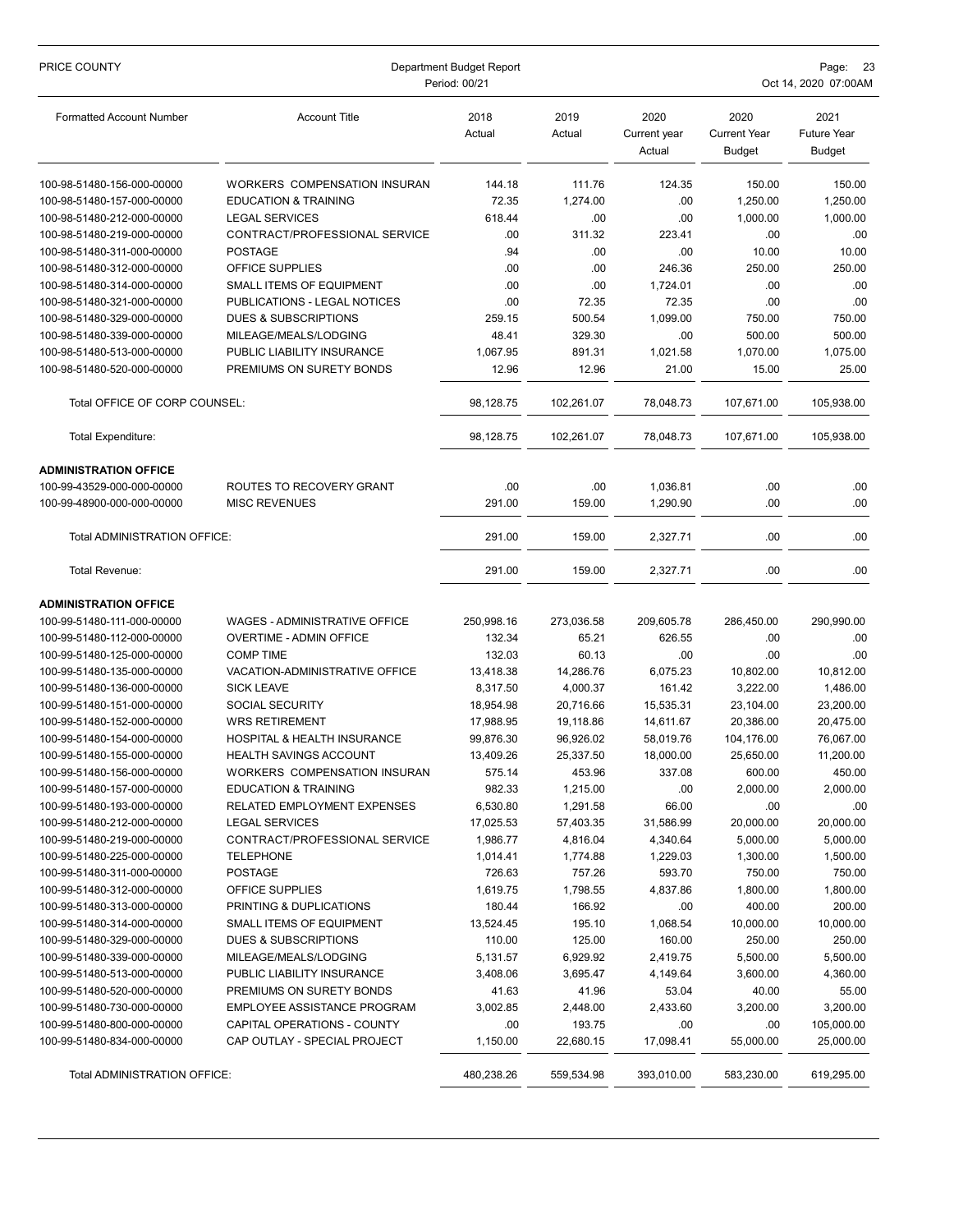| PRICE COUNTY                                             | Department Budget Report<br>Period: 00/21             |                  |                  |                                | Page: 24<br>Oct 14, 2020 07:01AM             |                                             |  |
|----------------------------------------------------------|-------------------------------------------------------|------------------|------------------|--------------------------------|----------------------------------------------|---------------------------------------------|--|
| <b>Formatted Account Number</b>                          | <b>Account Title</b>                                  | 2018<br>Actual   | 2019<br>Actual   | 2020<br>Current year<br>Actual | 2020<br><b>Current Year</b><br><b>Budget</b> | 2021<br><b>Future Year</b><br><b>Budget</b> |  |
| <b>Total Expenditure:</b>                                |                                                       | 480,238.26       | 559,534.98       | 393,010.00                     | 583,230.00                                   | 619,295.00                                  |  |
| <b>CAPITAL IMPROVEMENT</b>                               |                                                       |                  |                  |                                |                                              |                                             |  |
| 105-04-49210-000-000-00000                               | TRANS FROM GENL FUND (OPER IN)                        | 328,889.00       | 218,226.00       | 362,335.00                     | .00                                          | .00.                                        |  |
| Total CAPITAL IMPROVEMENT:                               |                                                       | 328,889.00       | 218,226.00       | 362,335.00                     | .00                                          | .00.                                        |  |
| Total Revenue:                                           |                                                       | 328,889.00       | 218,226.00       | 362,335.00                     | .00                                          | .00.                                        |  |
| <b>CAPITAL IMPROVEMENT</b>                               |                                                       |                  |                  |                                |                                              |                                             |  |
| 105-04-59210-789-000-00000                               | <b>TRANSFER TO GENERAL FUND</b>                       | 239,063.73       | 147,064.04       | 150,000.00                     | .00                                          | .00                                         |  |
| 105-04-59270-788-000-00000                               | TRANSFER TO OTHER FUNDS                               | 197,281.43       | 153,300.00       | .00                            | .00                                          | .00.                                        |  |
| Total CAPITAL IMPROVEMENT:                               |                                                       | 436,345.16       | 300,364.04       | 150.000.00                     | .00                                          | .00                                         |  |
| <b>Total Expenditure:</b>                                |                                                       | 436,345.16       | 300,364.04       | 150,000.00                     | .00                                          | .00.                                        |  |
| <b>SENIOR SERVICES-ADMINISTRATION</b>                    |                                                       |                  |                  |                                |                                              |                                             |  |
| 110-66-41110-000-000-00000                               | TAX LEVY COUNTY/COA ADMIN                             | 19,720.00        | 27,308.00        | 35,320.00                      | 35,320.00                                    | .00                                         |  |
| 110-66-43529-000-000-00000                               | ROUTES TO RECOVERY GRANT                              | .00              | .00              | 1.02                           | .00                                          | .00                                         |  |
| 110-66-43590-000-000-00000                               | III-B/COA                                             | 25,659.00        | 25,603.00        | 6,036.00                       | 25,500.00                                    | 25,500.00                                   |  |
| 110-66-48210-000-000-00000                               | <b>RENT OF SENIOR SERVICES SITE</b>                   | 45.00            | .00              | .00                            | .00                                          | .00                                         |  |
| Total SENIOR SERVICES-ADMINISTRATION:                    |                                                       | 45,424.00        | 52,911.00        | 41,357.02                      | 60,820.00                                    | 25,500.00                                   |  |
| Total Revenue:                                           |                                                       | 45,424.00        | 52,911.00        | 41,357.02                      | 60,820.00                                    | 25,500.00                                   |  |
| <b>SENIOR SERVICES-ADMINISTRATION</b>                    |                                                       |                  |                  |                                |                                              |                                             |  |
| 110-66-54600-111-000-00000                               | WAGES- COMMISSION ON AGING AD                         | 28,385.90        | 26,460.50        | 23,130.85                      | 27,680.00                                    | 35,560.00                                   |  |
| 110-66-54600-112-000-00000                               | <b>OVERTIME</b>                                       | .00              | .00              | .58                            | .00                                          | .00                                         |  |
| 110-66-54600-129-000-00000                               | CASUAL EMPLOYEE                                       | .00              | 22.58            | 9.24                           | .00                                          | .00                                         |  |
| 110-66-54600-135-000-00000                               | VACATION- COMM ON AGING ADM                           | 1,483.59         | 2,074.82         | 2,176.26                       | 1,775.00                                     | 2,000.00                                    |  |
| 110-66-54600-136-000-00000                               | <b>SICK LEAVE</b>                                     | 705.69           | 1,725.14         | 2,173.14                       | 440.00                                       | 1,500.00                                    |  |
| 110-66-54600-145-000-00000                               | NON CO BD MEMB PER DIEM/TRAVEL                        | 810.00           | 640.00           | 130.00                         | 800.00                                       | 800.00                                      |  |
| 110-66-54600-151-000-00000                               | SOCIAL SECURITY                                       | 2,128.98         | 2,234.01         | 1,962.78                       | 2,300.00                                     | 3,220.00                                    |  |
| 110-66-54600-152-000-00000                               | <b>WRS RETIREMENT</b>                                 | 2,018.89         | 1,983.67         | 1,836.95                       | 2,028.00                                     | 2,840.00                                    |  |
| 110-66-54600-154-000-00000                               | HOSPITAL & HEALTH INSURANCE                           | 11,913.83        | 10,262.19        | 10,050.03                      | 10,506.00                                    | 13,882.00                                   |  |
| 110-66-54600-155-000-00000                               | HEALTH SAVINGS ACCOUNT                                | 1,631.31         | 3,634.31         | 3,112.26                       | 3,546.00                                     | 2,044.00                                    |  |
| 110-66-54600-156-000-00000                               | WORKERS COMPENSATION INSURAN                          | 5,731.42         | 5,208.47         | 3,461.31                       | 5,300.00                                     | 3,600.00                                    |  |
| 110-66-54600-157-000-00000                               | <b>EDUCATION &amp; TRAINING</b>                       | 395.44           | 113.75           | 603.68                         | 250.00                                       | 250.00                                      |  |
| 110-66-54600-158-000-00000                               | UNEMPLOYMENT COMPENSATION                             | .00              | .00              | 115.27                         | .00                                          | .00                                         |  |
| 110-66-54600-193-000-00000                               | RELATED EMPLOYMENT EXPENSES                           | 151.39           | 48.60            | 13.65                          | .00                                          | .00                                         |  |
| 110-66-54600-219-000-00000                               | CONTRACT/PROFESSIONAL SERVICE                         | 558.86           | 1,214.13         | 1,238.67                       | 600.00                                       | 1,000.00                                    |  |
| 110-66-54600-225-000-00000                               | PHONE & DUPLICATIONS                                  | 274.92           | 177.30           | 64.71                          | 275.00                                       | 300.00                                      |  |
| 110-66-54600-311-000-00000                               | <b>POSTAGE</b>                                        | .00              | .00              | 62.55                          | .00                                          | 100.00                                      |  |
| 110-66-54600-321-000-00000<br>110-66-54600-339-000-00000 | PUBLICATIONS - LEGAL NOTICES<br>MILEAGE/MEALS/LODGING | 269.36<br>465.98 | 269.17<br>691.99 | 19.81<br>211.32                | 150.00<br>550.00                             | 150.00<br>550.00                            |  |
| 110-66-54600-349-000-00000                               | OTHER OPERATING SUPPLIES                              | 85.36            | 59.66            | 430.46                         | 100.00                                       | 100.00                                      |  |
| 110-66-54600-513-000-00000                               | PUBLIC LIABILITY INSURANCE                            | 4,172.86         | 4,503.89         | 5,120.41                       | 4,500.00                                     | 5,380.00                                    |  |
| 110-66-54600-520-000-00000                               | PREMIUMS ON SURETY BONDS                              | 19.93            | 17.10            | 29.34                          | 20.00                                        | 30.00                                       |  |
|                                                          |                                                       |                  |                  |                                |                                              |                                             |  |
| Total SENIOR SERVICES-ADMINISTRATION:                    |                                                       | 61,203.71        | 61,341.28        | 55,953.27                      | 60,820.00                                    | 73,306.00                                   |  |
| Total Expenditure:                                       |                                                       | 61,203.71        | 61,341.28        | 55,953.27                      | 60,820.00                                    | 73,306.00                                   |  |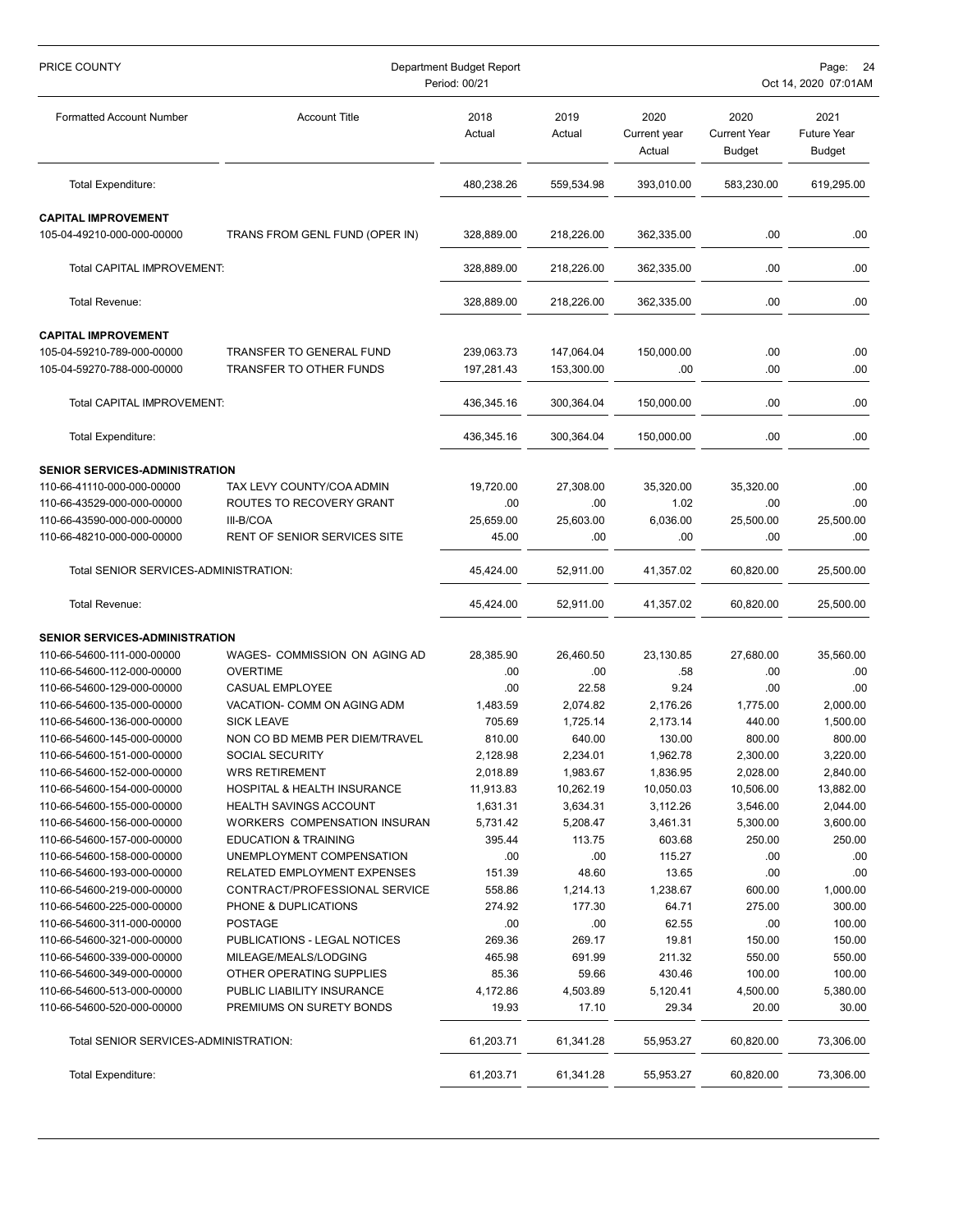| PRICE COUNTY                                             | Department Budget Report<br>Period: 00/21                    |                 |                |                                |                                              | Page:<br>25<br>Oct 14, 2020 07:01AM         |  |  |
|----------------------------------------------------------|--------------------------------------------------------------|-----------------|----------------|--------------------------------|----------------------------------------------|---------------------------------------------|--|--|
| <b>Formatted Account Number</b>                          | <b>Account Title</b>                                         | 2018<br>Actual  | 2019<br>Actual | 2020<br>Current year<br>Actual | 2020<br><b>Current Year</b><br><b>Budget</b> | 2021<br><b>Future Year</b><br><b>Budget</b> |  |  |
| SS-NUTRITION-CONGREGATE                                  |                                                              |                 |                |                                |                                              |                                             |  |  |
| 110-67-41110-000-000-00000                               | TAX LEVY COUNTY/HD NUTRITION                                 | 59,116.00       | 58,199.00      | 60,720.00                      | 60,720.00                                    | .00                                         |  |  |
| 110-67-43529-000-000-00000                               | ROUTES TO RECOVERY GRANT                                     | .00             | .00            | 1.02                           | .00                                          | .00                                         |  |  |
| 110-67-43591-000-000-00000                               | C-1/CONGREGATE MEALS                                         | 64,683.00       | 63.173.00      | 6,635.00                       | 64,798.00                                    | 64,000.00                                   |  |  |
| 110-67-43594-000-000-00000                               | <b>USDA INCOME</b>                                           | 8,546.00        | .00            | 3,114.00-                      | 8,000.00                                     | 7,500.00                                    |  |  |
| 110-67-46651-000-000-00000                               | PROGRAM INCOME CONGREGATE                                    | 36,053.71       | 35.436.60      | 10,127.16                      | 35,600.00                                    | 35,600.00                                   |  |  |
| 110-67-46652-000-000-00000                               | CONGREGATE DONATIONS                                         | 150.00          | .00            | .00                            | .00                                          | .00                                         |  |  |
| 110-67-48190-000-000-00000                               | <b>INTEREST</b>                                              | .70             | 3.15           | 1.12                           | .00                                          | .00                                         |  |  |
| Total SS-NUTRITION-CONGREGATE:                           |                                                              | 168,549.41      | 156,811.75     | 74,370.30                      | 169,118.00                                   | 107,100.00                                  |  |  |
| Total Revenue:                                           |                                                              | 168,549.41      | 156,811.75     | 74,370.30                      | 169,118.00                                   | 107,100.00                                  |  |  |
| <b>SS-NUTRITION-CONGREGATE</b>                           |                                                              |                 |                |                                |                                              |                                             |  |  |
| 110-67-54600-111-000-00000                               | WAGES - COA CONGREGATE                                       | 60,016.98       | 58,245.52      | 39,532.15                      | 65.810.00                                    | 61,400.00                                   |  |  |
| 110-67-54600-112-000-00000                               | <b>OVERTIME</b>                                              | .00             | .00            | .58                            | .00                                          | .00                                         |  |  |
| 110-67-54600-129-000-00000                               | <b>CASUAL EMPLOYEE</b>                                       | 1,660.50        | 2,401.28       | 3,124.65                       | 2,100.00                                     | 2,100.00                                    |  |  |
| 110-67-54600-135-000-00000                               | VACATION - COA CONGREGATE                                    | 1,070.97        | 1,335.47       | 885.40                         | 1,163.00                                     | 1,200.00                                    |  |  |
| 110-67-54600-136-000-00000                               | <b>SICK LEAVE</b>                                            | 542.61          | 1,055.79       | 1,362.82                       | 296.00                                       | 1,200.00                                    |  |  |
| 110-67-54600-151-000-00000                               | SOCIAL SECURITY - CONGREGATE                                 | 4,668.26        | 4,736.77       | 3,357.58                       | 5,335.00                                     | 5,050.00                                    |  |  |
| 110-67-54600-152-000-00000                               | WRS RETIREMENT - CONGREGATE                                  | 1,343.96        | 1,300.91       | 838.26                         | 4,565.00                                     | 1,075.00                                    |  |  |
| 110-67-54600-154-000-00000                               | HOSPITAL & HEALTH INSURANCE                                  | 7,444.96        | 6,578.25       | 4,958.57                       | 6,638.00                                     | 5,325.00                                    |  |  |
| 110-67-54600-155-000-00000                               | HEALTH SAVINGS ACCOUNT                                       | 1,031.31        | 2,324.27       | 1,540.31                       | 2,236.00                                     | 784.00                                      |  |  |
| 110-67-54600-158-000-00000                               | UNEMPLOYMENT COMPENSATION                                    | .00             | .00            | 131.03                         | .00                                          | .00                                         |  |  |
| 110-67-54600-193-000-00000                               | RELATED EMPLOYMENT EXPENSES                                  | 962.29          | 1,212.70       | 183.05                         | .00                                          | .00                                         |  |  |
| 110-67-54600-216-000-00000                               | CONTRACTED SERVICES - LAUNDRY                                | 190.00          | 204.00         | 125.00                         | 200.00                                       | 200.00                                      |  |  |
| 110-67-54600-219-000-00000                               | CONTRACT/PROFESSIONAL SERVICE                                | 558.86          | 531.48         | 593.56                         | 600.00                                       | 600.00                                      |  |  |
| 110-67-54600-225-000-00000                               | PHONE & DUPLICATIONS                                         | 304.72          | 199.30         | 64.71                          | 300.00                                       | 300.00                                      |  |  |
| 110-67-54600-298-000-00000                               | DELIVERY - NUTRITION                                         | 18,917.80       | 18,525.70      | 13,050.90                      | 19,500.00                                    | 19,500.00                                   |  |  |
| 110-67-54600-299-000-00000                               | CONTRACTED SERVICES - FOOD                                   | 46,281.43       | 47,385.86      | 14,626.75                      | 50,000.00                                    | 50,000.00                                   |  |  |
| 110-67-54600-311-000-00000                               | <b>POSTAGE</b>                                               | .00             | .00            | 62.55                          | .00                                          | .00                                         |  |  |
| 110-67-54600-329-000-00000                               | <b>DUES &amp; SUBSCRIPTIONS</b>                              | .00             | 75.00          | 75.00                          | 75.00                                        | 75.00                                       |  |  |
| 110-67-54600-339-000-00000                               | MILEAGE/MEALS/LODGING<br><b>SUPPLIES &amp; MAINTENANCE</b>   | 1,934.88        | 1,693.37       | 620.44<br>8.406.40             | 1,000.00<br>5.000.00                         | 1,700.00                                    |  |  |
| 110-67-54600-349-000-00000                               |                                                              | 4,421.47        | 6,281.68       |                                |                                              | 6,500.00                                    |  |  |
| 110-67-54600-532-000-00000                               | RENT/LEASES                                                  | 4,128.24        | 3,323.00       | 2,707.00                       | 3,500.00                                     | 3,700.00<br>800.00                          |  |  |
| 110-67-54600-731-000-00000<br>110-67-54600-790-000-00000 | <b>VOLUNTEER RECOGNITION</b><br>CONGREGATE DONATIONS EXPENSE | 765.33<br>94.50 | 751.96<br>.00  | 802.88<br>.00                  | 800.00<br>.00                                | .00.                                        |  |  |
| 110-67-54600-832-000-00000                               | CAPITAL OUTLAY - PROP IMPROVEM                               | 1,547.00        | 1,254.68       | .00                            | .00                                          | .00                                         |  |  |
| Total SS-NUTRITION-CONGREGATE:                           |                                                              | 157,886.07      | 159,416.99     | 97,049.59                      | 169,118.00                                   | 161,509.00                                  |  |  |
| <b>Total Expenditure:</b>                                |                                                              | 157,886.07      | 159,416.99     | 97,049.59                      | 169,118.00                                   | 161,509.00                                  |  |  |
| <b>SS - HOME DELIVERED MEALS</b>                         |                                                              |                 |                |                                |                                              |                                             |  |  |
| 110-68-41110-000-000-00000                               | TAX LEVY COUNTY/HD NUTRITION                                 | 18,561.00       | 5,674.00       | .00                            | .00                                          | .00                                         |  |  |
| 110-68-43592-000-000-00000                               | C-2 INCOME                                                   | 14,808.00       | 18,698.00      | 42,391.00                      | 14,960.00                                    | 27,000.00                                   |  |  |
| 110-68-43593-000-000-00000                               | SENIOR COMM SERVICE                                          | .00             | .00            | .00                            | .00                                          | 6,567.00                                    |  |  |
| 110-68-43594-000-000-00000                               | <b>USDA INCOME</b>                                           | 6,001.00        | 12,898.00      | 15,118.00                      | 7,622.00                                     | 7,500.00                                    |  |  |
| 110-68-46651-000-000-00000                               | PROGRAM INCOME HD NUTRITION                                  | 45,819.75       | 51,034.68      | 57,000.65                      | 48,000.00                                    | 50,000.00                                   |  |  |
| 110-68-46652-000-000-00000                               | HM DEL DONATIONS                                             | 150.00          | .00            | .00                            | .00                                          | .00                                         |  |  |
| Total SS - HOME DELIVERED MEALS:                         |                                                              | 85,339.75       | 88,304.68      | 114,509.65                     | 70,582.00                                    | 91,067.00                                   |  |  |
| Total Revenue:                                           |                                                              | 85,339.75       | 88,304.68      | 114,509.65                     | 70,582.00                                    | 91,067.00                                   |  |  |
|                                                          |                                                              |                 |                |                                |                                              |                                             |  |  |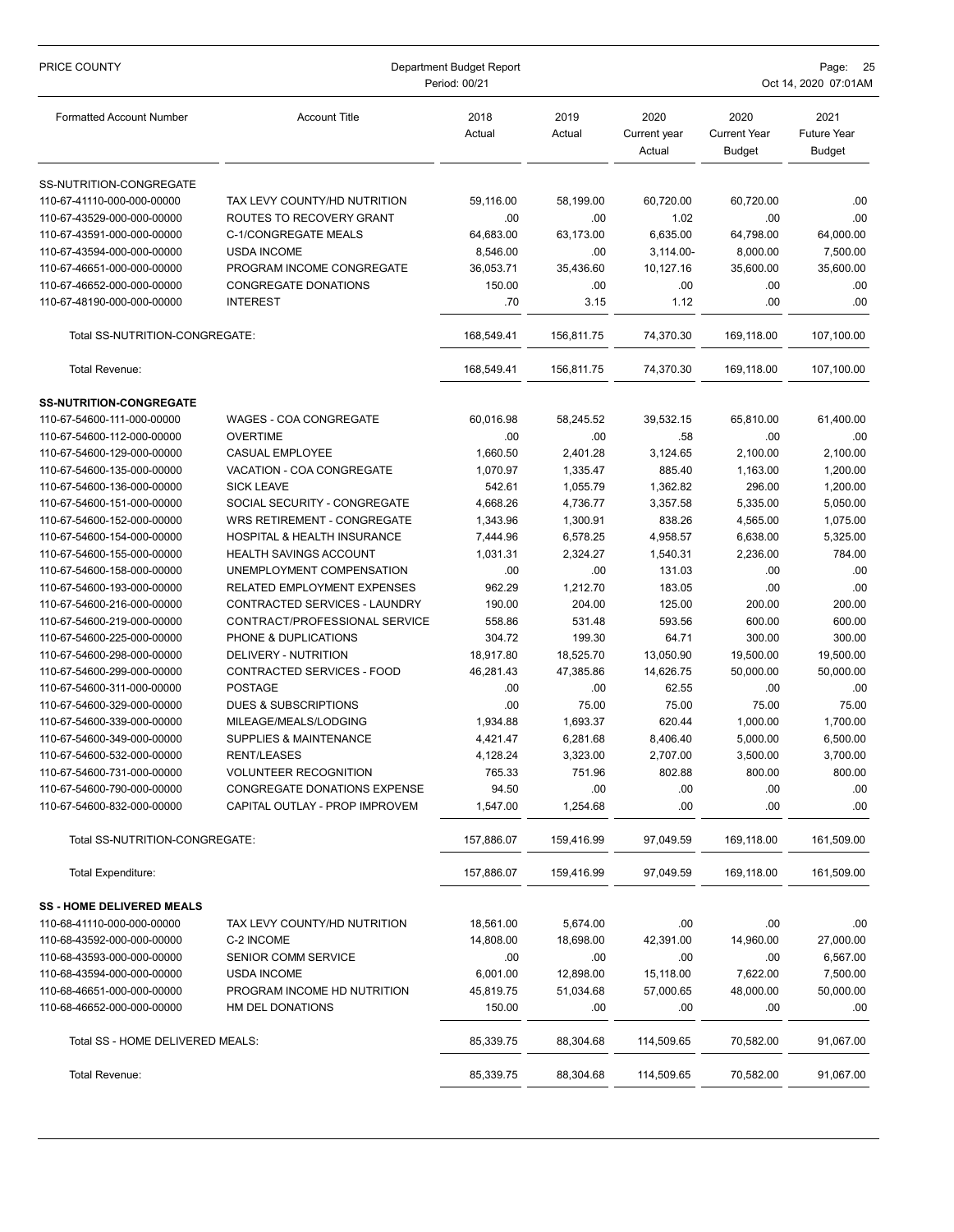| PRICE COUNTY                     | Department Budget Report<br>Period: 00/21 |                |                |                                | - 26<br>Page:<br>Oct 14, 2020 07:01AM        |                                             |  |
|----------------------------------|-------------------------------------------|----------------|----------------|--------------------------------|----------------------------------------------|---------------------------------------------|--|
| <b>Formatted Account Number</b>  | <b>Account Title</b>                      | 2018<br>Actual | 2019<br>Actual | 2020<br>Current year<br>Actual | 2020<br><b>Current Year</b><br><b>Budget</b> | 2021<br><b>Future Year</b><br><b>Budget</b> |  |
| SS - HOME DELIVERED MEALS        |                                           |                |                |                                |                                              |                                             |  |
| 110-68-54600-111-000-00000       | WAGES - COA HOME DELIVERED                | 4,571.03       | 4,530.29       | 6,257.59                       | 5,362.00                                     | 7,922.00                                    |  |
| 110-68-54600-129-000-00000       | CASUAL EMPLOYEE                           | 4,978.80       | 4,661.28       | 4,127.01                       | 4,450.00                                     | 6,900.00                                    |  |
| 110-68-54600-135-000-00000       | VACATION - COA HOME DELIVERED             | .00            | .00            | 500.38                         | .00.                                         | .00                                         |  |
| 110-68-54600-136-000-00000       | <b>SICK LEAVE</b>                         | .00            | .00            | 288.93                         | .00                                          | .00                                         |  |
| 110-68-54600-151-000-00000       | SOCIAL SECURITY                           | 730.41         | 702.97         | 835.38                         | 750.00                                       | 1,899.00                                    |  |
| 110-68-54600-152-000-00000       | <b>WRS RETIREMENT</b>                     | .00            | .00            | 257.36                         | .00                                          | 852.00                                      |  |
| 110-68-54600-154-000-00000       | <b>HOSPITAL &amp; HEALTH INSURANCE</b>    | .00            | .00            | 1,297.45                       | .00                                          | 4,374.00                                    |  |
| 110-68-54600-155-000-00000       | HEALTH SAVINGS ACCOUNT                    | .00            | .00            | 402.62                         | .00                                          | 644.00                                      |  |
| 110-68-54600-299-000-00000       | CONTRACTED SERVICES - FOOD                | 44,019.15      | 42,528.85      | 49,419.05                      | 50,520.00                                    | 50,000.00                                   |  |
| 110-68-54600-339-000-00000       | MILEAGE/MEALS/LODGING                     | 8,144.11       | 9,668.54       | 7,501.73                       | 9,500.00                                     | 9,500.00                                    |  |
| 110-68-54600-790-000-00000       | HD DEL DONATION EXPENSE                   | 94.50          | .00            | .00                            | .00                                          | .00                                         |  |
| Total SS - HOME DELIVERED MEALS: |                                           | 62,538.00      | 62,091.93      | 70,887.50                      | 70,582.00                                    | 82,091.00                                   |  |
| Total Expenditure:               |                                           | 62,538.00      | 62,091.93      | 70,887.50                      | 70,582.00                                    | 82.091.00                                   |  |
| <b>SS-TRANSPORTATION</b>         |                                           |                |                |                                |                                              |                                             |  |
| 110-70-41110-000-000-00000       | TAX LEVY - TRANSPORTATION                 | 9,212.00       | 10,635.00      | 9,473.00                       | 9,473.00                                     | .00.                                        |  |
| 110-70-43529-000-000-00000       | ROUTES TO RECOVERY GRANT                  | .00            | .00            | 1.02                           | .00                                          | .00                                         |  |
| 110-70-46653-000-000-00000       | PROGRAM INCOME TRANSPORTATIO              | 4,889.83       | 3,508.63       | 1,607.00                       | 5,000.00                                     | 4,000.00                                    |  |
| 110-70-46675-000-000-00000       | OTHER INCOME                              | 393.22         | 1,107.39       | 462.00                         | 1,600.00                                     | 1,000.00                                    |  |
| 110-70-48190-000-000-00000       | <b>INTEREST INCOME</b>                    | 444.26         | 964.00         | .00                            | .00                                          | .00                                         |  |
| Total SS - TRANSPORTATION:       |                                           | 14,939.31      | 16,215.02      | 11,543.02                      | 16,073.00                                    | 5,000.00                                    |  |
| Total Revenue:                   |                                           | 14,939.31      | 16,215.02      | 11,543.02                      | 16,073.00                                    | 5,000.00                                    |  |
| <b>SS-TRANSPORTATION</b>         |                                           |                |                |                                |                                              |                                             |  |
| 110-70-54600-111-000-00000       | WAGES - COA TRANSPORTATION                | 9,371.08       | 8,458.86       | 9,424.69                       | 7,947.00                                     | 12,945.00                                   |  |
| 110-70-54600-112-000-00000       | <b>OVERTIME</b>                           | .00            | .00            | .58                            | .00                                          | .00                                         |  |
| 110-70-54600-129-000-00000       | CASUAL EMPLOYEE                           | .00            | 22.58          | 9.24                           | .00                                          | .00                                         |  |
| 110-70-54600-135-000-00000       | VACATION - COA TRANSPORTATION             | 658.33         | 596.08         | 1,010.56                       | 551.00                                       | 600.00                                      |  |
| 110-70-54600-136-000-00000       | <b>SICK LEAVE</b>                         | 380.02         | 386.04         | 743.15                         | 151.00                                       | 400.00                                      |  |
| 110-70-54600-151-000-00000       | SOCIAL SECURITY                           | 725.60         | 683.95         | 790.63                         | 665.00                                       | 1,605.00                                    |  |
| 110-70-54600-152-000-00000       | <b>WRS RETIREMENT</b>                     | 669.06         | 618.12         | 736.50                         | 588.00                                       | 1,415.00                                    |  |
| 110-70-54600-154-000-00000       | HOSPITAL & HEALTH INSURANCE               | 2,976.04       | 2,894.44       | 3,999.21                       | 2,770.00                                     | 6,846.00                                    |  |
| 110-70-54600-155-000-00000       | <b>HEALTH SAVINGS ACCOUNT</b>             | 431.33         | 1,014.27       | 1,242.56                       | 926.00                                       | 1,008.00                                    |  |
| 110-70-54600-158-000-00000       | UNEMPLOYMENT COMPENSATION                 | .00            | .00            | 115.27                         | .00                                          | .00                                         |  |
| 110-70-54600-193-000-00000       | RELATED EMPLOYMENT EXPENSES               | 137.39         | 68.60          | 33.65                          | .00                                          | .00                                         |  |
| 110-70-54600-219-000-00000       | CONTRACT/PROFESSIONAL SERVICE             | 558.86         | 531.48         | 593.56                         | 600.00                                       | 600.00                                      |  |
| 110-70-54600-225-000-00000       | PHONE & DUPLICATIONS                      | 274.92         | 177.30         | 64.71                          | 275.00                                       | 175.00                                      |  |
| 110-70-54600-311-000-00000       | POSTAGE                                   | .00            | .00            | 62.55                          | .00                                          | 100.00                                      |  |
| 110-70-54600-314-000-00000       | SMALL ITEMS OF EQUIPMENT                  | .00            | .00            | 3,767.38                       | .00                                          | .00                                         |  |
| 110-70-54600-349-000-00000       | SUPPLIES & MAINTENANCE                    | 970.97         | 575.44         | 2,897.40                       | 800.00                                       | 800.00                                      |  |
| 110-70-54600-351-000-00000       | GAS, OIL & ANTIFREEZE                     | 306.33         | 206.77         | 266.53                         | 500.00                                       | 500.00                                      |  |
| 110-70-54600-512-000-00000       | <b>INSURANCE - VEHICLES</b>               | 275.30         | 287.17         | 391.86                         | 300.00                                       | 300.00                                      |  |
| Total SS - TRANSPORTATION:       |                                           | 17,735.23      | 16,521.10      | 26,150.03                      | 16,073.00                                    | 27,294.00                                   |  |
| Total Expenditure:               |                                           | 17,735.23      | 16,521.10      | 26,150.03                      | 16,073.00                                    | 27,294.00                                   |  |
| <b>SENIOR SERVICES - ESCORT</b>  |                                           |                |                |                                |                                              |                                             |  |
| 110-71-41110-000-000-00000       | TAX LEVY TRANSPORTATION ESCOR             | 13,916.00      | 14,478.00      | .00                            | .00                                          | .00                                         |  |
| 110-71-43531-000-000-00000       | <b>DOT INCOME</b>                         | 70,970.00      | 72,388.00      | .00                            | 79,889.00                                    | 79,900.00                                   |  |
| 110-71-43593-000-000-00000       | <b>SENIOR COMM SERVICE</b>                | 6,567.00       | 6,567.00       | 6,567.00                       | 6,567.00                                     | .00.                                        |  |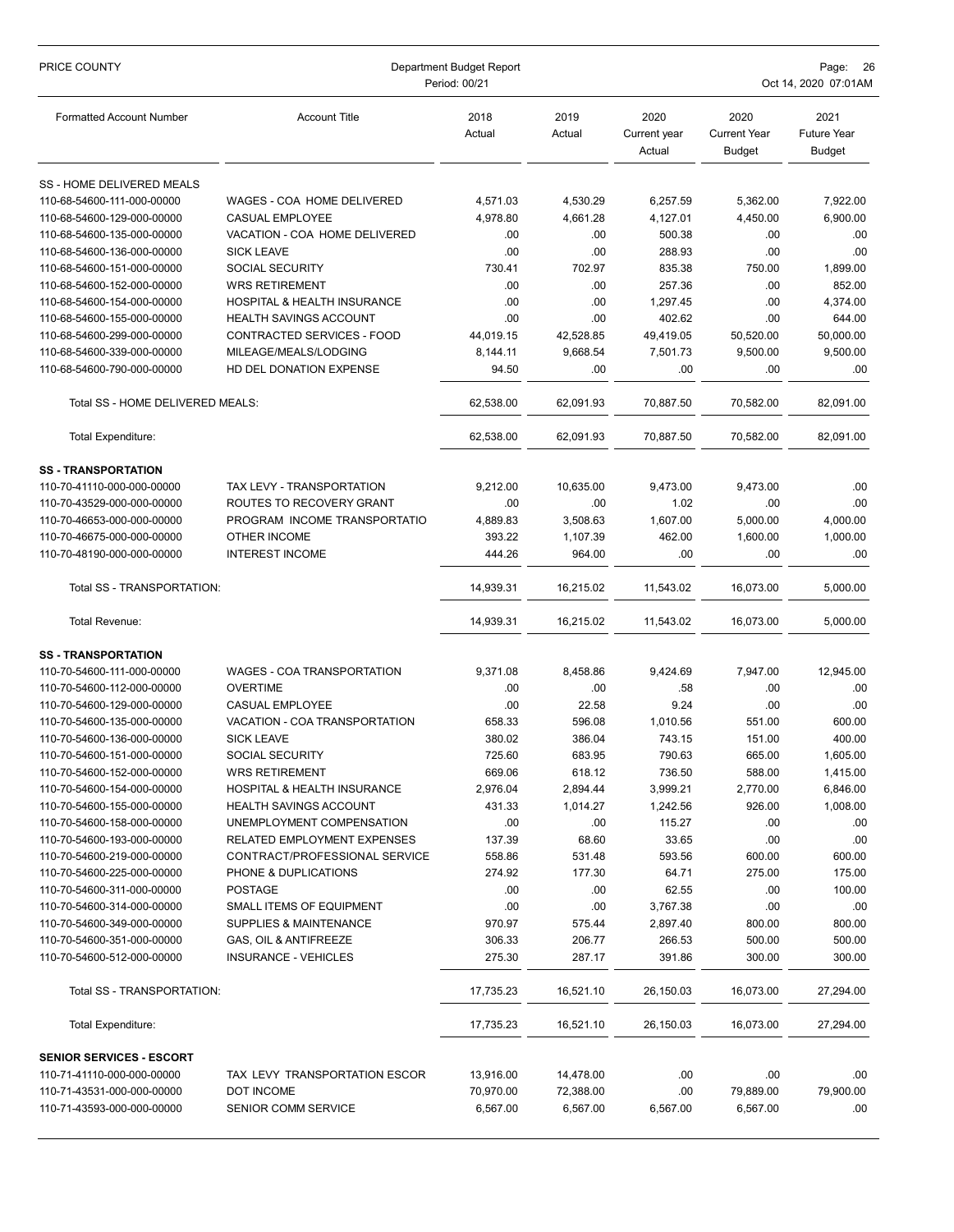| PRICE COUNTY                    | Department Budget Report<br>Period: 00/21 |                |                |                                |                                              | Page: 27<br>Oct 14, 2020 07:01AM            |  |  |
|---------------------------------|-------------------------------------------|----------------|----------------|--------------------------------|----------------------------------------------|---------------------------------------------|--|--|
| <b>Formatted Account Number</b> | <b>Account Title</b>                      | 2018<br>Actual | 2019<br>Actual | 2020<br>Current year<br>Actual | 2020<br><b>Current Year</b><br><b>Budget</b> | 2021<br><b>Future Year</b><br><b>Budget</b> |  |  |
| 110-71-46653-000-000-00000      | PROGRAM INCOME - ESCORT                   | 14,559.99      | 10,525.97      | 4,821.14                       | 12,000.00                                    | 19,045.00                                   |  |  |
| 110-71-46675-000-000-00000      | OTHER INCOME - ESCORT                     | 1,179.66       | 3,322.11       | 1,386.00                       | 3,000.00                                     | 1,500.00                                    |  |  |
| 110-71-46676-000-000-00000      | <b>BART BUS - DONATIONS</b>               | 20,000.00      | 20,000.00      | 20,300.00                      | 20,000.00                                    | 20,000.00                                   |  |  |
| Total SENIOR SERVICES - ESCORT: |                                           | 127,192.65     | 127,281.08     | 33,074.14                      | 121,456.00                                   | 120,445.00                                  |  |  |
| Total Revenue:                  |                                           | 127,192.65     | 127,281.08     | 33,074.14                      | 121,456.00                                   | 120,445.00                                  |  |  |
| <b>SENIOR SERVICES - ESCORT</b> |                                           |                |                |                                |                                              |                                             |  |  |
| 110-71-54600-339-000-00000      | MILEAGE/MEALS/LODGING - VOLNTR            | 44,123.23      | 46,821.91      | 27,846.61                      | 76,226.00                                    | 53,304.00                                   |  |  |
| 110-71-54600-397-000-00000      | <b>TCC PROGRAM</b>                        | 1,741.88       | 210.00         | 2,460.00                       | 230.00                                       | 230.00                                      |  |  |
| 110-71-54600-398-000-00000      | <b>BART BUS TRANSPORTATION</b>            | 33,991.00      | 45,694.00      | 48,124.00                      | 45,000.00                                    | 66,911.00                                   |  |  |
| 110-71-54600-811-000-00000      | CAPITAL OUTLAY - AUTO                     | .00            | 253.19         | 14,515.72                      | .00                                          | .00                                         |  |  |
| 110-71-54600-822-000-00000      | CAPITAL OUTLAY - GARAGE                   | .00            | .00            | 25,266.00                      | .00                                          | .00                                         |  |  |
| 110-71-54600-828-000-00000      | CAPITAL OUTLAY - COMPUTERS                | 19,243.19      | 3,511.37       | .00                            | .00                                          | .00                                         |  |  |
| Total SENIOR SERVICES - ESCORT: |                                           | 99,099.30      | 96,490.47      | 118,212.33                     | 121,456.00                                   | 120,445.00                                  |  |  |
| Total Expenditure:              |                                           | 99,099.30      | 96,490.47      | 118,212.33                     | 121,456.00                                   | 120,445.00                                  |  |  |
| <b>SS - BENEFIT SPECIALIST</b>  |                                           |                |                |                                |                                              |                                             |  |  |
| 110-72-41110-000-000-00000      | TAX LEVY - EBA                            | 11,966.00      | 9,651.00       | 21,389.00                      | 21,389.00                                    | .00                                         |  |  |
| 110-72-43219-000-000-00000      | <b>MEDICARE PART D</b>                    | 34,565.00      | 28,933.00      | 4,937.00                       | 34,000.00                                    | 30,000.00                                   |  |  |
| 110-72-43529-000-000-00000      | ROUTES TO RECOVERY GRANT                  | .00            | .00            | 1.02                           | .00                                          | .00                                         |  |  |
| 110-72-43597-000-000-00000      | STATE BENEFIT SPECIALIST                  | 31,490.00      | 40,326.00      | 18,860.00                      | 30,000.00                                    | 34,000.00                                   |  |  |
| 110-72-46654-000-000-00000      | ADVOCACY & DEFENSE INCOME                 | 36.27          | 39.84          | .00                            | .00                                          | .00                                         |  |  |
| Total SS - BENEFIT SPECIALIST:  |                                           | 78,057.27      | 78,949.84      | 45,187.02                      | 85,389.00                                    | 64,000.00                                   |  |  |
| Total Revenue:                  |                                           | 78,057.27      | 78,949.84      | 45,187.02                      | 85,389.00                                    | 64,000.00                                   |  |  |
| <b>SS - BENEFIT SPECIALIST</b>  |                                           |                |                |                                |                                              |                                             |  |  |
| 110-72-54600-111-000-00000      | WAGES - COA EBA                           | 40,681.33      | 40,626.11      | 26,591.46                      | 41,260.00                                    | 33,837.00                                   |  |  |
| 110-72-54600-112-000-00000      | <b>OVERTIME</b>                           | .00            | .00            | .58                            | .00                                          | .00                                         |  |  |
| 110-72-54600-125-000-00000      | <b>COMP TIME</b>                          | 13.99          | 7.34           | .00                            | 00.                                          | .00.                                        |  |  |
| 110-72-54600-129-000-00000      | CASUAL EMPLOYEE                           | .00            | 22.58          | 9.24                           | .00                                          | .00                                         |  |  |
| 110-72-54600-135-000-00000      | VACATION - COA EBA                        | 3,948.69       | 4,142.62       | 2,852.31                       | 4,151.00                                     | 4,200.00                                    |  |  |
| 110-72-54600-136-000-00000      | <b>SICK LEAVE</b>                         | 2,005.80       | 2,075.26       | 2,039.39                       | 1,911.00                                     | 2,000.00                                    |  |  |
| 110-72-54600-151-000-00000      | SOCIAL SECURITY                           | 3,069.73       | 3,213.04       | 2,163.50                       | 3,637.00                                     | 3,065.00                                    |  |  |
| 110-72-54600-152-000-00000      | <b>WRS RETIREMENT</b>                     | 3,094.77       | 3,071.84       | 2,107.22                       | 3,209.00                                     | 2,700.00                                    |  |  |
|                                 |                                           |                | 21,313.68      |                                |                                              |                                             |  |  |
| 110-72-54600-154-000-00000      | HOSPITAL & HEALTH INSURANCE               | 25,320.89      |                | 15,990.89                      | 22,110.00                                    | 19,017.00                                   |  |  |
| 110-72-54600-155-000-00000      | HEALTH SAVINGS ACCOUNT                    | 3,431.09       | 7,563.87       | 4,962.52                       | 7,476.00                                     | 2,800.00                                    |  |  |
| 110-72-54600-157-000-00000      | <b>EDUCATION &amp; TRAINING</b>           | 320.83         | 230.00         | .00                            | 250.00                                       | 250.00                                      |  |  |
| 110-72-54600-158-000-00000      | UNEMPLOYMENT COMPENSATION                 | .00            | .00            | 104.76                         | .00                                          | .00                                         |  |  |
| 110-72-54600-193-000-00000      | RELATED EMPLOYMENT EXPENSES               | 127.39         | 48.60          | 13.65                          | .00                                          | .00                                         |  |  |
| 110-72-54600-219-000-00000      | CONTRACT/PROFESSIONAL SERVICE             | 558.86         | 545.07         | 613.90                         | 600.00                                       | 600.00                                      |  |  |
| 110-72-54600-225-000-00000      | PHONE & DUPLICATIONS                      | 274.92         | 177.30         | 64.71                          | 300.00                                       | 100.00                                      |  |  |
| 110-72-54600-311-000-00000      | <b>POSTAGE</b>                            | .00            | .00            | 62.55                          | .00                                          | 200.00                                      |  |  |
| 110-72-54600-329-000-00000      | DUES & SUBSCRIPTIONS                      | 35.00          | 35.00          | 35.00                          | 35.00                                        | 35.00                                       |  |  |
| 110-72-54600-339-000-00000      | MILEAGE/MEALS/LODGING                     | 211.23         | 145.04         | 52.32                          | 250.00                                       | 250.00                                      |  |  |
| 110-72-54600-349-000-00000      | <b>SUPPLIES &amp; MAINTENANCE</b>         | 108.59         | 59.66          | 79.26                          | 200.00                                       | 200.00                                      |  |  |
| Total SS - BENEFIT SPECIALIST:  |                                           | 83,203.11      | 83,277.01      | 57,743.26                      | 85,389.00                                    | 69,254.00                                   |  |  |
| Total Expenditure:              |                                           | 83,203.11      | 83,277.01      | 57,743.26                      | 85,389.00                                    | 69,254.00                                   |  |  |
|                                 |                                           |                |                |                                |                                              |                                             |  |  |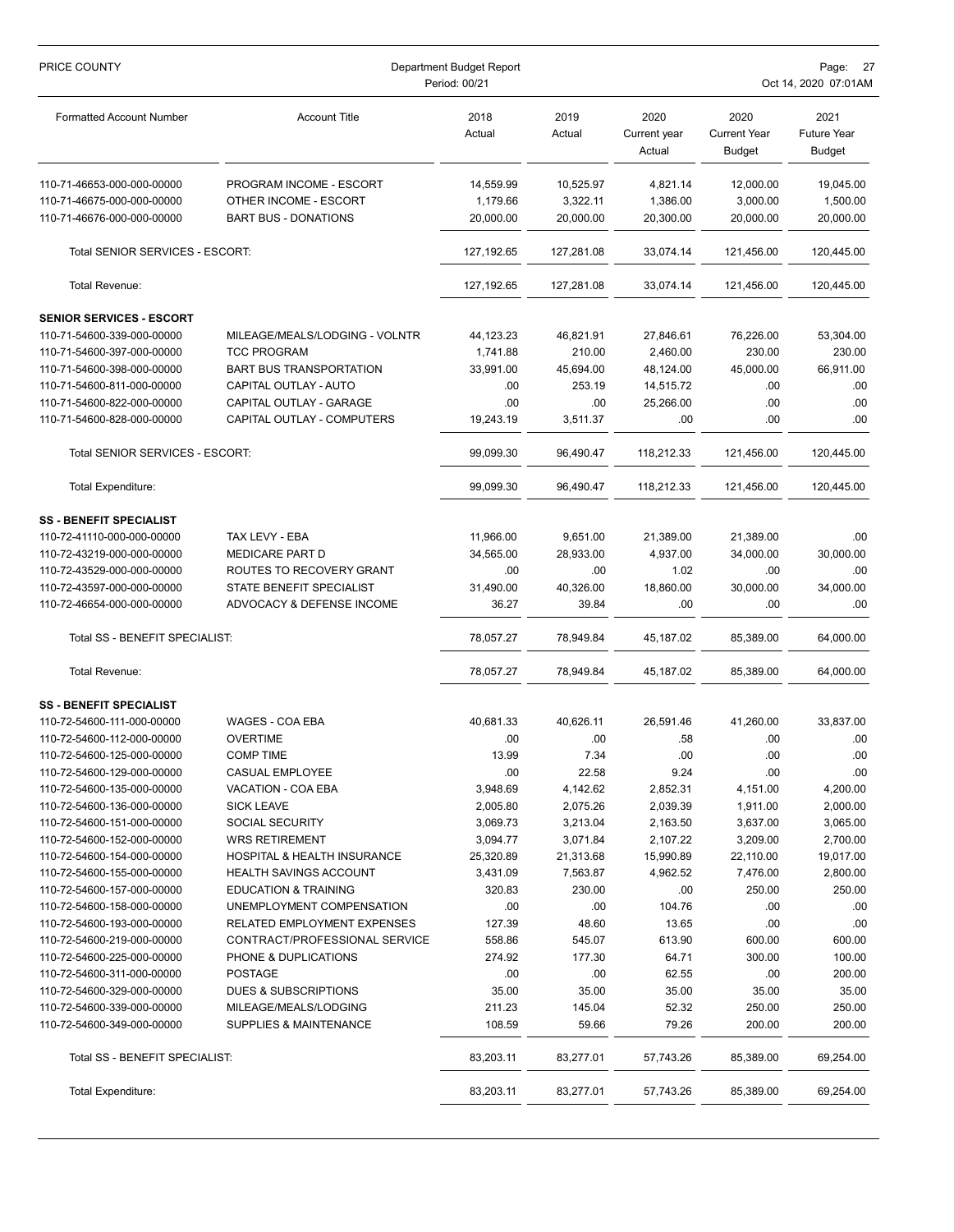| PRICE COUNTY                        | Department Budget Report<br>Period: 00/21 |                |                |                                |                                              | Page:<br>28<br>Oct 14, 2020 07:01AM  |  |  |
|-------------------------------------|-------------------------------------------|----------------|----------------|--------------------------------|----------------------------------------------|--------------------------------------|--|--|
| <b>Formatted Account Number</b>     | <b>Account Title</b>                      | 2018<br>Actual | 2019<br>Actual | 2020<br>Current year<br>Actual | 2020<br><b>Current Year</b><br><b>Budget</b> | 2021<br><b>Future Year</b><br>Budget |  |  |
| SENIOR SERVICES - WELLNESS          |                                           |                |                |                                |                                              |                                      |  |  |
| 110-73-43598-000-000-00000          | III-D IN HOME SERVICES                    | 403.00         | 2,323.00       | 152.00                         | 2,325.00                                     | 2,325.00                             |  |  |
| Total SENIOR SERVICES - WELLNESS:   |                                           | 403.00         | 2,323.00       | 152.00                         | 2,325.00                                     | 2,325.00                             |  |  |
| Total Revenue:                      |                                           | 403.00         | 2,323.00       | 152.00                         | 2,325.00                                     | 2,325.00                             |  |  |
| <b>SENIOR SERVICES - WELLNESS</b>   |                                           |                |                |                                |                                              |                                      |  |  |
| 110-73-54600-630-000-00000          | <b>ELDER SERVICES</b>                     | 403.00         | 2,322.96       | 170.00                         | 2,325.00                                     | 2,325.00                             |  |  |
| Total SENIOR SERVICES - WELLNESS:   |                                           | 403.00         | 2,322.96       | 170.00                         | 2,325.00                                     | 2,325.00                             |  |  |
| Total Expenditure:                  |                                           | 403.00         | 2,322.96       | 170.00                         | 2,325.00                                     | 2,325.00                             |  |  |
| <b>SENIOR SERVICES - CAREGIVERS</b> |                                           |                |                |                                |                                              |                                      |  |  |
| 110-74-43220-000-000-00000          | <b>CAREGIVERS SUPPORT</b>                 | 7,498.00       | 9,899.00       | 2,459.00                       | 8.158.00                                     | 8,158.00                             |  |  |
| Total SENIOR SERVICES - CAREGIVERS: |                                           | 7,498.00       | 9,899.00       | 2,459.00                       | 8,158.00                                     | 8,158.00                             |  |  |
| Total Revenue:                      |                                           | 7,498.00       | 9,899.00       | 2,459.00                       | 8,158.00                                     | 8,158.00                             |  |  |
| <b>SENIOR SERVICES - CAREGIVERS</b> |                                           |                |                |                                |                                              |                                      |  |  |
| 110-74-54600-741-000-00000          | <b>INFORMATION OUTREACH</b>               | 1,457.03       | 249.00         | .00                            | 583.00                                       | 583.00                               |  |  |
| 110-74-54600-745-000-00000          | RESPITE (III-E)                           | 6,041.29       | 9,133.35       | 8,869.15                       | 7,000.00                                     | 7,000.00                             |  |  |
| 110-74-54600-748-000-00000          | SUPPLEMENTAL SERVICES                     | .00            | 804.64         | .00                            | 575.00                                       | 575.00                               |  |  |
| Total SENIOR SERVICES - CAREGIVERS: |                                           | 7,498.32       | 10,186.99      | 8,869.15                       | 8,158.00                                     | 8,158.00                             |  |  |
| <b>Total Expenditure:</b>           |                                           | 7,498.32       | 10,186.99      | 8,869.15                       | 8,158.00                                     | 8,158.00                             |  |  |
| <b>PUBLIC HEALTH</b>                |                                           |                |                |                                |                                              |                                      |  |  |
| 115-51-41110-000-000-00000          | <b>GENERAL PROPERTY TAX</b>               | 404,412.00     | 402,479.00     | 400,781.00                     | 400,781.00                                   | .00                                  |  |  |
| 115-51-43120-000-000-00000          | <b>WIMCR</b>                              | 10,623.15      | 14,060.44      | .00                            | 11,000.00                                    | 14,000.00                            |  |  |
| 115-51-43247-000-000-00000          | ADULT IMMUNIZATION                        | 220.00         | .00            | .00                            | .00                                          | .00                                  |  |  |
| 115-51-43520-000-000-00000          | PREVENTATIVE HEALTH & SERVICES            | .00            | 5,612.00       | 271.00                         | .00                                          | .00                                  |  |  |
| 115-51-43529-000-000-00000          | ROUTES TO RECOVERY GRANT                  | .00            | .00            | 3,261.24                       | .00                                          | .00                                  |  |  |
| 115-51-43547-000-000-00000          | <b>BIOTERRORISM GRANT</b>                 | 35,570.00      | 33,064.00      | 25,017.00                      | 36,674.00                                    | 36,674.00                            |  |  |
| 115-51-43549-000-000-00000          | <b>MA PRENATAL CASE</b>                   | 4,117.31       | 3,280.15       | 428.87                         | 6,000.00                                     | 3,500.00                             |  |  |
| 115-51-43552-000-000-00000          | <b>MA HEALTH CHECK</b>                    | 5,830.86       | 2,515.31       | 292.86                         | 7,000.00                                     | 2,500.00                             |  |  |
| 115-51-43555-000-000-00000          | MA - CASE MANAGEMENT                      | 4,118.03       | 3,427.55       | 1,077.46                       | 5,000.00                                     | 3,500.00                             |  |  |
| 115-51-43557-000-000-00000          | <b>IMMUNIZATION GRANT</b>                 | 5,824.00       | 5,730.00       | 4,651.00                       | 5,730.00                                     | 5,730.00                             |  |  |
| 115-51-43558-000-000-00000          | STATE AID - LEAD GRANT                    | 2,567.00       | 2,567.00       | 536.00                         | 2,567.00                                     | 2,567.00                             |  |  |
| 115-51-43559-000-000-00000          | STATE AID - HIV GRANT                     | 3,259.00       | 3,023.00       | 1,798.00                       | 4,000.00                                     | 4,000.00                             |  |  |
| 115-51-43560-000-000-00000          | RURAL HEALTH CARE PROGRAM                 | 5,116.27       | .00            | .00                            | 5,000.00                                     | 5,000.00                             |  |  |
| 115-51-43561-000-000-00000          | MENTAL HEALTH/AODA COALITION              | 26,346.00      | 7,650.00       | 8,620.00                       | 1,000.00                                     | 6,000.00                             |  |  |
| 115-51-43569-000-000-00000          | COMM DIS CTRL & PREV                      | 5,239.00       | 4,061.00       | .00                            | 3,100.00                                     | 3,100.00                             |  |  |
| 115-51-43606-000-000-00000          | <b>INFANT CHILD HEALTH</b>                | 7,882.00       | 8,490.00       | 2,808.00                       | 8,492.00                                     | 8,500.00                             |  |  |
| 115-51-46510-000-000-00000          | <b>GENERAL HEALTH - PUBLIC FEES</b>       | 44,717.04      | 26,420.13      | 10,908.40                      | 40,700.00                                    | 35,000.00                            |  |  |
| 115-51-46512-000-000-00000          | LAB SVCS                                  | 34.00          | 242.00         | .00                            | 300.00                                       | 300.00                               |  |  |
| 115-51-46513-000-000-00000          | PRI PMYT - FAMILY PLANNING                | .00            | .00            | 99.00                          | .00                                          | .00                                  |  |  |
| 115-51-46516-000-000-00000          | <b>HEALTH CHECK - HMO</b>                 | 12,645.07      | 5,669.11       | 5,250.38                       | 13,000.00                                    | 8,000.00                             |  |  |
| 115-51-46519-000-000-00000          | STRONG FAMILIES/STRONG KIDS               | 5,310.18       | 2,308.48       | 2,568.11                       | 1,000.00                                     | 1,000.00                             |  |  |
| 115-51-47101-000-001-55801          | PHEP COVID                                | .00            | .00            | 5,910.00                       | .00                                          | .00                                  |  |  |
| 115-51-47101-000-003-55803          | <b>COVID TEST CONTROL</b>                 | .00            | .00            | 113.00                         | .00                                          | .00                                  |  |  |
| 115-51-47101-000-004-55804          | <b>COVID PLAN</b>                         | .00            | .00            | 376.00                         | .00                                          | .00                                  |  |  |
| 115-51-47101-000-005-55805          | <b>COVID TRACING</b>                      | .00            | .00            | 6,927.00                       | .00                                          | .00                                  |  |  |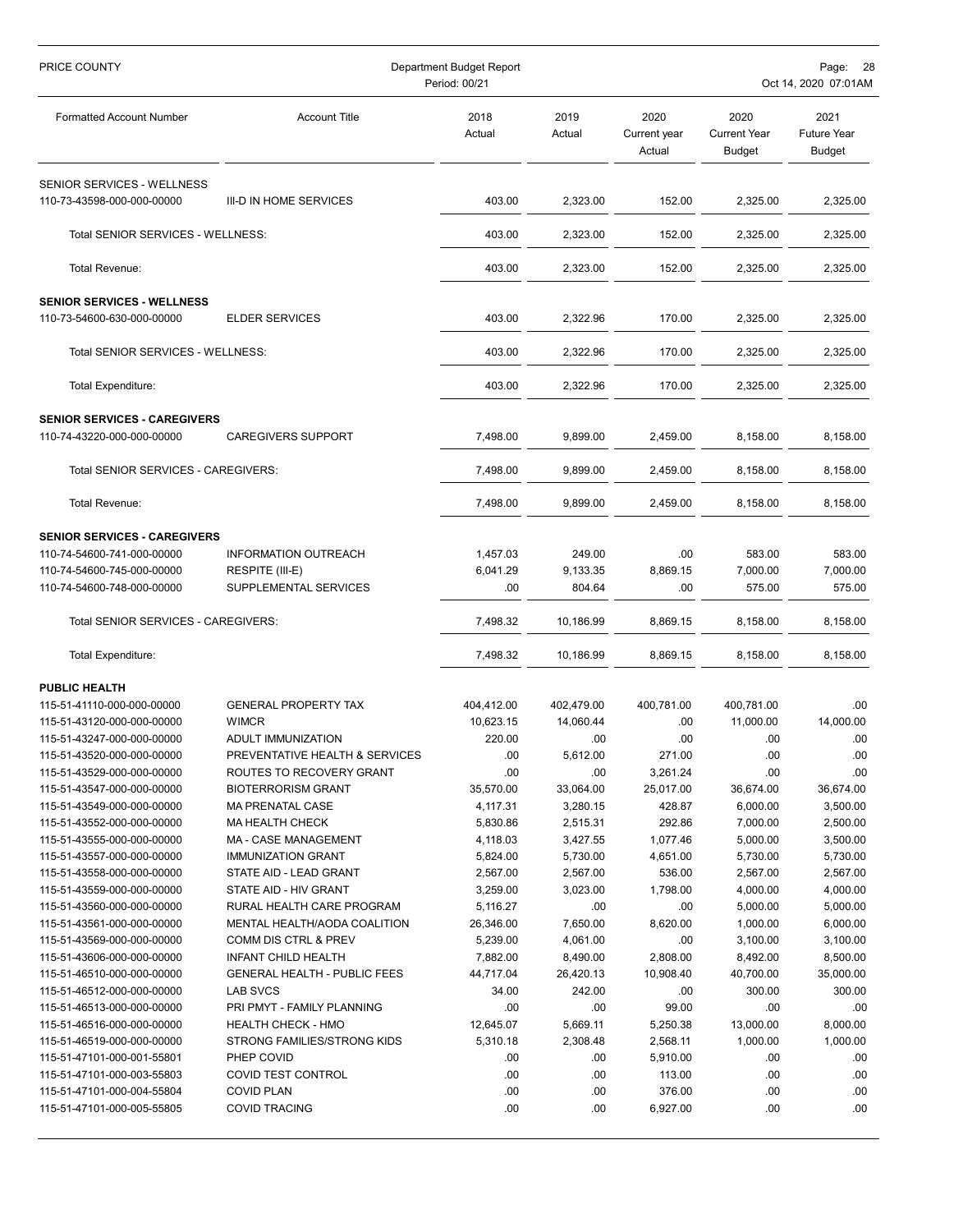| PRICE COUNTY                    | Department Budget Report<br>Period: 00/21 |                | Page:<br>- 29<br>Oct 14, 2020 07:01AM |                                |                                              |                                             |
|---------------------------------|-------------------------------------------|----------------|---------------------------------------|--------------------------------|----------------------------------------------|---------------------------------------------|
| <b>Formatted Account Number</b> | <b>Account Title</b>                      | 2018<br>Actual | 2019<br>Actual                        | 2020<br>Current year<br>Actual | 2020<br><b>Current Year</b><br><b>Budget</b> | 2021<br><b>Future Year</b><br><b>Budget</b> |
| 115-51-48750-000-000-00000      | <b>WELLNESS COALITION</b>                 | .00            | 500.00                                | .00                            | .00.                                         | .00                                         |
| <b>Total PUBLIC HEALTH:</b>     |                                           | 583.830.91     | 531,099.17                            | 481,694.32                     | 551,344.00                                   | 139,371.00                                  |
| Total Revenue:                  |                                           | 583,830.91     | 531,099.17                            | 481,694.32                     | 551,344.00                                   | 139,371.00                                  |
| <b>PUBLIC HEALTH</b>            |                                           |                |                                       |                                |                                              |                                             |
| 115-51-54100-111-000-00000      | WAGES - HEALTH DEPARTMENT                 | 265,596.47     | 258,445.62                            | 224,534.56                     | 314,485.00                                   | 298,539.00                                  |
| 115-51-54100-112-000-00000      | SALARIES - OVERTIME                       | 831.38         | 455.49                                | 3,186.63                       | .00.                                         | .00                                         |
| 115-51-54100-115-000-00000      | <b>PREMIUM PAY</b>                        | .00            | .00                                   | 2,094.77                       | .00.                                         | .00                                         |
| 115-51-54100-125-000-00000      | <b>COMP TIME</b>                          | .26            | .00                                   | .00                            | .00                                          | .00                                         |
| 115-51-54100-135-000-00000      | VACATION - HEALTH DEPARTMENT              | 28,992.63      | 27,160.94                             | 14,444.65                      | .00                                          | 28,000.00                                   |
| 115-51-54100-136-000-00000      | <b>SICK LEAVE</b>                         | 13,729.05      | 19,038.97                             | 9,752.77                       | .00.                                         | 20,000.00                                   |
| 115-51-54100-138-000-00000      | <b>LICENSE FEE</b>                        | 202.00         | 112.48                                | 189.00                         | 250.00                                       | 250.00                                      |
| 115-51-54100-145-000-00000      | NON CO BD MEMB PER DIEM/TRAVEL            | 475.00         | 800.00                                | 425.00                         | 1,200.00                                     | 800.00                                      |
| 115-51-54100-151-000-00000      | <b>SOCIAL SECURITY</b>                    | 19,196.62      | 20,945.84                             | 17,827.56                      | 24,280.00                                    | 26,510.00                                   |
| 115-51-54100-152-000-00000      | <b>WRS RETIREMENT</b>                     | 20,680.54      | 19,409.19                             | 17,083.77                      | 21,342.00                                    | 23,391.00                                   |
| 115-51-54100-154-000-00000      | <b>HOSPITAL &amp; HEALTH INSURANCE</b>    | 107,169.59     | 74,959.20                             | 63,965.31                      | 79,485.00                                    | 77,298.00                                   |
| 115-51-54100-155-000-00000      | <b>HEALTH SAVINGS ACCOUNT</b>             | 14,024.26      | 29,178.03                             | 18,160.92                      | 23,349.00                                    | 10,156.00                                   |
| 115-51-54100-156-000-00000      | <b>WORKERS COMPENSATION INSURAN</b>       | 13,545.78      | 9,817.65                              | 8,721.92                       | 10,000.00                                    | 10,000.00                                   |
| 115-51-54100-157-000-00000      | <b>EDUCATION &amp; TRAINING</b>           | 423.66         | 145.00                                | 200.00                         | 550.00                                       | 500.00                                      |
| 115-51-54100-158-000-00000      | UNEMPLOYMENT COMPENSATION                 | .00            | 3,762.00                              | 2,074.82                       | .00                                          | .00                                         |
| 115-51-54100-193-000-00000      | <b>RELATED EMPLOYMENT EXPENSES</b>        | 117.20         | 3,311.85                              | 682.83                         | .00                                          | .00                                         |
| 115-51-54100-214-000-00000      | SOFTWARE MAINTENANCE                      | 1,587.00       | 1,376.40                              | 2,075.53                       | 4,000.00                                     | 2,500.00                                    |
| 115-51-54100-219-000-00000      | CONTRACT/PROFESSIONAL SERVICE             | 4,315.00       | 7,729.87                              | 5,237.36                       | 5,000.00                                     | 5,800.00                                    |
| 115-51-54100-220-000-00000      | COUNTY HEALTH OFFICER EXPENSE             | 25.00          | 25.00                                 | .00.                           | 500.00                                       | 250.00                                      |
| 115-51-54100-225-000-00000      | <b>TELEPHONE</b>                          | 4,239.29       | 3,720.20                              | 2,510.87                       | 5,000.00                                     | 4,000.00                                    |
| 115-51-54100-242-000-00000      | <b>REPAIR &amp; MAINT - EQUIPMENT</b>     | 327.50         | 410.68                                | .00                            | 300.00                                       | 350.00                                      |
| 115-51-54100-291-000-00000      | <b>RENT</b>                               | 2,579.52       | 2,580.00                              | 2,150.00                       | 3,000.00                                     | 3,000.00                                    |
| 115-51-54100-311-000-00000      | <b>POSTAGE</b>                            | 724.40         | 644.68                                | 486.45                         | 800.00                                       | 850.00                                      |
| 115-51-54100-312-000-00000      | OFFICE SUPPLIES                           | 1,299.69       | 461.42                                | 532.73                         | 1,200.00                                     | 1,200.00                                    |
| 115-51-54100-314-000-00000      | SMALL ITEMS OF EQUIPMENT                  | 698.40         | .00                                   | .00                            | 1,000.00                                     | 1,000.00                                    |
| 115-51-54100-319-000-00000      | SUPPLIES/PROFESSIONAL SERVICES            | .00            | 631.46                                | 30.13                          | .00.                                         | .00                                         |
| 115-51-54100-321-000-00000      | PUBLICATIONS - LEGAL NOTICES              | 13.00          | 9.17                                  | .00                            | 50.00                                        | 50.00                                       |
| 115-51-54100-322-000-00000      | SUBSCRIPT - NEWSPAPER                     | 50.00          | .00                                   | .00                            | 100.00                                       | .00                                         |
| 115-51-54100-324-000-00000      | <b>MEMBERSHIP DUES</b>                    | 1,809.00       | 810.00                                | 810.00                         | 1,700.00                                     | 1,500.00                                    |
| 115-51-54100-339-000-00000      | MILEAGE/MEALS/LODGING                     | 5,268.17       | 6,966.68                              | 2,393.41                       | 7,000.00                                     | 7,000.00                                    |
| 115-51-54100-342-000-00000      | <b>MEDICAL SUPPLIES</b>                   | 3,191.62       | 1,993.44                              | 2,046.85                       | 3,000.00                                     | 3,000.00                                    |
| 115-51-54100-357-000-00000      | RADON GRANT                               | 27.75          | 13.77                                 | 39.50                          | 50.00                                        | .00                                         |
| 115-51-54100-362-000-00000      | MCH-MATERNAL CHILD HEALTH GNT             | 339.70         | 660.28                                | .00                            | 1,000.00                                     | .00                                         |
| 115-51-54100-368-000-00000      | WOMENS HEALTH ALLIANCE EXP                | 173.44         | 123.75                                | 30.45                          | 150.00                                       | .00                                         |
| 115-51-54100-513-000-00000      | PUBLIC LIABILITY INSURANCE                | 13,076.59      | 13,656.99                             | 15,526.46                      | 13,100.00                                    | 16,305.00                                   |
| 115-51-54100-520-000-00000      | PREMIUMS ON SURETY BONDS                  | 77.56          | 74.53                                 | 112.05                         | 78.00                                        | 115.00                                      |
| 115-51-54100-558-000-00000      | <b>COMM DIS CTRL &amp; PREV</b>           | 1,395.92       | 937.84                                | .00                            | 500.00                                       | 500.00                                      |
| 115-51-54100-577-000-00000      | <b>WELLNESS COALITION</b>                 | 333.30         | 182.33                                | .00                            | .00                                          | .00                                         |
| 115-51-54100-578-000-00000      | MH/AODA COALITION                         | 21,911.74      | 3,454.96                              | 2,455.70                       | 1,500.00                                     | 3,500.00                                    |
| 115-51-54100-596-000-00000      | LAB FEES                                  | 150.00         | 429.00                                | 338.00                         | 500.00                                       | 500.00                                      |
| 115-51-54100-713-000-00000      | STRONG FAMILIES/STRONG KIDS               | 7,494.25       | 678.43                                | 1,425.00                       | 1,000.00                                     | 1,000.00                                    |
| 115-51-54100-746-000-00000      | <b>VACCINES</b>                           | 22,749.33      | 36,594.37                             | 3,439.45                       | 15,000.00                                    | 15,000.00                                   |
| 115-51-54100-747-000-00000      | MEDICAL WASTE DISPOSAL                    | 594.36         | 518.39                                | 429.80                         | 525.00                                       | 525.00                                      |
| 115-51-54100-761-000-00000      | <b>HIV/AIDS GRANT</b>                     | 1,363.90       | 1,825.21                              | 863.10                         | 1,500.00                                     | 1,500.00                                    |
| 115-51-54100-762-000-00000      | <b>IMMUNIZATION GRANT EXPENSE</b>         | 641.41         | 90.50                                 | 689.66                         | 600.00                                       | 600.00                                      |
| 115-51-54100-767-000-00000      | <b>BIOTERRORISM GRANT</b>                 | 5,065.71       | 10,177.59                             | 4,869.74                       | 6,750.00                                     | 6,750.00                                    |
| 115-51-54100-780-000-00000      | RURAL HEALTH CARE PROGRAM                 | 1,176.74       | .00                                   | 1,091.81                       | 1,200.00                                     | 1,200.00                                    |
| 115-51-54100-781-000-00000      | <b>LEAD GRANT</b>                         | 319.08         | 332.81                                | 105.26                         | 250.00                                       | .00.                                        |
| 115-51-54100-791-001-55801      | PHEP COVID                                | .00            | .00                                   | 4,573.66                       | .00.                                         | .00.                                        |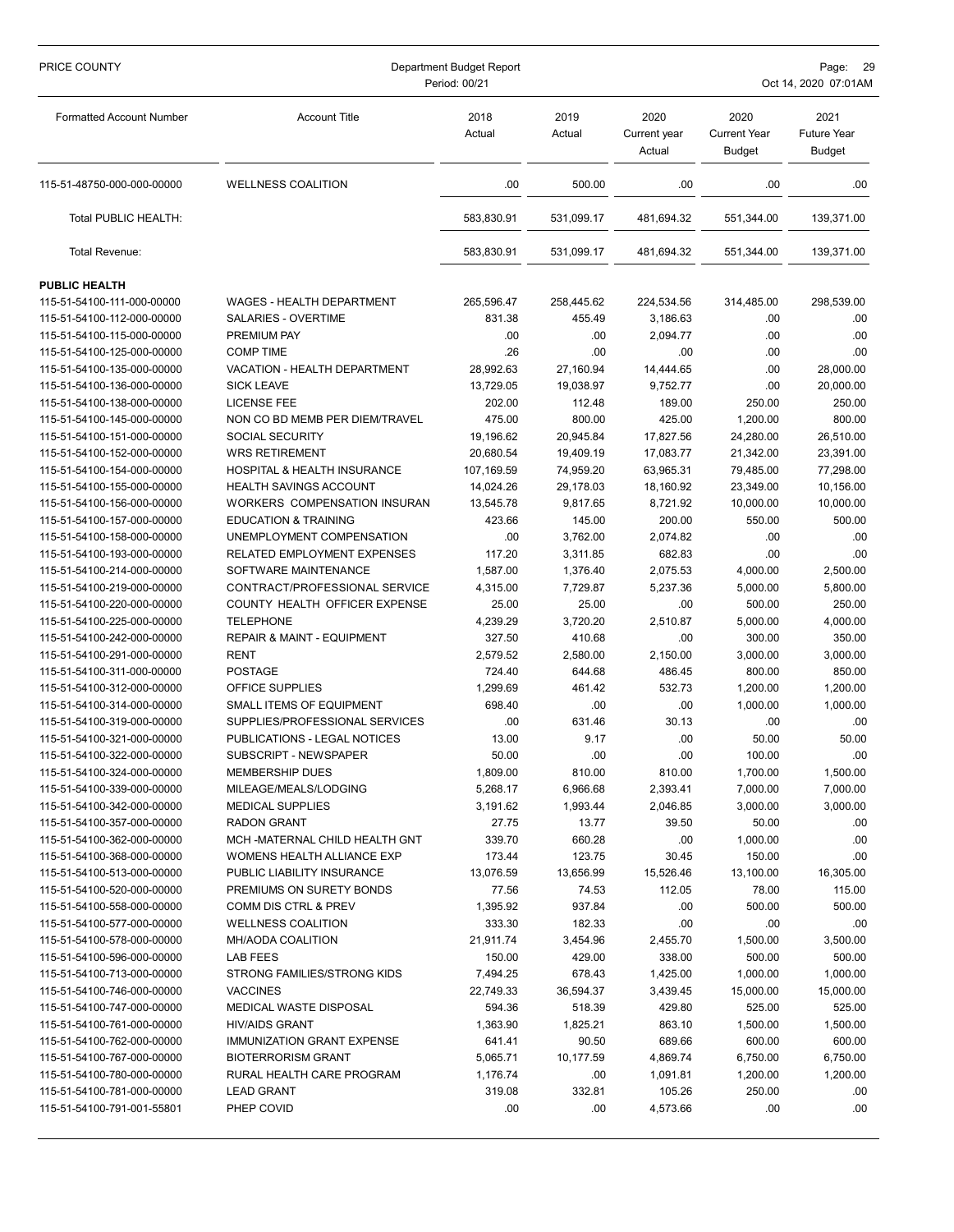| PRICE COUNTY                                             | Department Budget Report<br>Period: 00/21              |                |                |                                |                                       | Page:<br>30<br>Oct 14, 2020 07:01AM         |  |  |
|----------------------------------------------------------|--------------------------------------------------------|----------------|----------------|--------------------------------|---------------------------------------|---------------------------------------------|--|--|
| <b>Formatted Account Number</b>                          | <b>Account Title</b>                                   | 2018<br>Actual | 2019<br>Actual | 2020<br>Current year<br>Actual | 2020<br><b>Current Year</b><br>Budget | 2021<br><b>Future Year</b><br><b>Budget</b> |  |  |
| 115-51-54100-791-003-55803                               | <b>COVID TEST CONTROL</b>                              | .00            | .00            | 250.00                         | .00                                   | .00                                         |  |  |
| 115-51-54100-791-005-55805                               | <b>COVID TRACING</b>                                   | .00            | .00            | 8,671.47                       | .00                                   | .00                                         |  |  |
| 115-51-54100-792-000-00000                               | <b>ENVIRONMENTAL HEALTH EXPENSE</b>                    | 2.98           | .00            | .00                            | 50.00                                 | .00                                         |  |  |
| 115-51-54100-793-000-00000                               | <b>HEALTHY SMILES-SENIORS</b>                          | .00            | 98.95          | 1,400.00                       | .00                                   | .00                                         |  |  |
| Total PUBLIC HEALTH:                                     |                                                        | 588,005.79     | 564,750.96     | 447,928.95                     | 551,344.00                            | 573,439.00                                  |  |  |
| Total Expenditure:                                       |                                                        | 588,005.79     | 564,750.96     | 447,928.95                     | 551,344.00                            | 573,439.00                                  |  |  |
| PUBLIC HEALTH - WIC                                      |                                                        |                |                |                                |                                       |                                             |  |  |
| 115-52-41110-000-000-00000                               | <b>TAX LEVY</b>                                        | 15,919.00      | 12,829.00      | 23,705.00                      | 23,705.00                             | .00                                         |  |  |
| 115-52-43553-100-000-00000                               | WIC TOTAL GRANTS (STATE)                               | 97,538.00      | 110,983.00     | 53,892.00                      | 103,420.00                            | 110,000.00                                  |  |  |
| 115-52-43553-200-000-00000                               | WIC BF PEER COUNSELOR GRANT                            | .00            | 24.00          | .00                            | .00                                   | .00                                         |  |  |
| 115-52-43553-300-000-00000                               | <b>WIC FARMERS MARKET GRANT</b>                        | 1,185.00       | 541.00         | .00.                           | 565.00                                | 1,000.00                                    |  |  |
| Total PUBLIC HEALTH - WIC:                               |                                                        | 114,642.00     | 124,377.00     | 77.597.00                      | 127,690.00                            | 111,000.00                                  |  |  |
| Total Revenue:                                           |                                                        | 114,642.00     | 124,377.00     | 77,597.00                      | 127,690.00                            | 111,000.00                                  |  |  |
| <b>PUBLIC HEALTH - WIC</b>                               |                                                        |                |                |                                |                                       |                                             |  |  |
| 115-52-54110-111-000-00000                               | WAGES - WIC                                            | 68,717.74      | 59,016.44      | 46,485.26                      | 64,100.00                             | 69,880.00                                   |  |  |
| 115-52-54110-135-000-00000                               | VACATION - WIC                                         | .00            | .00            | 658.38                         | .00                                   | .00                                         |  |  |
| 115-52-54110-136-000-00000                               | <b>SICK LEAVE</b>                                      | .00            | .00            | 417.54                         | .00                                   | .00                                         |  |  |
| 115-52-54110-151-000-00000                               | SOCIAL SECURITY                                        | 5,256.90       | 4,514.76       | 3,342.89                       | 4,930.00                              | 5,346.00                                    |  |  |
| 115-52-54110-152-000-00000                               | <b>WRS RETIREMENT</b>                                  | 4,604.11       | 3,865.58       | 3,210.37                       | 4,350.00                              | 4,717.00                                    |  |  |
| 115-52-54110-154-000-00000                               | HOSPITAL & HEALTH INSURANCE                            | 25,619.49      | 23,805.44      | 20,758.76                      | 30,298.00                             | 29,856.00                                   |  |  |
| 115-52-54110-155-000-00000                               | <b>HEALTH SAVINGS ACCOUNT</b>                          | 3,783.18       | 8,462.59       | 6,440.14                       | 10,261.00                             | 4,396.00                                    |  |  |
| 115-52-54110-157-000-00000                               | <b>EDUCATION &amp; TRAINING</b>                        | .00            | .00            | 185.00                         | .00                                   | .00                                         |  |  |
| 115-52-54110-225-000-00000                               | <b>TELEPHONE</b>                                       | 876.00         | 876.00         | 584.00                         | 480.00                                | 900.00                                      |  |  |
| 115-52-54110-291-000-00000                               | <b>RENT</b>                                            | 8,064.00       | 8,136.00       | 6,780.00                       | 8,652.00                              | 9,300.00                                    |  |  |
| 115-52-54110-311-000-00000                               | POSTAGE                                                | 173.46         | 217.29         | 274.70                         | 250.00                                | 250.00                                      |  |  |
| 115-52-54110-312-000-00000                               | OFFICE SUPPLIES                                        | 979.32         | 130.38         | 23.18                          | 500.00                                | 500.00                                      |  |  |
| 115-52-54110-314-000-00000                               | SMALL ITEMS OF EQUIPMENT                               | 1,110.00       | 2,998.55       | 573.00                         | 500.00                                | 500.00                                      |  |  |
| 115-52-54110-319-000-00000                               | SUPPLIES/PROFESSIONAL                                  | .00            | 198.00         | 547.89                         | .00                                   | .00                                         |  |  |
| 115-52-54110-322-000-00000                               | DUES & SUBSCRIPTIONS                                   | .00            | 1,841.00       | 1,837.00                       | 50.00                                 | 50.00                                       |  |  |
| 115-52-54110-339-000-00000                               | MILEAGE/MEALS/LODGING                                  | 1,410.81       | 1,036.48       | 401.85                         | 1,200.00                              | 1,200.00                                    |  |  |
| 115-52-54110-342-000-00000                               | <b>MEDICAL SUPPLIES</b>                                | 749.54         | 50.12          | 24.46                          | 300.00                                | 300.00                                      |  |  |
| 115-52-54112-111-000-00000                               | <b>WAGES - FMNP</b>                                    | 1,011.19       | 409.88         | 137.75                         | 1,015.00                              | 1,046.00                                    |  |  |
| 115-52-54112-151-000-00000                               | <b>SOCIAL SECURITY</b>                                 | 77.35          | 31.36          | 9.15                           | 78.00                                 | 80.00                                       |  |  |
| 115-52-54112-152-000-00000                               | <b>WRS RETIREMENT</b>                                  | 67.75          | 26.84          | 9.30                           | 69.00                                 | 71.00                                       |  |  |
| 115-52-54112-154-000-00000                               | <b>HOSPITAL &amp; HEALTH INSURANCE</b>                 | 345.77         | 155.44         | 77.85                          | 491.00                                | 516.00                                      |  |  |
| 115-52-54112-155-000-00000<br>115-52-54112-339-000-00000 | <b>HEALTH SAVINGS ACCOUNT</b><br>MILEAGE/MEALS/LODGING | 53.93<br>17.44 | 56.33<br>.00   | 24.16<br>.00                   | 166.00<br>.00                         | 166.00<br>.00                               |  |  |
|                                                          |                                                        |                |                |                                |                                       |                                             |  |  |
| Total PUBLIC HEALTH - WIC:                               |                                                        | 122,917.98     | 115,828.48     | 92,802.63                      | 127,690.00                            | 129,074.00                                  |  |  |
| Total Expenditure:                                       |                                                        | 122,917.98     | 115,828.48     | 92,802.63                      | 127,690.00                            | 129,074.00                                  |  |  |
| PUBLIC HEALTH- FAMILY PLANNING                           |                                                        |                |                |                                |                                       |                                             |  |  |
| 115-53-41110-000-000-00000                               | <b>TAX LEVY</b>                                        | 18,795.00      | 2,660.00       | 75,003.00-                     | 75,003.00-                            | .00                                         |  |  |
| 115-53-43543-000-000-00000                               | FAMILY PLANNING MEDICAL ASSIST                         | 79,287.61      | 54,821.31      | 37,936.97                      | 75,000.00                             | 75,000.00                                   |  |  |
| 115-53-43556-000-000-00000                               | <b>FAMILY PLANNING GRANT</b>                           | 621,194.00     | 690,425.00     | 361,680.00                     | 543,536.00                            | 649,198.00                                  |  |  |
| 115-53-46513-000-000-00000                               | <b>FAMILY PLANNING PRIVATE PAY</b>                     | 2,186.82       | 13,221.53      | 1,474.04                       | 4,000.00                              | 4,000.00                                    |  |  |
| Total PUBLIC HEALTH- FAMILY PLANNING:                    |                                                        | 721,463.43     | 761,127.84     | 326,088.01                     | 547,533.00                            | 728,198.00                                  |  |  |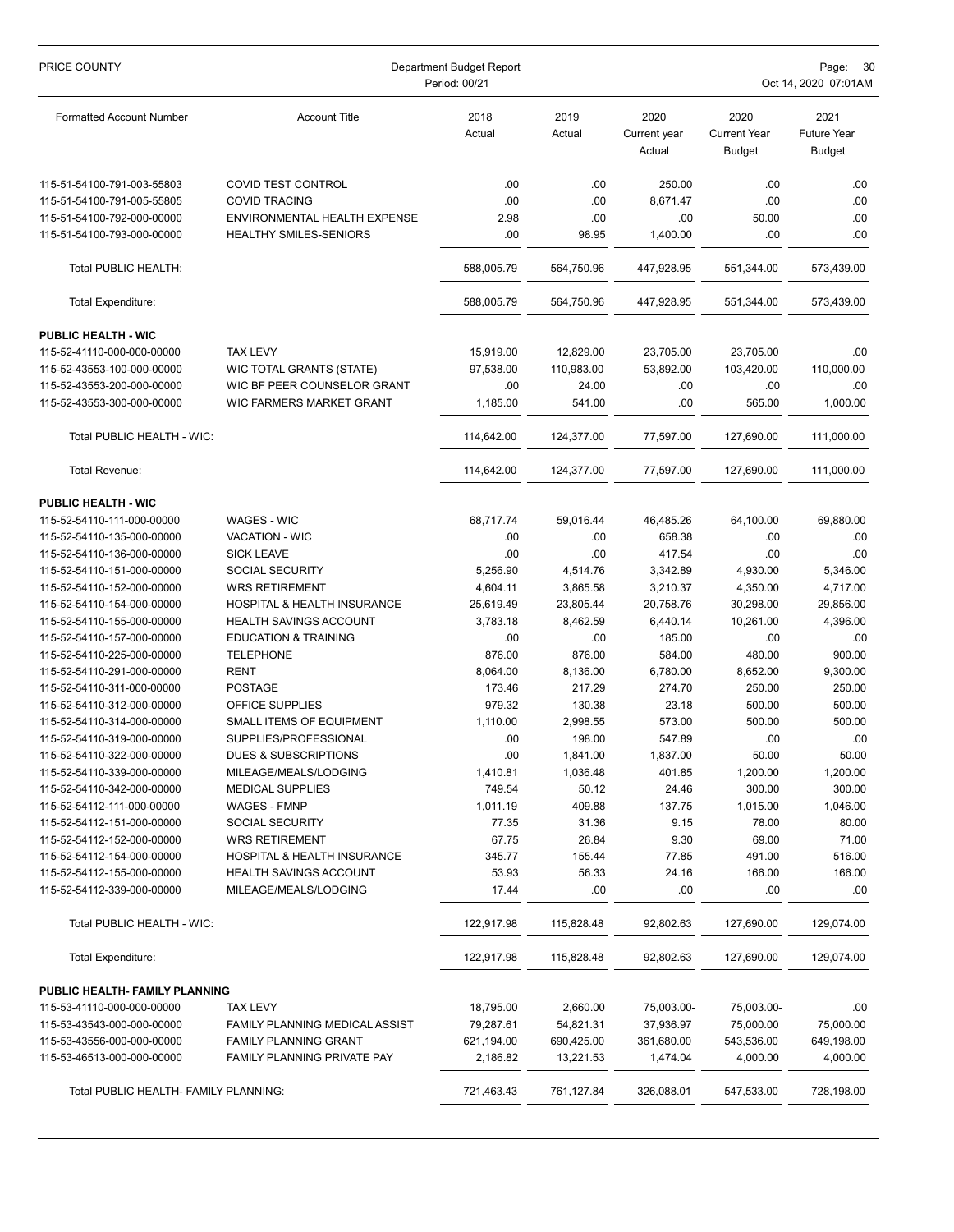| PRICE COUNTY                                  | Department Budget Report<br>Period: 00/21 |                |                |                                | Page: 31<br>Oct 14, 2020 07:01AM             |                                             |  |
|-----------------------------------------------|-------------------------------------------|----------------|----------------|--------------------------------|----------------------------------------------|---------------------------------------------|--|
| <b>Formatted Account Number</b>               | <b>Account Title</b>                      | 2018<br>Actual | 2019<br>Actual | 2020<br>Current year<br>Actual | 2020<br><b>Current Year</b><br><b>Budget</b> | 2021<br><b>Future Year</b><br><b>Budget</b> |  |
| Total Revenue:                                |                                           | 721,463.43     | 761,127.84     | 326,088.01                     | 547,533.00                                   | 728,198.00                                  |  |
| PUBLIC HEALTH- FAMILY PLANNING                |                                           |                |                |                                |                                              |                                             |  |
| 115-53-54120-111-000-00000                    | WAGES - FAMILY PLANNING                   | 66,647.80      | 63,952.30      | 36,671.81                      | 28,367.00                                    | 34,170.00                                   |  |
| 115-53-54120-151-000-00000                    | <b>SOCIAL SECURITY</b>                    | 5,098.57       | 4,892.35       | 2,598.90                       | 2,182.00                                     | 2,615.00                                    |  |
| 115-53-54120-152-000-00000                    | <b>WRS RETIREMENT</b>                     | 4,465.42       | 4,188.90       | 2,488.90                       | 1,925.00                                     | 2,306.00                                    |  |
| 115-53-54120-154-000-00000                    | HOSPITAL & HEALTH INSURANCE               | 32,144.12      | 16,080.19      | 9,164.71                       | 6,780.00                                     | 10,816.00                                   |  |
| 115-53-54120-155-000-00000                    | HEALTH SAVINGS ACCOUNT                    | 4,333.45       | 4,637.14       | 1,791.33                       | 1,664.00                                     | 2,220.00                                    |  |
| 115-53-54120-157-000-00000                    | <b>EDUCATION &amp; TRAINING</b>           | 264.21         | 945.00         | .00                            | 150.00                                       | 500.00                                      |  |
| 115-53-54120-219-000-00000                    | CONTRACT/PROFESSIONAL SERVICE             | 795.00         | 22,235.53      | 6,359.81                       | 1,000.00                                     | 6,500.00                                    |  |
| 115-53-54120-225-000-00000                    | <b>TELEPHONE</b>                          | 1,636.65       | 1,626.95       | 1,089.95                       | 1,700.00                                     | 1,700.00                                    |  |
| 115-53-54120-256-000-00000                    | <b>MEDICAL SERVICES - FAMILY PLAN</b>     | 931.74         | .00            | .00                            | 1,000.00                                     | 1,000.00                                    |  |
| 115-53-54120-290-000-00000                    | FISCAL AGENT - FAMILY PLANNING            | 541,698.00     | 724,065.26     | 495,461.79                     | 476,915.00                                   | 599,128.00                                  |  |
| 115-53-54120-291-000-00000<br><b>RENT</b>     |                                           | 2,568.00       | 2,604.00       | 2,170.00                       | 2,700.00                                     | 3,000.00                                    |  |
| 115-53-54120-311-000-00000<br>POSTAGE         |                                           | 851.22         | 948.54         | 441.62                         | 800.00                                       | 1,000.00                                    |  |
| 115-53-54120-312-000-00000                    | OFFICE SUPPLIES                           | 1,437.91       | 341.30         | 97.98                          | 750.00                                       | 750.00                                      |  |
| 115-53-54120-314-000-00000                    | SMALL ITEMS OF EQUIPMENT                  | .00            | 3,813.91       | .00                            | 100.00                                       | 100.00                                      |  |
| 115-53-54120-319-000-00000                    | SUPPLIES/PROFESSIONAL                     | 1,980.00       | .00            | .00                            | 1,700.00                                     | 1,700.00                                    |  |
| 115-53-54120-321-000-00000                    | PUBLICATIONS - LEGAL NOTICES              | .00            | .00            | .00                            | 300.00                                       | .00                                         |  |
| 115-53-54120-322-000-00000                    | DUES & SUBSCRIPTIONS                      | 629.00         | 716.95         | .00                            | 1,500.00                                     | 1,000.00                                    |  |
| 115-53-54120-339-000-00000                    | MILEAGE/MEALS/LODGING                     | 2,350.93       | 3,292.27       | 551.41                         | 3,000.00                                     | 3,000.00                                    |  |
| 115-53-54120-342-000-00000                    | <b>MEDICAL SUPPLIES</b>                   | .00            | .00            | 152.59                         | .00                                          | .00                                         |  |
| 115-53-54120-398-000-00000                    | MEDICAL SUPPLIES - FAMILY PLAN            | 14,672.99      | 10,729.80      | 7,041.66                       | 15,000.00                                    | 15,000.00                                   |  |
| Total PUBLIC HEALTH- FAMILY PLANNING:         |                                           | 682,505.01     | 865,070.39     | 566,082.46                     | 547,533.00                                   | 686,505.00                                  |  |
| Total Expenditure:                            |                                           | 682,505.01     | 865,070.39     | 566,082.46                     | 547,533.00                                   | 686,505.00                                  |  |
| PUBLIC HEALTH - ORAL HEALTH                   |                                           |                |                |                                |                                              |                                             |  |
| 115-55-41110-000-000-00000<br><b>TAX LEVY</b> |                                           | 21,841.00      | 18,923.00      | 6,079.00                       | 6,079.00                                     | .00                                         |  |
| 115-55-43507-100-000-00000                    | <b>FLUORIDE SUPPLEMENT GRANT</b>          | 2,790.00       | 3,010.00       | .00                            | 3,010.00                                     | .00                                         |  |
| 115-55-43507-200-000-00000                    | <b>FLUORIDE RINSE GRANT</b>               | 651.00         | 651.00         | .00                            | 651.00                                       | .00                                         |  |
| 115-55-43545-000-000-00000                    | NW TOBACCO FREE COALITION                 | 2,259.08       | 2,963.63       | 1,100.00                       | 2,000.00                                     | 2,000.00                                    |  |
| 115-55-43546-000-000-00000                    | DENTAL HEALTH - PGI                       | 761.04         | 3,839.33       | 207.46                         | 1,000.00                                     | 1,000.00                                    |  |
| 115-55-43550-000-000-00000                    | PREVENTION GRANT                          | 1,527.00       | 3,995.00       | 60.00                          | 5,400.00                                     | 4,000.00                                    |  |
| 115-55-43551-000-000-00000                    | <b>SEAL A SMILE GRANT</b>                 | 21,480.00      | 21,759.63      | 11,536.00                      | 21,480.00                                    | 22,000.00                                   |  |
| 115-55-43552-000-000-00000                    | <b>MA HEALTH CHECK DENTAL</b>             | 15,181.11      | 18,071.50      | 13,221.79                      | 15,000.00                                    | 16,000.00                                   |  |
| 115-55-46518-000-000-00000                    | MA DENTAL HYGIENIST                       | 5,013.44       | 6,348.60       | 2,339.28                       | 5,000.00                                     | 6,000.00                                    |  |
| 115-55-48525-000-000-00000                    | <b>HEALTHY SMILES FOR SENIORS PGI</b>     | 294.00         | 183.00         | 1,400.00                       | 500.00                                       | 500.00                                      |  |
| Total PUBLIC HEALTH - ORAL HEALTH:            |                                           | 71,797.67      | 79,744.69      | 35,943.53                      | 60.120.00                                    | 51,500.00                                   |  |
| Total Revenue:                                |                                           | 71,797.67      | 79,744.69      | 35,943.53                      | 60,120.00                                    | 51,500.00                                   |  |
| PUBLIC HEALTH - ORAL HEALTH                   |                                           |                |                |                                |                                              |                                             |  |
| 115-55-54130-111-000-00000                    | WAGES - SEAL A SMILE SALARIES             | 23,540.68      | 20,705.99      | 10,829.45                      | 16,926.00                                    | 23,142.00                                   |  |
| 115-55-54130-151-000-00000                    | <b>SOCIAL SECURITY</b>                    | 1,800.87       | 1,584.03       | 774.35                         | 1,302.00                                     | 1,770.00                                    |  |
| 115-55-54130-152-000-00000                    | <b>WRS RETIREMENT</b>                     | 1,577.23       | 1,356.25       | 731.00                         | 1,149.00                                     | 1,562.00                                    |  |
| 115-55-54130-154-000-00000                    | HOSPITAL & HEALTH INSURANCE               | 10,322.50      | 3,654.44       | 5,712.99                       | 7,572.00                                     | 13,121.00                                   |  |
| 115-55-54130-155-000-00000                    | <b>HEALTH SAVINGS ACCOUNT</b>             | 1,386.28       | 1,324.36       | 1,772.38                       | 2,565.00                                     | 1,932.00                                    |  |
| 115-55-54130-157-000-00000                    | <b>EDUCATION &amp; TRAINING</b>           | .00            | 75.00          | .00                            | .00                                          | .00.                                        |  |
| 115-55-54130-219-000-00000                    | CONTRACT/PROFESSIONAL SERVICE             | 5,685.00       | 6,200.00       | 3,700.00                       | 4,400.00                                     | 4,400.00                                    |  |
| <b>POSTAGE</b><br>115-55-54130-311-000-00000  |                                           | 84.78          | 78.79          | 1.00                           | 100.00                                       | 100.00                                      |  |
| 115-55-54130-312-000-00000                    | OFFICE SUPPLIES                           | 344.77         | 6.33           | .00                            | 300.00                                       | 300.00                                      |  |
| 115-55-54130-319-000-00000                    | SUPPLIES/PROFESSIONAL                     | 3,524.55       | 7,510.31       | 715.63                         | 2,500.00                                     | 2,500.00                                    |  |
| 115-55-54130-339-000-00000                    | MILEAGE/MEALS/LODGING                     | 591.75         | 451.00         | 257.34                         | 550.00                                       | 550.00                                      |  |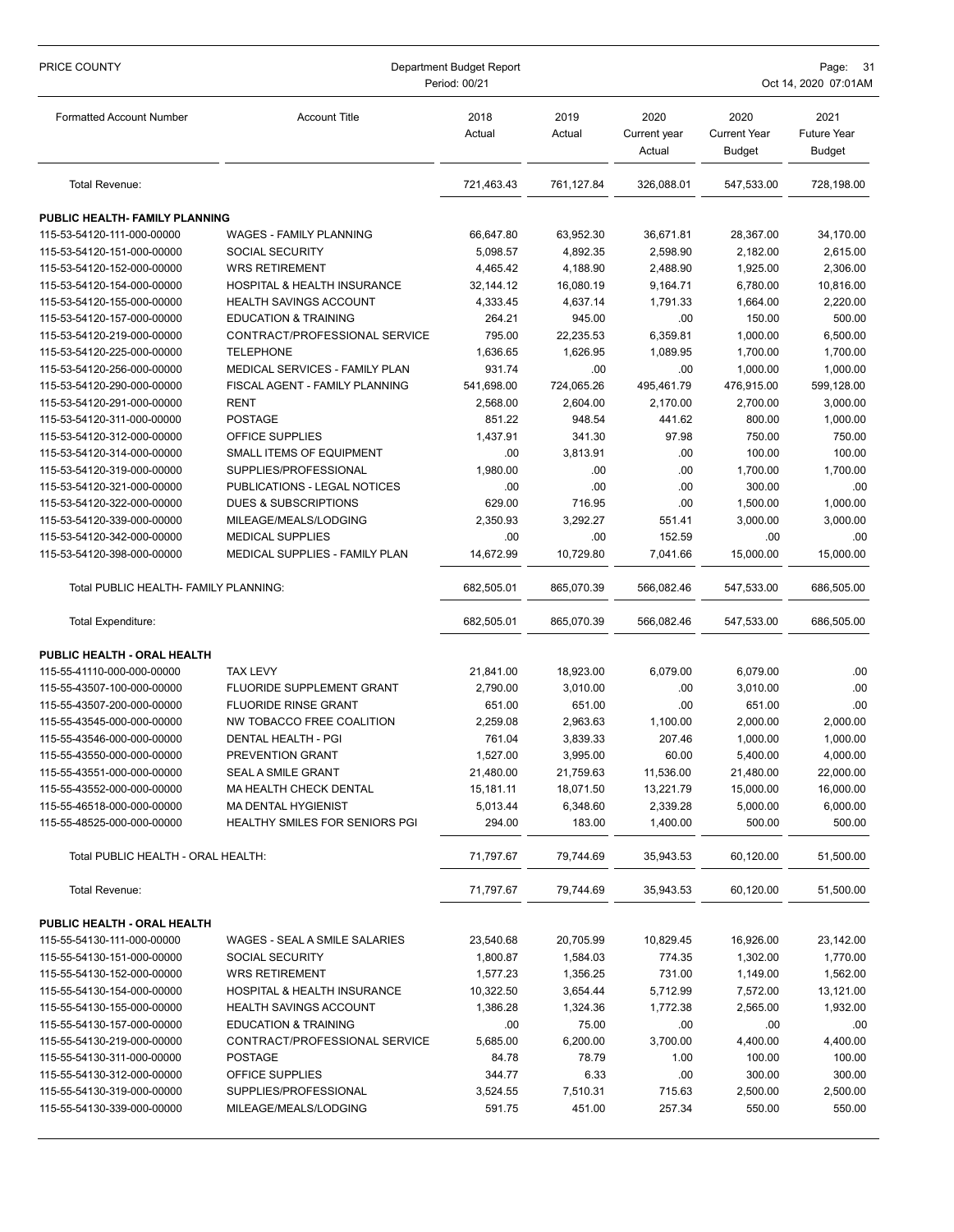| PRICE COUNTY                                             | Department Budget Report<br>Period: 00/21                       |                |                |                                | Page:<br>-32<br>Oct 14, 2020 07:01AM         |                                             |  |
|----------------------------------------------------------|-----------------------------------------------------------------|----------------|----------------|--------------------------------|----------------------------------------------|---------------------------------------------|--|
| <b>Formatted Account Number</b>                          | <b>Account Title</b>                                            | 2018<br>Actual | 2019<br>Actual | 2020<br>Current year<br>Actual | 2020<br><b>Current Year</b><br><b>Budget</b> | 2021<br><b>Future Year</b><br><b>Budget</b> |  |
| 115-55-54131-111-000-00000                               | WAGES - FLUORIDE SUPPLEMENT                                     | 3,205.16       | 2,885.31       | 252.60                         | 2,584.00                                     | .00.                                        |  |
| 115-55-54131-151-000-00000                               | SOCIAL SECURITY                                                 | 245.19         | 220.72         | 17.98                          | 199.00                                       | .00                                         |  |
| 115-55-54131-152-000-00000                               | <b>WRS RETIREMENT</b>                                           | 214.74         | 188.98         | 17.05                          | 175.00                                       | .00                                         |  |
| 115-55-54131-154-000-00000                               | <b>HOSPITAL &amp; HEALTH INSURANCE</b>                          | 1,403.40       | 887.23         | 130.67                         | 1,445.00                                     | .00                                         |  |
| 115-55-54131-155-000-00000                               | <b>HEALTH SAVINGS ACCOUNT</b>                                   | 188.54         | 321.53         | 40.55                          | 489.00                                       | .00                                         |  |
| 115-55-54131-311-000-00000                               | <b>POSTAGE</b>                                                  | 174.44         | 156.14         | 20.30                          | 150.00                                       | .00                                         |  |
| 115-55-54131-319-000-00000                               | SUPPLIES/PROFESSIONAL SERVICES                                  | 596.01         | 431.52         | .00                            | 600.00                                       | .00                                         |  |
| 115-55-54132-111-000-00000                               | WAGES - FLUORIDE VARNISH & PRE                                  | 7,156.22       | 4,996.23       | 856.72                         | 4,776.00                                     | 6,070.00                                    |  |
| 115-55-54132-151-000-00000                               | SOCIAL SECURITY                                                 | 547.43         | 382.21         | 60.61                          | 367.00                                       | 464.00                                      |  |
| 115-55-54132-152-000-00000                               | <b>WRS RETIREMENT</b>                                           | 479.47         | 327.26         | 57.83                          | 324.00                                       | 410.00                                      |  |
| 115-55-54132-154-000-00000                               | <b>HOSPITAL &amp; HEALTH INSURANCE</b>                          | 3,119.40       | 1,114.64       | 447.79                         | 2,671.00                                     | 3,043.00                                    |  |
| 115-55-54132-155-000-00000                               | <b>HEALTH SAVINGS ACCOUNT</b>                                   | 421.10         | 403.95         | 138.92                         | 905.00                                       | 448.00                                      |  |
| 115-55-54132-319-000-00000                               | SUPPLIES/PROFESS SVCS VARNISH                                   | 957.35         | 1,180.68       | 342.92                         | 800.00                                       | 900.00                                      |  |
| 115-55-54132-339-000-00000                               | MILEAGE/MEALS/LODGING VARNISH                                   | 212.56         | 296.38         | .00                            | 250.00                                       | 250.00                                      |  |
| 115-55-54133-319-000-00000                               | CONTRACT/PROFESS SVCS PRENAT                                    | 167.48         | .00            | 183.00                         | .00                                          | .00                                         |  |
| 115-55-54134-111-000-00000                               | WAGES - HEALTHY SMILES SENIORS                                  | 2.351.79       | 2,287.65       | 449.62                         | 1,640.00                                     | .00                                         |  |
| 115-55-54134-151-000-00000                               | <b>SOCIAL SECURITY</b>                                          | 179.90         | 175.01         | 32.42                          | 126.00                                       | .00                                         |  |
| 115-55-54134-152-000-00000                               | <b>WRS RETIREMENT</b>                                           | 157.58         | 149.85         | 30.36                          | 111.00                                       | .00                                         |  |
| 115-55-54134-154-000-00000                               | <b>HOSPITAL &amp; HEALTH INSURANCE</b>                          | 1,029.46       | 761.69         | 229.79                         | 917.00                                       | .00                                         |  |
| 115-55-54134-155-000-00000                               | <b>HEALTH SAVINGS ACCOUNT</b>                                   | 138.17         | 276.03         | 71.29                          | 310.00                                       | .00                                         |  |
| 115-55-54134-311-000-00000                               | POSTAGE - HEALTHY SMILE SENIOR<br>SUPPLIES/PROFFESS SVCS SENIOR | .47<br>65.09   | 1.80<br>110.20 | .50<br>.00                     | 20.00<br>250.00                              | .00<br>.00                                  |  |
| 115-55-54134-319-000-00000<br>115-55-54134-339-000-00000 | MILEAGE/MEALS/LODGING SENIORS                                   | 10.90          | 30.16          | .00                            | 50.00                                        | .00                                         |  |
| 115-55-54135-111-000-00000                               | WAGES - TOBACCO COMMUNITY                                       | 2,560.63       | 3,258.06       | 2,600.46                       | 1,847.00                                     | .00                                         |  |
| 115-55-54135-151-000-00000                               | SOCIAL SECURITY                                                 | 195.89         | 249.23         | 186.07                         | 142.00                                       | .00                                         |  |
| 115-55-54135-152-000-00000                               | <b>WRS RETIREMENT</b>                                           | 171.56         | 213.39         | 175.53                         | 125.00                                       | .00                                         |  |
| 115-55-54135-154-000-00000                               | HOSPITAL & HEALTH INSURANCE                                     | 1,117.40       | 1,066.57       | 1,322.69                       | 1,033.00                                     | .00                                         |  |
| 115-55-54135-155-000-00000                               | <b>HEALTH SAVINGS ACCOUNT</b>                                   | 150.69         | 386.52         | 410.37                         | 350.00                                       | .00                                         |  |
| 115-55-54135-311-000-00000                               | POSTAGE - TOBACCO                                               | 48.51          | 60.00          | 28.70                          | 50.00                                        | .00                                         |  |
| 115-55-54135-339-000-00000                               | MILEAGE/MEALS/LODGING TOBACCO                                   | 27.25          | 2.32           | .00.                           | 50.00                                        | .00                                         |  |
| 115-55-54136-319-000-00000                               | SUPPLIES/PROFESS SVCS TOBACCO                                   | .00            | 17.19          | .00                            | .00                                          | .00                                         |  |
| 115-55-54137-111-000-00000                               | WAGES - ORAL HEALTH                                             | .00            | .00            | .00                            | .00                                          | 8,725.00                                    |  |
| 115-55-54137-151-000-00000                               | SOCIAL SECURITY                                                 | .00            | .00            | .00                            | .00                                          | 667.00                                      |  |
| 115-55-54137-152-000-00000                               | <b>WRS RETIREMENT</b>                                           | .00            | .00            | .00                            | .00                                          | 590.00                                      |  |
| 115-55-54137-154-000-00000                               | HOSPITAL & HEALTH INSURANCE                                     | .00.           | .00            | .00                            | .00                                          | 2,853.00                                    |  |
| 115-55-54137-155-000-00000                               | <b>HEALTH SAVINGS ACCOUNT</b>                                   | .00            | .00.           | .00                            | .00                                          | 420.00                                      |  |
| 115-55-54137-311-000-00000                               | POSTAGE - ORAL HEALTH                                           | .00            | .00            | .00                            | .00                                          | 500.00                                      |  |
| 115-55-54137-319-000-00000                               | SUPPLIE/PROFESSIONAL SERVICES                                   | .00            | .00            | .00                            | .00                                          | 200.00                                      |  |
| 115-55-54137-339-000-00000                               | MILEAGE/MEALS/LOGGING ORAL HLT                                  | .00            | .00            | .00                            | .00                                          | 150.00                                      |  |
| Total PUBLIC HEALTH - ORAL HEALTH:                       |                                                                 | 76,152.19      | 65,784.95      | 32,598.88                      | 60,120.00                                    | 75.067.00                                   |  |
| <b>Total Expenditure:</b>                                |                                                                 | 76,152.19      | 65,784.95      | 32,598.88                      | 60,120.00                                    | 75,067.00                                   |  |
| <b>PUBLIC HEALTH - TITLE TEN</b>                         |                                                                 |                |                |                                |                                              |                                             |  |
| 115-59-43556-000-000-00000                               | TITLE TEN GRANT                                                 | .00.           | .00.           | 637,367.00                     | 91,760.00                                    | 977,780.00                                  |  |
| Total PUBLIC HEALTH - TITLE TEN:                         |                                                                 | .00            | .00            | 637,367.00                     | 91,760.00                                    | 977,780.00                                  |  |
| Total Revenue:                                           |                                                                 | .00            | .00            | 637,367.00                     | 91,760.00                                    | 977,780.00                                  |  |
| PUBLIC HEALTH - TITLE TEN                                |                                                                 |                |                |                                |                                              |                                             |  |
| 115-59-54120-111-000-00000                               | WAGES                                                           | .00.           | .00            | 2,601.72                       | 27,743.00                                    | 93,000.00                                   |  |
| 115-59-54120-151-000-00000                               | SOCIAL SECURITY                                                 | .00            | .00            | 186.37                         | 2,122.00                                     | 7,114.50                                    |  |
| 115-59-54120-152-000-00000                               | <b>WRS RETIREMENT</b>                                           | .00            | .00            | 175.62                         | 1,873.00                                     | 6,277.50                                    |  |
| 115-59-54120-154-000-00000                               | <b>HOSPITAL &amp; HEALTH INSURANCE</b>                          | .00.           | .00            | 859.28                         | 6,533.00                                     | 12,000.00                                   |  |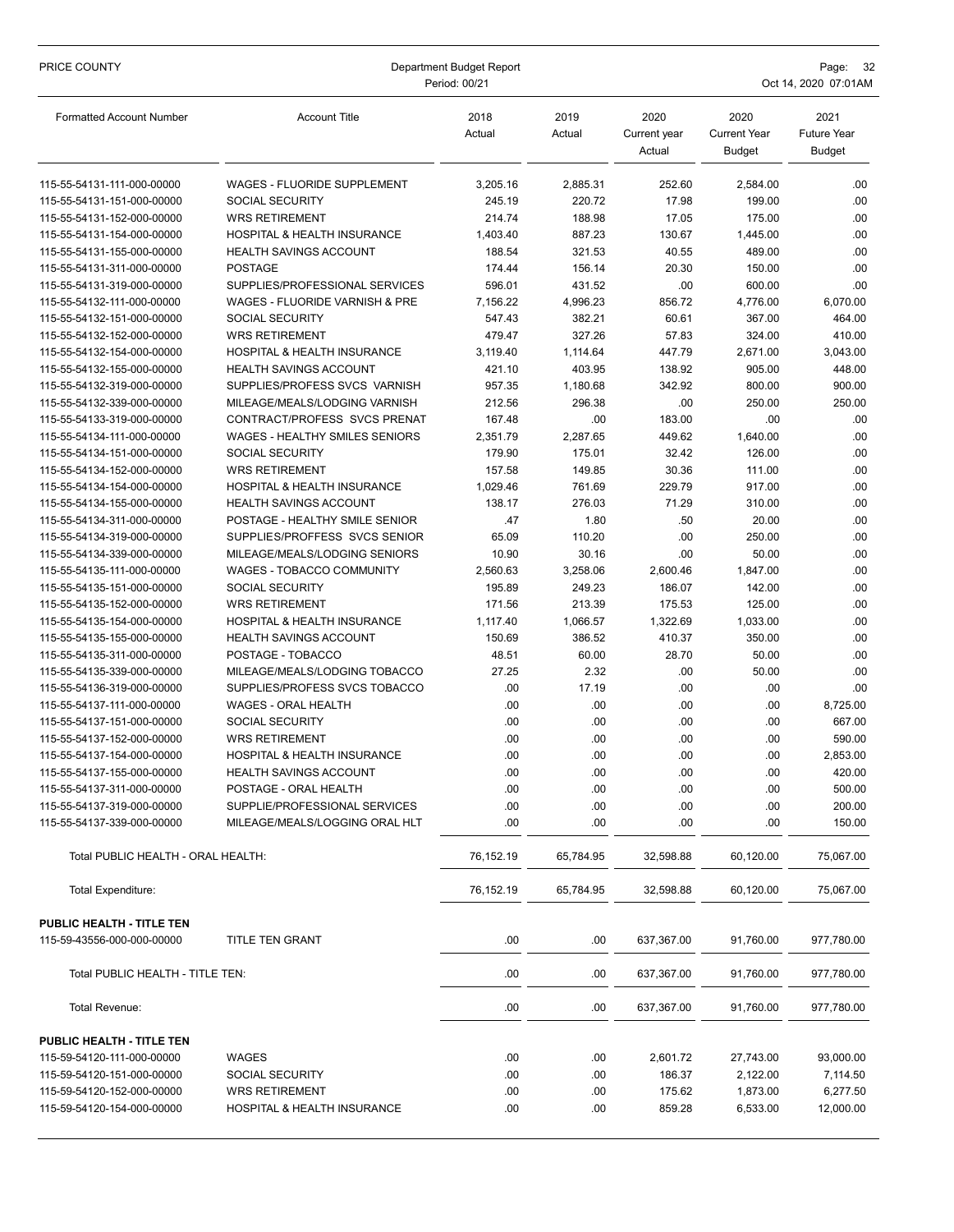| PRICE COUNTY                          | Department Budget Report<br>Period: 00/21 |                |                |                                | Page:<br>33<br>Oct 14, 2020 07:01AM   |                                             |  |
|---------------------------------------|-------------------------------------------|----------------|----------------|--------------------------------|---------------------------------------|---------------------------------------------|--|
| <b>Formatted Account Number</b>       | <b>Account Title</b>                      | 2018<br>Actual | 2019<br>Actual | 2020<br>Current year<br>Actual | 2020<br><b>Current Year</b><br>Budget | 2021<br><b>Future Year</b><br><b>Budget</b> |  |
| 115-59-54120-155-000-00000            | HEALTH SAVINGS ACCOUNT                    | .00            | .00            | 266.57                         | 1,599.00                              | 2,000.00                                    |  |
| 115-59-54120-219-000-00000            | CONTRACT/PROFESSIONAL SERVICE             | .00            | .00            | .00                            | 200.00                                | 2,608.00                                    |  |
| 115-59-54120-256-000-00000            | FISCAL AGENT - TITLE TEN                  | .00            | .00            | 713,560.73                     | 51,690.00                             | 854,780.00                                  |  |
| Total PUBLIC HEALTH - TITLE TEN:      |                                           | .00            | .00            | 717,650.29                     | 91,760.00                             | 977,780.00                                  |  |
| <b>Total Expenditure:</b>             |                                           | .00            | .00            | 717,650.29                     | 91,760.00                             | 977,780.00                                  |  |
| <b>VETERANS SERVICES</b>              |                                           |                |                |                                |                                       |                                             |  |
| 140-65-41110-000-000-00000            | <b>GENERAL PROPERTY TAX</b>               | 83,960.00      | 82,855.00      | 85,804.00                      | 85,804.00                             | .00                                         |  |
| 140-65-43565-000-000-00000            | STATE AID - VETERANS SERVICE              | 8,500.00       | 8,836.05       | 8,500.00                       | 8,500.00                              | 8,500.00                                    |  |
| 140-65-46305-000-000-00000            | <b>TRANSPORTATION FEES</b>                | .00            | 1,225.50       | 656.25                         | 250.00                                | 250.00                                      |  |
| <b>Total VETERANS SERVICES:</b>       |                                           | 92,460.00      | 92,916.55      | 94.960.25                      | 94.554.00                             | 8.750.00                                    |  |
| Total Revenue:                        |                                           | 92.460.00      | 92,916.55      | 94,960.25                      | 94,554.00                             | 8,750.00                                    |  |
| <b>VETERANS SERVICES</b>              |                                           |                |                |                                |                                       |                                             |  |
| 140-65-54720-111-000-00000            | <b>WAGES - VETS SERVICES</b>              | 57,532.45      | 66,555.58      | 48.085.44                      | 67,532.00                             | 68,653.00                                   |  |
| 140-65-54720-135-000-00000            | VACATION - VETS SERVICES                  | 1,830.40       | 1,269.60       | 1,611.86                       | 2,321.00                              | 2,348.00                                    |  |
| 140-65-54720-136-000-00000            | <b>SICK LEAVE</b>                         | 1,224.56       | 1,476.69       | 1,711.13                       | 2,018.00                              | 2,042.00                                    |  |
| 140-65-54720-151-000-00000            | <b>SOCIAL SECURITY</b>                    | 4,576.35       | 5,229.31       | 3,912.66                       | 5,526.00                              | 5,588.00                                    |  |
| 140-65-54720-152-000-00000            | <b>WRS RETIREMENT</b>                     | 3,892.89       | 4,544.76       | 3,470.07                       | 3,342.00                              | 4,930.00                                    |  |
| 140-65-54720-154-000-00000            | HOSPITAL & HEALTH INSURANCE               | 1,607.06       | .00            | .00                            | .00                                   | .00                                         |  |
| 140-65-54720-155-000-00000            | HEALTH SAVINGS ACCOUNT                    | 215.74         | .00            | .00                            | .00                                   | .00                                         |  |
| 140-65-54720-156-000-00000            | WORKERS COMPENSATION INSURAN              | 154.83         | 95.41          | 100.05                         | 160.00                                | 120.00                                      |  |
| 140-65-54720-157-000-00000            | <b>EDUCATION &amp; TRAINING</b>           | 144.83         | 109.00         | 45.00                          | 200.00                                | 300.00                                      |  |
| 140-65-54720-193-000-00000            | RELATED EMPLOYMENT EXPENSES               | 361.40         | .00            | .00                            | .00                                   | .00                                         |  |
| 140-65-54720-214-000-00000            | SOFTWARE MAINTENANCE                      | .00            | 3,400.00       | 918.00                         | .00                                   | 1,100.00                                    |  |
| 140-65-54720-216-000-00000            | CONTRACTED SERVICES - COMPUTE             | 750.00         | .00            | .00                            | 1,100.00                              | .00                                         |  |
| 140-65-54720-219-000-00000            | CONTRACT/PROFESSIONAL SERVICE             | 708.26         | 875.01         | 852.65                         | 1,200.00                              | 1,200.00                                    |  |
| 140-65-54720-225-000-00000            | <b>TELEPHONE</b>                          | 933.79         | 923.07         | 611.38                         | 800.00                                | 800.00                                      |  |
| 140-65-54720-311-000-00000            | <b>POSTAGE</b>                            | 155.27         | 68.03          | 66.20                          | 175.00                                | 100.00                                      |  |
| 140-65-54720-312-000-00000            | OFFICE SUPPLIES                           | 455.90         | .00            | 70.70                          | 200.00                                | 200.00                                      |  |
| 140-65-54720-314-000-00000            | SMALL ITEMS OF EQUIPMENT                  | 2,485.43       | 1,882.83       | 499.83                         | 1,800.00                              | 1,800.00                                    |  |
| 140-65-54720-329-000-00000            | DUES & SUBSCRIPTIONS                      | 309.11         | 255.00         | 440.11                         | 450.00                                | 350.00                                      |  |
| 140-65-54720-339-000-00000            | MILEAGE/MEALS/LODGING                     | 2,304.77       | 3,127.32       | 943.01                         | 3,800.00                              | 3,800.00                                    |  |
| 140-65-54720-513-000-00000            | PUBLIC LIABILITY INSURANCE                | 917.43         | 760.89         | 872.11                         | 920.00                                | 920.00                                      |  |
| 140-65-54720-520-000-00000            | PREMIUMS ON SURETY BONDS                  | 6.02           | 8.85           | 16.89                          | 10.00                                 | 20.00                                       |  |
| 140-65-54720-716-000-00000            | <b>TRANSPORTATION</b>                     | 1,647.88       | 4,429.50       | 1,848.00                       | 3,000.00                              | 3,000.00                                    |  |
| Total VETERANS SERVICES:              |                                           | 82,214.37      | 95,010.85      | 66,075.09                      | 94.554.00                             | 97,271.00                                   |  |
| Total Expenditure:                    |                                           | 82,214.37      | 95,010.85      | 66,075.09                      | 94,554.00                             | 97,271.00                                   |  |
| <b>LIBRARY SERVICES -PRICE COUNTY</b> |                                           |                |                |                                |                                       |                                             |  |
| 150-69-41110-000-000-00000            | <b>GENERAL PROPERTY TAX</b>               | 285,251.00     | 304,775.00     | 303,377.00                     | 303,377.00                            | .00                                         |  |
| 150-69-49210-000-000-00000            | TRANS FROM GENL FUND (OPER IN)            | .00            | .00            | .00                            | 13,000.00                             | 4,400.00                                    |  |
| Total LIBRARY SERVICES -PRICE COUNTY: |                                           | 285,251.00     | 304,775.00     | 303,377.00                     | 316,377.00                            | 4,400.00                                    |  |
| Total Revenue:                        |                                           | 285,251.00     | 304,775.00     | 303,377.00                     | 316,377.00                            | 4,400.00                                    |  |
| <b>LIBRARY SERVICES -PRICE COUNTY</b> |                                           |                |                |                                |                                       |                                             |  |
| 150-69-55110-219-000-00000            | CONTRACT/PROFESSIONAL SERVICE             | .00            | 35,000.00      | 17,500.00                      | 17,500.00                             | 8,900.00                                    |  |
| 150-69-55110-728-000-00000            | <b>REIMBURSE LIBRARIES</b>                | 300,897.51     | 300,274.60     | 300,942.39                     | 298,877.00                            | 313,710.00                                  |  |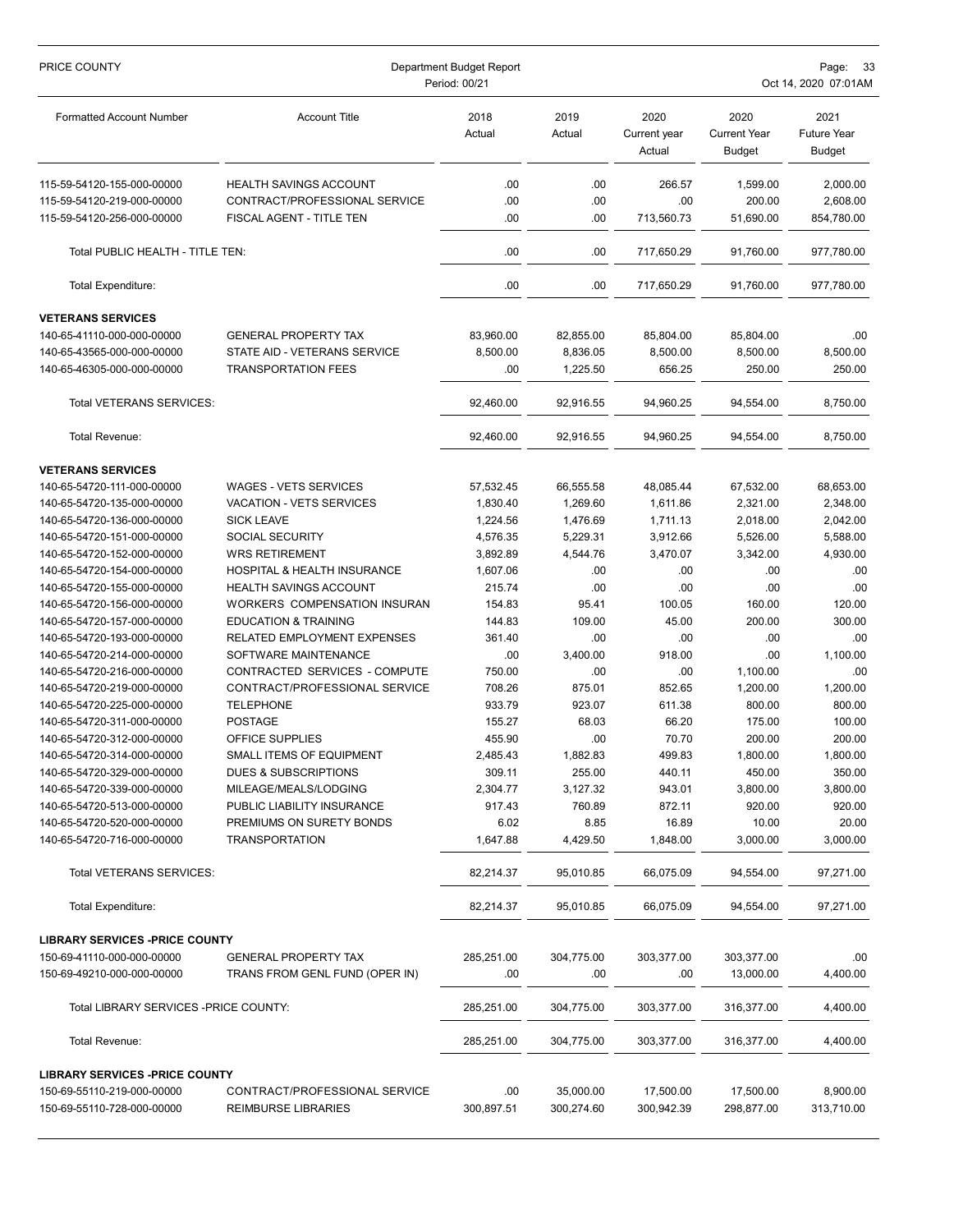| PRICE COUNTY                                             | Department Budget Report<br>Period: 00/21                   |                       | Page:<br>- 34<br>Oct 14, 2020 07:01AM |                                |                                       |                                             |
|----------------------------------------------------------|-------------------------------------------------------------|-----------------------|---------------------------------------|--------------------------------|---------------------------------------|---------------------------------------------|
| <b>Formatted Account Number</b>                          | <b>Account Title</b>                                        | 2018<br>Actual        | 2019<br>Actual                        | 2020<br>Current year<br>Actual | 2020<br><b>Current Year</b><br>Budget | 2021<br><b>Future Year</b><br><b>Budget</b> |
| Total LIBRARY SERVICES - PRICE COUNTY:                   |                                                             | 300,897.51            | 335,274.60                            | 318,442.39                     | 316,377.00                            | 322,610.00                                  |
| <b>Total Expenditure:</b>                                |                                                             | 300,897.51            | 335,274.60                            | 318,442.39                     | 316,377.00                            | 322,610.00                                  |
| <b>AIRPORT</b>                                           |                                                             |                       |                                       |                                |                                       |                                             |
| 160-49-41110-000-000-00000                               | <b>GENERAL PROPERTY TAX</b>                                 | 92,361.00             | 106,754.00                            | 121,119.00                     | 121,119.00                            | .00                                         |
| 160-49-46340-000-000-00000                               | <b>FUEL</b>                                                 | 94,775.03             | 83,579.33                             | 41,446.73                      | 114,000.00                            | 100,000.00                                  |
| 160-49-48220-000-000-00000                               | <b>AIRPORT LEASES</b>                                       | 21,144.89             | 21,273.48                             | 17,222.61                      | 19,300.00                             | 19,300.00                                   |
| 160-49-48400-000-000-00000                               | <b>INSURANCE RECOVERIES</b>                                 | .00                   | 25,502.67                             | .00.                           | .00                                   | .00                                         |
| 160-49-48800-000-000-00000                               | OIL                                                         | 1,891.36              | 1,500.25                              | 608.50                         | 1,000.00                              | 1,100.00                                    |
| 160-49-48900-000-000-00000                               | <b>MISC REVENUE</b>                                         | 2,518.18              | 2,646.00                              | 105.50                         | 2,500.00                              | 2,500.00                                    |
| <b>Total AIRPORT:</b>                                    |                                                             | 212,690.46            | 241,255.73                            | 180,502.34                     | 257,919.00                            | 122,900.00                                  |
| Total Revenue:                                           |                                                             | 212,690.46            | 241,255.73                            | 180,502.34                     | 257,919.00                            | 122,900.00                                  |
|                                                          |                                                             |                       |                                       |                                |                                       |                                             |
| <b>AIRPORT</b><br>160-49-53510-111-000-00000             | <b>WAGES - AIRPORT</b>                                      | 64,539.80             | 64,034.26                             | 43,587.48                      | 65,836.00                             | 66,836.00                                   |
| 160-49-53510-112-000-00000                               | <b>OVERTIME</b>                                             | 161.16                | 130.17                                | .00.                           | .00                                   | .00                                         |
| 160-49-53510-115-000-00000                               | PREMIUM PAY                                                 | 210.76                | 384.33                                | .00                            | .00                                   | .00                                         |
| 160-49-53510-129-000-00000                               | CASUAL EMPLOYEE                                             | 37.50                 | .00                                   | .00                            | .00                                   | .00                                         |
| 160-49-53510-135-000-00000                               | <b>VACATION - AIRPORT</b>                                   | 1,074.45              | 1,114.05                              | 2,022.26                       | 1,325.00                              | 1,336.00                                    |
| 160-49-53510-136-000-00000                               | <b>SICK LEAVE</b>                                           | .00                   | 1,752.00                              | 3,232.85                       | 1,752.00                              | 1,833.00                                    |
| 160-49-53510-151-000-00000                               | SOCIAL SECURITY                                             | 4,766.81              | 4,893.35                              | 3,536.25                       | 5,576.00                              | 5,355.00                                    |
| 160-49-53510-152-000-00000                               | <b>WRS RETIREMENT</b>                                       | 4,693.33              | 4,436.14                              | 3,302.60                       | 4,667.00                              | 4,725.00                                    |
| 160-49-53510-154-000-00000                               | HOSPITAL & HEALTH INSURANCE                                 | 22,344.96             | 21,979.20                             | 17,308.62                      | 23,078.00                             | 19,017.00                                   |
| 160-49-53510-155-000-00000                               | <b>HEALTH SAVINGS ACCOUNT</b>                               | 3,000.00              | 3,000.00                              | 1,875.06                       | 3,000.00                              | 2,800.00                                    |
| 160-49-53510-156-000-00000                               | WORKERS COMPENSATION INSURAN                                | 4,755.66              | 3,714.19                              | 3,862.94                       | 4,775.00                              | 4,000.00                                    |
| 160-49-53510-157-000-00000                               | <b>EDUCATION &amp; TRAINING</b>                             | 239.83                | .00                                   | .00.                           | 500.00                                | 500.00                                      |
| 160-49-53510-159-000-00000                               | UNIFORM ALLOWANCE                                           | .00                   | 221.12                                | 84.37                          | 500.00                                | 500.00                                      |
| 160-49-53510-193-000-00000                               | RELATED EMPLOYMENT EXPENSES                                 | 26.62                 | 33.46                                 | 16.91                          | .00                                   | .00                                         |
| 160-49-53510-219-000-00000                               | CONTRACT/PROFESSIONAL SERVICE                               | 1,139.29              | 881.04                                | 621.92                         | 1,000.00                              | 1,000.00                                    |
| 160-49-53510-221-000-00000<br>160-49-53510-222-000-00000 | WATER, SEWER & GARBAGE<br>ELECTRIC SERVICE                  | 4,335.02              | 3,786.46                              | 1.746.08                       | 3,500.00                              | 3,500.00                                    |
| 160-49-53510-225-000-00000                               | <b>TELEPHONE</b>                                            | 15,209.41<br>2,259.47 | 13,474.77<br>2,378.16                 | 7,844.35<br>1,601.21           | 16,000.00<br>2,500.00                 | 16,000.00<br>2,500.00                       |
| 160-49-53510-226-000-00000                               | CREDIT CARD PROCESSING FEE                                  | 1,580.35              | 1,767.64                              | 1,066.71                       | 1,500.00                              | 1,500.00                                    |
| 160-49-53510-235-000-00000                               | SNOW REMOVAL/EQUIP/LABOR/MATL                               | 5,936.32              | 12,637.68                             | 1,850.78                       | 5,000.00                              | 5,000.00                                    |
| 160-49-53510-241-000-00000                               | <b>REPAIR &amp; MAINT - VEHICLES</b>                        | .00.                  | 364.64                                | 329.29                         | 850.00                                | 850.00                                      |
| 160-49-53510-242-000-00000                               | <b>REPAIR &amp; MAINT - EQUIPMENT</b>                       | 5,036.77              | 8,558.89                              | 5,376.52                       | 6,000.00                              | 6,500.00                                    |
| 160-49-53510-245-000-00000                               | <b>REPAIR &amp; MAINT - GROUNDS</b>                         | 22,317.95             | 5,806.73                              | 1,533.59                       | 10,000.00                             | 10,000.00                                   |
| 160-49-53510-247-000-00000                               | REPAIR & MAINT - BUILDING                                   | 5,874.12              | 2,983.79                              | 39.45                          | 1,500.00                              | 2,000.00                                    |
| 160-49-53510-311-000-00000                               | POSTAGE                                                     | 147.91                | 82.41                                 | 47.20                          | 150.00                                | 150.00                                      |
| 160-49-53510-312-000-00000                               | OFFICE SUPPLIES                                             | 160.46                | .00                                   | 48.70                          | 200.00                                | 200.00                                      |
| 160-49-53510-314-000-00000                               | SMALL ITEMS OF EQUIPMENT                                    | 144.42                | 25.98                                 | .00.                           | 250.00                                | 200.00                                      |
| 160-49-53510-321-000-00000                               | PUBLICATIONS - LEGAL NOTICES                                | 47.00                 | .00                                   | .00                            | 50.00                                 | 50.00                                       |
| 160-49-53510-330-000-00000                               | AIRSHOW CONTRIBUTION                                        | 3,000.00              | 3,275.75                              | .00                            | 500.00                                | 500.00                                      |
| 160-49-53510-339-000-00000                               | MILEAGE/MEALS/LODGING                                       | 522.04                | 981.05                                | 12.00-                         | 750.00                                | 750.00                                      |
| 160-49-53510-351-000-00000                               | GAS FUEL OIL FOR OWN EQUIPMENT                              | 49,078.10             | 58,630.79                             | 1,597.63                       | 50,000.00                             | 3,000.00                                    |
| 160-49-53510-352-000-00000                               | <b>JET FUEL</b>                                             | 36,490.42             | 17,648.23                             | 1,137.97                       | 35,000.00                             | 40,000.00                                   |
| 160-49-53510-352-001-00000                               | <b>AVIATION FUEL</b>                                        | .00                   | .00                                   | 24,481.07                      | .00.                                  | 30,000.00                                   |
| 160-49-53510-352-002-00000                               | AVIATION OIL PURCHASES                                      | .00                   | .00                                   | 936.98                         | .00                                   | 2,000.00                                    |
| 160-49-53510-461-000-00000<br>160-49-53510-511-000-00000 | ELECTRICAL SUPPLIES - LIGHTS<br><b>INSURANCE - PROPERTY</b> | 294.39<br>2,679.00    | 819.57<br>2,638.18                    | 2.99<br>2,441.00               | 500.00<br>2,700.00                    | 550.00<br>2,700.00                          |
| 160-49-53510-512-000-00000                               | <b>INSURANCE - VEHICLES</b>                                 | 547.89                | 549.82                                | 1,457.91                       | 550.00                                | 1,500.00                                    |
| 160-49-53510-513-000-00000                               | PUBLIC LIABILITY INSURANCE                                  | 6,841.84              | 1,582.90                              | 1,770.78                       | 6,900.00                              | 1,860.00                                    |
|                                                          |                                                             |                       |                                       |                                |                                       |                                             |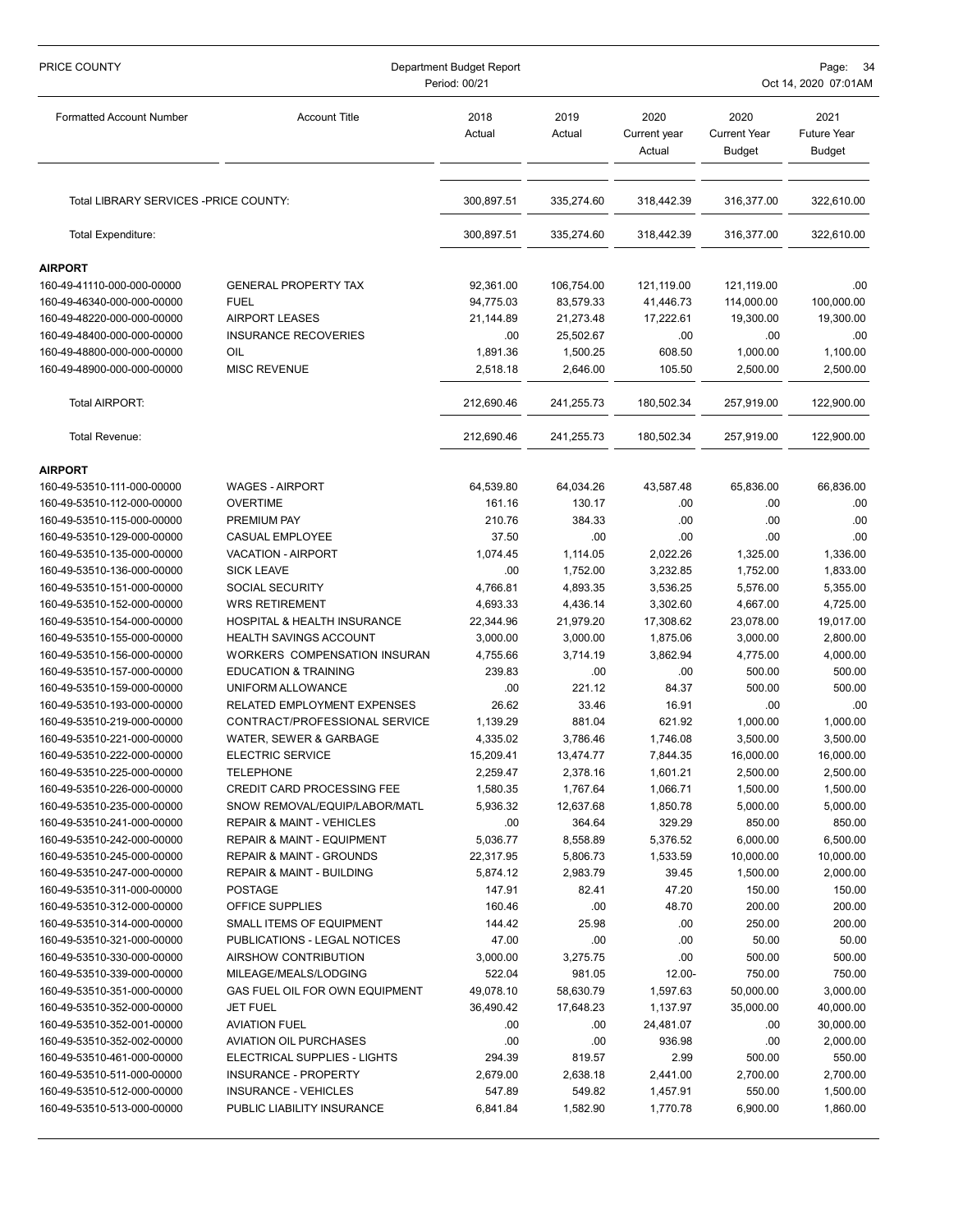| PRICE COUNTY                    | Department Budget Report<br>Period: 00/21 |                |                |                                |                                              | Page:<br>- 35<br>Oct 14, 2020 07:01AM       |  |  |
|---------------------------------|-------------------------------------------|----------------|----------------|--------------------------------|----------------------------------------------|---------------------------------------------|--|--|
| <b>Formatted Account Number</b> | <b>Account Title</b>                      | 2018<br>Actual | 2019<br>Actual | 2020<br>Current year<br>Actual | 2020<br><b>Current Year</b><br><b>Budget</b> | 2021<br><b>Future Year</b><br><b>Budget</b> |  |  |
| 160-49-53510-520-000-00000      | PREMIUMS ON SURETY BONDS                  | 10.02          | 10.17          | 16.35                          | 10.00                                        | 17.00                                       |  |  |
| 160-49-53510-525-000-00000      | PROPERTY INSURANCE CLAIMS                 | 11,318.46      | .00            | .00                            | .00                                          | .00                                         |  |  |
| 160-49-53510-591-000-00000      | SALES TAX DUE STATE-GAS SALES             | 1,605.36       | 1,423.38       | 677.64                         | 1,500.00                                     | 1,500.00                                    |  |  |
| Total AIRPORT:                  |                                           | 282,426.89     | 246,000.30     | 135,443.46                     | 257,919.00                                   | 240,729.00                                  |  |  |
| Total Expenditure:              |                                           | 282,426.89     | 246,000.30     | 135,443.46                     | 257,919.00                                   | 240,729.00                                  |  |  |
| <b>HEALTH INSURANCE</b>         |                                           |                |                |                                |                                              |                                             |  |  |
| 175-50-48694-000-000-00000      | EMPLOYEE HEALTH INS PREMIUM               | .00            | .00            | .00                            | 2,190,771.00                                 | 2,095,347.00                                |  |  |
| Total HEALTH INSURANCE:         |                                           | .00            | .00            | .00                            | 2,190,771.00                                 | 2,095,347.00                                |  |  |
| Total Revenue:                  |                                           | .00            | .00            | .00                            | 2,190,771.00                                 | 2,095,347.00                                |  |  |
| <b>HEALTH INSURANCE</b>         |                                           |                |                |                                |                                              |                                             |  |  |
| 175-50-59940-516-000-00000      | <b>INSURANCE CLAIMS</b>                   | .00            | .00            | .00                            | 2,190,771.00                                 | 2,095,347.00                                |  |  |
| Total HEALTH INSURANCE:         |                                           | .00            | .00            | .00                            | 2,190,771.00                                 | 2,095,347.00                                |  |  |
| <b>Total Expenditure:</b>       |                                           | .00            | .00            | .00                            | 2,190,771.00                                 | 2,095,347.00                                |  |  |
| <b>FORESTRY - STATE</b>         |                                           |                |                |                                |                                              |                                             |  |  |
| 180-79-41110-000-000-00000      | <b>GENERAL PROPERTY TAX</b>               | 2,147.00       | 6,274.00       | 6,356.00                       | 6,356.00                                     | .00                                         |  |  |
| 180-79-43525-000-000-00000      | STATE AID-FOREST ADMIN GRANT              | 42,138.04      | 44,268.90      | 45,320.13                      | 42,867.00                                    | 45,564.00                                   |  |  |
| Total FORESTRY - STATE:         |                                           | 44,285.04      | 50,542.90      | 51,676.13                      | 49,223.00                                    | 45,564.00                                   |  |  |
| Total Revenue:                  |                                           | 44,285.04      | 50,542.90      | 51,676.13                      | 49,223.00                                    | 45,564.00                                   |  |  |
| <b>FORESTRY - STATE</b>         |                                           |                |                |                                |                                              |                                             |  |  |
| 180-79-56120-111-000-00000      | <b>WAGES - STATE FORESTRY</b>             | 26,435.24      | 27,215.68      | 21,287.10                      | 28,455.00                                    | 28,900.00                                   |  |  |
| 180-79-56120-135-000-00000      | VACATION - STATE FORESTRY                 | 3,204.16       | 3,274.32       | 1,299.10                       | 3,235.00                                     | 3,340.00                                    |  |  |
| 180-79-56120-136-000-00000      | <b>SICK LEAVE</b>                         | 683.52         | 826.00         | 121.60                         | .00                                          | .00                                         |  |  |
| 180-79-56120-151-000-00000      | SOCIAL SECURITY                           | 2,011.03       | 2,229.28       | 1,598.68                       | 2,437.00                                     | 2,466.00                                    |  |  |
| 180-79-56120-152-000-00000      | <b>WRS RETIREMENT</b>                     | 2,028.61       | 2,055.38       | 1,532.69                       | 2,151.00                                     | 2,176.00                                    |  |  |
| 180-79-56120-154-000-00000      | HOSPITAL & HEALTH INSURANCE               | 11,172.39      | 9,209.27       | 7,252.29                       | 9,670.00                                     | 9,508.00                                    |  |  |
| 180-79-56120-155-000-00000      | <b>HEALTH SAVINGS ACCOUNT</b>             | 1,499.96       | 3,274.94       | 2,249.88                       | 3,275.00                                     | 1,400.00                                    |  |  |
| Total FORESTRY - STATE:         |                                           | 47,034.91      | 48,084.87      | 35,341.34                      | 49,223.00                                    | 47,790.00                                   |  |  |
| Total Expenditure:              |                                           | 47,034.91      | 48,084.87      | 35,341.34                      | 49,223.00                                    | 47,790.00                                   |  |  |
| <b>ANIMAL CONTROL</b>           |                                           |                |                |                                |                                              |                                             |  |  |
| 183-10-41110-000-000-00000      | <b>GENERAL PROPERTY TAX</b>               | 31,406.00      | 31,303.00      | 43,092.00                      | 43,092.00                                    | .00                                         |  |  |
| 183-10-44211-000-000-00000      | DOG LICENSES CO SHARE                     | 7,634.50       | 6,843.80       | 16,813.55                      | 20,023.00                                    | 20,023.00                                   |  |  |
| 183-10-48500-000-000-00000      | <b>DONATIONS</b>                          | .00.           | 9,000.00       | .00                            | .00                                          | .00                                         |  |  |
| 183-10-48900-000-000-00000      | <b>MISC REVENUE</b>                       | .00            | .00            | 22.00                          | .00                                          | .00                                         |  |  |
| Total ANIMAL CONTROL:           |                                           | 39,040.50      | 47,146.80      | 59,927.55                      | 63,115.00                                    | 20,023.00                                   |  |  |
| Total Revenue:                  |                                           | 39,040.50      | 47,146.80      | 59,927.55                      | 63,115.00                                    | 20,023.00                                   |  |  |
| <b>ANIMAL CONTROL</b>           |                                           |                |                |                                |                                              |                                             |  |  |
| 183-10-51940-111-000-00000      | WAGES - DOG                               | 515.46         | 2,185.89       | 12,360.00                      | 12,360.00                                    | 42,251.00                                   |  |  |
| 183-10-51940-151-000-00000      | SOCIAL SECURITY                           | 39.43          | 167.22         | 946.00                         | 946.00                                       | 3,232.00                                    |  |  |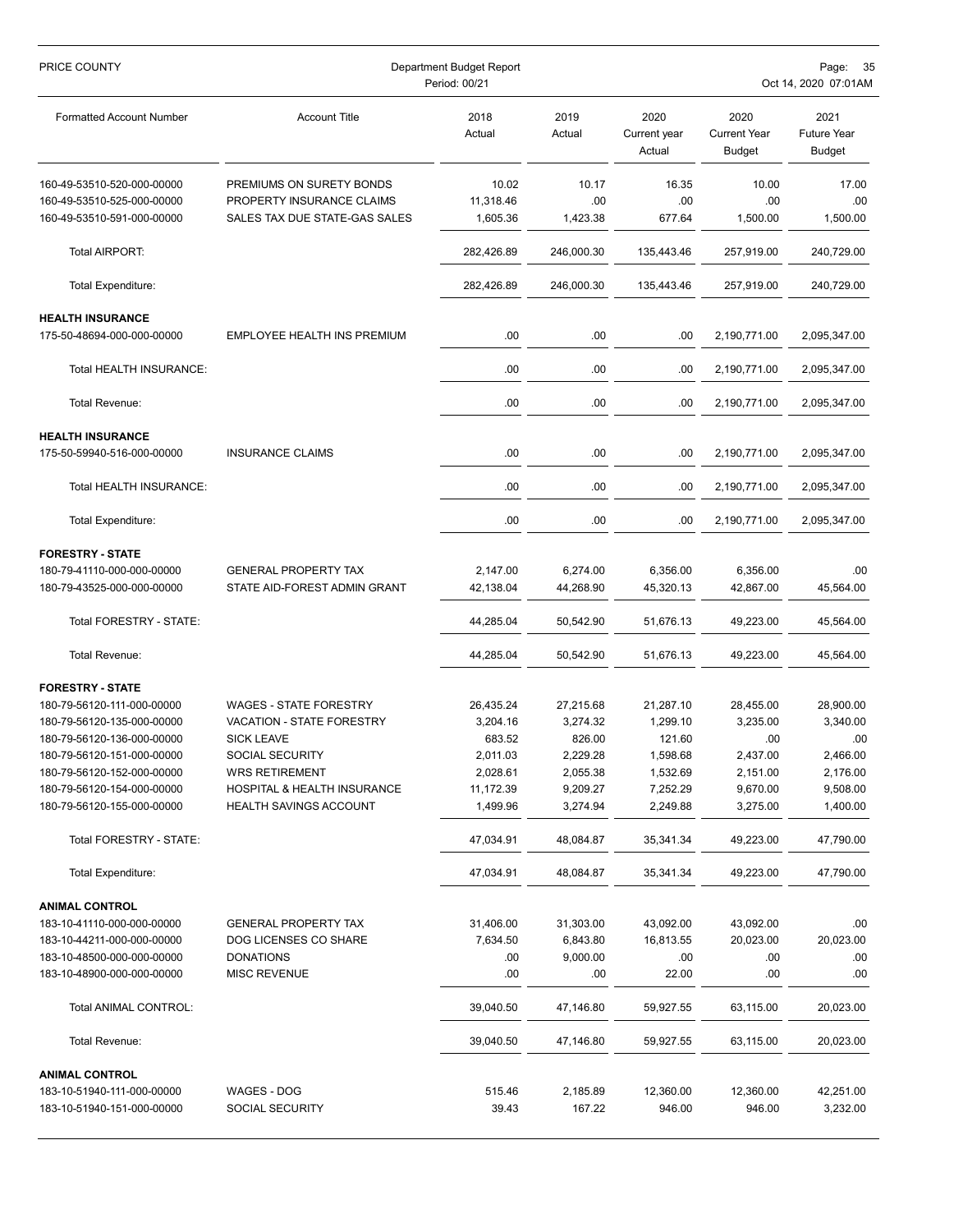| PRICE COUNTY                                             | Department Budget Report<br>Period: 00/21                 |                     |                     |                                |                                              | Page:<br>36<br>Oct 14, 2020 07:02AM         |  |  |
|----------------------------------------------------------|-----------------------------------------------------------|---------------------|---------------------|--------------------------------|----------------------------------------------|---------------------------------------------|--|--|
| <b>Formatted Account Number</b>                          | <b>Account Title</b>                                      | 2018<br>Actual      | 2019<br>Actual      | 2020<br>Current year<br>Actual | 2020<br><b>Current Year</b><br><b>Budget</b> | 2021<br><b>Future Year</b><br><b>Budget</b> |  |  |
| 183-10-51940-152-000-00000                               | <b>WRS RETIREMENT</b>                                     | 34.55               | 143.17              | 835.00                         | 835.00                                       | 4,964.00                                    |  |  |
| 183-10-51940-154-000-00000                               | <b>HOSPITAL &amp; HEALTH INSURANCE</b>                    | .00                 | .00                 | 4,448.00                       | 4,448.00                                     | 14,263.00                                   |  |  |
| 183-10-51940-155-000-00000                               | <b>HEALTH SAVINGS ACCOUNT</b>                             | .00                 | .00                 | 1.506.00                       | 1,506.00                                     | 2,100.00                                    |  |  |
| 183-10-51940-219-000-00000                               | CONTRACT/PROFESSIONAL SERVICE                             | 38,074.11           | 37,018.60           | 42,352.57                      | 42,000.00                                    | 42,000.00                                   |  |  |
| 183-10-51940-225-000-00000                               | <b>TELEPHONE</b>                                          | 23.24               | 65.57               | 365.47                         | 200.00                                       | 200.00                                      |  |  |
| 183-10-51940-339-000-00000                               | MILEAGE/MEALS/LODGING                                     | .00                 | .00                 | .00                            | 120.00                                       | 120.00                                      |  |  |
| 183-10-51940-390-000-00000                               | OTHER OPERATING                                           | 104.06              | 24,359.40           | 1,650.01                       | 350.00                                       | 350.00                                      |  |  |
| 183-10-51940-397-000-00000                               | DOG LICENSES EXPENSES                                     | 262.48              | 342.31              | 499.76                         | 350.00                                       | 350.00                                      |  |  |
| Total ANIMAL CONTROL:                                    |                                                           | 39,053.33           | 64,282.16           | 64,962.81                      | 63,115.00                                    | 109,830.00                                  |  |  |
| Total Expenditure:                                       |                                                           | 39,053.33           | 64,282.16           | 64,962.81                      | 63,115.00                                    | 109,830.00                                  |  |  |
| <b>HUMAN SVCS - SAFE &amp; STABLE FAM</b>                |                                                           |                     |                     |                                |                                              |                                             |  |  |
| 220-54-43561-000-350-00000                               | <b>FAMILY PRESERVATION</b>                                | 33,309.00           | 33,310.00           | 16,521.00                      | 33,310.00                                    | 33,310.00                                   |  |  |
| 220-54-46610-000-350-00306                               | <b>FAMILY PRESERVATION</b>                                | .00                 | 40.55               | .00                            | .00                                          | .00                                         |  |  |
| Total HUMAN SVCS - SAFE & STABLE FAM:                    |                                                           | 33,309.00           | 33,350.55           | 16,521.00                      | 33,310.00                                    | 33,310.00                                   |  |  |
| <b>Total Revenue:</b>                                    |                                                           | 33,309.00           | 33,350.55           | 16,521.00                      | 33,310.00                                    | 33,310.00                                   |  |  |
| <b>HUMAN SVCS - SAFE &amp; STABLE FAM</b>                |                                                           |                     |                     |                                |                                              |                                             |  |  |
| 220-54-54420-111-000-00306                               | <b>WAGES</b>                                              | 12,844.40           | 16,539.67           | 6,693.21                       | 16,674.00                                    | 17,886.00                                   |  |  |
| 220-54-54420-129-000-00306                               | CASUAL EMPLOYEE                                           | .00                 | 5,009.89            | 5,708.66                       | .00                                          | .00                                         |  |  |
| 220-54-54420-135-000-00306                               | <b>VACATION</b>                                           | .00                 | 365.99              | 540.45                         | 702.00                                       | 700.00                                      |  |  |
| 220-54-54420-136-000-00306                               | <b>SICK LEAVE</b>                                         | 736.94              | 573.77              | 401.12                         | 808.00                                       | 800.00                                      |  |  |
| 220-54-54420-151-000-00306                               | <b>SOCIAL SECURITY</b>                                    | 1,039.01            | 1,720.47            | 1,020.77                       | 1,391.00                                     | 1,483.00                                    |  |  |
| 220-54-54420-152-000-00306                               | <b>RETIREMENT EMPLOYERS</b>                               | .00                 | 4.57                | $4.57 -$                       | .00                                          | 1,309.00                                    |  |  |
| 220-54-54420-157-300-00306                               | <b>EDUCATION - ADMIN</b>                                  | 14.83               | .00                 | .00                            | 125.00                                       | 125.00                                      |  |  |
| 220-54-54420-160-300-00306                               | MILEAGE - ADMIN                                           | 2,394.21            | 3,212.04            | 1,235.10                       | 2,000.00                                     | 2,000.00                                    |  |  |
| 220-54-54420-193-000-00306<br>220-54-54420-919-350-00306 | RELATED EMPLOYMENT EXPENSES<br><b>FAMILY PRESERVATION</b> | .00<br>16,280.61    | .00<br>5,924.15     | 10.00<br>6,065.47              | .00<br>11,610.00                             | .00<br>9,007.00                             |  |  |
| Total HUMAN SVCS - SAFE & STABLE FAM:                    |                                                           | 33,310.00           | 33,350.55           | 21,670.21                      | 33,310.00                                    | 33,310.00                                   |  |  |
| Total Expenditure:                                       |                                                           | 33,310.00           | 33,350.55           | 21,670.21                      | 33,310.00                                    | 33,310.00                                   |  |  |
|                                                          |                                                           |                     |                     |                                |                                              |                                             |  |  |
| <b>HUMAN SVCS - C&amp;Y</b>                              |                                                           |                     |                     |                                |                                              |                                             |  |  |
| 220-56-41110-000-000-00000<br>220-56-43529-000-000-00000 | <b>TAX LEVY</b><br>ROUTES TO RECOVERY GRANT               | 1,317,924.00<br>.00 | 1,666,011.00<br>.00 | 1,638,289.00<br>221.89         | 1,638,289.00                                 | .00<br>.00                                  |  |  |
| 220-56-43561-000-000-03411                               | JJ YOUTH AIDS- AODA                                       | 2,657.80            | 1,267.00            | 1,166.00                       | .00<br>1,263.00                              | 1,263.00                                    |  |  |
| 220-56-43561-000-000-03413                               | JJ YOUTH AIDS                                             | 130,421.00          | 123,146.00          | 143,818.00                     | 125,000.00                                   | 125,000.00                                  |  |  |
| 220-56-43561-000-314-00000                               | JJ COMM SUPERVISION SVCS 3414                             | .00                 | 30,459.00           | .00                            | .00                                          | .00                                         |  |  |
| 220-56-43561-000-319-00000                               | COVID-19 RELATED                                          | .00                 | .00                 | 12,513.60                      | .00                                          | .00                                         |  |  |
| 220-56-43561-000-377-00000                               | KINSHIP CARE BASE BENEFIT 377                             | 21,023.00           | 10,504.00           | 13,814.00                      | 12,105.00                                    | 15,000.00                                   |  |  |
| 220-56-43561-000-380-00000                               | KINSHIP CARE-ASSESSMENTS 374                              | 603.00              | 5,103.00            | 2,080.00                       | 801.00                                       | 4,000.00                                    |  |  |
| 220-56-43561-000-397-00000                               | CAP BLDG EARLY INTERVEN 83026                             | 10,854.00           | 5,335.00            | 2,112.00                       | 6,400.00                                     | 5,000.00                                    |  |  |
| 220-56-43561-000-528-00000                               | <b>CST COUNTY EXPANSION</b>                               | 60,000.00           | .00                 | .00                            | .00                                          | .00                                         |  |  |
| 220-56-43561-000-632-00000                               | <b>TSSF</b>                                               | .00                 | .00                 | 13,706.00                      | .00                                          | 18,000.00                                   |  |  |
| 220-56-43561-000-681-00000                               | SOCIAL SERVICES MATCH                                     | .00                 | 21,493.00           | 29,744.00                      | 19,504.00                                    | 19,500.00                                   |  |  |
| 220-56-43561-000-725-00000                               | <b>BASE ALLOCATION</b><br>561                             | 290,453.00          | 270,986.35          | 370,230.00                     | 375,000.00                                   | 400,000.00                                  |  |  |
| 220-56-46610-000-300-00300                               | REFUNDS - AGENCY ADMIN                                    | 25.50               | 34.00               | 2.30                           | .00.                                         | .00                                         |  |  |
| 220-56-46610-000-323-00561                               | SUBSTITUTE CARE/CCI/GH/FC                                 | 60,035.81           | 39,037.60           | 26,322.81                      | 46,000.00                                    | 40,000.00                                   |  |  |
| 220-56-46610-000-325-00325                               | YOUTH AIDS/CCI/FH/FC                                      | 22,543.96           | 14, 147.62          | 18,334.07                      | 16,000.00                                    | 20,000.00                                   |  |  |
| 220-56-46610-000-359-00366                               | YA RESTITUTION                                            | 1,499.98            | 3,503.36            | 4,803.05                       | 1,000.00                                     | 2,000.00                                    |  |  |
| 220-56-46610-000-502-00366                               | <b>SECURE DETENTION</b>                                   | 90.00               | 30.00               | .00                            | 100.00                                       | .00.                                        |  |  |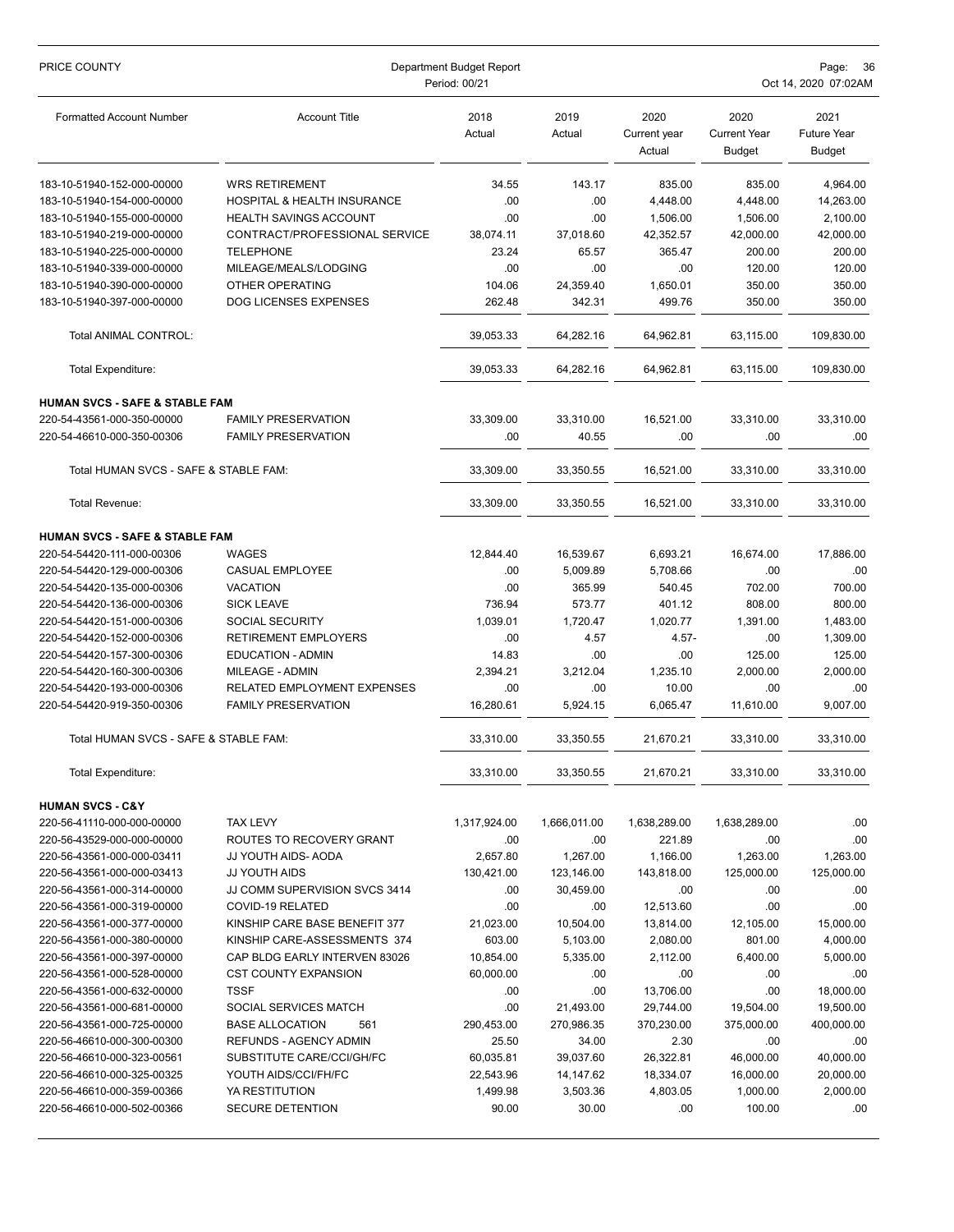| PRICE COUNTY                                             |                                            | Department Budget Report<br>Period: 00/21 |                  |                                |                                              | Page:<br>- 37<br>Oct 14, 2020 07:02AM       |
|----------------------------------------------------------|--------------------------------------------|-------------------------------------------|------------------|--------------------------------|----------------------------------------------|---------------------------------------------|
| <b>Formatted Account Number</b>                          | <b>Account Title</b>                       | 2018<br>Actual                            | 2019<br>Actual   | 2020<br>Current year<br>Actual | 2020<br><b>Current Year</b><br><b>Budget</b> | 2021<br><b>Future Year</b><br><b>Budget</b> |
| 220-56-46610-000-725-00561<br>220-56-46610-790-000-00000 | <b>BASE ALLOCATION</b><br><b>DONATIONS</b> | 524.86<br>110.00                          | 6,213.72<br>.00. | 91.00<br>.00.                  | 4,500.00<br>.00                              | 1,250.00<br>.00                             |
|                                                          |                                            |                                           |                  |                                |                                              |                                             |
| Total HUMAN SVCS - C&Y:                                  |                                            | 1,918,765.91                              | 2,197,270.65     | 2,277,247.72                   | 2,245,962.00                                 | 651,013.00                                  |
| Total Revenue:                                           |                                            | 1,918,765.91                              | 2,197,270.65     | 2,277,247.72                   | 2,245,962.00                                 | 651,013.00                                  |
| <b>HUMAN SVCS - C&amp;Y</b>                              |                                            |                                           |                  |                                |                                              |                                             |
| 220-56-54420-111-000-00300                               | <b>WAGES ADMIN</b>                         | 82,629.37                                 | 85,159.06        | 41,069.95                      | 82,808.00                                    | 40,600.00                                   |
| 220-56-54420-111-000-00366                               | <b>SALARIES</b>                            | 46,258.86                                 | 46,655.00        | 35,170.61                      | 42,120.00                                    | 32,872.00                                   |
| 220-56-54420-111-000-00528                               | <b>SALARIES</b>                            | 25,121.19                                 | .00              | .00                            | .00                                          | .00                                         |
| 220-56-54420-111-000-00561                               | <b>SALARIES</b>                            | 359,093.60                                | 414,719.15       | 273,023.80                     | 483,560.00                                   | 454,464.00                                  |
| 220-56-54420-112-000-00300                               | <b>OVERTIME ADMIN</b>                      | .00                                       | .00              | 12.45                          | .00                                          | .00                                         |
| 220-56-54420-112-000-00366                               | <b>OVERTIME</b>                            | 370.81                                    | 329.36           | 33.19                          | 650.00                                       | 650.00                                      |
| 220-56-54420-112-000-00528                               | <b>OVERTIME</b>                            | 329.03                                    | .00              | .00                            | .00                                          | .00                                         |
| 220-56-54420-112-000-00561                               | <b>OVERTIME</b>                            | 9,123.03                                  | 7,392.97         | 1,667.62                       | 9,000.00                                     | 8,000.00                                    |
| 220-56-54420-113-000-00561                               | <b>RETROACTIVE</b>                         | .00                                       | .00              | 185.60                         | .00.                                         | .00                                         |
| 220-56-54420-114-000-00561                               | <b>BEEPER PAY</b>                          | .00                                       | 50.00            | 50.00-                         | .00                                          | .00                                         |
| 220-56-54420-115-000-00528                               | <b>PREMIUM PAY</b>                         | 51.43                                     | .00              | .00.                           | .00                                          | .00                                         |
| 220-56-54420-115-000-00561                               | <b>PREMIUM PAY</b>                         | 1,479.94                                  | 2,086.58         | 437.64                         | 2,000.00                                     | 2,000.00                                    |
| 220-56-54420-125-000-00528                               | <b>COMP TIME</b>                           | 837.02                                    | .00              | .00                            | .00                                          | .00                                         |
| 220-56-54420-125-000-00561                               | <b>COMP TIME</b>                           | 11,299.14                                 | 12,158.89        | 4,568.47                       | 9,700.00                                     | 9,700.00                                    |
| 220-56-54420-129-000-00300                               | <b>CASUAL EMPLOYEE</b>                     | .00                                       | 485.60           | 199.01                         | .00                                          | .00                                         |
| 220-56-54420-129-000-00561                               | CASUAL EMPLOYEE                            | 10,086.84                                 | .00              | 707.31                         | .00                                          | 9,655.00                                    |
| 220-56-54420-135-000-00300                               | <b>VACATION ADMIN</b>                      | 8,136.18                                  | 4,866.79         | 4,167.56                       | 4,776.00                                     | 4,800.00                                    |
| 220-56-54420-135-000-00366                               | <b>VACATION</b>                            | 2,495.17                                  | 3,281.32         | 1,378.84                       | 3,411.00                                     | 3,415.00                                    |
| 220-56-54420-135-000-00528                               | <b>VACATION</b>                            | 2,338.91                                  | .00              | .00                            | .00                                          | .00                                         |
| 220-56-54420-135-000-00561                               | <b>VACATION</b>                            | 16,082.87                                 | 20,132.03        | 14,940.47                      | 26,282.00                                    | 24,000.00                                   |
| 220-56-54420-136-000-00300                               | <b>SICK LEAVE</b>                          | 5,268.97                                  | 1,144.04         | 4,436.98                       | 1,526.00                                     | 2,000.00                                    |
| 220-56-54420-136-000-00366                               | <b>SICK LEAVE</b>                          | 1,847.43                                  | 440.03-          | 396.99                         | 662.00                                       | 700.00                                      |
| 220-56-54420-136-000-00528                               | <b>SICK LEAVE</b>                          | 3,356.45                                  | .00.             | .00.                           | .00                                          | .00                                         |
| 220-56-54420-136-000-00561                               | <b>SICK LEAVE</b>                          | 6,491.63                                  | 11,788.96        | 7,536.78                       | 13,875.00                                    | 12,000.00                                   |
| 220-56-54420-138-000-00561                               | <b>SOC WKR LICENSE FEE</b>                 | .00                                       | 269.17           | .00                            | 175.00                                       | 175.00                                      |
| 220-56-54420-141-000-00300                               | PER DIEM BRD MEMBERS                       | 513.00                                    | 377.75           | 235.00                         | 705.00                                       | 600.00                                      |
| 220-56-54420-145-000-00300                               | NON CO BD MEMBERS PER DIEM                 | 256.50                                    | 377.75           | 199.75                         | 564.00                                       | 450.00                                      |
| 220-56-54420-151-000-00300                               | SOCIAL SECURITY ADMIN                      | 7,126.77                                  | 6,679.58         | 3,466.90                       | 6,948.00                                     | 3,153.00                                    |
| 220-56-54420-151-000-00366                               | SOCIAL SECURITY                            | 3,324.60                                  | 3,361.71         | 2,519.24                       | 3,601.00                                     | 2,830.00                                    |
| 220-56-54420-151-000-00528                               | SOCIAL SECURITY                            | 2,205.27                                  | .00              | .00                            | .00                                          | .00                                         |
| 220-56-54420-151-000-00561                               | SOCIAL SECURITY                            | 28,432.62                                 | 32,996.76        | 21,215.48                      | 41,848.00                                    | 35,525.00                                   |
| 220-56-54420-152-000-00300                               | <b>RETIREMENT ADMIN</b>                    | 5,986.41                                  | 5,936.41         | 2,986.45                       | 6,131.00                                     | 2,782.00                                    |
| 220-56-54420-152-000-00366                               | <b>RETIREMENT</b>                          | 3,436.99                                  | 3,265.52         | 2,496.11                       | 3,177.00                                     | 2,500.00                                    |
| 220-56-54420-152-000-00528                               | <b>WRS RETIREMENT</b>                      | 2,065.73                                  | .00              | .00                            | .00                                          | .00                                         |
| 220-56-54420-152-000-00561                               | <b>RETIREMENT</b>                          | 26,909.72                                 | 30,728.89        | 20,184.29                      | 36,924.00                                    | 31,020.00                                   |
| 220-56-54420-154-000-00300                               | <b>HEALTH INSURANCE</b>                    | 13,295.28                                 | 22,484.89        | 18,337.51                      | 17,973.00                                    | 12,741.00                                   |
| 220-56-54420-154-000-00366                               | <b>HEALTH INSURANCE</b>                    | 23,682.08                                 | 19,378.76        | 13,460.18                      | 16,052.00                                    | 11,410.00                                   |
| 220-56-54420-154-000-00528                               | <b>HEALTH INSURANCE</b>                    | 11,538.78                                 | .00.             | .00                            | .00.                                         | .00                                         |
| 220-56-54420-154-000-00561                               | <b>HEALTH INSURANCE</b>                    | 142,790.92                                | 127,202.07       | 96,319.92                      | 138,491.00                                   | 121,700.00                                  |
| 220-56-54420-155-000-00300                               | <b>HEALTH SAVINGS ACCOUNT</b>              | 2,353.28                                  | 7,161.62         | 5,715.82                       | 5,827.00                                     | 1,876.00                                    |
| 220-56-54420-155-000-00366                               | <b>HEALTH SAVINGS ACCOUNT</b>              | 3,179.70                                  | 6,914.47         | 4,056.22                       | 5,437.00                                     | 1,680.00                                    |
| 220-56-54420-155-000-00528                               | <b>HEALTH SAVINGS ACCOUNT</b>              | 1,552.07                                  | .00              | .00                            | .00                                          | .00                                         |
| 220-56-54420-155-000-00561                               | <b>HEALTH SAVINGS ACCOUNT</b>              | 19,554.77                                 | 39,416.77        | 26,025.63                      | 41,114.00                                    | 17,920.00                                   |
| 220-56-54420-156-300-00999                               | INSURANCE - WORKERS COMP                   | 15,916.72                                 | 14,584.64        | 15,266.95                      | 15,000.00                                    | 15,300.00                                   |
| 220-56-54420-157-300-00300                               | <b>EDUCATION ADMIN</b>                     | 1,056.74                                  | 381.64           | 16.45                          | 770.00                                       | 770.00                                      |
| 220-56-54420-157-725-00561                               | EDUCATION - BASE ALLOCATION                | 4,207.00                                  | 4,881.00         | 1,143.00                       | 3,600.00                                     | 4,000.00                                    |
| 220-56-54420-158-300-00300                               | UNEMPLOYMENT COMPENSATION                  | 478.87                                    | .00              | 1,953.94                       | .00                                          | .00.                                        |
| 220-56-54420-158-725-00561                               | UNEMPLOYMENT COMPENSATION                  | 9,618.79                                  | .00              | 1,679.37                       | .00                                          | .00.                                        |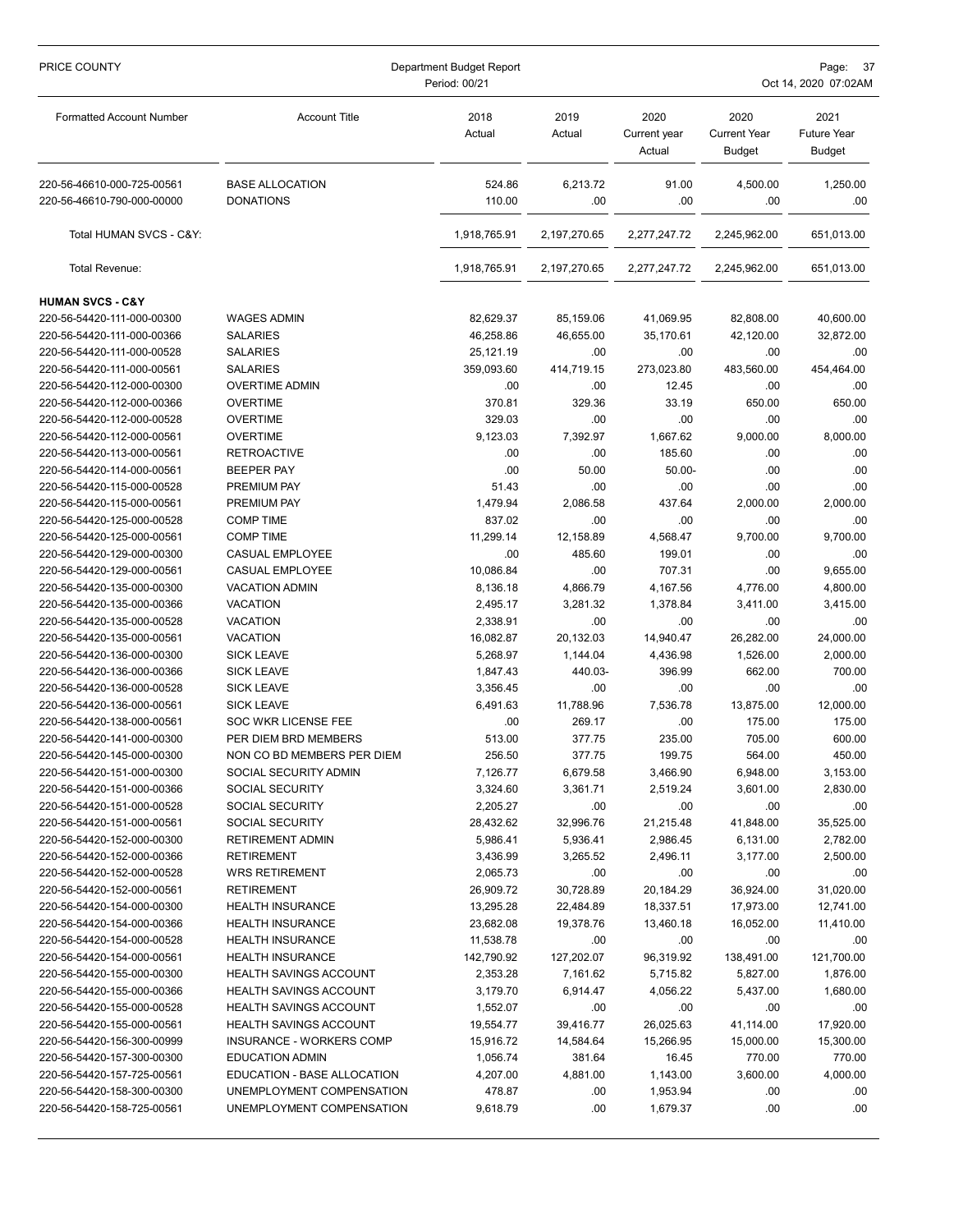| PRICE COUNTY                                             | Department Budget Report<br>Period: 00/21                              |                    |                      |                                |                                       | Page: 38<br>Oct 14, 2020 07:02AM            |  |  |
|----------------------------------------------------------|------------------------------------------------------------------------|--------------------|----------------------|--------------------------------|---------------------------------------|---------------------------------------------|--|--|
| <b>Formatted Account Number</b>                          | <b>Account Title</b>                                                   | 2018<br>Actual     | 2019<br>Actual       | 2020<br>Current year<br>Actual | 2020<br><b>Current Year</b><br>Budget | 2021<br><b>Future Year</b><br><b>Budget</b> |  |  |
| 220-56-54420-160-300-00300                               | <b>MILEAGE ADMIN</b>                                                   | 1,174.50           | 790.90               | 238.71                         | 1,600.00                              | 1,600.00                                    |  |  |
| 220-56-54420-160-300-00528                               | MILEAGE - ADMIN                                                        | 1,392.39           | .00                  | .00                            | .00                                   | .00                                         |  |  |
| 220-56-54420-160-725-00561                               | MILEAGE - BASE ALLOCATION                                              | 27,808.78          | 31,654.73            | 8,561.76                       | 26,000.00                             | 26,000.00                                   |  |  |
| 220-56-54420-193-000-00561                               | RELATED EMPLOYMENT EXPENSES                                            | 9,583.34           | 12,236.07            | 4,496.53                       | .00                                   | .00                                         |  |  |
| 220-56-54420-193-300-00300                               | RELATED EMPLOYMENT EXPENSES                                            | 2,369.87           | 1,044.86             | 293.62                         | .00                                   | .00                                         |  |  |
| 220-56-54420-214-000-00561                               | <b>DATA PROCESSING</b>                                                 | 1,955.00           | 1,955.00             | 1,955.00                       | 1,955.00                              | 1,955.00                                    |  |  |
| 220-56-54420-219-300-00300                               | CONTRACT/PROFESSIONAL SVCS                                             | 2,009.08           | 4,862.23             | 3,686.14                       | 2,200.00                              | 4,300.00                                    |  |  |
| 220-56-54420-225-300-00300                               | <b>TELEPHONE ADMIN</b>                                                 | 4,023.64           | 3,423.32             | 4,625.44                       | 4,000.00                              | 5,000.00                                    |  |  |
| 220-56-54420-310-300-00300                               | POSTAGE & SUPPLIES ADMIN                                               | 5,993.09           | 5,190.35             | .00                            | 5,100.00                              | .00                                         |  |  |
| 220-56-54420-311-300-00300                               | POSTAGE ADMIN                                                          | .00                | .00                  | 1,344.52                       | .00                                   | 2,000.00                                    |  |  |
| 220-56-54420-312-300-00300                               | OFFICE SUPPLIES ADMIN                                                  | .00                | .00                  | 4,189.75                       | .00                                   | 3,000.00                                    |  |  |
| 220-56-54420-513-300-00999                               | <b>INSURANCE - LIABILITY</b>                                           | 17,211.89          | 16,064.91            | 18,264.02                      | 16,000.00                             | 19,177.00                                   |  |  |
| 220-56-54420-520-300-00999                               | PREMIUMS ON SURETY BONDS                                               | 86.61              | 91.96                | 157.70                         | 95.00                                 | 160.00                                      |  |  |
| 220-56-54420-790-000-00000                               | <b>DONATIONS</b>                                                       | 38.64              | .00                  | .00                            | .00                                   | .00                                         |  |  |
| 220-56-54420-813-300-00561                               | OUTLAY                                                                 | .00                | 5,468.48             | .00                            | .00                                   | .00                                         |  |  |
| 220-56-54420-919-000-00683                               | <b>COST ALLOCATION</b><br>UNITS CLEARING ACCOUNT                       | 183,710.00         | 176,091.00           | 142,684.00                     | 176,088.00                            | 176,100.00                                  |  |  |
| 220-56-54420-919-000-00999                               | JJ COMMUNITY SUPERVISION SERV                                          | 183,710.00-<br>.00 | 176,091.00-          | 142,684.00-<br>.00             | 176,088.00-<br>.00.                   | 176,100.00-<br>.00                          |  |  |
| 220-56-54420-919-000-03414<br>220-56-54420-919-000-03632 | <b>TSSF</b>                                                            | .00                | 30,459.00<br>.00     | 18.984.54                      | .00.                                  | 16,000.00                                   |  |  |
| 220-56-54420-919-319-00319                               | COVID-19 RELATED                                                       | .00                | .00                  | 12,513.60                      | .00                                   | .00                                         |  |  |
| 220-56-54420-919-323-00561                               | SUBSTITUTE CARE/CCI/GH/FC                                              | 503,422.97         | 346,889.79           | 300,692.73                     | 500,000.00                            | 475,000.00                                  |  |  |
| 220-56-54420-919-325-00325                               | YOUTH AIDS/CCI/GH/FC                                                   | 406,017.35         | 527,533.79           | 274,335.62                     | 400,000.00                            | 400,000.00                                  |  |  |
| 220-56-54420-919-329-00329                               | CHILD PLACEMENT AGENCY ADMIN                                           | 103,988.80         | 72,381.39            | 6,370.00                       | 102,000.00                            | 102,000.00                                  |  |  |
| 220-56-54420-919-331-00366                               | <b>JUVENILE SHELTER</b>                                                | 910.00             | 260.00               | .00                            | 1,000.00                              | 1,000.00                                    |  |  |
| 220-56-54420-919-331-00561                               | <b>JUVENILE SHELTER</b>                                                | 3,900.00           | 7,980.00             | .00                            | 4,000.00                              | 4,000.00                                    |  |  |
| 220-56-54420-919-359-00366                               | YA RESTITUTION                                                         | 1,499.98           | 3,503.36             | 3,424.48                       | 1,000.00                              | 2,000.00                                    |  |  |
| 220-56-54420-919-370-00369                               | YOUTH AIDS - AODA                                                      | 2,657.80           | 1,264.75             | 1,651.25                       | 2,200.00                              | 2,200.00                                    |  |  |
| 220-56-54420-919-375-00380                               | KINSHIP CARE-ASSESSMENTS                                               | 601.81             | 2,757.66             | 1,636.18                       | 2,100.00                              | 2,100.00                                    |  |  |
| 220-56-54420-919-377-00377                               | KINSHIP CARE-BENEFITS                                                  | 21,023.33          | 13,967.56            | 18,615.75                      | 12,105.00                             | 18,000.00                                   |  |  |
| 220-56-54420-919-397-83026                               | CAPACITY BLDG EARLY INTRVNTIO                                          | 10,566.58          | 6,402.77             | 2,131.44                       | 6,400.00                              | 6,400.00                                    |  |  |
| 220-56-54420-919-502-00366                               | <b>SECURE DETENTION</b>                                                | 120,284.00         | 60,344.00            | 1,000.00                       | 105,000.00                            | 95,000.00                                   |  |  |
| 220-56-54420-919-502-00561                               | <b>SECURE DETENTION</b>                                                | 11,785.00          | 9,190.00             | 1,000.00                       | 5.000.00                              | 15,000.00                                   |  |  |
| 220-56-54420-919-528-00528                               | <b>CST EXPANSION GRANT</b>                                             | 9,211.73           | .00                  | .00                            | .00                                   | .00                                         |  |  |
| 220-56-54420-919-616-00561                               | <b>CONSULTANTS</b>                                                     | 7,714.00           | 6.942.60             | 771.40                         | 8,500.00                              | 8,500.00                                    |  |  |
| 220-56-54420-919-725-00000                               | <b>BASE ALLOCATION</b>                                                 | .00.               | .00                  | 2,345.32                       | .00                                   | .00                                         |  |  |
| 220-56-54420-919-725-00561                               | <b>BASE ALLOCATION</b>                                                 | 8,135.85           | 41,620.87            | 11,578.15                      | 15,000.00                             | 15,000.00                                   |  |  |
| Total HUMAN SVCS - C&Y:                                  |                                                                        | 2,207,546.51       | 2,150,489.47         | 1,332,025.13                   | 2,245,962.00                          | 2,096,680.00                                |  |  |
| <b>Total Expenditure:</b>                                |                                                                        | 2,207,546.51       | 2,150,489.47         | 1,332,025.13                   | 2,245,962.00                          | 2,096,680.00                                |  |  |
| <b>HUMAN SVCS - ES</b>                                   |                                                                        |                    |                      |                                |                                       |                                             |  |  |
| 220-58-41110-000-000-00000                               | <b>TAX LEVY</b>                                                        | 121,924.00         | 89,815.00            | 70,815.00                      | 70,815.00                             | .00                                         |  |  |
| 220-58-43529-000-000-00000                               | ROUTES TO RECOVERY GRANT                                               | .00                | .00                  | 9.69                           | .00                                   | .00                                         |  |  |
| 220-58-43561-000-061-00000                               | <b>WHEAP CRISIS</b>                                                    | 13,908.00          | 6,363.00             | 3,477.00                       | 12,319.00                             | 8,000.00                                    |  |  |
| 220-58-43561-000-063-00000                               | <b>WHEAP PUBLIC BENEFITS</b>                                           | 5,873.00           | 3,750.00             | .00                            | 5,214.00                              | 5,000.00                                    |  |  |
| 220-58-43561-000-161-00000                               | <b>WHEAP OPERATION</b>                                                 | 13,848.00          | 4,134.00             | .00                            | 12,347.00                             | 4,000.00                                    |  |  |
| 220-58-43561-000-165-00000                               | <b>IM ALLOCATION</b>                                                   | 14.00              | .00                  | .00                            | .00                                   | .00                                         |  |  |
| 220-58-43561-000-283-00000                               | <b>IMAA STATE SHARE</b>                                                | 72,360.00          | 72,359.50            | 72,360.50                      | 72,360.00                             | 72,360.00                                   |  |  |
| 220-58-43561-000-284-00000                               | IMAA FEDERAL SHARE                                                     | 200,518.00         | 177,885.00           | 87,342.50                      | 185,000.00                            | 185,000.00                                  |  |  |
| 220-58-43561-000-670-00000                               | CHILD CARE ADMINISTRATION 852                                          | 5,043.00           | 7,977.16             | 2,754.64                       | 5,000.00                              | 5,000.00                                    |  |  |
| 220-58-43561-000-746-00000                               | <b>CC CERTIFICATION</b>                                                | 2,069.00           | 1,421.00             | 3,202.00                       | 2,500.00                              | 2,500.00                                    |  |  |
| 220-58-43561-000-834-00000                               | <b>WHEAP OUTREACH</b>                                                  | 5,278.00           | 16,346.00            | 16,317.00                      | 5,839.00                              | 10,000.00                                   |  |  |
| 220-58-43561-000-836-00000                               | WHEAP WEATHERIZATION                                                   | 8,849.00           | 8,443.00             | 7,292.00                       | 8,342.00                              | 8,400.00                                    |  |  |
| 220-58-43561-000-965-00000<br>220-58-43561-000-980-00000 | <b>FS AGENCY INCENTIVE</b><br>965<br><b>MEDICAID AGENCY INCENTIVES</b> | 1,646.11<br>855.61 | 2,014.70<br>1,542.55 | 1,666.71<br>1,806.80           | 3,400.00<br>1,600.00                  | 3,000.00<br>1,600.00                        |  |  |
|                                                          |                                                                        |                    |                      |                                |                                       |                                             |  |  |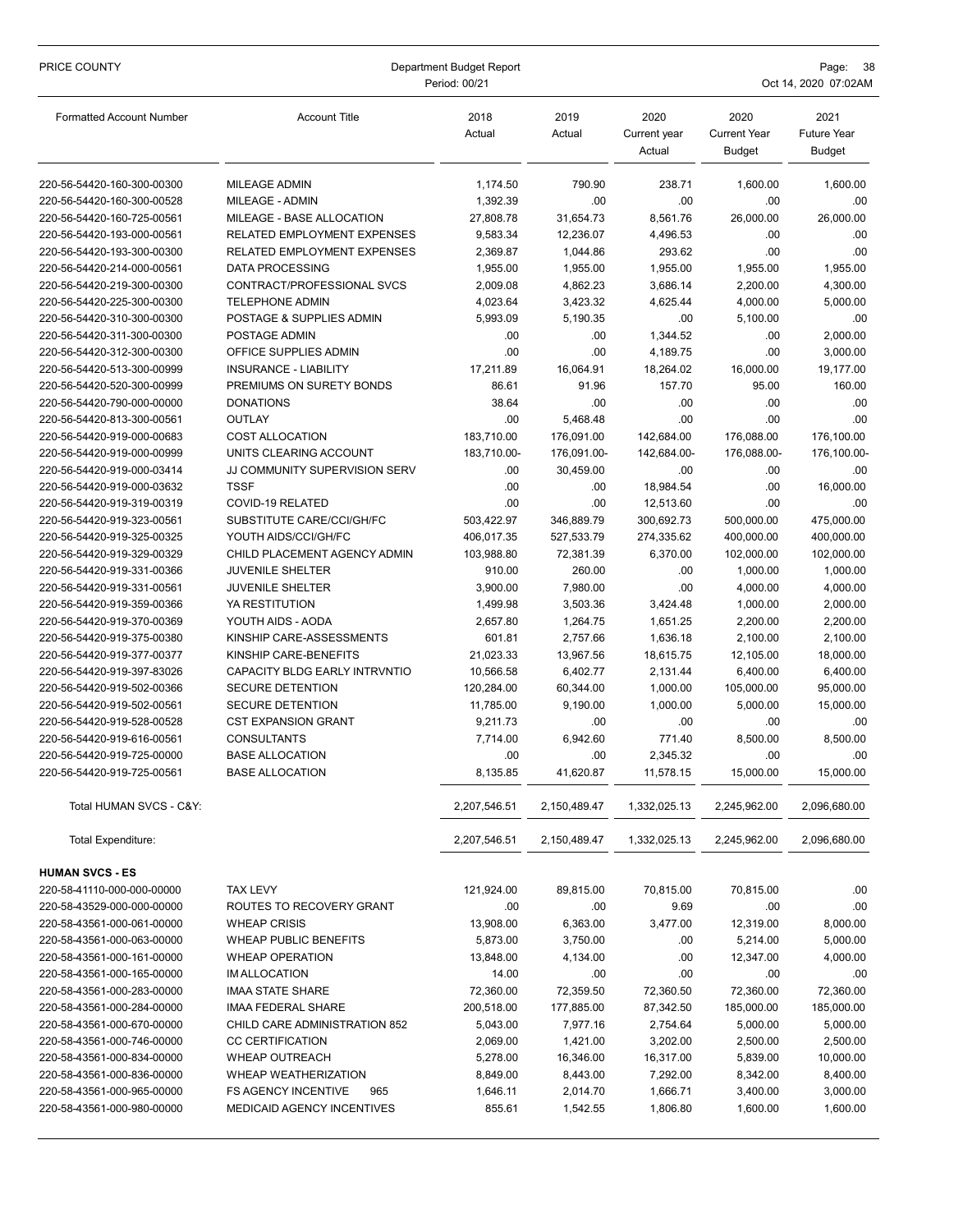| PRICE COUNTY                    | Department Budget Report<br>Period: 00/21 |                |                |                                |                                              | Page: 39<br>Oct 14, 2020 07:02AM            |  |  |
|---------------------------------|-------------------------------------------|----------------|----------------|--------------------------------|----------------------------------------------|---------------------------------------------|--|--|
| <b>Formatted Account Number</b> | <b>Account Title</b>                      | 2018<br>Actual | 2019<br>Actual | 2020<br>Current year<br>Actual | 2020<br><b>Current Year</b><br><b>Budget</b> | 2021<br><b>Future Year</b><br><b>Budget</b> |  |  |
| 220-58-46610-000-671-00833      | <b>CC CERTIFICATION FEES</b>              | 60.00          | 5.00           | 5.00                           | 50.00                                        | .00                                         |  |  |
| 220-58-46631-000-300-00300      | PROTECTIVE PAYEE                          | 2,864.83       | 2,277.38       | 1,085.40                       | 2,850.00                                     | 2,700.00                                    |  |  |
| Total HUMAN SVCS - ES:          |                                           | 455,110.55     | 394,333.29     | 268,134.24                     | 387,636.00                                   | 307,560.00                                  |  |  |
| Total Revenue:                  |                                           | 455,110.55     | 394,333.29     | 268.134.24                     | 387,636.00                                   | 307,560.00                                  |  |  |
| <b>HUMAN SVCS - ES</b>          |                                           |                |                |                                |                                              |                                             |  |  |
| 220-58-54420-111-000-00100      | <b>WAGES RMS POOL</b>                     | 135,947.01     | 126,674.33     | 95,769.54                      | 109,975.00                                   | 153,543.00                                  |  |  |
| 220-58-54420-111-000-00300      | <b>WAGES ADMIN</b>                        | 49,799.54      | 50,627.63      | 36,262.94                      | 71,310.00                                    | 72,691.00                                   |  |  |
| 220-58-54420-112-000-00100      | <b>OVERTIME RMS POOL</b>                  | 71.14          | 14.45          | .00.                           | .00.                                         | .00                                         |  |  |
| 220-58-54420-112-000-00300      | <b>OVERTIME ADMIN</b>                     | 41.40          | .00            | 5.51                           | .00                                          | .00                                         |  |  |
| 220-58-54420-113-000-00100      | <b>RETROACTIVE</b>                        | .00            | .00            | 40.00                          | .00                                          | .00                                         |  |  |
| 220-58-54420-129-000-00300      | <b>CASUAL EMPLOYEE</b>                    | .00            | 214.54         | 87.91                          | .00                                          | .00                                         |  |  |
| 220-58-54420-135-000-00100      | <b>VACATION RMS POOL</b>                  | 10,525.59      | 7,402.29       | 5,958.81                       | 8,559.00                                     | 8,000.00                                    |  |  |
| 220-58-54420-135-000-00300      | <b>VACATION ADMIN</b>                     | 5,606.34       | 3,958.24       | 3,324.10                       | 4,362.00                                     | 4,000.00                                    |  |  |
| 220-58-54420-136-000-00100      | <b>SICK LEAVE</b>                         | 7,331.51       | 5.557.71       | 2,033.61                       | 4,104.00                                     | 5,000.00                                    |  |  |
| 220-58-54420-136-000-00300      | <b>SICK LEAVE</b>                         | 4,126.00       | 2,147.48       | 4,214.95                       | 2,302.00                                     | 3,000.00                                    |  |  |
| 220-58-54420-141-000-00300      | PER DIEM BRD MEMBERS                      | 190.00         | 160.00         | 100.00                         | 300.00                                       | 300.00                                      |  |  |
| 220-58-54420-145-000-00300      | NON CO BD MEMBERS PER DIEM                | 95.00          | 160.00         | 85.00                          | 240.00                                       | 240.00                                      |  |  |
| 220-58-54420-151-000-00100      | SOCIAL SECURITY RMS POOL                  | 10,600.30      | 9,814.69       | 7,447.30                       | 9,427.00                                     | 12,741.00                                   |  |  |
| 220-58-54420-151-000-00300      | SOCIAL SECURITY ADMIN                     | 4,084.08       | 3,962.21       | 2,878.69                       | 6,036.00                                     | 6,097.00                                    |  |  |
| 220-58-54420-152-000-00100      | RETIREMENT RMS POOL                       | 10,241.89      | 9,161.21       | 7,002.93                       | 8,318.00                                     | 11,242.00                                   |  |  |
| 220-58-54420-152-000-00300      | <b>RETIREMENT ADMIN</b>                   | 3,790.12       | 3,732.85       | 2,716.33                       | 5,289.00                                     | 5,379.00                                    |  |  |
| 220-58-54420-154-000-00100      | HEALTH INSURANCE RMS POOL                 | 66,720.50      | 46,474.08      | 32,815.58                      | 38,680.00                                    | 38,033.00                                   |  |  |
| 220-58-54420-154-000-00300      | <b>HEALTH INSURANCE</b>                   | 17,257.12      | 18,330.95      | 19,134.50                      | 27,281.00                                    | 31,187.00                                   |  |  |
| 220-58-54420-155-000-00100      | HEALTH SAVINGS ACCOUNT                    | 8,957.14       | 18,089.49      | 9,404.07                       | 13,100.00                                    | 5,600.00                                    |  |  |
| 220-58-54420-155-000-00300      | <b>HEALTH SAVINGS ACCOUNT</b>             | 2,562.60       | 6,206.50       | 5,979.71                       | 9,125.00                                     | 4,592.00                                    |  |  |
| 220-58-54420-156-026-00999      | <b>INSURANCE - WORKERS COMP</b>           | 419.08         | 1,830.53       | 300.88                         | 1,800.00                                     | 500.00                                      |  |  |
| 220-58-54420-157-062-00833      | <b>EDUCATION - WHEAP</b>                  | 264.00         | 264.00         | .00.                           | 264.00                                       | 264.00                                      |  |  |
| 220-58-54420-157-300-00300      | <b>EDUCATION ADMIN</b>                    | 438.50         | 162.40         | 7.00                           | 225.00                                       | 225.00                                      |  |  |
| 220-58-54420-158-300-00300      | UNEMPLOYMENT COMPENSATION                 | .00            | .00.           | 1,126.74                       | .00.                                         | .00                                         |  |  |
| 220-58-54420-160-026-00076      | MILEAGE - ES ADMIN                        | .00            | 2.27           | .00.                           | .00                                          | .00                                         |  |  |
| 220-58-54420-160-062-00833      | MILEAGE - WHEAP OPERATIONS                | 237.58         | .00            | .00.                           | 245.00                                       | 245.00                                      |  |  |
| 220-58-54420-160-300-00100      | MILEAGE RMS POOL                          | 29.44          | .00            | 48.30                          | 50.00                                        | 50.00                                       |  |  |
| 220-58-54420-160-300-00300      | MILEAGE ADMIN                             | 458.22         | 334.42         | 96.53                          | 500.00                                       | 500.00                                      |  |  |
| 220-58-54420-193-000-00076      | RELATED EMPLOYMENT EXPENSES               | .00            | 1,186.05       | 1,401.85                       | .00                                          | .00                                         |  |  |
| 220-58-54420-193-300-00300      | RELATED EMPLOYMENT EXPENSES               | 1,067.01       | 461.68         | 129.75                         | .00                                          | .00                                         |  |  |
| 220-58-54420-219-300-00300      | CONTRACT/PROFESSIONAL SVCS                | 972.17         | 1,738.97       | 1,454.71                       | 1,100.00                                     | 1,700.00                                    |  |  |
| 220-58-54420-225-026-00076      | <b>TELEPHONE ADMIN</b>                    | 968.14         | 968.14         | 852.00                         | 968.00                                       | 968.00                                      |  |  |
| 220-58-54420-225-300-00300      | <b>TELEPHONE ADMIN</b>                    | 1,135.13       | 899.14         | 614.96                         | 1,100.00                                     | 1,100.00                                    |  |  |
| 220-58-54420-310-026-00076      | POSTAGE & SUPPLIES                        | 59.16          | 1,329.73       | .00                            | 120.00                                       | 120.00                                      |  |  |
| 220-58-54420-310-300-00300      | POSTAGE & SUPPLIES ADMIN                  | 3,354.22       | 2,850.07       | .00                            | 2,400.00                                     | .00                                         |  |  |
| 220-58-54420-311-300-00300      | POSTAGE ADMIN                             | .00            | .00.           | 594.11                         | .00.                                         | 1,000.00                                    |  |  |
| 220-58-54420-312-026-00076      | OFFICE SUPPLIES                           | .00            | .00            | 110.50                         | .00.                                         | 120.00                                      |  |  |
| 220-58-54420-312-300-00300      | OFFICE SUPPLIES ADMIN                     | .00            | .00            | 1,713.51                       | .00.                                         | 1,400.00                                    |  |  |
| 220-58-54420-513-026-00999      | <b>INSURANCE - LIABILITY</b>              | 5,052.85       | 6,759.25       | 7,684.50                       | 7,000.00                                     | 8,070.00                                    |  |  |
| 220-58-54420-520-026-00999      | PREMIUMS ON SURETY BONDS                  | 56.30          | 40.64          | 69.68                          | 50.00                                        | 70.00                                       |  |  |
| 220-58-54420-919-000-00100      | <b>COST ALLOCATION</b>                    | 80,832.00      | 74,932.00      | 60,715.00                      | 74,928.00                                    | 75,000.00                                   |  |  |
| 220-58-54420-919-000-00999      | UNITS CLEARING ACCOUNT                    | 80,832.00-     | 74,932.00-     | 60,715.00-                     | 74,928.00-                                   | 75,000.00-                                  |  |  |
| 220-58-54420-919-026-00076      | <b>IM SERVICES</b>                        | 110.00         | 100.00         | 100.00                         | 110.00                                       | 110.00                                      |  |  |
| 220-58-54420-919-161-00832      | <b>WHEAP CLIENT CRISIS</b>                | 13,909.59      | 6,363.89       | 4,648.02                       | 12,319.00                                    | 8,000.00                                    |  |  |
| 220-58-54420-919-161-00833      | <b>WHEAP OPERATIONS</b>                   | 13,347.59      | 3,869.37       | .00                            | 12,347.00                                    | 4,000.00                                    |  |  |
| 220-58-54420-919-161-00834      | <b>WHEAP OUTREACH</b>                     | 5,258.51       | 16,492.83      | 16,167.97                      | 5,839.00                                     | 10,000.00                                   |  |  |
| 220-58-54420-919-161-00835      | <b>WHEAP PUBLIC BENEFITS</b>              | 5,874.15       | 3,748.92       | .00.                           | 5,214.00                                     | 5,000.00                                    |  |  |
| 220-58-54420-919-161-00836      | WHEAP WEATHERIZATION                      | 8,848.89       | 8,442.44       | 7,310.55                       | 8,342.00                                     | 8,400.00                                    |  |  |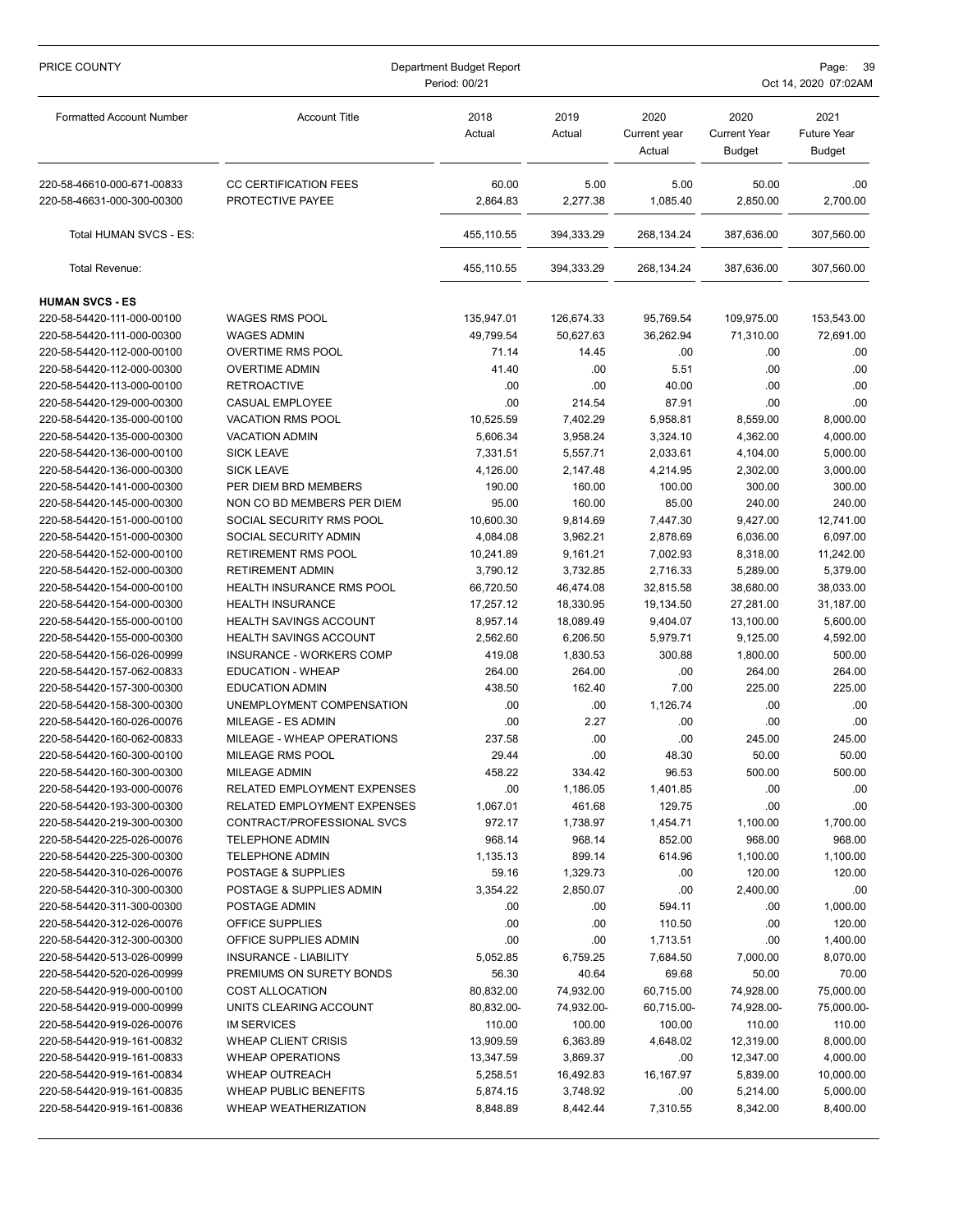| PRICE COUNTY                                             | Department Budget Report<br>Period: 00/21                |                      | Page:<br>-40<br>Oct 14, 2020 07:02AM |                                |                                              |                                             |
|----------------------------------------------------------|----------------------------------------------------------|----------------------|--------------------------------------|--------------------------------|----------------------------------------------|---------------------------------------------|
| <b>Formatted Account Number</b>                          | <b>Account Title</b>                                     | 2018<br>Actual       | 2019<br>Actual                       | 2020<br>Current year<br>Actual | 2020<br><b>Current Year</b><br><b>Budget</b> | 2021<br><b>Future Year</b><br><b>Budget</b> |
| 220-58-54420-919-671-00831                               | <b>CC CERTIFICATION</b>                                  | 2,128.86             | 1,425.50                             | 4,326.28                       | 2,500.00                                     | 5,000.00                                    |
| 220-58-54420-919-672-00832                               | <b>CC ELIGIBILITY</b>                                    | 234.10               | 160.98                               | .00                            | 200.00                                       | 225.00                                      |
| 220-58-54420-919-674-00841                               | CC FRAUD PROVIDER (840)                                  | 535.13               | 535.13                               | 535.13                         | 535.00                                       | 535.00                                      |
| 220-58-54420-919-736-00736                               | <b>GENERAL ASSISTANCE - REGULAR</b>                      | .00                  | 500.00                               | .00                            | 1,000.00                                     | 1,000.00                                    |
| 220-58-54420-919-965-00000                               | <b>FS AGENCY INCENTIVES</b>                              | 1,646.11             | 2,014.70                             | 1,587.51                       | 3,400.00                                     | 3,000.00                                    |
| 220-58-54420-919-980-00000                               | <b>MEDICAID AGENCY INCENTIVES</b>                        | 803.35               | 1,542.55                             | 1,766.75                       | 1,600.00                                     | 1,600.00                                    |
| Total HUMAN SVCS - ES:                                   |                                                          | 405,155.36           | 376,712.25                           | 287,908.71                     | 387,636.00                                   | 424,847.00                                  |
| Total Expenditure:                                       |                                                          | 405,155.36           | 376,712.25                           | 287,908.71                     | 387,636.00                                   | 424,847.00                                  |
| <b>HUMAN SVCS - DIS &amp; PROTECTIVE</b>                 |                                                          |                      |                                      |                                |                                              |                                             |
| 220-60-41110-000-000-00000                               | <b>TAX LEVY</b>                                          | 505,109.00           | 36,295.00                            | 182,167.00                     | 182,167.00                                   | .00                                         |
| 220-60-43529-000-000-00000                               | ROUTES TO RECOVERY GRANT                                 | .00                  | .00                                  | 9.69                           | .00                                          | .00                                         |
| 220-60-43561-000-312-00000                               | ADULT PROTECTIVE SVCS                                    | 17,053.00            | 17,053.00                            | .00                            | 17,053.00                                    | 17,053.00                                   |
| 220-60-43561-000-377-00000                               | CHILDRENS COP REVENUE 377<br><b>ALZHEIMERS CAREGIVER</b> | 4,612.00<br>8,977.00 | 18,472.00                            | 3,562.00                       | 20,000.00<br>8,988.00                        | 8,000.00                                    |
| 220-60-43561-000-381-00000<br>220-60-43561-000-427-00000 | CLTS DD AUTISM FED                                       | 26,030.42            | 8,998.00<br>27,962.10                | 2,197.00<br>20,057.12          | 27,000.00                                    | 9,000.00<br>27,000.00                       |
| 220-60-43561-000-501-00999                               | ELDERLY ABUSE SERVICE                                    | 11,315.00            | 11,314.00                            | 4,353.00                       | 11,000.00                                    | 11,315.00                                   |
| 220-60-43561-000-516-00000                               | <b>COMMUNITY MENTAL HEALTH PROG</b>                      | 86,319.00            | .00                                  | .00                            | .00                                          | .00                                         |
| 220-60-43561-000-550-00000                               | <b>BIRTH TO THREE</b>                                    | 20,789.00            | 13,295.00                            | 31,118.00                      | 20,789.00                                    | 20,789.00                                   |
| 220-60-43561-000-681-00000                               | STATE/COUNTY MATCH<br>681                                | 58,649.00            | 999.62                               | 98,820.00                      | 58,649.00                                    | 58,649.00                                   |
| 220-60-43561-000-684-00000                               | ACT 318 ADJ - WIMCR                                      | 6,089.16             | 18,016.73                            | .00                            | 5,000.00                                     | 8,000.00                                    |
| 220-60-43561-000-725-00000                               | <b>BASE ALLOCATION - STATE</b>                           | 533,312.00           | 193,064.95                           | 210,198.00                     | 266,569.00                                   | 270,000.00                                  |
| 220-60-43561-000-733-00000                               | <b>MI BLOCK</b>                                          | 8,029.00             | .00                                  | .00                            | .00                                          | .00                                         |
| 220-60-43561-000-734-00000                               | AODA BLOCK                                               | 19,379.00            | .00                                  | .00                            | .00                                          | .00                                         |
| 220-60-43561-000-882-00000                               | CLTS STATE MATCHED PARENTAL FE                           | 226.00-              | 99.00-                               | 40.00-                         | 275.00                                       | 200.00                                      |
| 220-60-43561-000-917-00000                               | CSH ADJ TPA CLTS BCA MTCH                                | .00                  | 16,130.00-                           | .00                            | .00                                          | .00                                         |
| 220-60-43561-000-921-00000                               | TPA CLTS CWA MATCH                                       | .00                  | 14.00-                               | .00                            | .00                                          | .00                                         |
| 220-60-43561-000-947-00000                               | <b>MENDOTA ADJ</b>                                       | 19,982.00-           | .00                                  | .00                            | .00                                          | .00                                         |
| 220-60-43561-000-948-00000                               | <b>WINNEBAGO ADJ</b>                                     | 61,395.00-           | .00                                  | .00                            | .00                                          | .00                                         |
| 220-60-43561-000-997-00000                               | ADRC FEDERAL DRAW DOWN                                   | 125,568.35           | 131,087.65                           | 97,900.00                      | 125,000.00                                   | 130,000.00                                  |
| 220-60-43561-000-998-00999                               | <b>LTS PRIOR YEAR</b>                                    | 100.00               | .00                                  | .00                            | .00                                          | .00                                         |
| 220-60-46610-000-000-00938                               | <b>INTENSIVE SUPERVISION PROGRAM</b>                     | 1,740.00             | .00                                  | .00                            | .00                                          | .00                                         |
| 220-60-46610-000-059-00000<br>220-60-46610-000-300-00300 |                                                          | 15,791.21<br>70.75   | .00                                  | .00                            | .00                                          | .00                                         |
| 220-60-46610-000-377-37700                               | REFUNDS - AGENCY ADMIN<br>CHILDRENS COP REFUND           | 593.63               | 12.30<br>460.51                      | 1.50<br>368.87                 | 100.00<br>811.00                             | .00<br>600.00                               |
| 220-60-46610-000-381-00381                               | <b>ALZHEIMER'S CARE GIVER</b>                            | 110.00               | .00                                  | .00                            | .00                                          | .00                                         |
| 220-60-46610-000-550-00550                               | <b>BIRTH TO THREE</b>                                    | 26,361.13            | 21,530.64                            | 7,138.57                       | 25,000.00                                    | 25,000.00                                   |
| 220-60-46610-000-724-00561                               | HFS 34 - CRISIS                                          | 5,217.51             | .00                                  | .00                            | .00                                          | .00                                         |
| 220-60-46610-000-725-00561                               | <b>BASE - CLIENT</b>                                     | 6,409.90             | 42.20                                | .00                            | .00                                          | .00                                         |
| 220-60-46610-000-726-00561                               | BASE-CSP                                                 | 148,491.69           | .00                                  | .00                            | .00                                          | .00                                         |
| 220-60-46610-000-729-00561                               | BASE-MH-AODA                                             | 24,888.01            | 100.00                               | .00                            | .00                                          | .00                                         |
| 220-60-46610-000-731-00561                               | INTOXICATED DRIVER PROGRAM                               | 829.67               | .00                                  | .00                            | .00                                          | .00                                         |
| 220-60-46610-000-731-00999                               | INTOXICATED DRIVER PROGRAM                               | 11,436.43            | .00                                  | .00                            | .00                                          | .00                                         |
| 220-60-46610-000-738-00738                               | <b>GENERAL ASSISTANCE - LTS</b>                          | 2,660.00             | .00                                  | 25.00                          | .00                                          | .00.                                        |
| 220-60-46610-000-882-00882                               | CLTS STATE MATCHED PARENTAL FE                           | 227.19               | 117.36                               | 39.12                          | 300.00                                       | 200.00                                      |
| 220-60-46721-000-000-00000                               | DONATIONS/PLEDGES                                        | 300.00               | .00                                  | .00                            | .00                                          | .00                                         |
| 220-60-48190-000-000-00999                               | <b>INTEREST - COP</b>                                    | 4.54                 | 23.97                                | 17.60                          | 5.00                                         | 15.00                                       |
| Total HUMAN SVCS - DIS & PROTECTIVE:                     |                                                          | 1,594,859.59         | 482,602.03                           | 657,932.47                     | 768,706.00                                   | 585,821.00                                  |
| Total Revenue:                                           |                                                          | 1,594,859.59         | 482,602.03                           | 657,932.47                     | 768,706.00                                   | 585,821.00                                  |
| <b>HUMAN SVCS - DIS &amp; PROTECTIVE</b>                 |                                                          |                      |                                      |                                |                                              |                                             |
| 220-60-54420-111-000-00300                               | <b>WAGES ADMIN</b>                                       | 46,172.30            | 37,596.04                            | 29,158.61                      | 36,750.00                                    | 40,951.00                                   |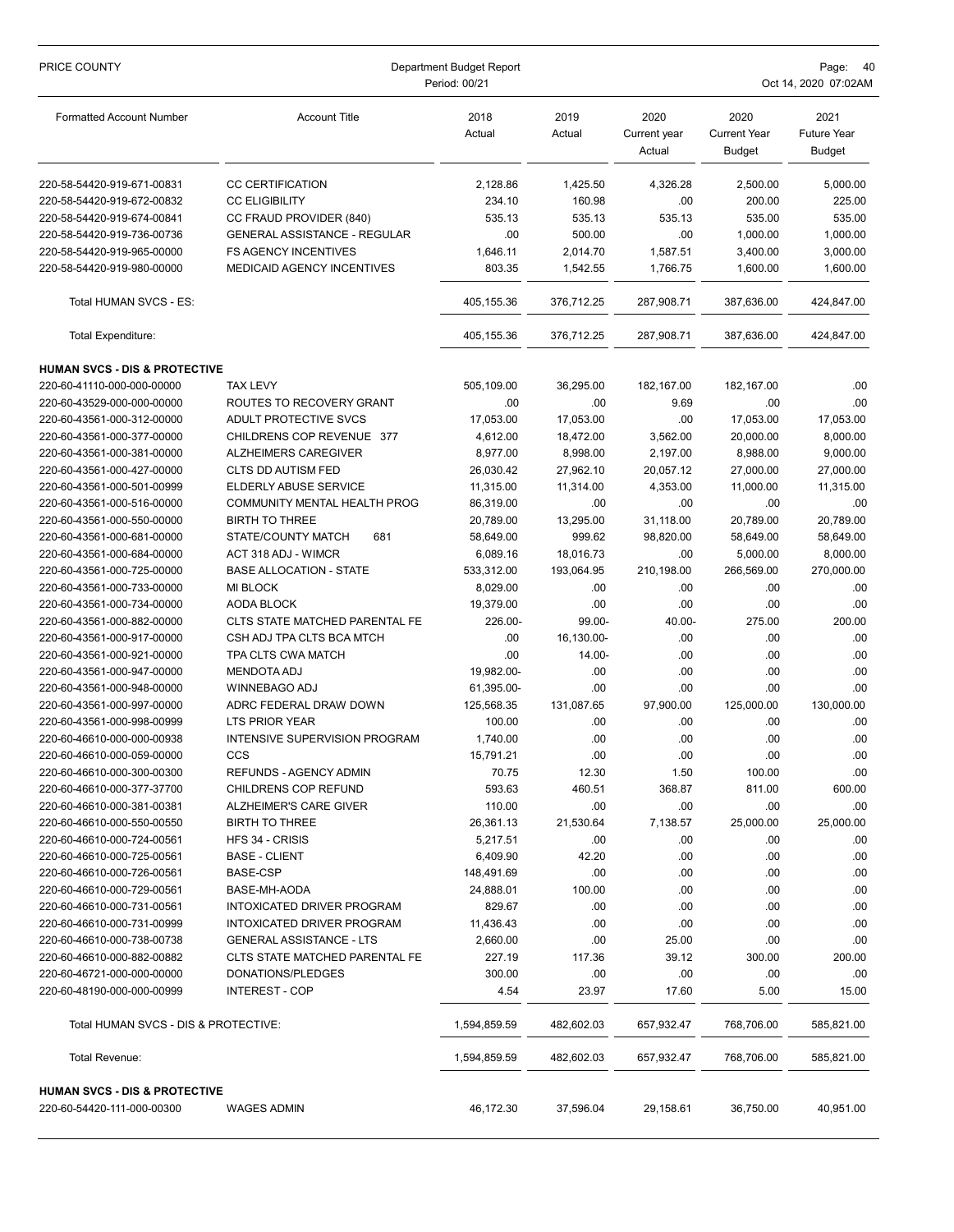| PRICE COUNTY                                             | Department Budget Report<br>Period: 00/21     |                       |                        |                                |                                       | Page: 41<br>Oct 14, 2020 07:02AM            |  |  |
|----------------------------------------------------------|-----------------------------------------------|-----------------------|------------------------|--------------------------------|---------------------------------------|---------------------------------------------|--|--|
| <b>Formatted Account Number</b>                          | <b>Account Title</b>                          | 2018<br>Actual        | 2019<br>Actual         | 2020<br>Current year<br>Actual | 2020<br><b>Current Year</b><br>Budget | 2021<br><b>Future Year</b><br><b>Budget</b> |  |  |
| 220-60-54420-111-000-00550                               | <b>SALARIES</b>                               | 22,983.77             | 22,569.70              | 16,193.40                      | 10,355.00                             | 23,659.00                                   |  |  |
| 220-60-54420-111-000-00561                               | <b>SALARIES</b>                               | 222,969.65            | 182,418.29             | 132,013.12                     | 216,248.00                            | 190,255.00                                  |  |  |
| 220-60-54420-112-000-00300                               | <b>OVERTIME ADMIN</b>                         | .00                   | .00                    | 5.51                           | .00.                                  | .00                                         |  |  |
| 220-60-54420-112-000-00550                               | <b>OVERTIME</b>                               | .00                   | .00                    | 7.20                           | .00                                   | .00                                         |  |  |
| 220-60-54420-112-000-00561                               | <b>OVERTIME</b>                               | 2,639.93              | .00                    | 754.49                         | .00                                   | .00                                         |  |  |
| 220-60-54420-113-000-00561                               | <b>RETROACTIVE</b>                            | 3.41                  | .00                    | .00                            | .00                                   | .00                                         |  |  |
| 220-60-54420-115-000-00550                               | <b>PREMIUM PAY</b>                            | .00                   | .00                    | 20.71                          | .00                                   | .00                                         |  |  |
| 220-60-54420-125-000-00550                               | <b>COMP TIME</b>                              | 141.53                | 179.18                 | 35.01                          | 800.00                                | 500.00                                      |  |  |
| 220-60-54420-125-000-00561                               | <b>COMP TIME</b>                              | 2,034.43              | 1,302.81               | 354.79                         | 2,500.00                              | 2,500.00                                    |  |  |
| 220-60-54420-129-000-00300                               | <b>CASUAL EMPLOYEE</b>                        | .00                   | 214.54                 | 87.91                          | .00.                                  | .00                                         |  |  |
| 220-60-54420-129-000-00561                               | <b>CASUAL EMPLOYEE</b>                        | 1,905.89              | .00<br>2,150.42        | .00                            | .00                                   | .00                                         |  |  |
| 220-60-54420-135-000-00300<br>220-60-54420-135-000-00550 | <b>VACATION ADMIN</b><br><b>VACATION</b>      | 4,520.20<br>2,134.92  | 2,133.32               | 2,866.35<br>1,905.16           | 2,110.00<br>2,160.00                  | 2,500.00<br>2,160.00                        |  |  |
| 220-60-54420-135-000-00561                               | <b>VACATION</b>                               | 27,792.27             | 21,691.96              | 11,324.84                      | 16,115.00                             | 22,000.00                                   |  |  |
| 220-60-54420-136-000-00300                               | <b>SICK LEAVE</b>                             | 2,927.25              | 479.76                 | 2,168.06                       | 514.00                                | 1,000.00                                    |  |  |
| 220-60-54420-136-000-00550                               | <b>SICK LEAVE</b>                             | 974.93                | 2,382.02               | 1,777.67                       | 838.00                                | 1,000.00                                    |  |  |
| 220-60-54420-136-000-00561                               | <b>SICK LEAVE</b>                             | 15,071.60             | 15,203.36              | 5,723.11                       | 6,764.00                              | 15,000.00                                   |  |  |
| 220-60-54420-138-000-00561                               | <b>SOC WKR LICENSE FEE</b>                    | .00                   | 141.67                 | .00.                           | 142.00                                | 150.00                                      |  |  |
| 220-60-54420-141-000-00300                               | PER DIEM BRD MEMBERS                          | 259.50                | 169.75                 | 105.00                         | 315.00                                | 315.00                                      |  |  |
| 220-60-54420-145-000-00300                               | NON CO BD MEMBERS PER DIEM                    | 123.50                | 169.75                 | 89.25                          | 250.00                                | 250.00                                      |  |  |
| 220-60-54420-145-059-00000                               | <b>CCS-NON CO BD MEMBERS PER DIE</b>          | 200.00                | .00                    | .00                            | .00                                   | .00                                         |  |  |
| 220-60-54420-151-000-00300                               | SOCIAL SECURITY ADMIN                         | 3,991.28              | 2,957.62               | 2,387.42                       | 3,071.00                              | 3,706.00                                    |  |  |
| 220-60-54420-151-000-00550                               | SOCIAL SECURITY                               | 2,007.08              | 2,085.86               | 1,524.89                       | 1,087.00                              | 2,205.00                                    |  |  |
| 220-60-54420-151-000-00561                               | SOCIAL SECURITY                               | 19,541.47             | 16,125.90              | 10,891.03                      | 18,574.00                             | 18,152.00                                   |  |  |
| 220-60-54420-152-000-00000                               | <b>WRS RETIREMENT</b>                         | .07                   | .00                    | .00                            | .00                                   | .00                                         |  |  |
| 220-60-54420-152-000-00300                               | <b>RETIREMENT ADMIN</b>                       | 3,343.38              | 2,627.89               | 2,136.88                       | 2,671.00                              | 3,270.00                                    |  |  |
| 220-60-54420-152-000-00550                               | <b>RETIREMENT</b>                             | 1,756.19              | 1,788.30               | 1,345.98                       | 905.00                                | 1,945.00                                    |  |  |
| 220-60-54420-152-000-00561<br>220-60-54420-154-000-00300 | <b>RETIREMENT</b><br><b>HEALTH INSURANCE</b>  | 17,411.71<br>7,414.21 | 13,083.37<br>10,019.79 | 10,031.39<br>12,495.73         | 16,220.00<br>7,941.00                 | 16,016.00<br>15,023.00                      |  |  |
| 220-60-54420-154-000-00550                               | <b>HEALTH INSURANCE</b>                       | 352.26                | 439.39                 | .00                            | .00                                   | 762.00                                      |  |  |
| 220-60-54420-154-000-00561                               | <b>HEALTH INSURANCE</b>                       | 61,365.40             | 35,479.34              | 25,700.70                      | 23,078.00                             | 32,847.00                                   |  |  |
| 220-60-54420-155-000-00300                               | <b>HEALTH SAVINGS ACCOUNT</b>                 | 1,312.22              | 3,489.84               | 3,830.06                       | 2,575.00                              | 2,212.00                                    |  |  |
| 220-60-54420-155-000-00550                               | <b>HEALTH SAVINGS ACCOUNT</b>                 | 47.42                 | 159.23                 | .00                            | .00                                   | 75.00                                       |  |  |
| 220-60-54420-155-000-00561                               | <b>HEALTH SAVINGS ACCOUNT</b>                 | 7,862.60              | 15,275.00              | 3,124.98                       | 3,000.00                              | 4,620.00                                    |  |  |
| 220-60-54420-156-300-00999                               | INSURANCE - WORKERS COMP                      | 10,950.55             | 9,972.40               | 5,248.76                       | 10,000.00                             | 5,400.00                                    |  |  |
| 220-60-54420-157-300-00300                               | <b>EDUCATION ADMIN</b>                        | 668.06                | 170.52                 | 7.35                           | 450.00                                | 450.00                                      |  |  |
| 220-60-54420-157-550-00550                               | EDUCATION - BIRTH TO THREE                    | 49.50                 | 82.00                  | .00                            | .00                                   | .00                                         |  |  |
| 220-60-54420-157-725-00561                               | <b>EDUCATION - BASE</b>                       | 1,263.50              | 1,022.00               | 95.00                          | 800.00                                | 900.00                                      |  |  |
| 220-60-54420-158-300-00300                               | UNEMPLOYMENT COMPENSATION                     | .00                   | .00.                   | 1,079.43                       | .00.                                  | .00                                         |  |  |
| 220-60-54420-160-300-00300                               | MILEAGE ADMIN                                 | 1,031.43              | 651.94                 | 125.19                         | 900.00                                | 900.00                                      |  |  |
| 220-60-54420-160-370-00000                               | MILEAGE - CCS                                 | 358.16                | .00                    | .00                            | .00                                   | .00                                         |  |  |
| 220-60-54420-160-550-00550                               | MILEAGE - BIRTH TO THREE                      | 1,712.96              | 1,156.27               | 288.08                         | 1,000.00                              | 1,000.00                                    |  |  |
| 220-60-54420-160-725-00561<br>220-60-54420-193-000-00561 | MILEAGE - BASE<br>RELATED EMPLOYMENT EXPENSES | 7,269.52<br>244.80    | 5,985.15<br>4,559.05   | 1,321.54<br>1,305.71           | 8,700.00<br>.00                       | 8,000.00<br>.00                             |  |  |
| 220-60-54420-193-300-00300                               | RELATED EMPLOYMENT EXPENSES                   | 1,326.86              | 461.68                 | 129.75                         | .00                                   | .00                                         |  |  |
| 220-60-54420-219-300-00300                               | CONTRACT/PROFESSIONAL SVCS                    | 1,116.22              | 2,058.62               | 1,511.76                       | 1,200.00                              | 1,200.00                                    |  |  |
| 220-60-54420-225-300-00300                               | <b>TELEPHONE ADMIN</b>                        | 3,283.90              | 2,725.20               | 1,543.67                       | 3,300.00                              | 3,300.00                                    |  |  |
| 220-60-54420-310-300-00000                               | POSTAGE & SUPPLIES<br>300                     | 6.70                  | .00                    | .00                            | .00                                   | .00                                         |  |  |
| 220-60-54420-310-300-00300                               | POSTAGE & SUPPLIES ADMIN                      | 4,010.12              | 2,836.33               | .00.                           | 3,100.00                              | .00                                         |  |  |
| 220-60-54420-310-300-00550                               | BIRTH TO 3 POSTAGE & SUPPLIES                 | 426.73                | 342.75                 | .00                            | 500.00                                | .00                                         |  |  |
| 220-60-54420-310-300-00561                               | POSTAGE & SUPPLIES                            | 660.81                | 707.93                 | 7.21                           | 580.00                                | 300.00                                      |  |  |
| 220-60-54420-311-300-00300                               | POSTAGE ADMIN                                 | .00                   | .00                    | 594.11                         | .00                                   | 1,000.00                                    |  |  |
| 220-60-54420-311-300-00550                               | <b>POSTAGE</b>                                | .00                   | .00.                   | .00                            | .00                                   | 250.00                                      |  |  |
| 220-60-54420-311-300-00561                               | POSTAGE ADRC                                  | .00                   | .00.                   | 80.75                          | .00.                                  | 200.00                                      |  |  |
| 220-60-54420-312-300-00300                               | OFFICE SUPPLIES ADMIN                         | .00                   | .00                    | 1,854.81                       | .00.                                  | 1,100.00                                    |  |  |
| 220-60-54420-312-300-00550                               | OFFICE SUPPLIES                               | .00                   | .00                    | 264.44                         | .00.                                  | 250.00                                      |  |  |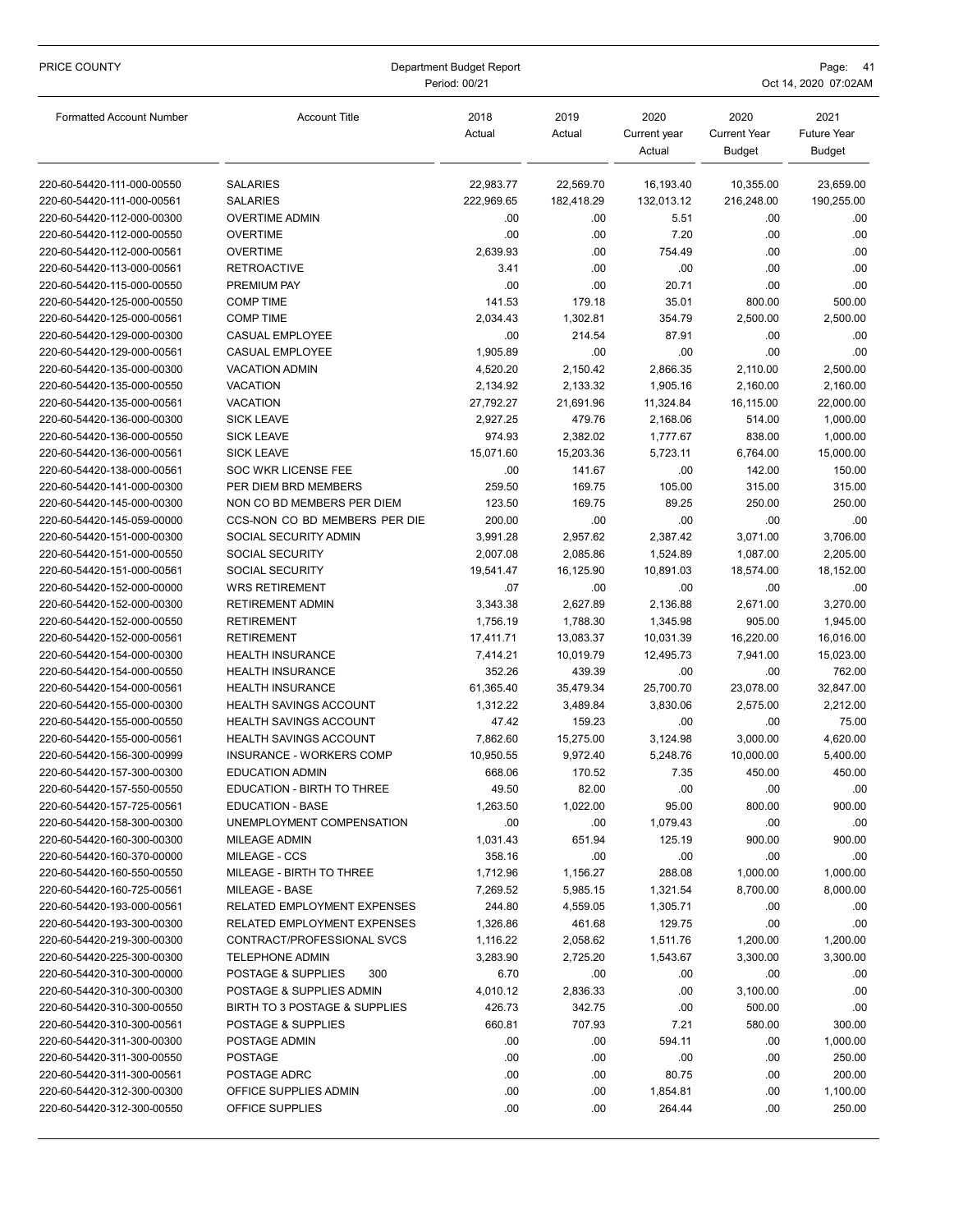| PRICE COUNTY                                             | Department Budget Report<br>Period: 00/21                  |                         | Page: 42<br>Oct 14, 2020 07:02AM |                                |                                       |                                             |
|----------------------------------------------------------|------------------------------------------------------------|-------------------------|----------------------------------|--------------------------------|---------------------------------------|---------------------------------------------|
| <b>Formatted Account Number</b>                          | <b>Account Title</b>                                       | 2018<br>Actual          | 2019<br>Actual                   | 2020<br>Current year<br>Actual | 2020<br><b>Current Year</b><br>Budget | 2021<br><b>Future Year</b><br><b>Budget</b> |
| 220-60-54420-312-300-00561                               | OFFICE SUPPLIES ADRC                                       | .00                     | .00                              | 5,577.15                       | .00                                   | 380.00                                      |
| 220-60-54420-513-300-00999                               | <b>INSURANCE - LIABILITY</b>                               | 8,283.83                | 8,880.14                         | 10,095.72                      | 9,000.00                              | 10,600.00                                   |
| 220-60-54420-520-300-00999                               | PREMIUMS ON SURETY BONDS                                   | 48.50                   | 40.64                            | 69.68                          | 48.00                                 | 70.00                                       |
| 220-60-54420-919-000-00682                               | <b>COST ALLOCATION</b>                                     | 102,877.00              | 78,679.00                        | 63,751.00                      | 78,684.00                             | 85,000.00                                   |
| 220-60-54420-919-000-00999                               | UNITS CLEARING ACCOUNT                                     | 102,877.00-             | 78,679.00-                       | 63,751.00-                     | 78,684.00-                            | 85,000.00-                                  |
| 220-60-54420-919-059-00000                               | CCS                                                        | 21,890.09               | .00                              | .00.                           | .00                                   | .00                                         |
| 220-60-54420-919-312-00312                               | ADULT PROTECTIVE SVCS                                      | 17,052.39               | 17,053.33                        | .00                            | 17,053.00                             | 17,053.00                                   |
| 220-60-54420-919-377-37700                               | <b>CHILDRENS COP</b>                                       | 5,203.94                | 2,539.13                         | 4,586.87                       | 20,000.00                             | 8,000.00                                    |
| 220-60-54420-919-381-00381                               | <b>ALZHEIMER'S CARE GIVER</b>                              | 9,097.79                | 8,988.00                         | 2,597.00                       | 8,988.00                              | 9,000.00                                    |
| 220-60-54420-919-429-00999                               | <b>CLTS DD FEDERAL</b>                                     | 6,457.37                | 5,753.11                         | 4,713.24                       | 27,000.00                             | 5,000.00                                    |
| 220-60-54420-919-501-00999                               | <b>ELDER ABUSE SERVICES</b>                                | 11,314.73               | 11,315.00                        | 7,608.46                       | 11,315.00                             | 11,315.00                                   |
| 220-60-54420-919-516-00516                               | COMMUNITY MENTAL HEALTH PROG                               | 86,319.00               | .00                              | .00                            | .00                                   | .00                                         |
| 220-60-54420-919-550-00550                               | <b>BIRTH TO THREE</b>                                      | 78,730.70               | 73,192.61                        | 23,595.31                      | 20,789.00                             | 70,000.00                                   |
| 220-60-54420-919-725-00561                               | <b>BASE - FAMILY CARE</b><br><b>COMMUNITY SUPPORT PROG</b> | 188.466.69              | 189,366.68                       | 93,500.35                      | 190,000.00                            | 190,000.00                                  |
| 220-60-54420-919-726-00561<br>220-60-54420-919-729-00561 | BASE-MH/AODA                                               | 297,927.12              | .41<br>58,586.15                 | 8,013.93                       | .00<br>59,000.00                      | .00<br>59,000.00                            |
| 220-60-54420-919-731-00561                               | INTOXICATED DRIVER PROGRAM                                 | 523,370.83<br>50,033.12 | 540.00                           | 39,920.68<br>.00               | .00                                   | .00                                         |
| 220-60-54420-919-733-00569                               | <b>MI BLOCK</b>                                            | 8.029.00                | .00                              | .00                            | .00                                   | .00                                         |
| 220-60-54420-919-734-00570                               | <b>AODA BLOCK</b>                                          | 19,379.00               | .00                              | .00                            | .00                                   | .00                                         |
| 220-60-54420-919-738-00738                               | <b>GENERAL ASSISTANCE - LTS</b>                            | 166.91                  | .00                              | .00                            | .00                                   | .00                                         |
| 220-60-54420-998-000-00999                               | PRIOR YEAR'S EXPENSE                                       | 37,266.10               | .00                              | .00.                           | .00                                   | .00                                         |
| 220-60-54421-729-000-00999                               | DONATION DISBURSEMENT                                      | 300.00                  | .00                              | .00                            | .00                                   | .00                                         |
| Total HUMAN SVCS - DIS & PROTECTIVE:                     |                                                            | 1,882,977.30            | 801,321.14                       | 493,795.20                     | 768,706.00                            | 807,741.00                                  |
|                                                          |                                                            |                         |                                  |                                |                                       |                                             |
| Total Expenditure:                                       |                                                            | 1,882,977.30            | 801,321.14                       | 493,795.20                     | 768,706.00                            | 807,741.00                                  |
| <b>HUMAN SVCS - BEHAVIORAL HEALTH</b>                    |                                                            |                         |                                  |                                |                                       |                                             |
| 220-61-41110-000-000-00000                               | <b>TAX LEVY</b>                                            | .00                     | 510,894.00                       | 370,913.00                     | 370,913.00                            | .00                                         |
| 220-61-43529-000-000-00000                               | ROUTES TO RECOVERY GRANT                                   | .00                     | .00                              | 5.61                           | .00<br>86,319.00                      | .00                                         |
| 220-61-43561-000-516-00000<br>220-61-43561-000-528-00000 | COMMUNITY MENTAL HEALTH PROG<br>CST COUNTY EXPANSION GRANT | .00<br>.00              | 56,564.00<br>44,356.00           | 43,512.00<br>23,303.00         | 60,000.00                             | 56,000.00<br>60,000.00                      |
| 220-61-43561-000-545-00000                               | <b>AODA TREATMENT SVCS</b>                                 | .00                     | 3,040.00                         | .00                            | .00                                   | 4.000.00                                    |
| 220-61-43561-000-546-00000                               | <b>AODA WOMEN'S TREATEMENT</b>                             | .00                     | 260.00                           | .00                            | .00                                   | 500.00                                      |
| 220-61-43561-000-681-00000                               | STATE/COUNTY MATCH 681                                     | .00                     | 57,649.38                        | 49,925.00                      | 29,324.00                             | 58,000.00                                   |
| 220-61-43561-000-684-00000                               | ACT 318 ADJ - WIMCR                                        | .00                     | .00                              | .00                            | 5,000.00                              | 5,000.00                                    |
| 220-61-43561-000-725-00000                               | <b>BASE ALLOCATIONS - STATE</b>                            | .00                     | 340,072.05                       | 166,878.00                     | 266,568.00                            | 340,000.00                                  |
| 220-61-43561-000-733-00000                               | MH BLOCK                                                   | .00                     | 8,029.00                         | 3,806.00                       | 8,029.00                              | 8,029.00                                    |
| 220-61-43561-000-734-00000                               | AODA BLOCK                                                 | .00                     | 4,045.00                         | 2,700.00                       | 19,379.00                             | 5,000.00                                    |
| 220-61-43561-000-947-00000                               | MENDOTA MHI ADJUSTMENT                                     | .00                     | 14,085.00                        | .00                            | .00                                   | .00                                         |
| 220-61-43561-000-948-00000                               | WINNEBAGO ADJ                                              | .00                     | 40,813.00-                       | 54,526.00-                     | .00                                   | .00                                         |
| 220-61-46610-000-000-00938                               | INTENSIVE SUPERVISION PROGRAM                              | .00                     | 693.00                           | 150.00                         | 1,700.00                              | 1,700.00                                    |
| 220-61-46610-000-059-00000                               | <b>COMP COMMUNITY SVCS</b>                                 | .00                     | 87,194.02                        | 22,491.07                      | 113,000.00                            | 93,000.00                                   |
| 220-61-46610-000-724-00561                               | HFS 34 CRISIS                                              | .00                     | 6,643.89                         | 1,864.73                       | 7,000.00                              | 7,000.00                                    |
| 220-61-46610-000-725-00561                               | <b>BASE - CLIENT</b>                                       | .00                     | 4,622.02                         | 1,342.34                       | 5,000.00                              | 5,000.00                                    |
| 220-61-46610-000-726-00561                               | <b>BASE - COMMUNITY SUPPORT PROG</b>                       | .00                     | 126,252.23                       | 81,624.88                      | 178,000.00                            | 133,000.00                                  |
| 220-61-46610-000-729-00561                               | BASE MH AODA                                               | .00                     | 48,658.76                        | 14,439.54                      | 23,000.00                             | 50,000.00                                   |
| 220-61-46610-000-731-00561                               | INTOXICATED DRIVER PROGRAM                                 | .00                     | 777.97                           | 533.31                         | 1,600.00                              | 1,600.00                                    |
| 220-61-46610-000-731-00999                               | INTOXICATED DRIVER PROGRAM                                 | .00                     | 12,449.87                        | 9,074.72                       | 12,500.00                             | 12,500.00                                   |
| 220-61-46610-000-738-00738                               | <b>GENERAL ASSISTANCE - BH MEDS</b>                        | .00                     | 875.00                           | 3,564.00                       | 900.00                                | 900.00                                      |
| Total HUMAN SVCS - BEHAVIORAL HEALTH:                    |                                                            | .00                     | 1,286,348.19                     | 741,601.20                     | 1,188,232.00                          | 841,229.00                                  |
| Total Revenue:                                           |                                                            | .00                     | 1,286,348.19                     | 741,601.20                     | 1,188,232.00                          | 841,229.00                                  |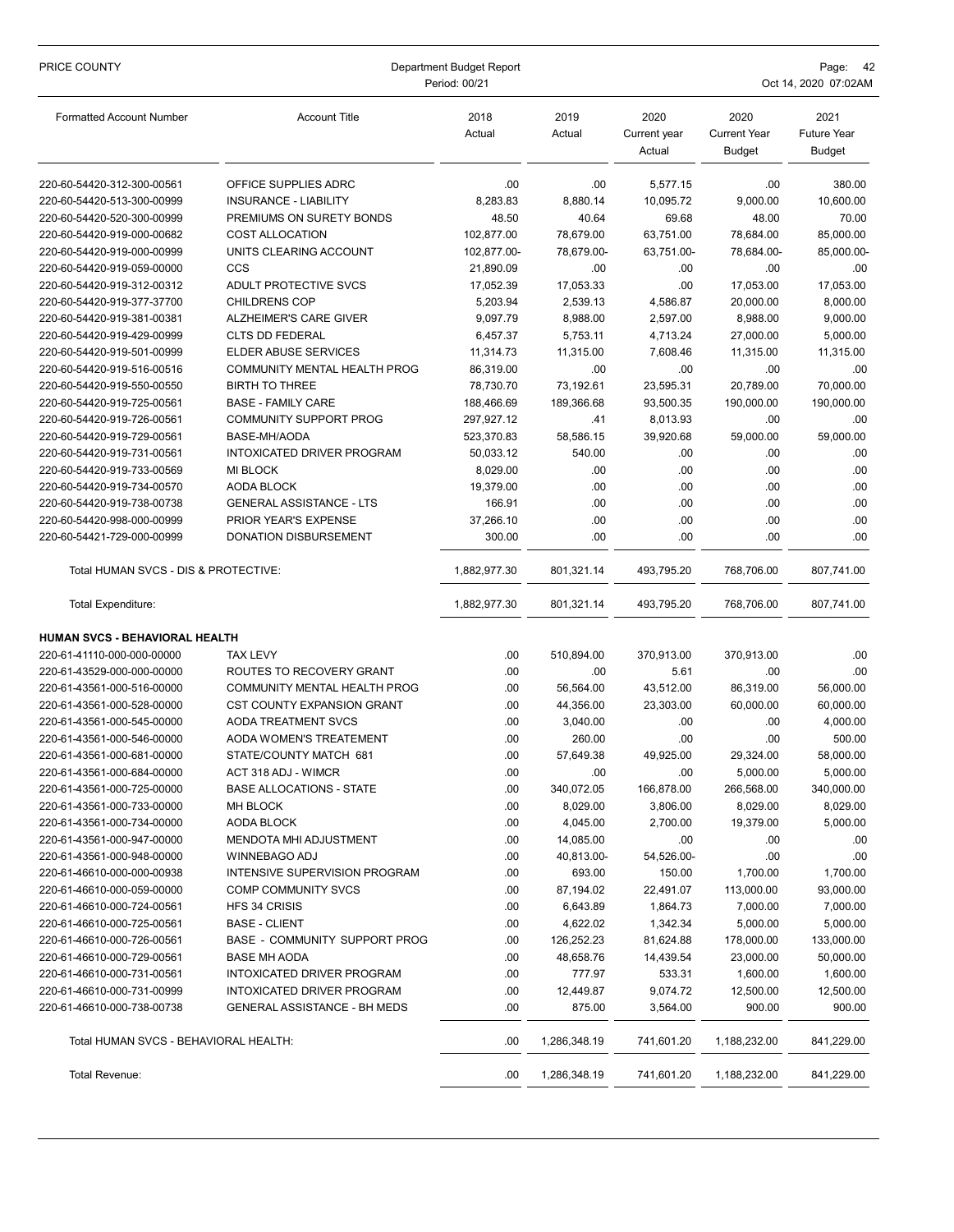| PRICE COUNTY                                             | Department Budget Report<br>Period: 00/21               |                |                       |                                | Page: 43<br>Oct 14, 2020 07:02AM             |                                      |  |
|----------------------------------------------------------|---------------------------------------------------------|----------------|-----------------------|--------------------------------|----------------------------------------------|--------------------------------------|--|
| <b>Formatted Account Number</b>                          | <b>Account Title</b>                                    | 2018<br>Actual | 2019<br>Actual        | 2020<br>Current year<br>Actual | 2020<br><b>Current Year</b><br><b>Budget</b> | 2021<br><b>Future Year</b><br>Budget |  |
| HUMAN SVCS - BEHAVIORAL HEALTH                           |                                                         |                |                       |                                |                                              |                                      |  |
| 220-61-54420-111-000-00300                               | <b>WAGES ADMIN</b>                                      | .00            | 21,744.79             | 17,592.78                      | 21,185.00                                    | 31,550.00                            |  |
| 220-61-54420-111-000-00515                               | <b>WAGES - CST</b>                                      | .00            | 19,978.43             | 20,910.68                      | 19,430.00                                    | 30,685.00                            |  |
| 220-61-54420-111-000-00561                               | <b>WAGES</b>                                            | .00            | 87,875.40             | 68,931.87                      | 134,225.00                                   | 93,870.00                            |  |
| 220-61-54420-111-059-00000                               | <b>WAGES - CCS</b>                                      | .00            | 32,777.25             | 18,149.17                      | .00                                          | 34,492.00                            |  |
| 220-61-54420-112-000-00300                               | <b>OVERTIME- ADMIN</b>                                  | .00            | .00                   | 3.19                           | .00                                          | .00                                  |  |
| 220-61-54420-112-000-00561                               | <b>OVERTIME</b>                                         | .00            | 158.46                | .00                            | .00                                          | .00                                  |  |
| 220-61-54420-125-000-00515                               | COMP TIME - CST                                         | .00            | 123.43                | 76.08                          | .00                                          | .00                                  |  |
| 220-61-54420-125-000-00561                               | <b>COMP TIME</b>                                        | .00            | 865.34                | 302.91                         | .00                                          | .00                                  |  |
| 220-61-54420-129-000-00300                               | CASUAL EMPLOYEE                                         | .00            | 124.20                | 50.90                          | .00                                          | .00                                  |  |
| 220-61-54420-135-000-00300                               | <b>VACATION ADMIN</b>                                   | .00            | 1,244.98              | 1,741.08                       | 1,222.00                                     | 1,225.00                             |  |
| 220-61-54420-135-000-00515                               | <b>VACATION - CST</b>                                   | .00            | 738.99                | 619.17                         | 811.00                                       | 815.00                               |  |
| 220-61-54420-135-000-00561                               | <b>VACATION</b>                                         | .00            | 3,117.40              | 3,020.73                       | 4,567.00                                     | 3,500.00                             |  |
| 220-61-54420-136-000-00300                               | <b>SICK LEAVE</b>                                       | .00            | 350.68                | 1,329.53                       | 390.00                                       | 1,200.00                             |  |
| 220-61-54420-136-000-00515                               | SICK LEAVE - CST                                        | .00            | 797.90                | 682.15                         | 631.00                                       | 800.00<br>3,000.00                   |  |
| 220-61-54420-136-000-00561<br>220-61-54420-138-000-00561 | <b>SICK LEAVE</b><br><b>SOC WORKER LICENSE FEE</b>      | .00<br>.00     | 6,855.70<br>195.16    | 4,012.01<br>.00                | 3,501.00<br>100.00                           | 200.00                               |  |
| 220-61-54420-141-000-00300                               | PER DIEM BOARD MEMBERS                                  | .00            | 93.50                 | 60.00                          | 180.00                                       | 180.00                               |  |
| 220-61-54420-145-000-00300                               | NON CO BRD MEMBERS PER DIEM                             | .00            | 94.50                 | 51.00                          | 144.00                                       | 144.00                               |  |
| 220-61-54420-145-059-00000                               | NON CO BRD MEMBERS PER DIEM                             | .00            | 50.00                 | .00                            | .00                                          | .00                                  |  |
| 220-61-54420-151-000-00300                               | SOCIAL SECURITY ADMIN                                   | .00            | 1,716.29              | 1,438.74                       | 1,778.00                                     | 2,600.00                             |  |
| 220-61-54420-151-000-00515                               | SOCIAL SECURITY - CST                                   | .00            | 1,531.66              | 1,426.79                       | 1,605.00                                     | 2,471.00                             |  |
| 220-61-54420-151-000-00561                               | <b>SOCIAL SECURITY</b>                                  | .00            | 6,790.38              | 5,201.56                       | 10,941.00                                    | 7,510.00                             |  |
| 220-61-54420-151-059-00000                               | SOCIAL SECURITY CCS                                     | .00            | 2,511.29              | 1,384.91                       | .00                                          | 2,640.00                             |  |
| 220-61-54420-152-000-00300                               | WRS RETIREMENT ADMIN                                    | .00            | 1,526.42              | 1,295.64                       | 1,546.00                                     | 2,295.00                             |  |
| 220-61-54420-152-000-00515                               | <b>WRS RETIREMENT CST</b>                               | .00            | 1,419.18              | 1,504.46                       | 1,416.00                                     | 2,180.00                             |  |
| 220-61-54420-152-000-00561                               | <b>WRS RETIREMENT</b>                                   | .00            | 6,489.08              | 5,148.10                       | 9,654.00                                     | 6,626.00                             |  |
| 220-61-54420-152-059-00000                               | <b>WRS RETIREMENT - CCS</b>                             | .00            | 2,146.90              | 1,225.08                       | .00                                          | 2,328.00                             |  |
| 220-61-54420-154-000-00300                               | <b>HEALTH INSURANCE</b>                                 | .00            | 5,551.96              | 7,759.29                       | 4,598.00                                     | 10,459.00                            |  |
| 220-61-54420-154-000-00515                               | <b>HEALTH INSURANCE CST</b>                             | .00            | 7,772.33              | 8,428.39                       | 7,736.00                                     | 11,410.00                            |  |
| 220-61-54420-154-000-00561                               | <b>HEALTH INSURANCE</b><br>HEALTH INSURANCE CCS         | .00            | 33,724.87             | 28,735.06                      | 50,284.00<br>.00                             | 32,365.00                            |  |
| 220-61-54420-154-059-00000<br>220-61-54420-155-000-00300 | <b>HEALTH SAVINGS ACCOUNT</b>                           | .00<br>.00     | 10,606.19<br>1,094.27 | 6,374.80<br>2,405.64           | 1,491.00                                     | 13,275.00<br>1,540.00                |  |
| 220-61-54420-155-000-00515                               | HEALTH SAVINGS ACCOUNT CST                              | .00            | 1,408.43              | 2,614.88                       | 2,620.00                                     | 1,680.00                             |  |
| 220-61-54420-155-000-00561                               | <b>HEALTH SAVINGS ACCOUNT</b>                           | .00            | 2,958.60              | 9,127.52                       | 17,030.00                                    | 2,976.00                             |  |
| 220-61-54420-155-059-00000                               | HEALTH SAVINGS ACCOUNT - CCS                            | .00            | 3,843.65              | 1,977.37                       | .00                                          | 3,744.00                             |  |
| 220-61-54420-156-300-00999                               | INSURANCE - WORKERS COMP                                | .00            | 2,922.08              | 4,947.80                       | 3,000.00                                     | 5,200.00                             |  |
| 220-61-54420-157-059-00000                               | <b>EDUCATION - CCS</b>                                  | .00            | 82.00                 | .00                            | 200.00                                       | 200.00                               |  |
| 220-61-54420-157-300-00300                               | <b>EDUCATION ADMIN</b>                                  | .00            | 152.44                | 4.20                           | 200.00                                       | 200.00                               |  |
| 220-61-54420-157-725-00561                               | <b>EDUCATION - BASE</b>                                 | .00            | 1,292.00              | 418.00                         | 1,000.00                                     | 1,000.00                             |  |
| 220-61-54420-158-300-00300                               | UNEMPLOYMENT COMPENSATION                               | .00            | .00                   | 660.35                         | .00                                          | .00                                  |  |
| 220-61-54420-160-059-00000                               | MILEAGE - CCS                                           | .00            | 1,318.16              | 504.28                         | 1,600.00                                     | 1,600.00                             |  |
| 220-61-54420-160-300-00300                               | MILEAGE - ADMIN                                         | .00            | 382.95                | 141.61                         | 390.00                                       | 390.00                               |  |
| 220-61-54420-160-515-00515                               | MILEAGE - CST                                           | .00            | 690.72                | .58                            | 1,160.00                                     | 1,160.00                             |  |
| 220-61-54420-160-725-00561                               | MILEAGE - BASE                                          | .00            | 6,224.34              | 1,311.59                       | 7,900.00                                     | 7,900.00                             |  |
| 220-61-54420-193-000-00561                               | RELATED EMPLOYMENT EXPENSES                             | .00            | 10.00                 | .00                            | .00                                          | .00                                  |  |
| 220-61-54420-193-300-00300                               | RELATED EMPLOYMENT EXPENSES                             | .00            | 267.27                | 75.11                          | .00                                          | .00                                  |  |
| 220-61-54420-219-300-00300<br>220-61-54420-225-300-00300 | CONTRACT/PROFESSIONAL SERVICE<br><b>TELEPHONE ADMIN</b> | .00<br>.00     | 1,447.71<br>520.62    | 1,095.04<br>995.90             | 1,000.00<br>540.00                           | 1,500.00<br>1,300.00                 |  |
| 220-61-54420-310-300-00300                               | POSTAGE & SUPPLIES ADMIN                                | .00            | 2,279.59              | .00                            | 2,300.00                                     | .00                                  |  |
| 220-61-54420-311-300-00300                               | POSTAGE ADMIN                                           | .00            | .00                   | 343.86                         | .00                                          | 600.00                               |  |
| 220-61-54420-312-300-00300                               | OFFICE SUPPLIES ADMIN                                   | .00            | .00                   | 1,853.10                       | .00                                          | 1,700.00                             |  |
| 220-61-54420-513-300-00999                               | INSURANCE - LIABILITY                                   | .00            | 2,980.84              | 3,388.88                       | 3,000.00                                     | 3,560.00                             |  |
| 220-61-54420-520-300-00999                               | PREMIUMS ON SURETY BOND                                 | .00            | 23.53                 | 40.34                          | 30.00                                        | 40.00                                |  |
| 220-61-54420-919-000-00682                               | COST ALLOCATION                                         | .00            | 44,959.00             | 36,429.00                      | 44,964.00                                    | 44,960.00                            |  |
| 220-61-54420-919-000-00999                               | UNITS CLEARING ACCOUNT                                  | .00            | 44,959.00-            | 36,429.00-                     | 44,964.00-                                   | 44,960.00-                           |  |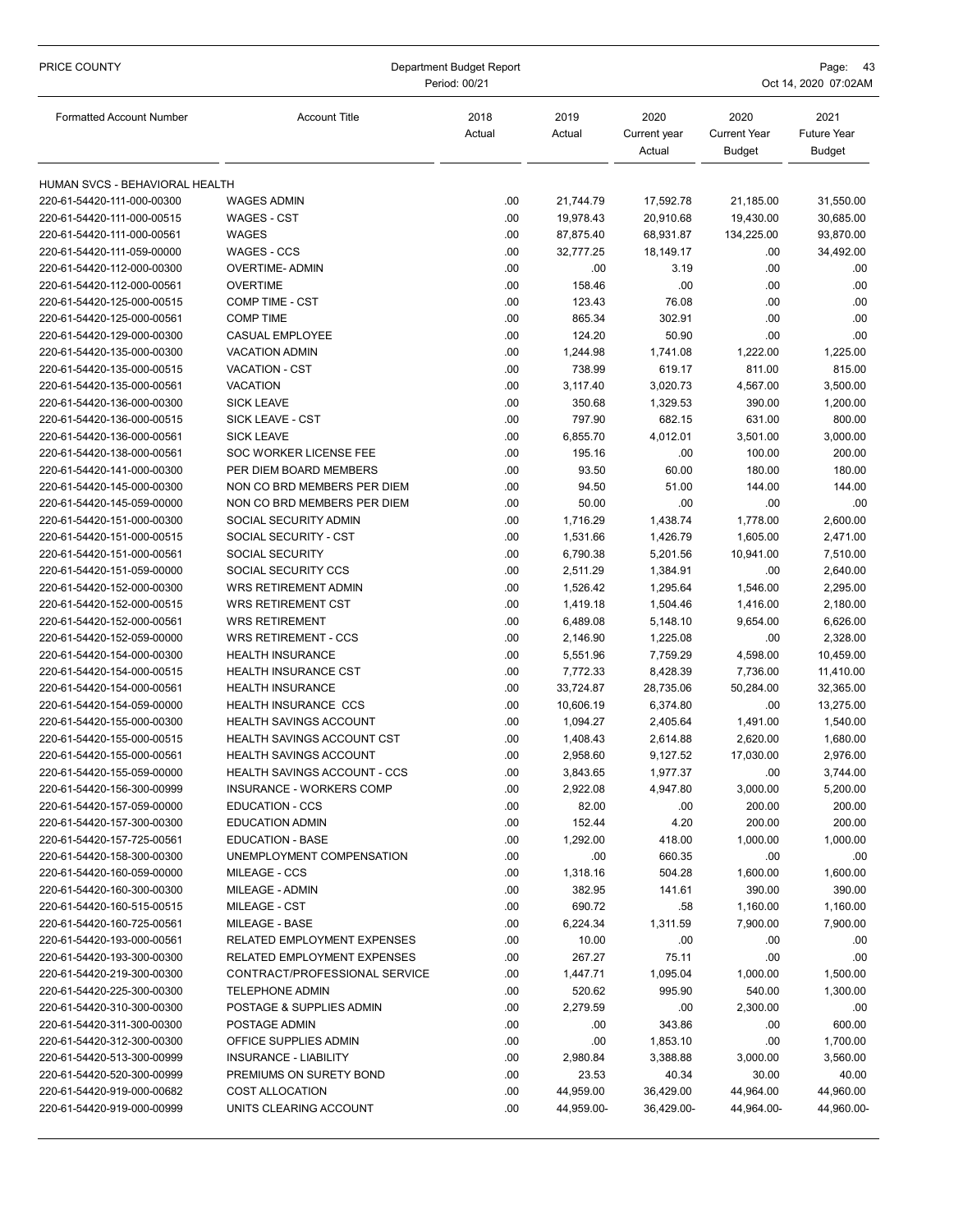| PRICE COUNTY                          | Department Budget Report<br>Period: 00/21 |                |                |                                | Page:<br>-44<br>Oct 14, 2020 07:02AM         |                                             |  |  |
|---------------------------------------|-------------------------------------------|----------------|----------------|--------------------------------|----------------------------------------------|---------------------------------------------|--|--|
| <b>Formatted Account Number</b>       | <b>Account Title</b>                      | 2018<br>Actual | 2019<br>Actual | 2020<br>Current year<br>Actual | 2020<br><b>Current Year</b><br><b>Budget</b> | 2021<br><b>Future Year</b><br><b>Budget</b> |  |  |
| 220-61-54420-919-059-00000            | CCS                                       | .00            | 76,504.05      | 17,470.61                      | 113,000.00                                   | 75,000.00                                   |  |  |
| 220-61-54420-919-515-00515            | CST COUNTY EXPANSION GRANT                | .00            | 9,895.30       | 9,350.65                       | 60,000.00                                    | 60,000.00                                   |  |  |
| 220-61-54420-919-516-00516            | COMMUNITY MENTAL HEALTH PROG              | .00            | 56,563.89      | 60,780.16                      | 86,319.00                                    | 75,000.00                                   |  |  |
| 220-61-54420-919-725-00561            | <b>BASE</b>                               | .00            | 1,508.24       | 2,125.50                       | 100.00                                       | 1,200.00                                    |  |  |
| 220-61-54420-919-726-00561            | COMMUNITY SUPPORT PROGRAM                 | .00            | 223,995.87     | 131,337.62                     | 240,000.00                                   | 240,000.00                                  |  |  |
| 220-61-54420-919-729-00561            | <b>BASE MH AODA</b>                       | .00            | 227,714.77     | 121,750.68                     | 330,000.00                                   | 240,000.00                                  |  |  |
| 220-61-54420-919-731-00561            | INTOXICATED DRIVER PROGRAM                | .00            | 12,676.37      | 3,115.00                       | 12,000.00                                    | 12,000.00                                   |  |  |
| 220-61-54420-919-733-00569            | <b>MH BLOCK</b>                           | .00            | 11,861.96      | 5,860.04                       | 8,029.00                                     | 8,029.00                                    |  |  |
| 220-61-54420-919-734-00545            | <b>AODA TREATMENT SVCS</b>                | .00            | 3,040.00       | 3,601.50                       | .00                                          | 4,000.00                                    |  |  |
| 220-61-54420-919-734-00546            | AODA WOMEN'S TREATMENT                    | .00            | 260.00         | .00                            | .00                                          | 500.00                                      |  |  |
| 220-61-54420-919-734-00570            | AODA BLOCK                                | .00            | 4,045.00       | 4,320.00                       | 19,379.00                                    | 5,000.00                                    |  |  |
| Total HUMAN SVCS - BEHAVIORAL HEALTH: |                                           | .00            | 916,937.31     | 599.073.88                     | 1,188,232.00                                 | 1,054,839.00                                |  |  |
| <b>Total Expenditure:</b>             |                                           | .00            | 916,937.31     | 599,073.88                     | 1,188,232.00                                 | 1,054,839.00                                |  |  |
| <b>DEBT SERVICE</b>                   |                                           |                |                |                                |                                              |                                             |  |  |
| 300-00-41110-000-000-00000            | <b>GENERAL PROPERTY TAX</b>               | 986,000.00     | 1,412,697.00   | 1,600,410.00                   | 1,600,410.00                                 | .00                                         |  |  |
| 300-00-49100-000-000-00000            | PROCEEDS FROM LONG TERM DEBT              | 3,500,000.00   | .00            | .00                            | .00                                          | .00                                         |  |  |
| 300-00-49210-000-000-00000            | TRANS FROM GENL FUND (OPER IN)            | 585,888.00-    | 710,945.00-    | 712,410.00-                    | .00                                          | .00                                         |  |  |
| 300-00-49270-000-000-00000            | TRANSF FROM CAP IMPROVEMENT F             | .00            | 105,955.55     | .00                            | .00                                          | .00                                         |  |  |
| Total DEBT SERVICE:                   |                                           | 3,900,112.00   | 807,707.55     | 888,000.00                     | 1,600,410.00                                 | .00                                         |  |  |
| Total Revenue:                        |                                           | 3,900,112.00   | 807,707.55     | 888,000.00                     | 1,600,410.00                                 | .00.                                        |  |  |
| <b>DEBT SERVICE</b>                   |                                           |                |                |                                |                                              |                                             |  |  |
| 300-00-58200-610-000-00000            | PRINCIPAL-DEBT SERVICE                    | 3,876,402.70   | 297,047.98     | 826,250.00                     | 1,583,000.00                                 | 2,595,000.00                                |  |  |
| 300-00-58200-620-000-00000            | <b>INTEREST-DEBT SERVICE</b>              | 63,300.09      | 108,237.99     | 99,259.15                      | 17,410.00                                    | 24,415.00                                   |  |  |
| Total DEBT SERVICE:                   |                                           | 3,939,702.79   | 405,285.97     | 925,509.15                     | 1,600,410.00                                 | 2,619,415.00                                |  |  |
| Total Expenditure:                    |                                           | 3,939,702.79   | 405,285.97     | 925,509.15                     | 1,600,410.00                                 | 2,619,415.00                                |  |  |
| <b>CAPITAL PROJECTS</b>               |                                           |                |                |                                |                                              |                                             |  |  |
| 400-07-43589-000-000-00000            | PROCEEDS FROM GRANT MATCH                 | .00            | .00            | 2,564.33                       | .00                                          | .00                                         |  |  |
| 400-07-49110-000-000-00000            | PROCEEDS FRM CONSTRUCTION DE              | 1,500,000.00   | .00            | .00                            | .00                                          | .00.                                        |  |  |
| 400-07-49220-000-000-00000            | TRANS FROM GEN FUND                       | 66,481.43      | .00            | .00                            | .00                                          | .00                                         |  |  |
| Total CAPITAL PROJECTS:               |                                           | 1,566,481.43   | .00            | 2,564.33                       | .00                                          | .00                                         |  |  |
| <b>Total Revenue:</b>                 |                                           | 1,566,481.43   | .00            | 2,564.33                       | .00                                          | .00.                                        |  |  |
| <b>CAPITAL PROJECTS</b>               |                                           |                |                |                                |                                              |                                             |  |  |
| 400-07-57000-818-011-00000            | <b>VOTING MACHINES</b>                    | .00            | 146,338.00     | .00                            | .00                                          | .00                                         |  |  |
| 400-07-57000-818-012-00000            | <b>VHF REPEATERS</b>                      | .00            | 45,180.00      | .00                            | .00                                          | .00                                         |  |  |
| 400-07-57000-818-013-00000            | 911 SYSTEM                                | .00            | 181,760.66     | .00                            | .00                                          | .00                                         |  |  |
| 400-07-57000-822-001-00000            | <b>BUILDINGS &amp; GROUNDS EQUIPMENT</b>  | .00            | 46,401.00      | .00                            | .00                                          | .00                                         |  |  |
| 400-07-57000-822-018-00000            | LAW ENFORCEMENT CENTER UPGR               | 1,184,334.36   | 4,000.00       | .00                            | .00                                          | .00                                         |  |  |
| 400-07-57000-822-021-00000            | <b>FORESTRY SOLDBERG PARK</b>             | .00            | 47,045.24      | 5,527.44                       | .00                                          | .00                                         |  |  |
| 400-07-57000-823-019-00000            | IT - PROJECTS                             | .00            | 217,254.59     | 32,849.56                      | .00                                          | .00                                         |  |  |
| 400-07-57000-830-000-00000            | CAP OUTLAY-AUTOMOTIVE                     | .00            | 34, 117.50     | 137,627.47                     | .00                                          | .00                                         |  |  |
| Total CAPITAL PROJECTS:               |                                           | 1,184,334.36   | 722,096.99     | 176,004.47                     | .00                                          | .00                                         |  |  |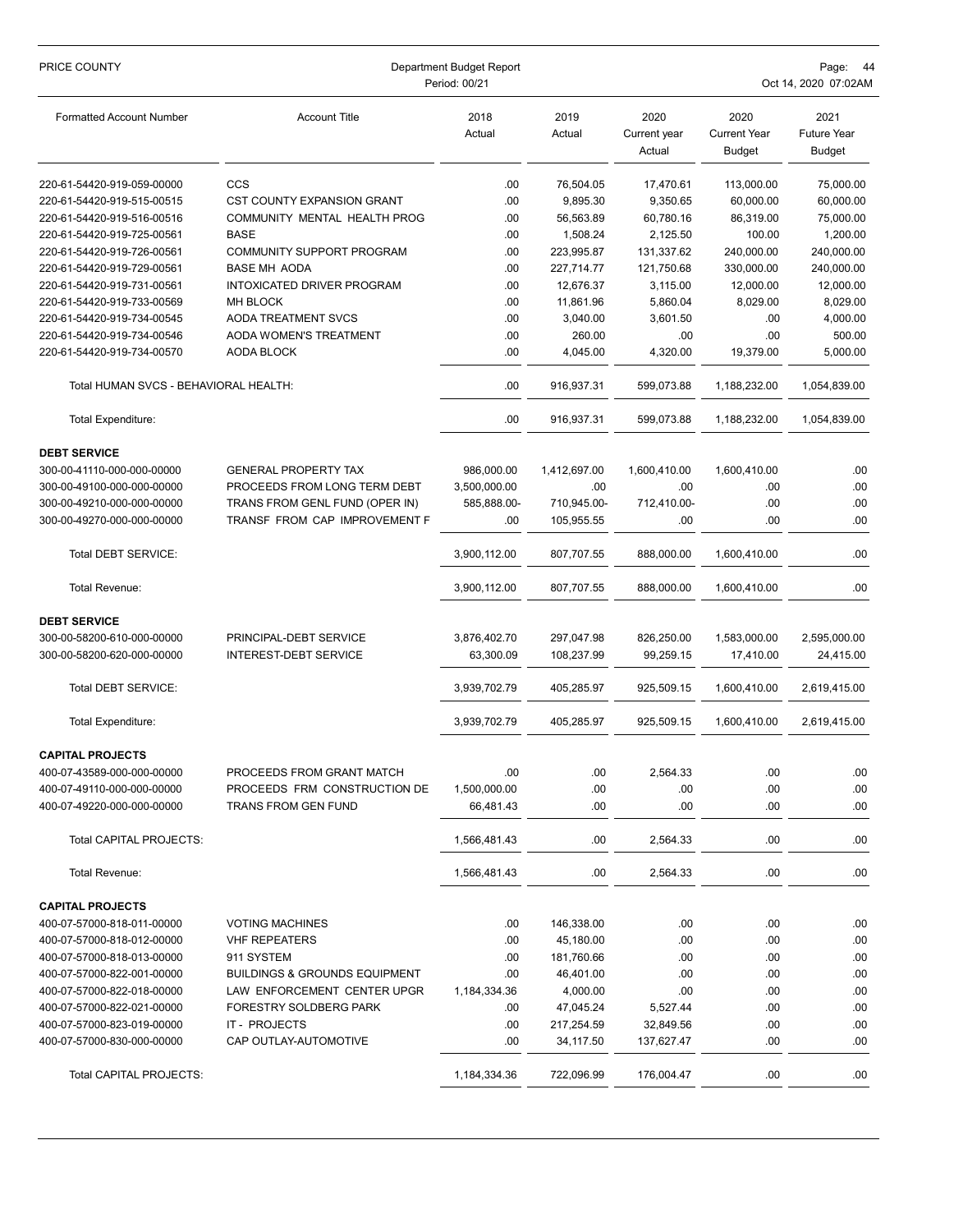| PRICE COUNTY                                             | Department Budget Report<br>Period: 00/21 | Page: 45<br>Oct 14, 2020 07:02AM |                |                                |                                              |                                             |
|----------------------------------------------------------|-------------------------------------------|----------------------------------|----------------|--------------------------------|----------------------------------------------|---------------------------------------------|
| <b>Formatted Account Number</b>                          | <b>Account Title</b>                      | 2018<br>Actual                   | 2019<br>Actual | 2020<br>Current year<br>Actual | 2020<br><b>Current Year</b><br><b>Budget</b> | 2021<br><b>Future Year</b><br><b>Budget</b> |
| <b>Total Expenditure:</b>                                |                                           | 1,184,334.36                     | 722,096.99     | 176,004.47                     | .00                                          | .00                                         |
| <b>HIGHWAY DEPARTMENT</b>                                |                                           |                                  |                |                                |                                              |                                             |
| 700-47-41110-000-000-00000                               | <b>TAX LEVY - HIGHWAY</b>                 | 1,571,384.00                     | 1,178,846.00   | 1,178,846.00                   | 1,178,846.00                                 | .00                                         |
| 700-47-43531-000-000-00000                               | LOCAL TRANSPORTATION AID                  | 585,314.01                       | 667,088.00     | 567,901.33                     | 656,910.00                                   | 738,877.00                                  |
| 700-47-43532-000-000-00000                               | C.H.I. PROGRAMS                           | 188,458.48                       | .00            | .00.                           | 90,000.00                                    | .00                                         |
| 700-47-44220-000-000-00000                               | <b>DRIVEWAY PERMIT</b>                    | .00                              | 200.00         | 300.00                         | .00.                                         | .00                                         |
| 700-47-47100-000-000-00000                               | FEDERAL GOVERNMENT REVENUE                | .00                              | .00            | .00                            | 200.00                                       | 200.00                                      |
| 700-47-47231-000-000-00000                               | <b>STATE RMA REVENUE</b>                  | 1,228,393.11                     | 1,308,916.83   | 690,119.27                     | 1,222,000.00                                 | 1,222,000.00                                |
| 700-47-47233-000-000-00000                               | STATE LFA REVENUE                         | 4,497.39                         | .00            | 379.20                         | 10,000.00                                    | 10,000.00                                   |
| 700-47-47234-000-000-00000                               | <b>STATE DMA REVENUE</b>                  | 11,206.60                        | 212,083.33     | 15,928.22                      | 25,000.00                                    | 25,000.00                                   |
| 700-47-47236-000-000-00000                               | STATE CAR DEER KILL SERVICES              | 3,901.64                         | 4,669.42       | .00.                           | 3,165.00                                     | .00                                         |
| 700-47-47250-000-000-00000                               | PERFORMANCE BASED MAINTENCE               | 92,479.02                        | 67,351.28      | 229,643.13                     | 85,000.00                                    | 193,000.00                                  |
| 700-47-47300-000-000-00000                               | OTHER LOCAL GOVERNMENT REVEN              | 224,010.52                       | 161,474.97     | 68,690.77                      | 180,000.00                                   | 160,000.00                                  |
| 700-47-47400-000-000-00000                               | <b>LOCAL DEPARTMENT REVENUES</b>          | 230,685.80                       | 196,662.08     | 157,620.33                     | 228,000.00                                   | 230,000.00                                  |
| 700-47-47600-000-000-00000                               | NON GOVERNMENT REVENUE                    | 404.13                           | 418.80         | 2.626.82                       | 250.00                                       | 400.00                                      |
| 700-47-48330-000-000-00000                               | SALE OF MATERIALS AND SUPPLIES            | 836.00                           | .00            | .00.                           | .00.                                         | 1,500.00                                    |
| 700-47-48900-000-000-00000                               | <b>MISC REVENUE</b>                       | 3,304.25                         | 1,257.89       | 6.714.32                       | .00                                          | 3,000.00                                    |
| 700-47-49210-000-000-00000                               | TRANS FROM FUND BAL (OPER IN)             | .00                              | 6,435.96       | 335,134.00                     | .00                                          | .00                                         |
| 700-47-49220-000-000-00000                               | PROCEEDS-DEBT SERVICE LEVIED              | .00                              | .00            | .00.                           | 700,000.00                                   | 1,800,000.00                                |
| 700-47-49230-000-000-00000                               | TRANSFER FROM DEBT SERVICE FU             | 585,888.00                       | 710,945.00     | 712,410.00                     | 716,410.00                                   | 1,730,715.00                                |
| 700-47-49270-000-000-00000                               | TRANS FROM CAP IMP FUND                   | 130,800.00                       | 153,300.00     | .00.                           | .00.                                         | .00                                         |
| Total HIGHWAY DEPARTMENT:                                |                                           | 4,861,562.95                     | 4,669,649.56   | 3,966,313.39                   | 5,095,781.00                                 | 6,114,692.00                                |
| Total Revenue:                                           |                                           | 4,861,562.95                     | 4,669,649.56   | 3,966,313.39                   | 5,095,781.00                                 | 6,114,692.00                                |
| <b>HIGHWAY DEPARTMENT</b>                                |                                           |                                  |                |                                |                                              |                                             |
| 700-47-53000-111-000-00000                               | <b>WAGES</b>                              | .00                              | .00            | 74,395.21                      | .00                                          | .00                                         |
| 700-47-53000-112-000-00000                               | SALARIES - OVERTIME                       | .00                              | .00            | 968.88                         | .00                                          | .00                                         |
| 700-47-53000-114-000-00000                               | SHIFT DIFFERENTIAL                        | .00                              | .00            | 655.32                         | .00                                          | .00                                         |
| 700-47-53000-115-000-00000                               | <b>PREMIUM PAY</b>                        | .00                              | .00            | 184.23                         | .00                                          | .00                                         |
| 700-47-53000-125-000-00000                               | <b>COMP TIME</b>                          | .00                              | .00            | 85.90                          | .00                                          | .00                                         |
| 700-47-53000-129-000-00000                               | CASUAL EMPLOYEE                           | .00                              | .00            | 3,226.18                       | .00                                          | .00                                         |
| 700-47-53000-135-000-00000                               | <b>VACATION</b>                           | $.00\,$                          | .00            | 5,459.42                       | $.00\,$                                      | $.00\,$                                     |
| 700-47-53000-136-000-00000                               | <b>SICK LEAVE</b><br>PER DIEM             | .00                              | .00            | 1,908.56                       | .00                                          | .00                                         |
| 700-47-53000-141-000-00000<br>700-47-53000-151-000-00000 | SOCIAL SECURITY                           | .00<br>.00                       | .00<br>.00     | 200.00<br>6,264.28             | .00<br>.00                                   | .00.<br>.00                                 |
| 700-47-53000-152-000-00000                               | <b>WRS RETIREMENT</b>                     | .00                              | .00            | 5,816.54                       | .00                                          | .00                                         |
| 700-47-53000-154-000-00000                               | <b>HEALTH INSURANCE</b>                   | .00                              | .00            | 26,279.21                      | .00                                          | .00.                                        |
| 700-47-53000-155-000-00000                               | <b>HEALTH SAVINGS ACCOUNT</b>             | .00                              | .00            | 7,166.69                       | .00                                          | .00.                                        |
| 700-47-53000-159-000-00000                               | UNIFORM ALLOWANCE                         | .00                              | .00            | 193.56                         | .00                                          | .00                                         |
| 700-47-53000-193-000-00000                               | <b>RELATED EMPLOYMENT EXPENSES</b>        | .00                              | .00            | 38.00                          | .00                                          | .00                                         |
| 700-47-53000-216-000-00000                               | CONTRACTED SERVICES                       | .00                              | .00            | 232.26                         | .00                                          | .00                                         |
| 700-47-53000-225-000-00000                               | TELEPHONE/CELLPHONE                       | .00                              | .00            | 26.54                          | .00                                          | .00.                                        |
| 700-47-53000-251-000-00000                               | <b>LIABILTY INSURANCE</b>                 | .00                              | .00            | 1,000.00                       | .00                                          | .00.                                        |
| 700-47-53000-311-000-00000                               | POSTAGE                                   | .00                              | .00            | 58.25                          | .00                                          | .00                                         |
| 700-47-53000-339-000-00000                               | MILEAGE/MEALS/LODGING                     | .00                              | .00            | 67.85                          | .00                                          | .00                                         |
| 700-47-53000-788-100-00000                               | TRANSFER TO CONSTRUCTION FUN              | 179,684.56                       | 404,904.00     | .00                            | .00                                          | .00                                         |
| 700-47-53000-788-200-00000                               | TRANSFER TO BLDG & GROUND FUN             | 255,178.22                       | 51,364.00      | .00                            | .00                                          | .00                                         |
| 700-47-53100-000-000-00000                               | HIGHWAY AP EXPENSE CLEARING               | .00                              | .00            | 360,857.23                     | .00                                          | .00                                         |
| 700-47-53110-000-000-00000                               | <b>HIGHWAY ADMINISTRATION</b>             | 288,605.42                       | 251,715.40     | 196,265.15                     | 313,920.00                                   | 316,343.00                                  |
| 700-47-53191-000-000-00000                               | PATROL SUPERINTENDENT                     | 103,020.37                       | 124,385.33     | 63,021.98                      | 111,100.00                                   | 112,120.00                                  |
| 700-47-53192-000-000-00000                               | RADIO EXPENSES                            | 7,104.91                         | 15,357.67      | 6,758.28                       | 6,500.00                                     | 7,000.00                                    |
| 700-47-53193-000-000-00000                               | <b>GENERAL PUBLIC LIABILTY INS</b>        | 27,518.00                        | 31,587.00      | 23,699.00                      | 35,000.00                                    | 24,000.00                                   |
| 700-47-53210-000-000-00000                               | <b>INCIDENTAL LABOR EXPENSES</b>          | 4,214.96                         | 31,387.43-     | 65,499.09-                     | 5,000.00                                     | .00.                                        |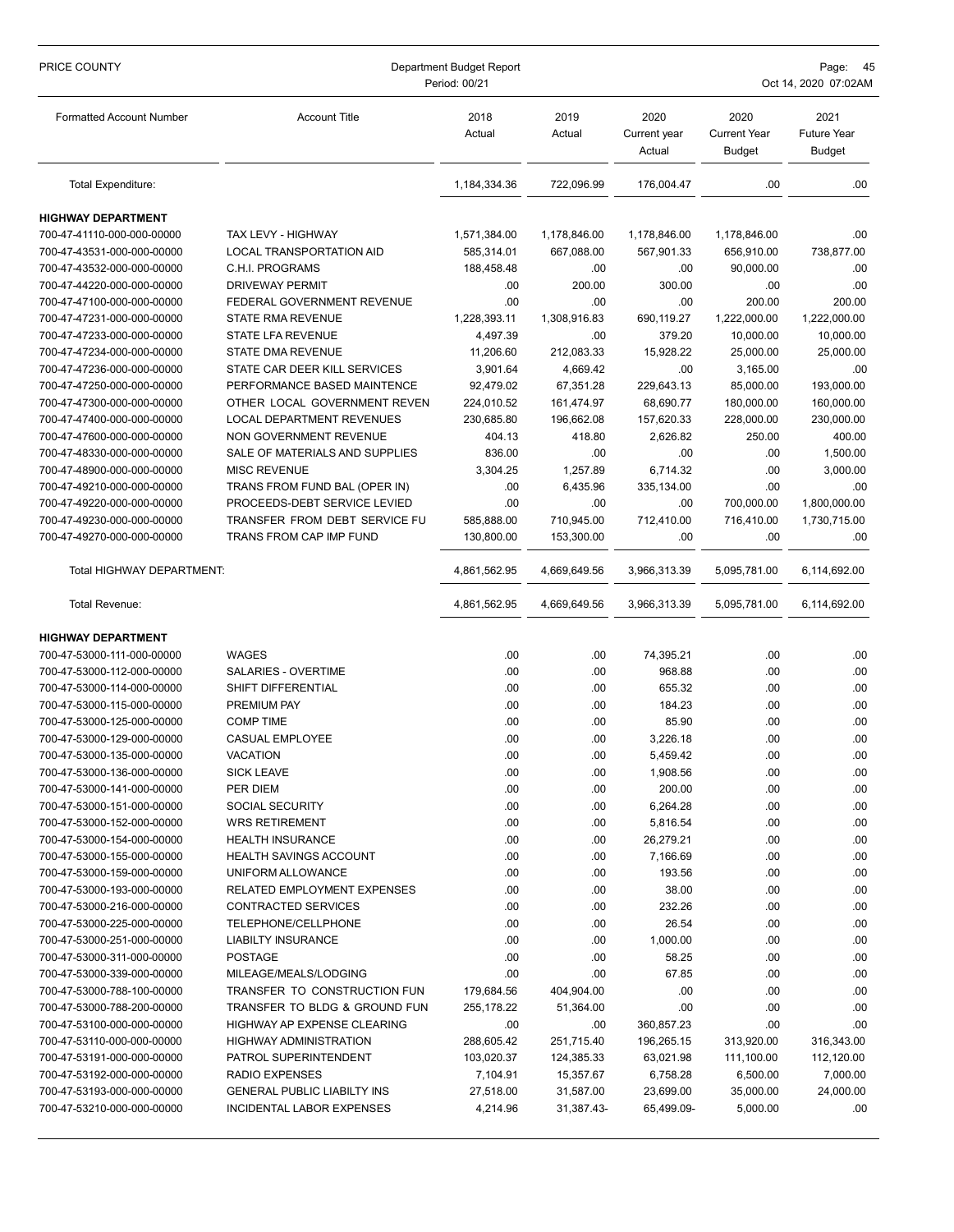| PRICE COUNTY                                                |                                                     | Department Budget Report<br>Period: 00/21 |                          |                                |                                              | Page: 46<br>Oct 14, 2020 07:02AM            |
|-------------------------------------------------------------|-----------------------------------------------------|-------------------------------------------|--------------------------|--------------------------------|----------------------------------------------|---------------------------------------------|
| <b>Formatted Account Number</b>                             | <b>Account Title</b>                                | 2018<br>Actual                            | 2019<br>Actual           | 2020<br>Current year<br>Actual | 2020<br><b>Current Year</b><br><b>Budget</b> | 2021<br><b>Future Year</b><br><b>Budget</b> |
| 700-47-53220-000-000-00000                                  | FIELD SMALL TOOLS EXPENSE                           | .00                                       | .00                      | 7,388.12-                      | .00                                          | .00                                         |
| 700-47-53230-000-000-00000                                  | <b>SHOP OPERATIONS</b>                              | .00                                       | .00                      | 74,257.36                      | .00                                          | .00                                         |
| 700-47-53232-000-000-00000                                  | <b>FUEL HANDLING</b>                                | .00                                       | .00                      | 11,272.02-                     | .00                                          | .00                                         |
| 700-47-53240-000-000-00000                                  | <b>MACHINERY OPERATIONS</b>                         | 970,101.97                                | 1,071,657.98             | 362,839.50                     | 680,000.00                                   | 680,000.00                                  |
| 700-47-53247-000-000-00000                                  | <b>MACHINERY DEPRECIATIONS</b>                      | .00                                       | .00                      | .00.                           | 225,000.00                                   | 286,006.00                                  |
| 700-47-53249-000-000-00000                                  | <b>EQUIPMENT RENTAL REVENUE</b>                     | 1,165,498.35-                             | 1,251,329.68-            | 656,940.70-                    | 905,000.00-                                  | 966,006.00-                                 |
| 700-47-53270-222-000-00000                                  | ELECTRIC- HWY B&G                                   | .00                                       | .00                      | 16,819.39                      | 25,800.00                                    | 24,800.00                                   |
| 700-47-53270-224-000-00000                                  | NATURAL GAS - HWY B&G                               | .00                                       | .00                      | 16,100.33                      | 22,000.00                                    | 22,000.00                                   |
| 700-47-53270-227-000-00000                                  | WATER/SEWER - HWY B&G                               | .00                                       | .00                      | 2,018.82                       | 7,000.00                                     | 6,750.00                                    |
| 700-47-53270-247-000-00000                                  | MAINTENANCE & REPAIR - HWY B&G                      | .00                                       | .00                      | 55,396.19                      | 55,000.00                                    | 43,000.00                                   |
| 700-47-53270-249-000-00000                                  | FACILITIES IMPROV - HWY B&G                         | .00                                       | .00                      | .00.                           | 120,000.00                                   | 117,642.00                                  |
| 700-47-53270-250-000-00000                                  | COST POOL ALLOCATION OFFSET                         | .00                                       | .00                      | .00.                           | 229,800.00-                                  | 218,192.00-                                 |
| 700-47-53281-000-000-00000                                  | REPAIR& MAINT OF CAPITAL ASSET                      | .00                                       | .00                      | 746,746.72                     | .00                                          | .00                                         |
| 700-47-53283-000-000-00000                                  | <b>MAKE SALT SAND</b>                               | .00                                       | .00                      | 1,284.26                       | .00                                          | .00                                         |
| 700-47-53290-000-000-00000                                  | <b>BUILDING FROST TUBES</b>                         | .00                                       | .00                      | 53.50                          | .00                                          | .00                                         |
| 700-47-53311-000-000-00000                                  | COUNTY ROUTINE MAINTENANCE                          | 981,473.47                                | 1,107,036.67             | 501,129.66                     | 711,411.00                                   | 711,411.00                                  |
| 700-47-53312-000-000-00000                                  | <b>COUNTY WINTER MAINTENANCE</b>                    | 572.029.45                                | 805,781.24               | 331,237.22                     | 741,065.00                                   | 729,818.00                                  |
| 700-47-53313-000-000-00000                                  | COUNTY ROADS CAPITAL IMPROVE                        | 770,844.14                                | 750,168.43               | 320,751.29                     | 220,000.00                                   | 1,834,145.00                                |
| 700-47-53316-000-000-00000                                  | STORM/FLOOD DAMAGE                                  | 18,062.01                                 | .00                      | 255.87                         | .00                                          | .00                                         |
| 700-47-53317-000-000-00000                                  | COUNTY CONSTRUCTION (LFA)                           | 103.19                                    | .00                      | .00                            | .00                                          | .00                                         |
| 700-47-53318-000-000-00000                                  | <b>BRIDGE CONSTRUCTION</b>                          | 375,544.00                                | 66,386.04                | 388,549.62                     | 800,000.00                                   | 250,000.00                                  |
| 700-47-53321-000-000-00000                                  | STATE HIGHWAY MAINTENANCE                           | 1,042,794.39                              | 1,302,560.91             | 528,929.68                     | 1,167,100.00                                 | 1,222,000.00                                |
| 700-47-53323-000-000-00000                                  | <b>STATE OTHER</b>                                  | 72,913.57                                 | 75,172.85                | .00.                           | .00                                          | .00                                         |
| 700-47-53324-000-000-00000                                  | PERFORMANCE BASED MAINTENAN                         | 32,854.95                                 | 27,047.30                | 140,385.74                     | .00                                          | 75,000.00                                   |
| 700-47-53330-000-000-00000<br>700-47-53340-000-000-00000    | OTHER LOCAL GOVERNMENTS<br><b>LOCAL DEPARTMENTS</b> | 210,980.71<br>112,763.23                  | 158,790.00<br>172,368.39 | 66,948.22<br>144,770.27        | 148,025.00<br>120,000.00                     | 140,000.00<br>120,000.00                    |
| 700-47-53350-000-000-00000                                  | OTHER NON-PROFIT                                    | .00                                       | 224.04                   | .00.                           | 250.00                                       | .00                                         |
| 700-47-53360-000-000-00000                                  | NON GOVERNMENTAL CUSTOMERS                          | 386.17                                    | 400.54                   | 1,309.82                       | .00                                          | .00                                         |
| 700-47-53391-101-000-00000                                  | COUNTY DEPTS-DAMS                                   | 100.661.85                                | .00                      | .00                            | .00                                          | .00                                         |
| 700-47-53511-000-000-00000                                  | <b>INSURANCE ON BUILDINGS</b>                       | .00                                       | .00                      | 3,914.67                       | .00                                          | 4.000.00                                    |
| 700-47-53710-000-000-00000                                  | <b>INTEREST EXPENSE - BOND</b>                      | 5,175.00                                  | 2,475.00                 | .00                            | .00                                          | .00                                         |
| 700-47-53712-000-000-00000                                  | PRINCIPAL PAYMENT - LOAN                            | .00                                       | .00                      | .00                            | 700,000.00                                   | 1,710,000.00                                |
| 700-47-53720-000-000-00000                                  | <b>INTEREST EXPENSE - GO</b>                        | 10,873.51                                 | 15,802.87                | 4,156.52                       | 16,410.00                                    | 20,715.00                                   |
| Total HIGHWAY DEPARTMENT:                                   |                                                     | 4,977,389.70                              | 5,152,468.55             | 3,751,583.24                   | 5,095,781.00                                 | 7,272,552.00                                |
| Total Expenditure:                                          |                                                     | 4,977,389.70                              | 5,152,468.55             | 3,751,583.24                   | 5,095,781.00                                 | 7,272,552.00                                |
|                                                             |                                                     |                                           |                          |                                |                                              |                                             |
| <b>HIGHWAY B &amp; G FUND</b><br>705-00-49210-000-000-00000 | TRNS FRM HWY FND (OPER IN)                          | 255,178.22                                | 51,364.00                | .00                            | .00                                          | .00.                                        |
| Total HIGHWAY B & G FUND:                                   |                                                     | 255,178.22                                | 51,364.00                | .00                            | .00                                          | .00                                         |
| <b>HIGHWAY EQUIPMENT FUND</b>                               |                                                     |                                           |                          |                                |                                              |                                             |
| 710-00-49210-000-000-00000                                  | TRNS FRM HWY FND (OPER IN)                          | 179,684.56                                | 404,904.00               | .00                            | .00                                          | .00                                         |
| Total HIGHWAY EQUIPMENT FUND:                               |                                                     | 179,684.56                                | 404,904.00               | .00                            | .00                                          | .00                                         |
| Total Revenue:                                              |                                                     | 434,862.78                                | 456,268.00               | .00                            | .00                                          | .00                                         |
|                                                             |                                                     |                                           |                          |                                |                                              |                                             |
| <b>HIGHWAY EQUIPMENT FUND</b><br>710-00-53310-787-000-00000 | TRANSFER TO EQUIPMENT FUND                          | .00                                       | .00                      | 335,134.00                     | .00                                          | .00                                         |
| Total HIGHWAY EQUIPMENT FUND:                               |                                                     | .00                                       | .00                      | 335,134.00                     | .00.                                         | .00                                         |
|                                                             |                                                     |                                           |                          |                                |                                              |                                             |